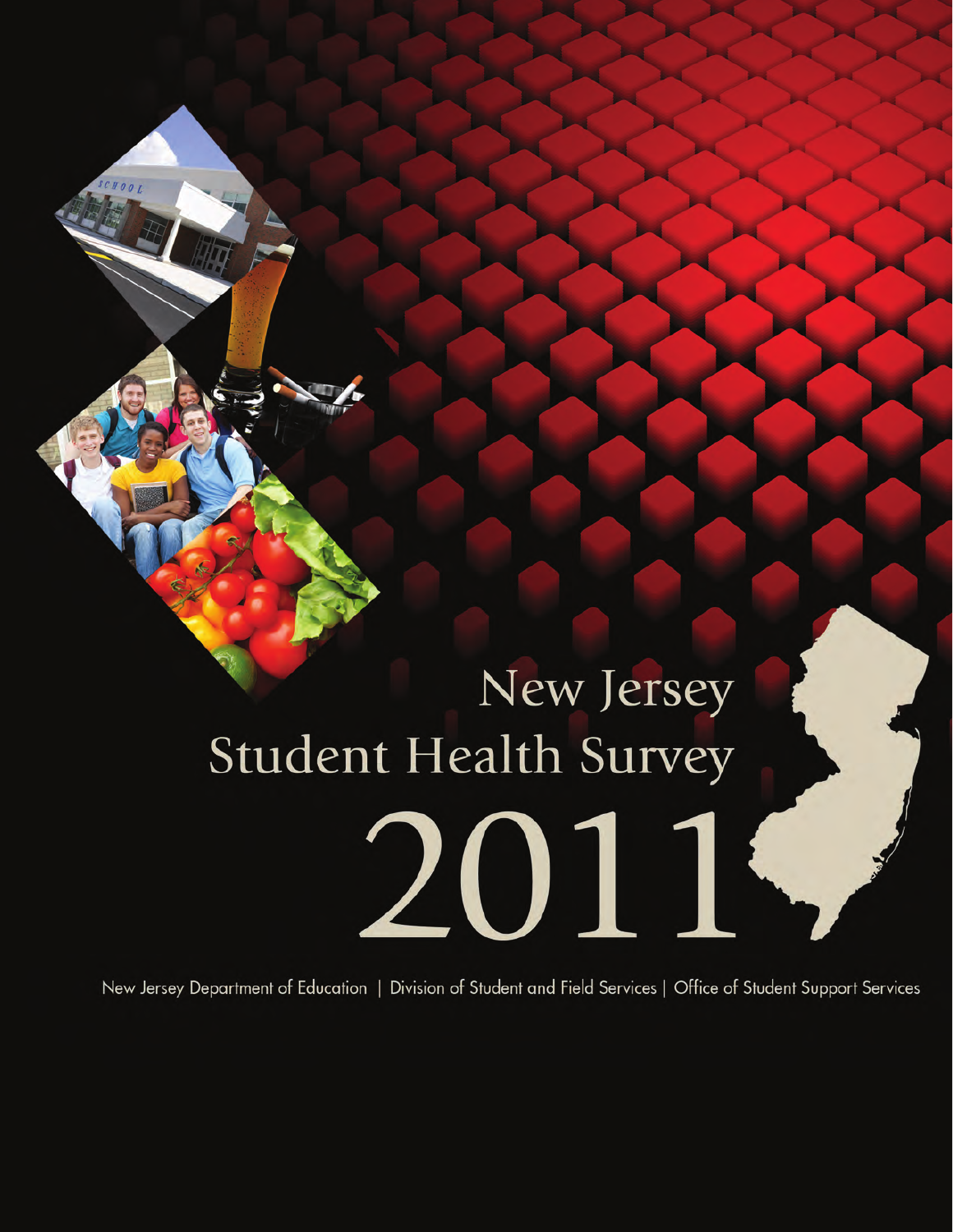## **REPORT ON THE 2011 NEW JERSEY STUDENT HEALTH SURVEY OF HIGH SCHOOL STUDENTS**

Christopher Cerf, Acting Commissioner New Jersey Department of Education

Barbara Gantwerk, Assistant Commissioner Division of Student and Field Services

> Susan Martz, Director Office of Student Support Services

#### *Conducted for:*

New Jersey Department of Education Office of Student Support Services

#### *Conducted by:*

Bloustein Center for Survey Research Edward J. Bloustein School of Planning and Public Policy

*Date:* 

May 2012

ITGERS

Edward J. Bloustein School of Planning and Public Policy

**Bloustein Center for Survey Research**  Rutgers, The State University of New Jersey 33 Livingston Avenue New Brunswick, NJ 08901

#### *Funded by:*

\_\_\_\_\_\_\_\_\_\_\_\_\_\_\_\_\_\_\_\_\_\_\_\_\_\_\_\_\_\_\_\_\_\_\_\_\_\_\_\_\_\_\_\_\_\_\_\_\_\_\_\_\_\_\_\_\_\_\_\_\_\_\_\_\_\_\_\_\_\_\_\_\_\_\_\_\_\_\_\_\_

Funding for the survey was provided by the New Jersey Department of Education through a cooperative agreement with the Centers for Disease Control and Prevention #5U87DP001263; by the U.S. Department of Education under Title IV, Part A of No Child Left Behind Act; and by the New Jersey Department of Human Services, Division of Mental Health and Addiction Services.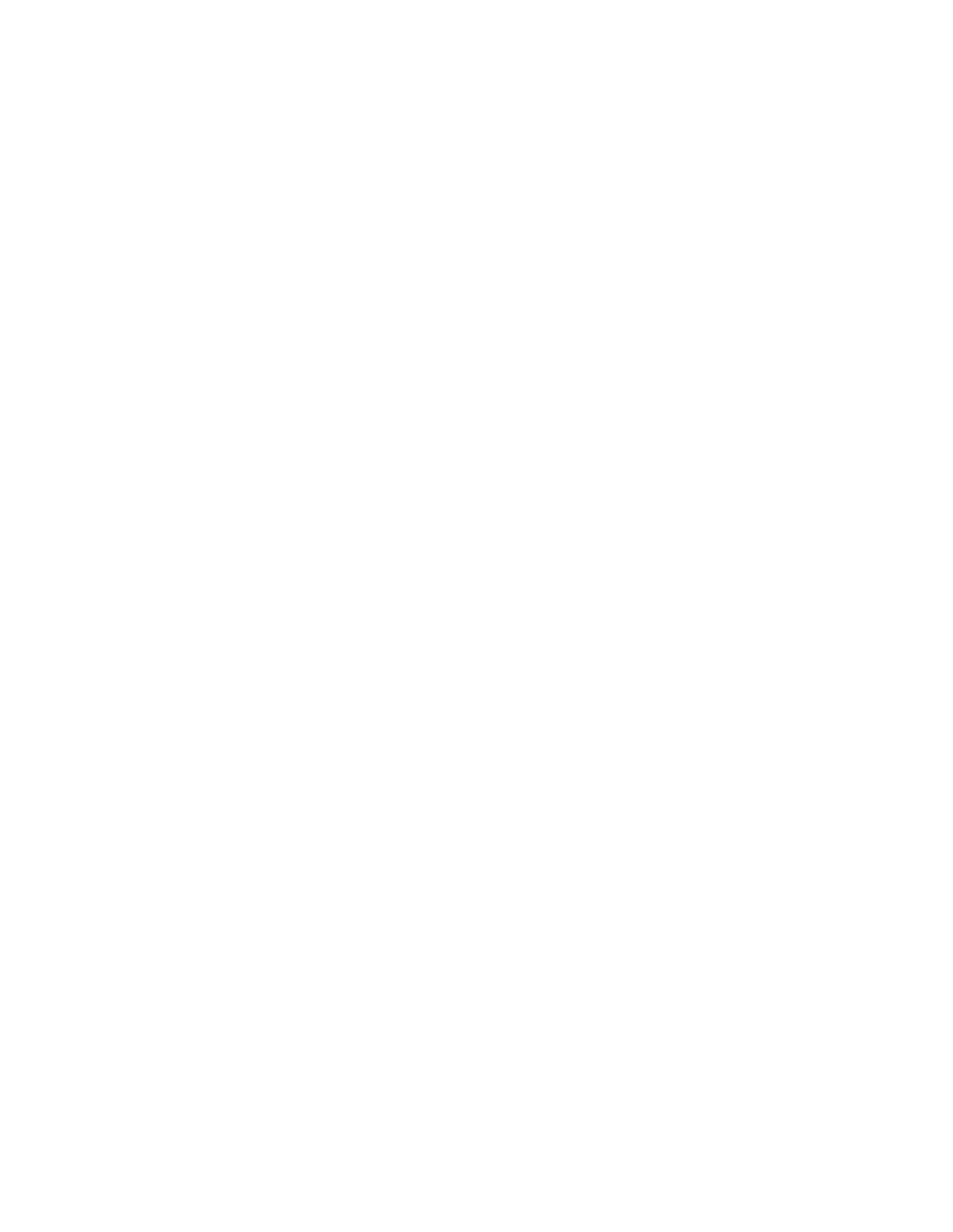# **TABLE OF CONTENTS**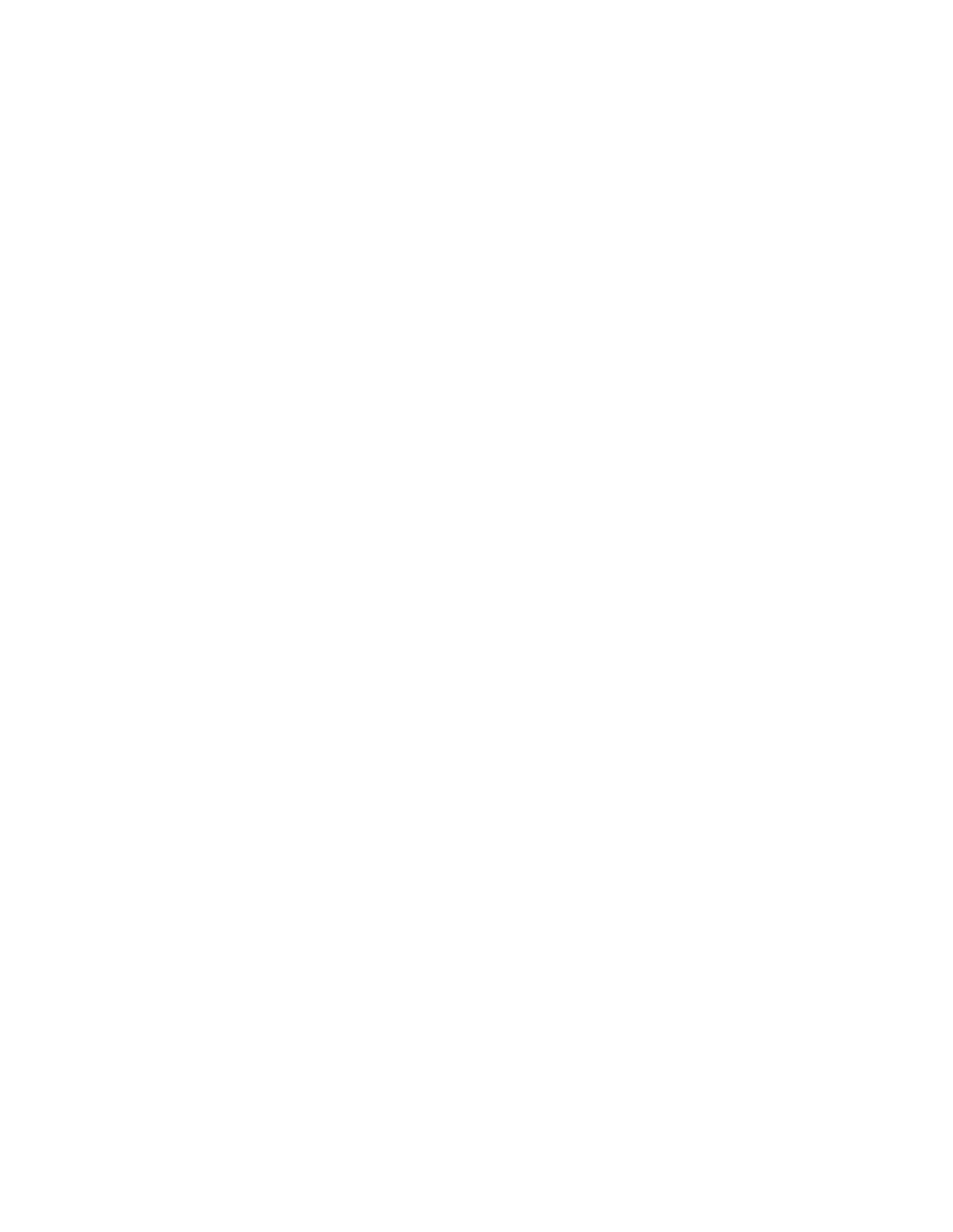# **BACKGROUND**

## **Introduction**

The 2011 New Jersey Student Health Survey was administered to a sample of public high school students during the spring of 2011 by the New Jersey Department of Education (NJDOE). The study was conducted under contract with the Bloustein Center for Survey Research (BCSR) at the Edward J. Bloustein School of Planning and Public Policy, Rutgers University. The NJDOE has conducted a similar survey biennially since 1993.

From 1993 to 2001, the NJDOE administered Youth Risk Behavior Survey (YRBS) questions as promulgated by the Centers for Disease Control and Prevention (CDC) without additions or deletions. In 2003, NJDOE began adding to the YRBS set of core questions. The additional questions included questions previously asked in surveys conducted by other state agencies or other national surveys. Questions included in the 2003 to 2011 surveys were chosen to better reflect the data needs of the NJDOE, New Jersey Department of Health and Senior Services, the New Jersey Department of Human Services and the New Jersey Department of Law and Public Safety.

The YRBS is used nationally by the CDC and provides information about the self-reported prevalence of behaviors that are highly related to the most important causes of preventable premature illness and death among youth and young adults:

- behaviors that result in unintentional injuries and violence;
- tobacco use;
- alcohol and other drug use;
- sexual behaviors that result in HIV infection, other sexually transmitted diseases, and unintended pregnancies;
- dietary behaviors; and
- physical activity.

Beginning in the year 2000, the NJDOE began exploring means to expand the scope of the survey to address the needs of several New Jersey state agencies and reduce duplication of effort in conducting student surveys in New Jersey schools. As a result, the 2003 questionnaire used for the New Jersey Student Health Survey (NJSHS) contained the following: two sets of questions concerning attitudes toward substance use; and individual questions concerning primary language, unwanted sexual contact, testing for HIV or other sexually transmitted infection, diagnosis with asthma, and dental care. In order to keep up with the trends of adolescent behavior, questions are added or rotated on a regular basis. For example, questions were added in the 2005 survey to measure student attitudes toward the use of tobacco, alcohol, and marijuana. Questions were also added in 2007 regarding online communication and self-mutilation, and in 2009 regarding bullying, participation in clubs and volunteer service, and the school environment. In 2011, new items addressing driving and the use of cell phones/texting, dietary habits, weight, the use of prescription, and over the counter drugs were included. For wording of questions and frequency distributions for all 88 items in the high school questionnaire for the 2011 New Jersey Student Health Survey, see Appendix A.

The CDC produces a 2011 Comparison Fact Sheet which differentiates students in New Jersey from those in the nation on risk behavior. This Fact Sheet is available for download from the CDC website at http://www.cdc.gov/HealthyYouth/yrbs/index.htm.

The New Jersey findings are based on the survey results compiled for this report while the national findings are based on the results of the CDC's YRBS administered to a national sample of public and private schools.

The NJDOE provides the findings of these surveys in both a detailed report and a summary brochure in order to encourage the broadest possible distribution of the information to adults who work directly with youth or for the benefit of youth. The following are examples of how the findings are used:

• **Identify priority areas** at the state and local levels for increased programming, changes in school policy and collaboration with community agencies.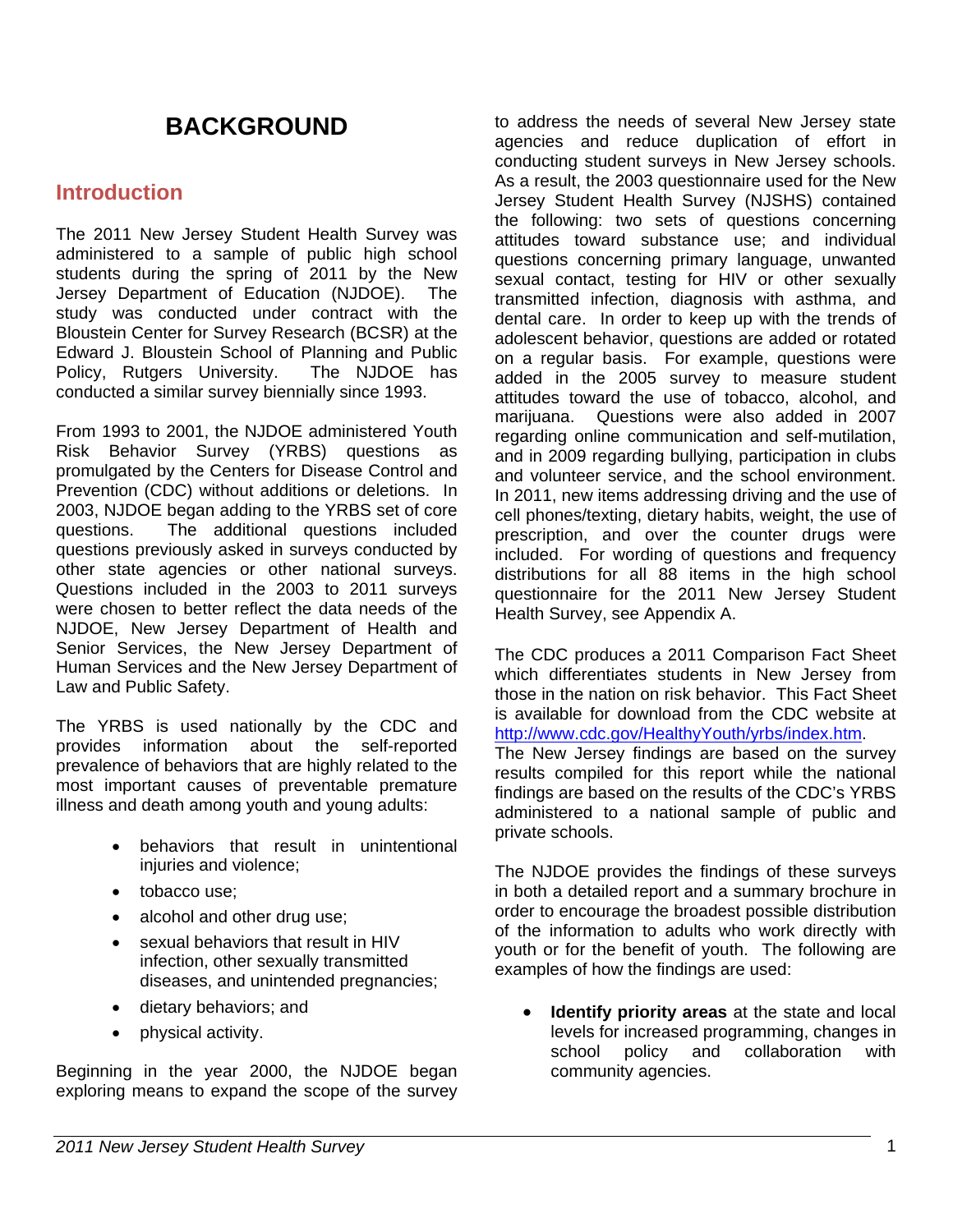- **Monitor the impact** of large-scale state or national initiatives to improve adolescent health.
- **Establish benchmarks** for reducing adolescent risks and increasing pro-social behaviors.
- **Recognize program successes** in influencing adolescent behaviors.
- **Provide teachers with a basis for allocating instructional time** in the health and physical education curriculum.
- **Provide teens with peer norms** rather than inflated perceptions of what their peers are doing.

The detailed report and summary brochure are distributed in printed form and made available for download from the NJDOE website at http://www.state.nj.us/education/students/yrbs/index. html. These materials may be copied and distributed without permission.

Data from the spring 2011 New Jersey Student Health Survey are highly comparable to that collected during the fall 2010 Youth Tobacco Survey conducted by the New Jersey Department of Health and Senior Services (NJDHSS), Comprehensive Tobacco Control Program. These surveys use a common core of questions concerning tobacco use. However, since the Youth Tobacco Survey is conducted during the fall, students are younger overall than during a spring survey administration. Summary reports are available on the NJDHSS website at www.state.nj.us/health/as/ctcp/research.htm.

The New Jersey Department of Human Services (NJDHS), Division of Mental Health and Addiction Services also collects data concerning student use of alcohol, tobacco and other substances in the seventh through twelfth grades. While the questions are asked differently from those on the high school New Jersey Student Health Survey, the responses do provide a means to examine changes in student use with increasing age and grade. Reports can be found at http://www.state.nj.us/humanservices/das/ news/reports/surveys/.

Finally, from 1980 to 1998, the New Jersey Department of Law and Public Safety, Division of Criminal Justice conducted the triennial Survey of Drug and Alcohol Use Among New Jersey High School Students. Findings of the spring 1998 survey can be found at www.state.nj.us/lps/dcj/ dahs1230.htm.

## **Funding Sources**

The 2011 New Jersey Student Health Survey was made possible through funding from the Centers for Disease Control and Prevention cooperative agreement 5U87DP001263, the United States Department of Education Elementary and Secondary Education Act, as amended (Title IV, Part A of the No Child Left Behind Act); and the New Jersey Department of Human Services, Division of Mental Health and Addiction Services.

## **Survey Methods**

The following section outlines major aspects of survey administration. More detailed information has been provided to the NJDOE by BCSR.

In 2011 as with all NJSHS studies since 2003, the administration of the survey was conducted under standards established by *N.J.S.A.* 18A:36-34. The law requires active parental consent for student participation which means that students could only participate if they returned a signed consent form from a parent/guardian.

The majority of all high school students (79%) returned a parental consent form, among whom 97% consented to participate in the survey and 3% did not consent. It should be noted that the parental consent requirement may act as a screening process whereby students not participating in the survey are the students who fail to bring home or return permission forms necessary for participation. At the same time, there is another group of students who are excluded because their parents have chosen not to consent to participation in this survey. While there is no empirical evidence to support the notion that these groups of students differ in any way from students who do return their consent form allowing survey participation, the active parental consent process creates an obvious screening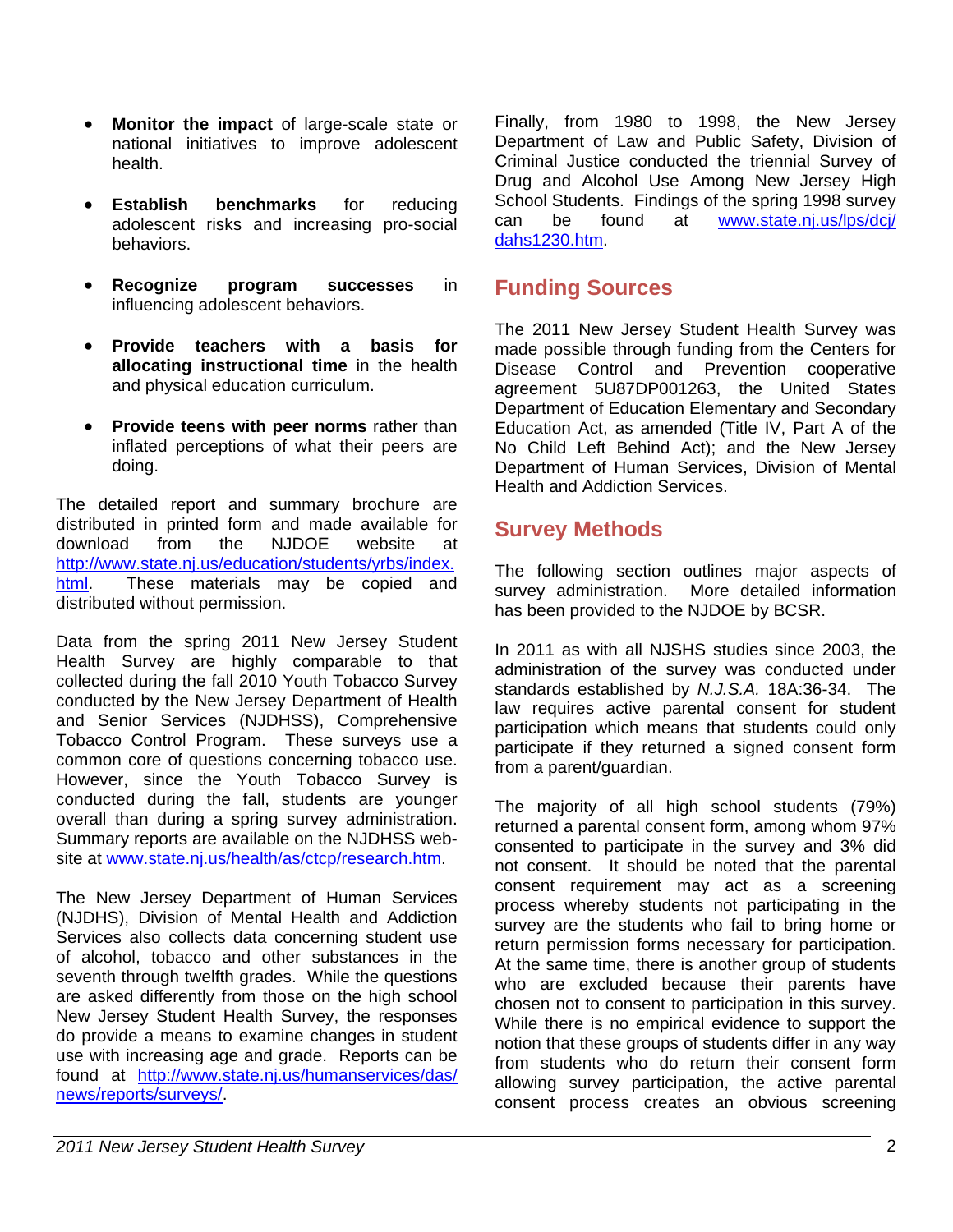criteria for inclusion in this study. In 2011, 21% of students did not return a parental permission form and 3% of the returned permission forms indicated the child could not participate.

## **School and Student Recruitment**

BCSR staff members began contacting school district superintendents and principals in January, 2011 to obtain permission to conduct the survey at their schools. Once a school agreed to participate, a list of all classes was provided to BCSR. Classes were then randomly selected in a manner which assured that all students were eligible for selection into the sample.

*Parental Permission* – Participating schools were provided with parent consent letters and survey fact sheets to send home with students. The survey procedure called for the consent letter and fact sheet to also be mailed to the home address of students in sampled classes. Some of the participating schools provided addresses to BCSR to complete this mailing. Most schools elected to do the mailing themselves using postage-paid envelopes which were stuffed with the survey fact sheet and a parental consent form. In all cases, documented parental consent was required for a student to participate, consistent with New Jersey statute. Any student who did not want to participate on the day of administration was also excused.

## **Field Administration**

BCSR staff administered the survey in each randomly-selected classroom at sampled high schools during the spring semester of 2011, between March and June.

## *Sampling*

From 1993 to 2011, the final sample size has ranged from 1,399 to 2,805 students. In 2011, the NJDOE set the number of students in all sampled schools that were selected for participation to about 2,300 students. This equates to about 80 students per school, with a goal of obtaining 1,700 completed surveys. The sample size enables a more accurate analysis of the survey results at the statewide level

with some limited ability to analyze demographic subgroups such as race and ethnicity.

*School Level* – All of the state's 411 public regular, vocational, and alternative schools containing grades 9, 10, 11, or 12 were included in the sampling frame. Schools serving primarily special education or adult populations were excluded. Schools were selected systematically with probability proportional to enrollment in grades 9 through 12 using a random start. Westat, Inc., a national firm hired by CDC to provide technical assistance to states administering the YRBS, drew the sample. Thirty-nine high schools were selected. Of the 39 high schools selected, one school was deemed ineligible to participate, leaving 38 eligible schools.

*Class Level* – All classes in a required subject *or,*  depending on the school's choice*,* all classes meeting during a particular period of the day were included in the sampling frame. Westat, Inc. generated random numbers that were used to select the sample classes. The random numbers were based on the total enrollment of the school and an assumed number of students in each class, for class selection. The number of classes selected per school ranged from one to four, with most schools having three classes selected. Student enrollment averaged 25 students per class.

## *Response Rate*

Overall, 1,657 students in 31 public high schools completed the New Jersey Student Health Survey during the spring of 2011. The school response rate was 82% (31 of the 38 sampled schools participated) and the student response rate was 73% (1,657 of the 2,265 sampled students completed usable questionnaires), yielding an overall response rate of 60% (82% x 73% = 60%). Seventy nine percent (1,784 of 2,265) of sampled students returned a consent form, and of those, 97% (1,737 of 1,784) of parents consented for their child to participate.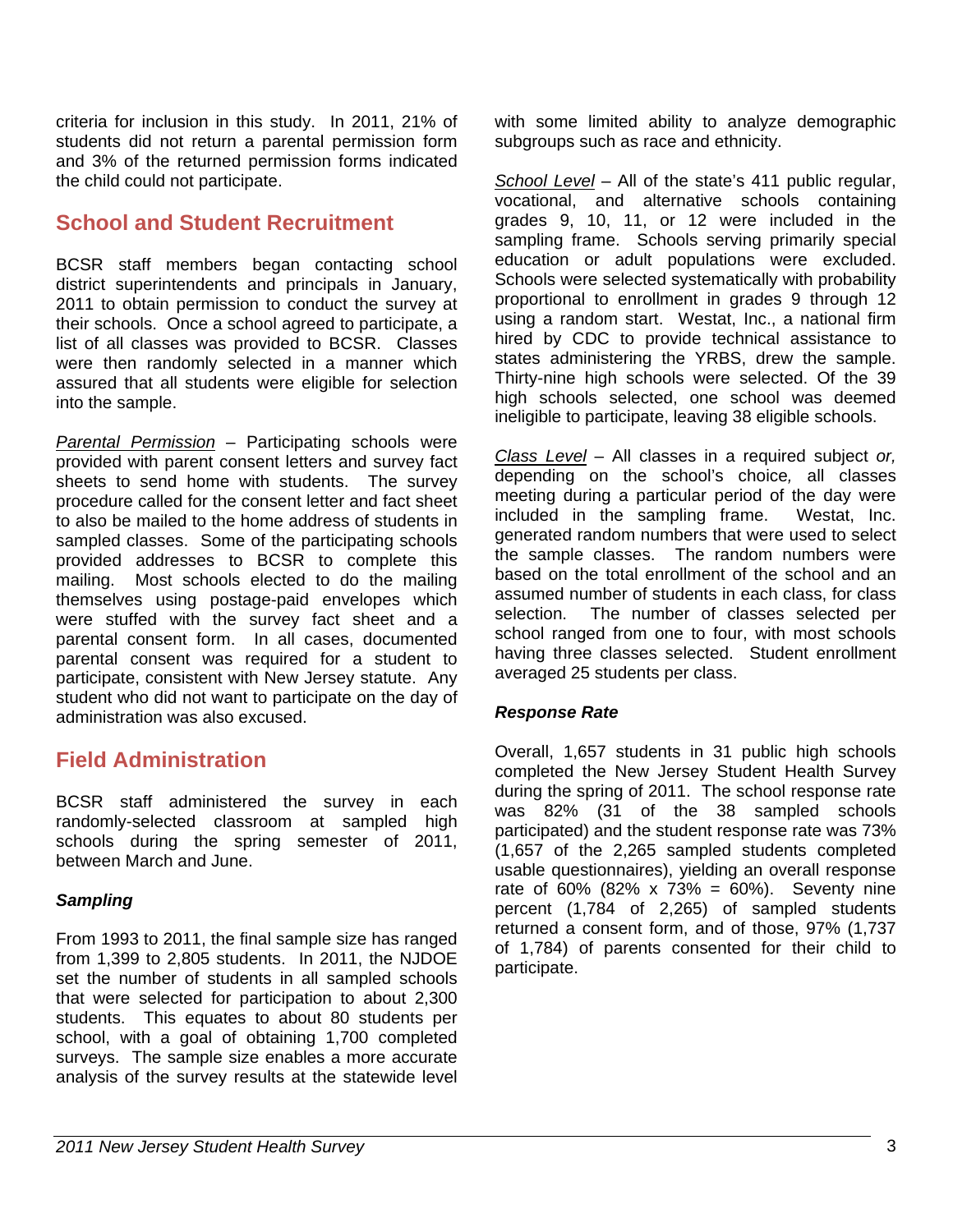## *Weighting*

In order to consider the survey findings representative of the New Jersey high school student population, the CDC has established a threshold of 60% combined participation rate as the minimum rate required to apply weights to data collected for the YRBS. This threshold was achieved in 2011 and therefore, the CDC weighting procedure outlined below was used to weight the 2011 high school data.

The CDC weighting procedure includes two components: (a) one adjustment that is associated with school/student probability of selection, and (b) one adjustment to insure demographic comparability. A weight has been associated with each questionnaire to reflect the likelihood of sampling each student and to reduce bias by compensating for patterns of non-response. The sample is weighted by the probability of selection at the school and classroom level and by state student population parameters. The weight used for estimation is given by:

 $W = W1 * W2 * f1 * f2 * f3$ 

- W1 = the inverse of the probability of selecting the school;
- $W2 =$  the inverse of the probability of selecting the classroom within the school;
- f1 = a school level non-response adjustment factor calculated by school size category (small, medium, large). The factor was calculated in terms of school enrollment instead of number of schools;
- f2 = a student level non-response adjustment factor calculated by class;

f3 = a post-stratification adjustment factor calculated by gender within grade and by race/ethnicity.

Once the final school and classroom probability weights are calculated, the sampled data is adjusted with these probability weights and the resulting sample demographics are compared to population parameters. Weighting on student demographic characteristics is necessary to bring the sample in line with the state's high school student population. The demographic variables used for weighting are

based on grade and gender (eight categories based on grade level –  $9<sup>th</sup>$  thru 12<sup>th</sup>; and gender – male and female) and race and ethnicity (four categories based on White, Black, Hispanic and Asian).

The weighted percentages used in this report are a more accurate reflection of the total New Jersey high school population than if the results were to be used in their non-weighted form. The weighted results can be used to make inferences concerning the priority health-risk behaviors of all regular public school students in grades 9 through 12 in New Jersey and permit comparisons of findings across points in time and different locations.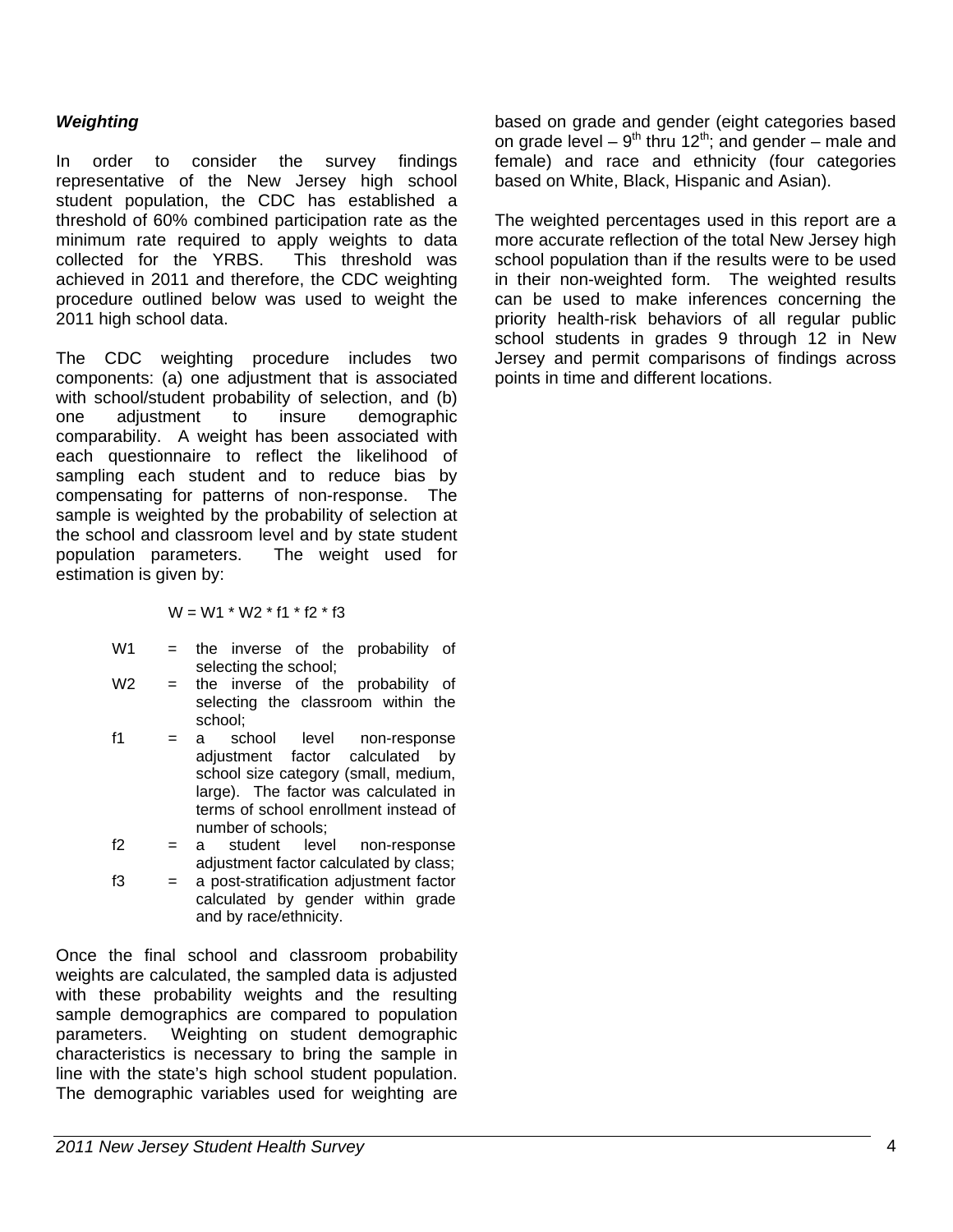## **Profile of High School Students**

The survey results are representative of all New Jersey high school students in grades 9 through 12. The weighted and unweighted demographic characteristics of the sample are shown in Table 1.

#### *Gender*

Overall, based on weighted demographic data, females and males are represented about equally in the survey (49.6% and 50.4%, respectively).

#### *Age*

The students ranged in age from less than 13-yearsold to 18-years-old and older. Overall, based on weighted demographic data, 35.1% of the students were aged 15-years-old and younger, 48.2% were 16- to 17-years-old, and 16.6% were 18-years-old and older.

#### *Grade*

Based on weighted demographic data, slightly more than one fourth of the students were in 9<sup>th</sup> grade  $(26.4\%)$ , about one fourth of students were in  $10^{th}$ grade  $(25.4\%)$  or 11<sup>th</sup> grade  $(24.6\%)$ , and slightly less than one fourth of the students were in  $12<sup>th</sup>$ grade (23.7%).

#### *Ethnicity*

Based on weighted demographic data, 56.9% were White, 16.2% were Black or African American, 18.3% were Hispanic or Latino (including Hispanics who also identified with a race or multiple races), and 8.7% were of another race (including Asians or<br>Native Hawaiian/Pacific Islanders. American Native Hawaiian/Pacific Islanders, Indian/Alaskan Natives and non-Hispanic students who identified with multiple races).

| <b>Sex</b>               | <b>Sample</b><br>(n) | <b>Sample</b><br>$\%$ | Weighted<br>℅ | Grade            | <b>Sample</b><br>(n) | <b>Sample</b><br>% | Weighted<br>℅ |
|--------------------------|----------------------|-----------------------|---------------|------------------|----------------------|--------------------|---------------|
| Female                   | 900                  | 54.4%                 | 49.6%         | $g^{th}$         | 457                  | 27.7%              | 26.4%         |
| Male                     | 753                  | 45.6%                 | 50.4%         | $10^{th}$        | 481                  | 29.2%              | 25.4%         |
| Age                      |                      |                       |               | $11^{th}$        | 357                  | 21.7%              | 24.6%         |
| 13-Years-Old and Younger | 5                    | 0.3%                  | 0.3%          | $12^{th}$        | 353                  | 21.4%              | 23.7%         |
| 14-Years-Old             | 188                  | 11.4%                 | 10.6%         | <b>Ethnicity</b> |                      |                    |               |
| 15-Years-Old             | 429                  | 25.9%                 | 24.2%         | Black            | 176                  | 10.8%              | 16.2%         |
| 16-Years-Old             | 462                  | 27.9%                 | 26.9%         | Hispanic/Latino  | 368                  | 22.6%              | 18.3%         |
| 17-Years-Old             | 326                  | 19.7%                 | 21.3%         | White            | 880                  | 54.2%              | 56.9%         |
| 18-Years-Old and Older   | 244                  | 14.8%                 | 16.6%         | All other races  | 201                  | 12.4%              | 8.7%          |

#### **Table 1: Profile Of High School Students In The 2011 New Jersey Student Health Survey**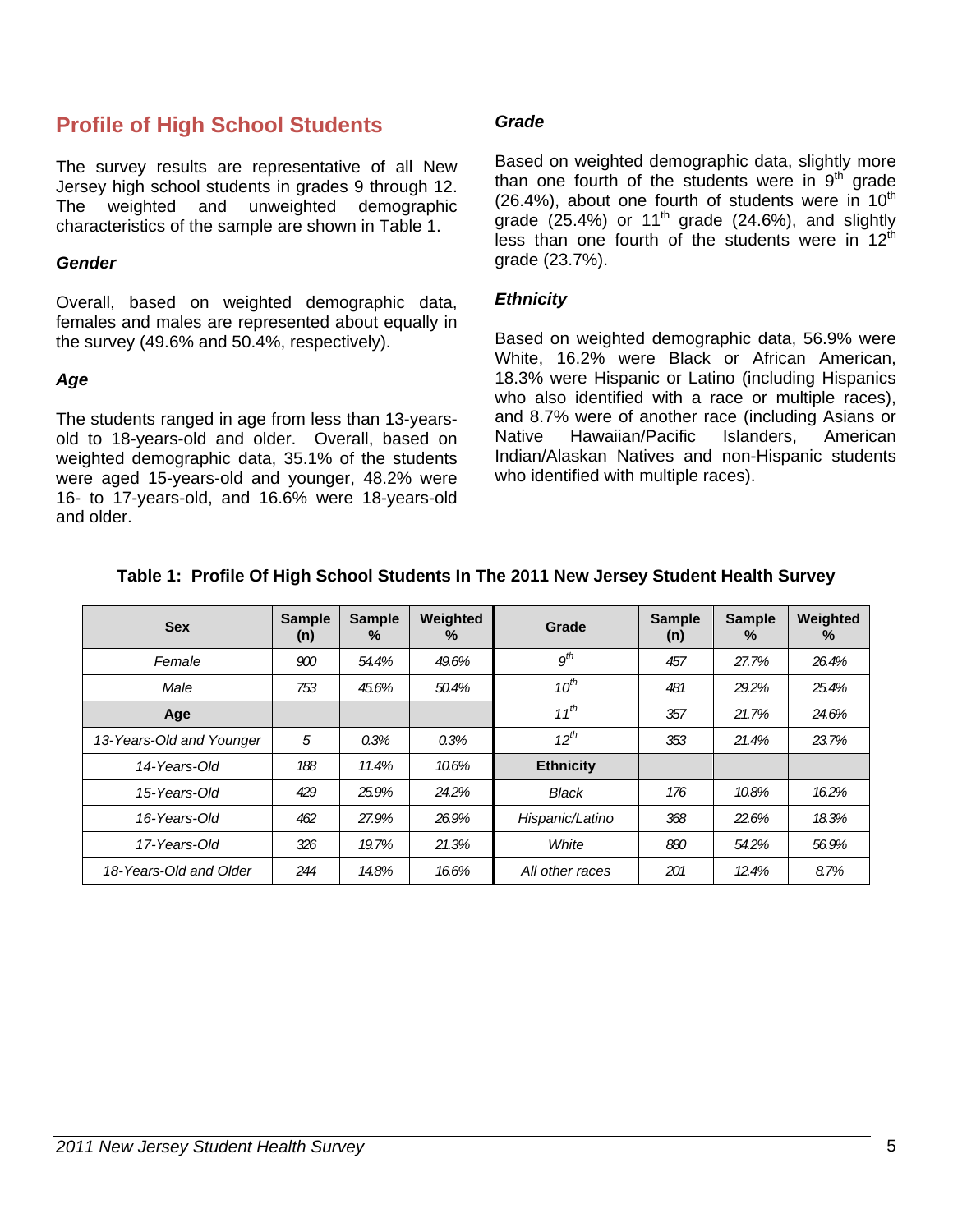## **Comparability of Findings**

The report notes differences with age, racial/ethnic, and gender categories that appear to be of practical significance, given the size of the difference and sample size. Statistical tests of significance are not used to determine which differences are noted. Generally, however, differences noted usually achieve a chi-square of .05 or lower.

Throughout the report, differences between the current results and those of 1995, 2001, 2005, and 2009 – years where CDC permitted the weighting of data because the 60% response rate was reached – are shown as trend lines. In addition, it should be noted that while survey results from five different years are compared in this document, only the surveys in 2005 through 2011 required active parental consent for all students. Because active consent can eliminate students who would have otherwise participated under the passive consent process used in prior years, the survey design is not comparable. It is unclear whether the behavior of students participating under the current active consent recruitment format differs from those who would have participated under the prior consent guidelines.

## **Additional Information**

The interpretation of data, conclusions, and recommendations expressed in this report are those of the authors and may or may not represent the views of NJDOE or NJDHS.

If you would like additional information about this report, or have comments or questions, contact the New Jersey Department of Education, Office of Student Support Services, PO Box 500, Trenton, NJ 08625 or call the office at 609-292-5935. Comments may also be submitted through the NJDOE Parent's Circle web page at http://www.state.nj.us/njded/ parents/.

Copies of this report and of a summary brochure of findings can be downloaded from the NJDOE website at http://www.state.nj.us/education/students/ yrbs/index.html.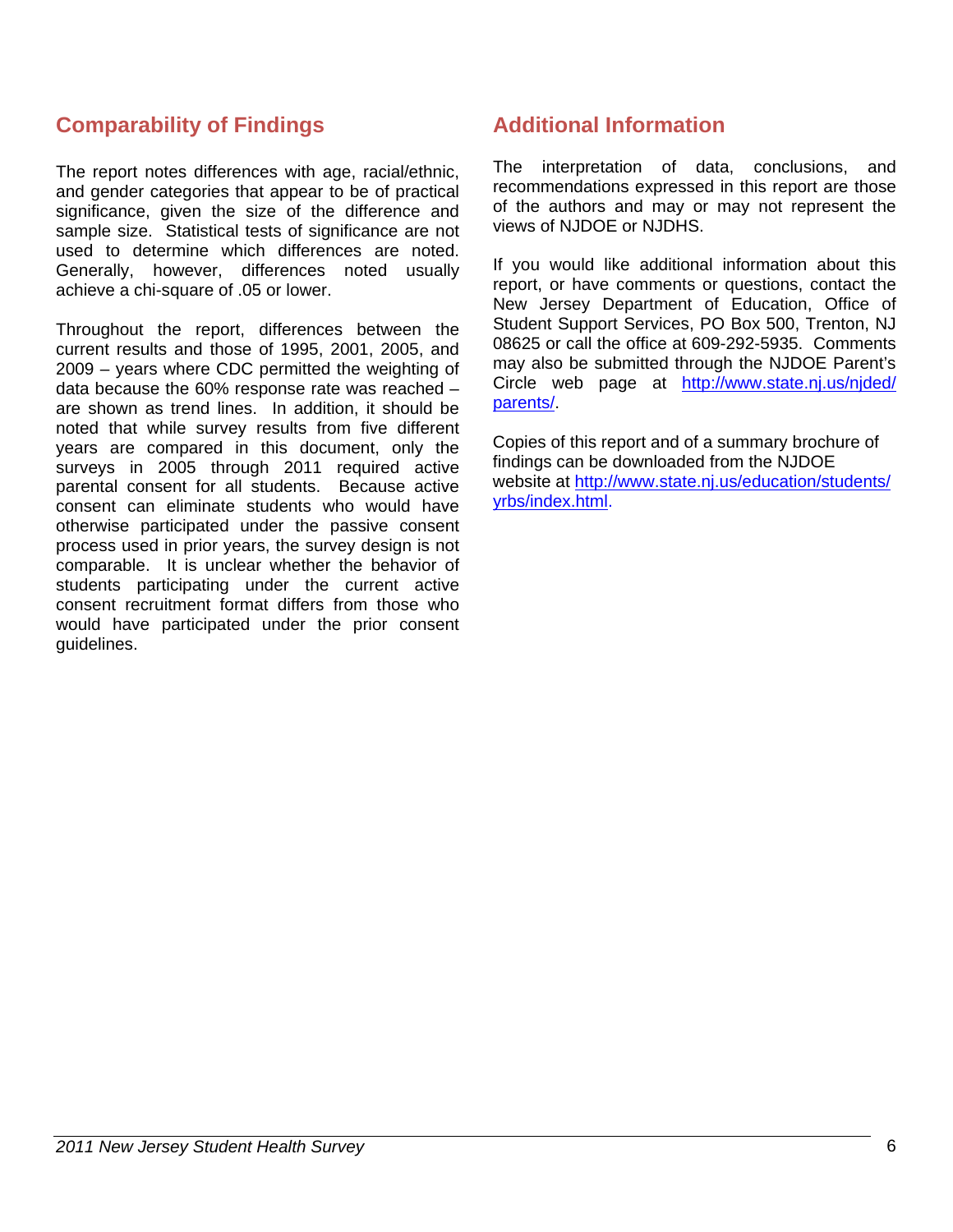# **CHAPTER 1: ALCOHOL USE**

 $\overline{a}$ 

These questions measure lifetime and current use of alcohol, age of initiation, binge drinking and access to alcohol. Alcohol is used by more young people than tobacco or illicit drugs. $1$  Heavy alcohol drinking among youth is associated with risky sexual behaviors (including sexual initiation, multiple sex partners, reduced condom use, and pregnancy<sup>2</sup> and use of cigarettes<sup>34</sup> marijuana, cocaine, and other illegal drugs.<sup>5</sup> Motor vehicle crashes are the leading cause of death among youth ages 15–19 years in the United States<sup>6</sup> and alcohol use is associated with 9% of all motor vehicle crashes that result in injury<sup>7</sup> and approximately one third of all traffic-related fatalities.<sup>8</sup> Persons who begin drinking alcohol before

3 Everett SA, Oeltmann J, Wilson TW, Brener ND, Hill CV. Binge drinking among undergraduate college students in the United States: Implications for other substance use. *Journal of American College Health* 2001;50:33-38. 4

5 Everett SA, Oeltmann J, Wilson TW, Brener ND, Hill CV. Binge drinking among undergraduate college students in the United States: Implications for other substance use. Journal of American College Health 2001;50:33-38. <sup>6</sup> Web-based Injury Statistics Query and Reporting System (WISQARS) [database online]. Atlanta, GA: National Center for Injury Prevention and Control, Centers for Disease Control and Prevention; 2010. Accessed May 24, 2010.

7 National Highway Traffic Safety Administration. *Traffic Safety Facts, 2006 Data: Overview*. Washington, DC: U.S. Department of Transportation, National Highway Traffic Safety Administration; 2008. Available at http://www-nrd.nhtsa.dot.gov/Pubs/810809.pdf. Accessed May 24, 2010.

the age of 15 years are five times as likely to report alcohol dependence or abuse than those who first drank alcohol at age 21 or older.<sup>9</sup> Limiting youth access to alcohol has reduced underage alcohol use and alcohol-related problems.<sup>10</sup> However, youth continue to obtain alcohol from a variety of sources, reflecting the need for improved enforcement of underage drinking laws as well as greater public awareness of restrictions on drinking alcohol by underage youth. Among high school students nationwide in 2009, 72% had had at least one drink of alcohol on at least one day during their life and 42% had had at least one drink of alcohol on at least one day during the 30 days before the survey.<sup>11</sup> In addition, 24% of high school students had had five or more drinks of alcohol in a row on at least one day during the 30 days before the survey and 5% of students had drunk at least one drink of alcohol on school property on at least one day during the 30 days before the survey.<sup>12</sup> The percentage of high school students who had consumed at least one drink of alcohol on at least one day during their life decreased during 1991-2009 (82%–72%).<sup>13</sup>

<sup>&</sup>lt;sup>1</sup> Substance Abuse and Mental Health Services Administration. *Results from the 2008 National Survey on Drug Use and Health: National Findings*. Rockville, MD: Substance Abuse and Mental Health Services Administration, Office of Applied Studies; 2009. NSDUH Series H-36, DHHS Publication No. SMA 09-4434. 2 Dunn MS, Bartee RT, Perko MA. Self-reported alcohol

use and sexual behaviors of adolescents. *Psychological Reports* 2003;92:339-348.

Johnson P, Boles SM, Vaughan R, Herbert D. The cooccurrence of smoking and binge drinking in adolescence. *Addictive Behaviors* 2000;25:779-783.

<sup>8</sup> National Highway Traffic Safety Administration. *Traffic Safety Facts, 2008 Data: Alcohol-Impaired Driving*. Washington, DC: U.S. Department of Transportation,

National Highway Traffic Safety Administration; 2009. Available at http://www-nrd.nhtsa.dot.gov/Pubs/ 811155.PDF . Accessed May 24, 2010.<br><sup>9</sup> Substance Abuse and Mental Health Services

Administration. Alcohol dependence or abuse and age at first use. *The NSDUH Report* October 22, 2004. Available at http://oas.samhsa.gov/2k4/ageDependence/ ageDependence.cfm. Accessed May 19, 2010.<br><sup>10</sup> Klepp KI, Schmid LA, Murray DM. Effects of the

increased minimum drinking age law on drinking and driving behavior among adolescents. *Addiction Research* 1996;4:237-244.

 $11$  CDC. Youth Risk Behavior Surveillance – United States, 2009. *MMWR Surveillance Summary* 2010;59(No. SS-5):1-142.

<sup>12</sup> CDC. Youth Risk Behavior Surveillance – United States, 2009. *MMWR Surveillance Summary* 2010;59(No. SS-5):1-142.

<sup>&</sup>lt;sup>13</sup> CDC. Youth Risk Behavior Surveillance – United States, 2009. *MMWR Surveillance Summary* 2010;59(No. SS-5):1-142.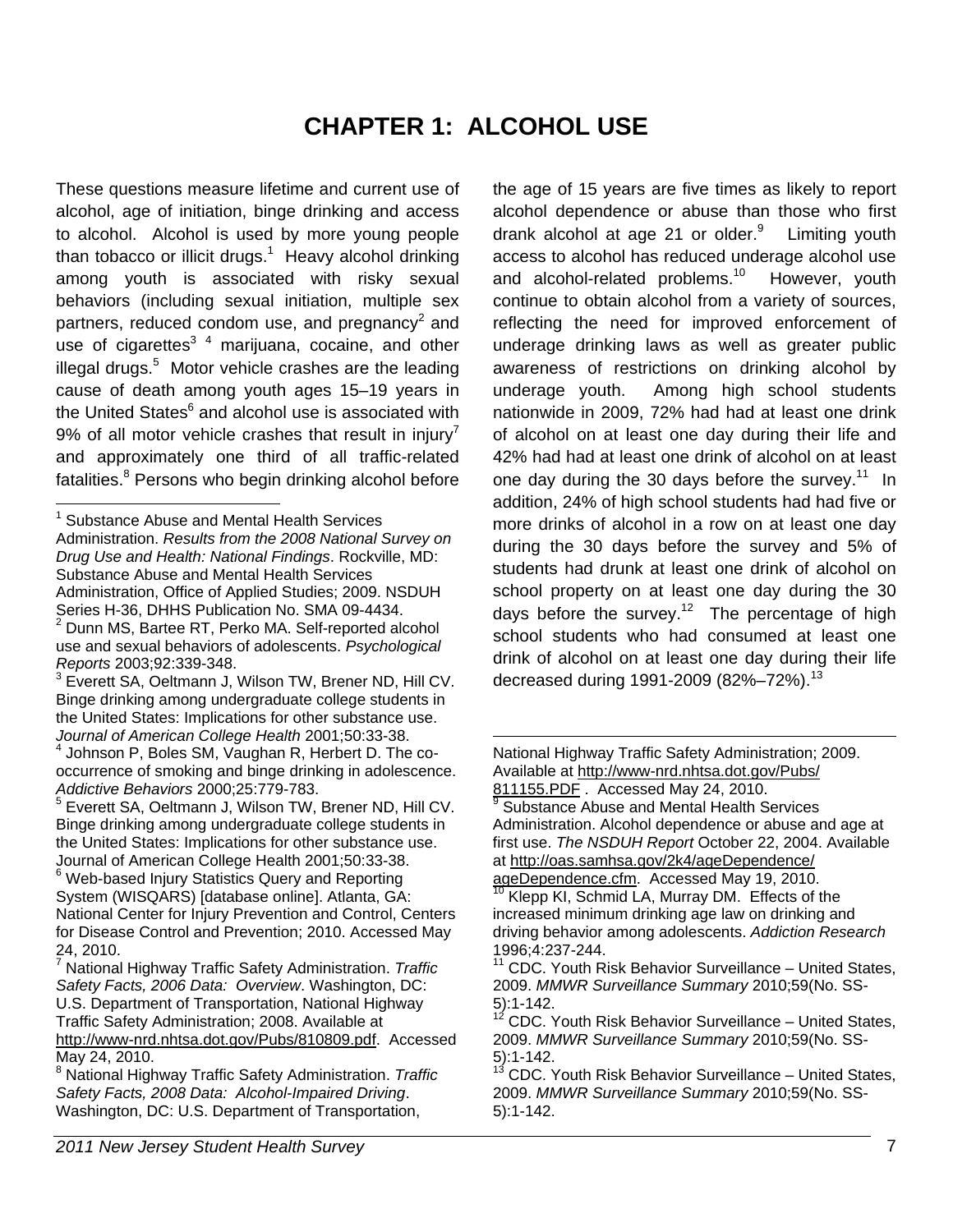

## **Figure 1.1: Lifetime Use Of Alcohol**

- In 2011, about seven in 10 of New Jersey high school students (69.1%) reported drinking alcohol in their lifetime (Figure 1.1).
- Female students were slightly more likely than male students to have used alcohol in their lifetime (70.6% vs. 67.6%).
- Slightly over eight in 10 students (82.7%) aged 18-years-old and older reported lifetime use of alcohol, as compared to nearly three in four (74.6%) 16- to 17-year-olds and over half (55.1%) of those aged 15-years-old and younger.
- Both White and Hispanic students (75.0% and 73.5%, respectively) were more likely to have used alcohol in their lifetime than Black students (60.5%).





- Approximately one in seven students (14.4%) drank alcohol before they were 13-years-old (Figure 1.2).
- Males students were more likely than female students to have started drinking before age 13 (17.5% vs. 11.4%).
- About one in six students (15.6%) aged 15-yearsold and younger started drinking before the age of 13. Slightly smaller percentages of students aged 16- to 17-years-old or 18-years-old and older started drinking before the age of 13 (14.2% and 12.6%, respectively).
- Hispanic students (19.9%) were more likely than Black or White students (13.7% and 13.4%, respectively) to indicate that they had their first drink before age 13.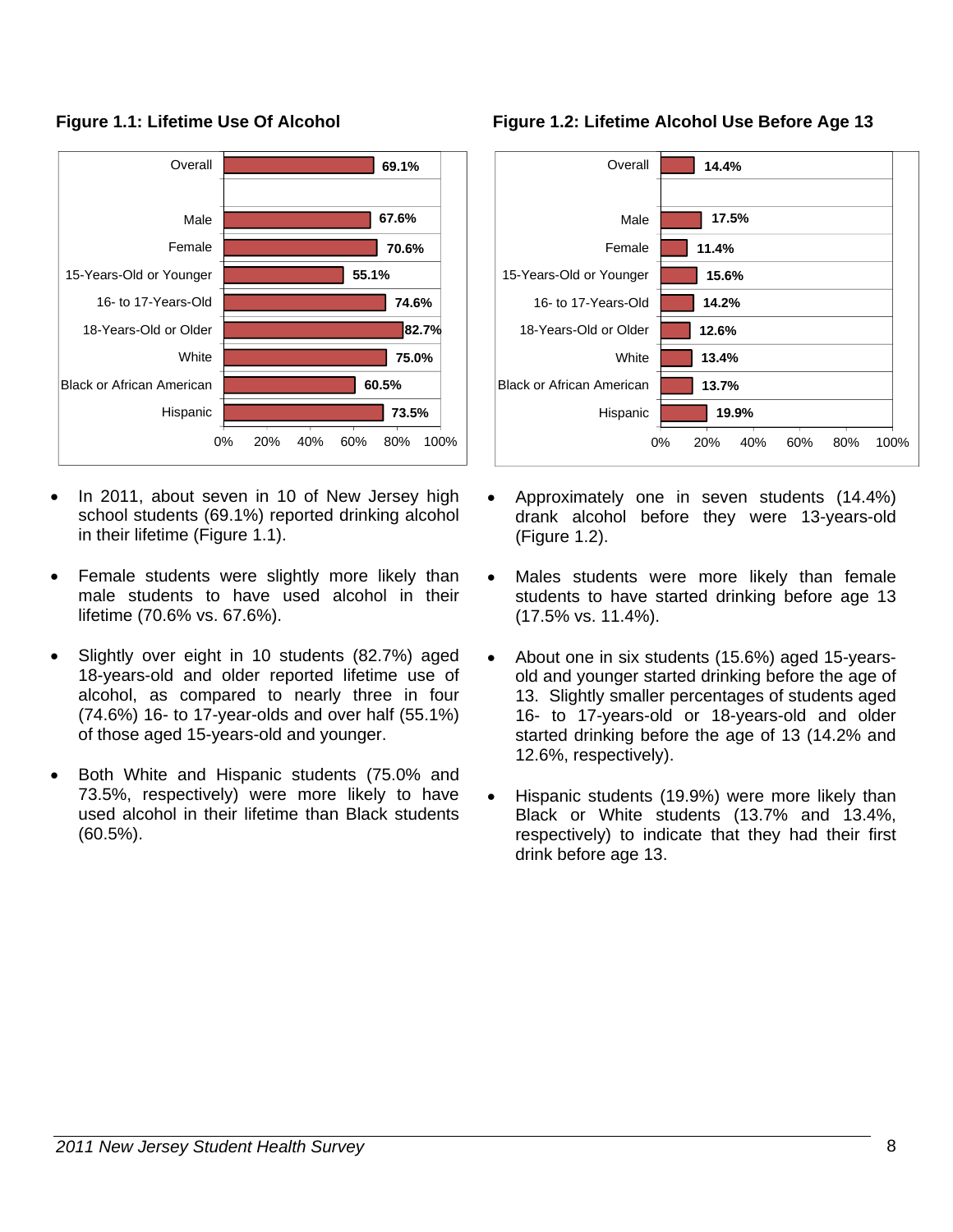## **Figure 1.3: One Or More Drinks Of Alcohol On At Least One Day, Last 30 Days**



- Overall, about four in 10 students (42.9%) drank alcohol on at least one day during the prior 30 days (Figure 1.3). Further, 4.5% of students had drunk alcohol on 10 or more of the last 30 days.
- Males (41.5%) were slightly less likely than females (44.3%) to report having used alcohol at least once during the past 30 days.
- Older students were more likely than younger students to have used alcohol in the past 30 days. Among those aged 18-years-old and older, more than half (55.0%) reported drinking on at least one day during the previous month, as compared to 16- to 17-year-olds (48.1%) and students aged 15-years-old and younger (30.3%).
- Hispanic (49.2%) and White (48.8%) students were much more likely than Black students (28.9%) to report having used alcohol during the past 30 days.

## *HEALTHY NEW JERSEY 2010 GOAL<sup>14</sup>*

Decrease the percentage of public high school sophomores, juniors and seniors who have used alcohol in the past 30 days to 37%.

#### *2011 NJSHS RESULTS*

None of the grade levels met the 2010 goal. Sophomores (40.8%), juniors (45.5%), and seniors (58.3%) reported higher levels of recent alcohol use than the goal specifies.

<sup>&</sup>lt;sup>14</sup> All references to "Healthy New Jersey 2010 Goal" refer to *Healthy New Jersey 2010: A Health Agenda for the First Decade of the New Millennium*, Vol. I. New Jersey Department of Health and Senior Services, June 2001.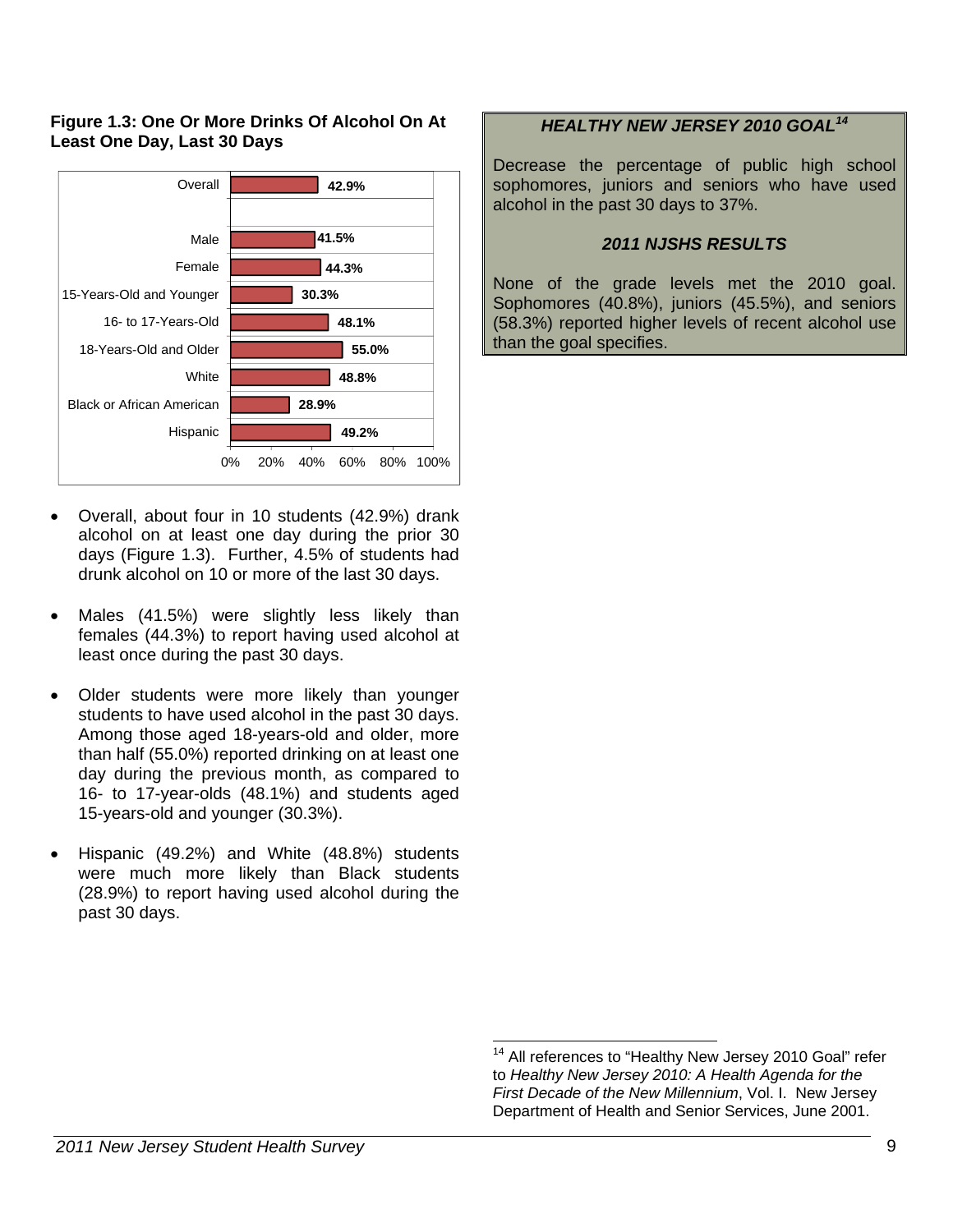## **Figure 1.4: Five Or More Drinks Of Alcohol In A Row On At Least One Day, Last 30 Days**



- Slightly less than one quarter (23.7%) of New Jersey high school students indicated binge drinking in the past month, which is defined as having five or more drinks on at least one day in the last 30 days (Figure 1.4).
- There was little variation by gender in terms of binge drinking.
- Students aged 18-years-old and older (34.9%) were the most likely of all age groups to binge drink during the past 30 days, as compared to 27.7% of 16- to 17-year-olds and 13.1% of students aged 15-years-old and younger.
- White and Hispanic students (28.8% and 27.7%, respectively) were more likely than Black students (10.2%) to have consumed five or more drinks on at least one day in the last 30 days.

## *HEALTHY NEW JERSEY 2010 GOAL*

Reduce the percentage of persons aged 18-years old and older, who consumed five or more alcoholic drinks per occasion, one or more times during the past month to: 10.6% for ALL Adults; 11.0% for Whites; 5.0% for Blacks or African Americans; 8.0% for Hispanics.

## *2011 NJSHS RESULTS*

About one quarter of high school students (23.7%) reported drinking five or more alcoholic drinks on an occasion in the past 30 days. Whites (28.8%), Blacks (10.2%), and Hispanics (27.7%) in high **school all binge drink at rates above this goal. 27.7%**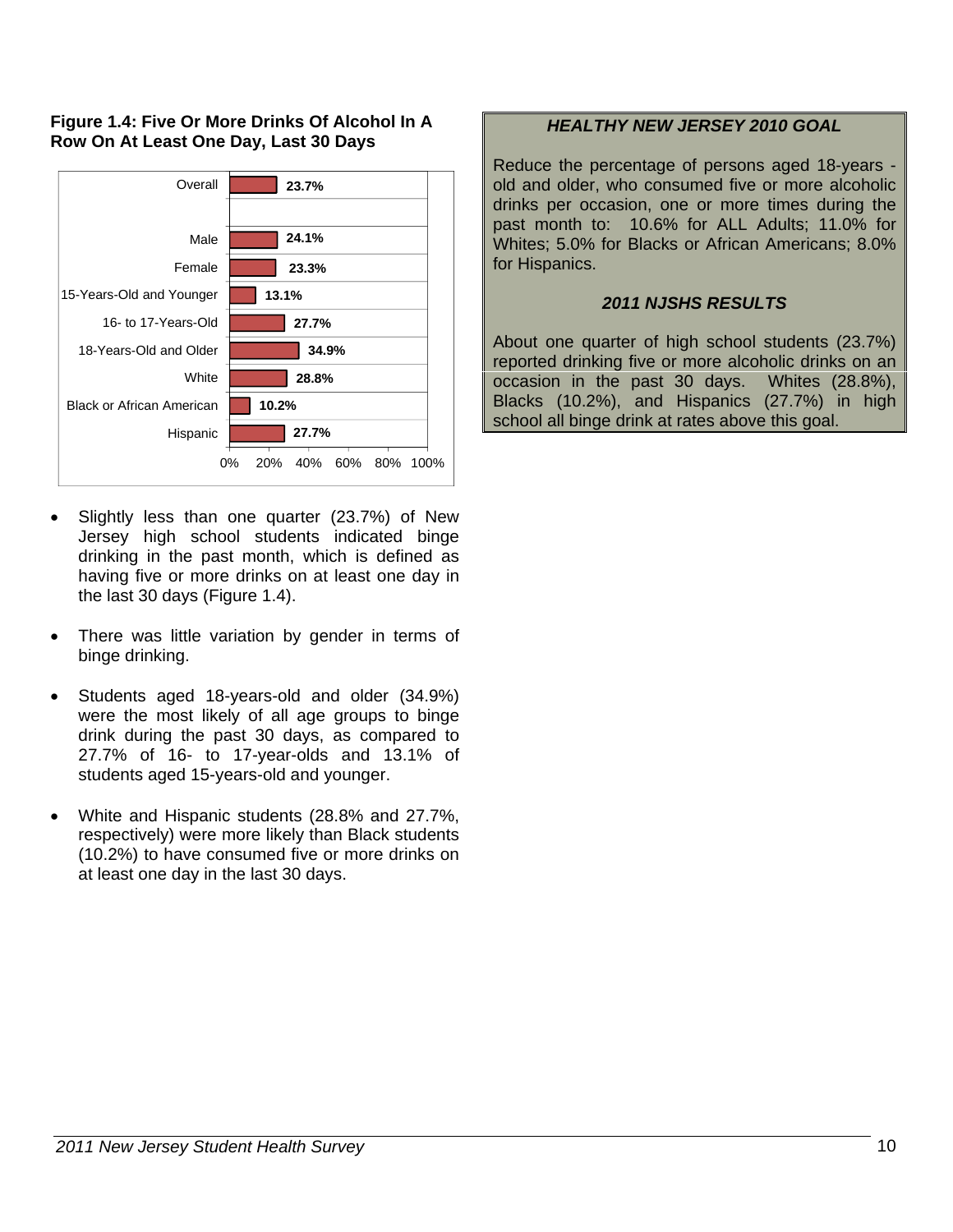



- Among students who drank alcohol in the last 30 days, 33.6% reported that they usually received it from someone who gave it to them (Figure 1.5). Other ways students received alcohol included having paid someone to get it (34.9%), purchasing it at a store, restaurant or public event (8.6%), and taking alcohol from their family or a store (8.4%). An additional 14.9% said they drank alcohol obtained in some other way.
- Female students were more likely than male students to consume alcohol that someone gave them (37.5% vs. 29.7%).
- Students aged 15-years-old and younger (39.3%) were more likely to report someone giving them alcohol than 16- to 17-year-olds and those aged 18-years-old and above (32.8% and 29.2%, respectively).
- Black students (42.2%) were far more likely than White (32.5%) and Hispanic (29.4%) students to report someone giving them alcohol.

**Figure 1.6: Trends In Alcohol Use: 1995 - 2011** 



^ NOTE: Percentages for lifetime alcohol use have been recalculated from previous reports to correspond to CDC calculation of prevalence. In prior years, NJ determined lifetime alcohol use based on whether students indicated an age on the questionnaire for when they first used alcohol. Lifetime alcohol use has been adjusted based on whether students indicated they used alcohol in their life one or more times.

- Reported rates of lifetime alcohol consumption continued to decline in 2011 from levels seen in past surveys, reaching a new low of 69.1% in 2011 (Figure 1.6).
- Rates of recent drinking (42.9%) and binge drinking (23.7%) fell slightly between 2005 and 2011, and both were decidedly lower than their 2001 levels (55.7% and 32.6%, respectively).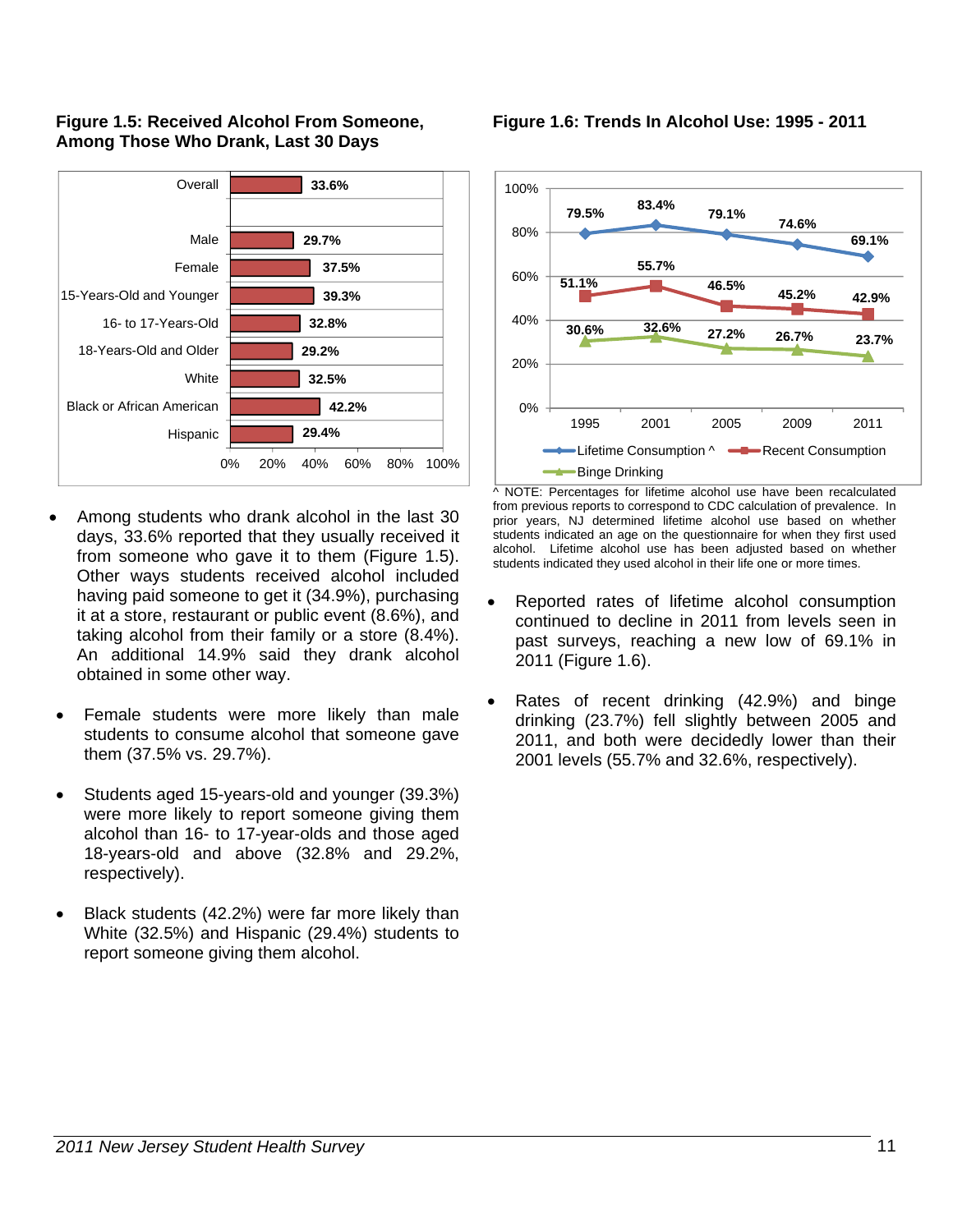## **Drinking and Driving**

These questions measure the frequency with which high school students drove a motor vehicle while under the influence of alcohol or rode as a passenger in a motor vehicle operated by someone who was under the influence of alcohol. In 2008, 22% of 15- to 20-year-old drivers who were killed in motor vehicle crashes and 4% of those injured in crashes had been drinking alcohol.<sup>15</sup> In 2008, 31% of drivers ages 15- to 20-years old who were killed in crashes had a blood alcohol concentration (BAC) of .01 grams per deciliter (g/dL) or higher; 25% had a BAC of .08 or higher at the time of the crash.<sup>16</sup> In 2009, 10% of high school students nationwide had driven a car or other vehicle one or more times when they had been drinking alcohol and 28% of high school students nationwide had ridden in a car or other vehicle driven by someone who had been drinking alcohol one or more times during the 30 days before the survey. $17$  The percentage of students who drove when they had been drinking alcohol did not change significantly during 1991 – 1997 (17%–17%) and then decreased during 1997– 2009 (17%–10%). During 1991–2009, a significant linear decrease occurred in the percentage of students who rode with a driver who had been drinking alcohol  $(40\% - 28\%)$ .<sup>18</sup>

## **Figure 1.7: Rode In A Car With A Driver Who Had Been Drinking At Least Once, Last 30 Days**



- During the past 30 days, slightly more than one in five students (21.4%) rode in a vehicle with someone who had been drinking at least one time (Figure 1.7). Further, 12.7% of students did so on two or more occasions during this period.
- Females were slightly more likely than males to ride in a car with a driver who had been drinking (23.0% vs. 19.7%).
- Students aged 18-years-old and older (31.3%) were more likely to accept a ride with someone who had been drinking than both those aged 16 to 17-years-old (21.9%) and those aged 15-yearsold and younger (15.9%).

<sup>15</sup> National Highway Traffic Safety Administration. *Traffic Safety Facts, 2008 Data: Young Drivers.* Washington, DC: U.S. Department of Transportation, National Highway Traffic Safety Administration; 2009. Available at http://www-nrd.nhtsa.dot.gov/pubs/811169.pdf. Accessed May 17, 2010.

<sup>16</sup> National Highway Traffic Safety Administration. *Traffic Safety Facts, 2008 Data: Young Drivers.* Washington, DC: U.S. Department of Transportation, National Highway Traffic Safety Administration; 2009. Available at http://www-nrd.nhtsa.dot.gov/pubs/811169.pdf. Accessed May 17, 2010.

 $17$  CDC. Youth Risk Behavior Surveillance – United States, 2009. *MMWR Surveillance Summary* 2010;59(No. SS-5):1-142.

<sup>&</sup>lt;sup>18</sup> CDC. Youth Risk Behavior Surveillance – United States, 2009. *MMWR Surveillance Summary* 2010;59(No. SS-5):1-142.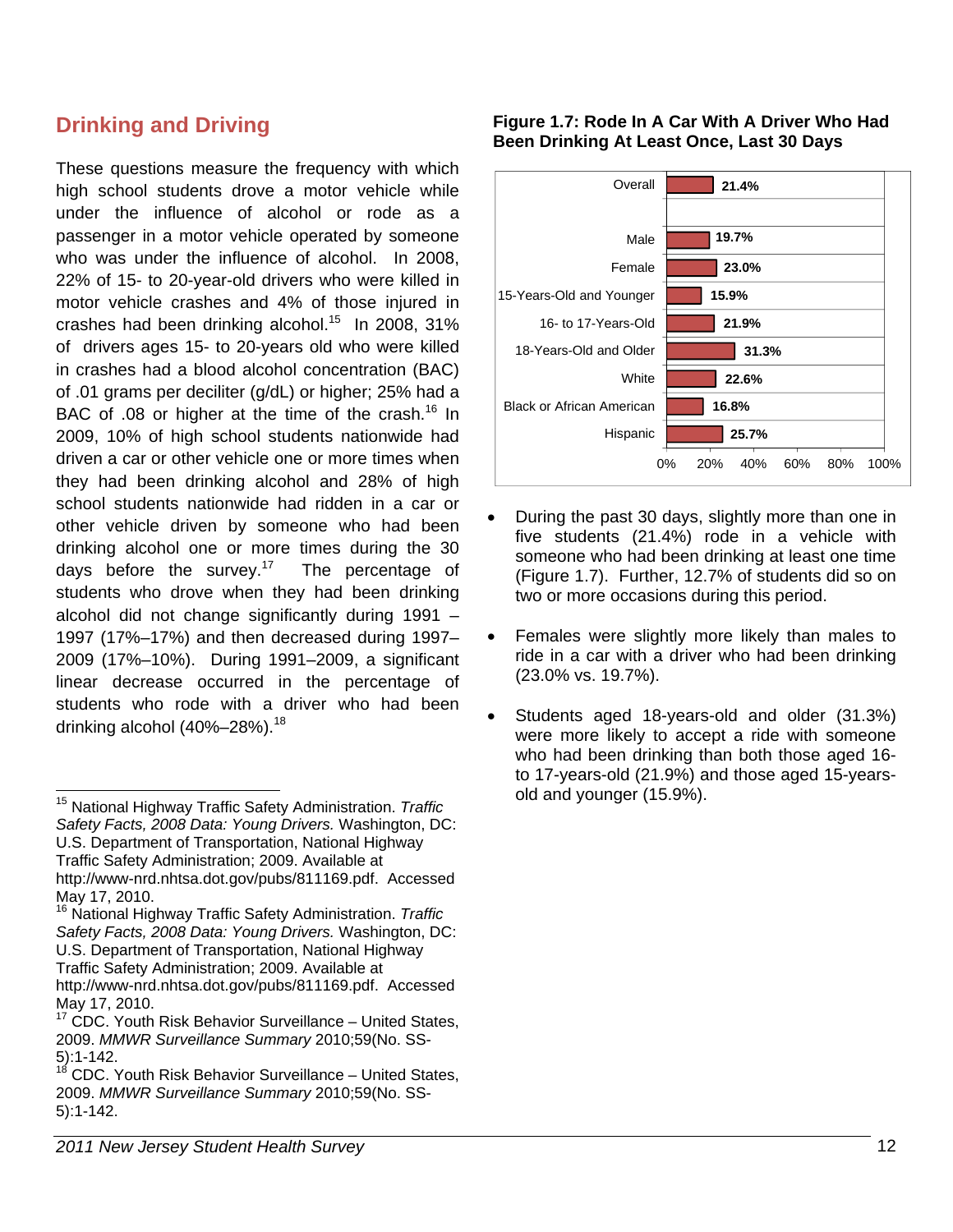



- Overall, 6.4% of New Jersey high school students reported that they drove a car or other vehicle after they had been drinking alcohol during the past 30 days – 3.3% drove a vehicle after using alcohol only once and another 3.2% did so more than once (Figure 1.8).
- Males were about as likely as females to report that they had driven after they had been drinking.
- Students aged 18-years-old and older (17.2%) were far more likely than students 16- to 17 years-old (6.4%) or those aged 15-years-old and younger (1.3%) to have operated a vehicle after drinking.
- There was very little difference by race/ethnicity in drinking and driving behavior.





- The percentage of students who rode with a driver who had been drinking during the previous 30 days reached its lowest point in 2011 (21.4%) when compared to previous survey years (22.9%- 30.4%) (Figure 1.9).
- Likewise, fewer students indicated incidents of drinking and driving than in previous survey years. In 2011, 6.4% of students reported drinking and driving within the previous 30 days as compared to 7.7%-13.0% of students in other years.

## *HEALTHY PEOPLE 2010 NATIONAL GOAL*<sup>19</sup>

Reduce the proportion of adolescents who report that they rode, during the previous 30 days, with a driver who had been drinking alcohol to 30%.

#### *2011 NJSHS RESULTS*

New Jersey met the 2010 goal with less than 30% of New Jersey high school students (21.4%) reporting that they had been a passenger in a car with a drinking driver during the previous month.

 <sup>19</sup> All references to "Healthy People 2010 National Goal" refer to - U.S. Department of Health and Human Services. *Healthy People 2010. 2nd ed. With understanding and improving health and objectives for improving health*. Washington D.C., Government Printing Office, 2004.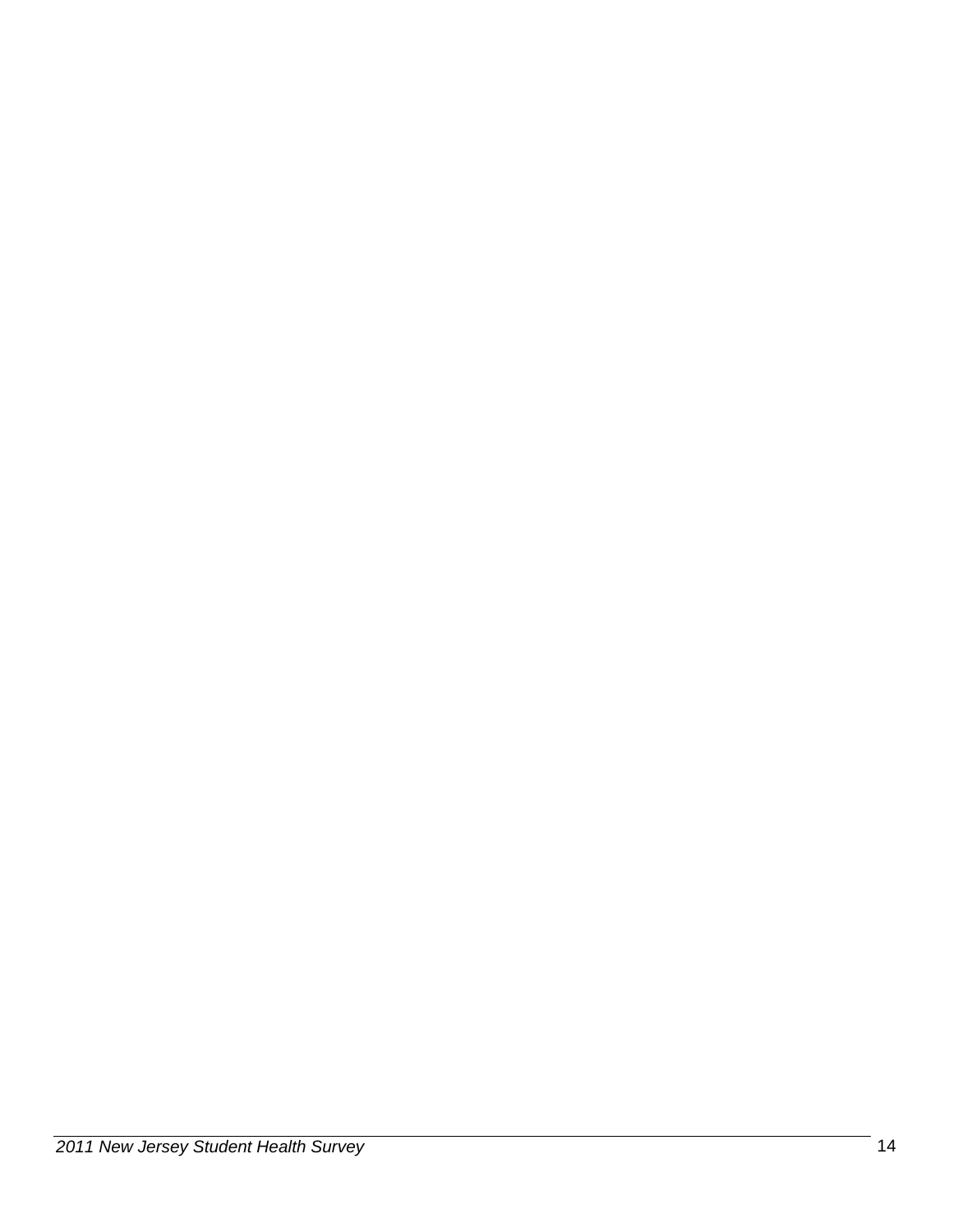# **CHAPTER 2: DRUG USE**

These questions measure lifetime and current use of marijuana and cocaine, and ever use of inhalants, heroin, methamphetamines, ecstasy, steroids, injected drugs, and prescription drug abuse. Among youth, illicit drug use is associated with heavy alcohol and tobacco use, $20$  violence and delinquency,  $21 \t 22 \t 23 \t 24$  and suicide.<sup>25</sup> All school districts prohibit illegal drug possession or use by students on school property.<sup>26</sup> Among high school students nationwide in 2009, 37% had used marijuana, 6% had used any form of cocaine, 3%

 $21$  Substance Abuse and Mental Health Services Administration. Youth violence and illicit drug use. *The NSDUH Report* 2006;5:1-4. Available at http://oas.samhsa.gov/2k6/youthViolence/youthViolence.cf m. Accessed May 19, 2010.<br><sup>22</sup> Substance Abuse and Mental Health Services

 $\frac{23}{23}$  Substance Abuse and Mental Health Services Administration. Inhalant use and delinquent behaviors among young adolescents. *The NSDUH Report* March 17, 2005. Available at http://oas.samhsa.gov/2k5/  $\frac{\text{inhale/inhale.cfm}}{\text{24}}$ . Accessed May 19, 2010.<br><sup>24</sup> Substance Abuse and Mental Health Services

Administration. Nonmedical stimulant use, other drug use, delinquent behaviors, and depression among adolescents. *The NSDUH Report* February 28, 2008. Available at http://oas.samhsa.gov/2k8/stimulants/depression.cfm . Accessed May 19, 2010.

<sup>25</sup> Substance Abuse and Mental Health Services Administration. Substance use and the risk of suicide among youths. *The NHSDA Report* July 12, 2002. Available at http://oas.samhsa.gov/2k2/suicide/suicide.cfm Accessed May 19, 2010.

had taken steroid pills or shots without a doctor's prescription, 8% had used hallucinogenic drugs, 2% had used heroin, 4% had used methamphetamines, and 7% had used ecstasy one or more times during their life. $27$  In addition, 12% of high school students had sniffed glue, breathed the contents of aerosol spray cans, or inhaled any paints or sprays to get high and 2% had used a needle to inject any illegal drug into their body one or more times during their life. $28$  The percentage of high school students who had used marijuana one or more times during their life increased during 1991–1999 (31%–47%) and then decreased during 1999–2009 (47%–37%).<sup>29</sup>

<sup>20</sup> Substance Abuse and Mental Health Services Administration. *Results from the 2008 National Survey on Drug Use and Health: National Findings*. Rockville, MD: Substance Abuse and Mental Health Services Administration, Office of Applied Studies; 2009. NSDUH Series H-36, DHHS Publication No. SMA 09-4434.

Administration. Marijuana use and delinquent behaviors among youths. *The NSDUH Report* January 9, 2004. Available at http://oas.samhsa.gov/2k4/MJdelinquency<br>/MJdelinquency.cfm. Accessed May 19, 2010.

<sup>26</sup> Everett Jones S, Fisher CJ, Greene BZ, Hertz MF, Pritzl J. Healthy and safe school environment, Part I: Results from the School Health Policies and Programs Study 2006. *Journal of School Health* 2007;77(8):522-543.

  $27$  CDC. Youth Risk Behavior Surveillance – United States, 2009. *MMWR Surveillance Summary* 2010;59(No. SS-5):1-142.

<sup>28</sup> CDC. Youth Risk Behavior Surveillance – United States, 2009. *MMWR Surveillance Summary* 2010;59(No. SS-5):1-142.

<sup>&</sup>lt;sup>29</sup> CDC. Youth Risk Behavior Surveillance – United States, 2009. *MMWR Surveillance Summary* 2010;59(No. SS-5):1-142.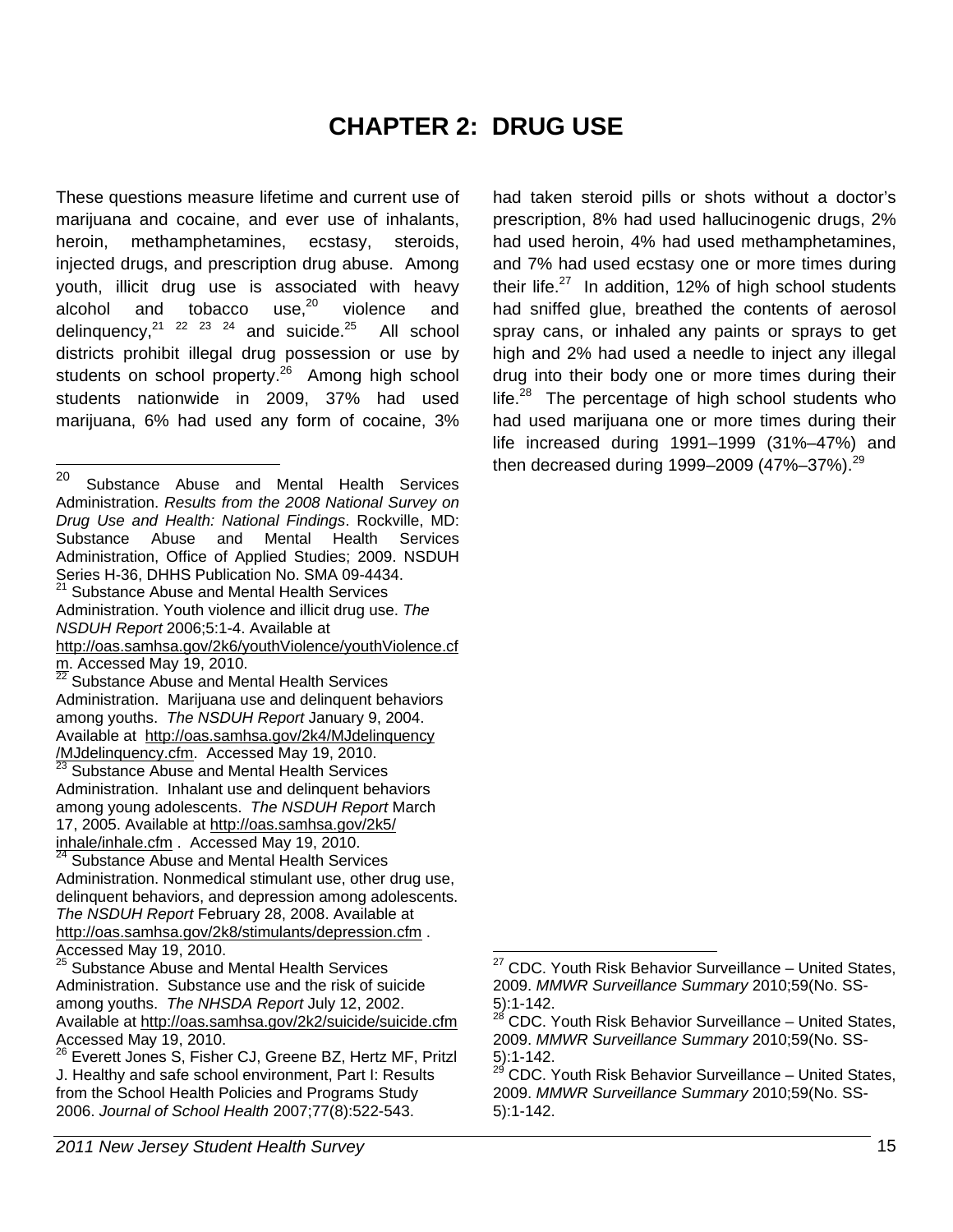## **Marijuana Use**



## **Figure 2.1: Lifetime Use Of Marijuana**

- Overall, more than one third (36.9%) of all students reported having tried marijuana in their lifetime (Figure 2.1). Further, 17.1% of students had done so on 20 or more occasions in their life.
- Males were more likely than females to report lifetime marijuana use (41.0% vs. 33.0%).
- About one fifth (21.8%) of students aged 15 years-old and younger reported having tried marijuana, as compared to four in 10 of 16- to 17 year-olds (41.3%) and almost six in 10 of those aged 18-years-old and older (57.2%).
- There was little variation in lifetime marijuana use by race/ethnicity.





- Overall, 4.3% of students tried marijuana before the age of 13 (Figure 2.2).
- A greater percentage of males than females reported first use of marijuana before age 13 (6.6% vs. 1.9%).
- Students aged 15-years-old and younger (2.4%) were slightly less likely to use marijuana before the age of 13 than were 16- to 17-year-olds and those 18-years-old and older (5.0% and 6.0%, respectively).
- Hispanic and Black students (6.5% and 5.7%, respectively) were slightly more likely than White students (3.4%) to report having tried marijuana before age 13.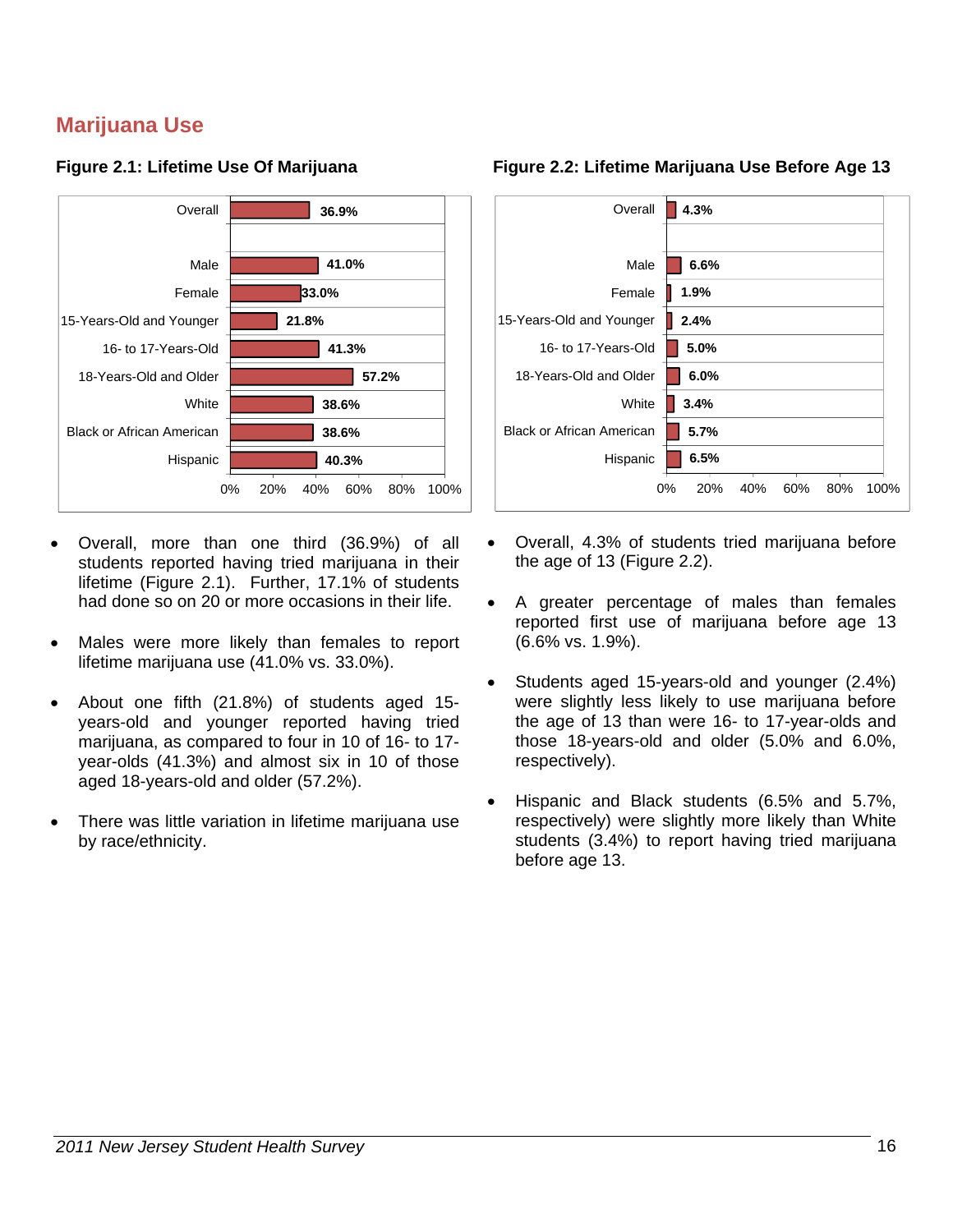## **Figure 2.3: Used Marijuana One Or More Times, Last 30 Days**



- Overall, about one in five (21.1%) students reported marijuana use during the last 30 days (Figure 2.3). Further, 8.4% of students had used marijuana 10 or more times during this period.
- Males were more likely than females to report past 30 day marijuana use (24.0% vs. 18.2%).
- Older students were more likely than younger students to have used marijuana during the past 30 days. About one third (33.2%) of students 18 years-old and older and around one in four (23.1%) students 16- to 17-years-old used marijuana during the previous month, as compared to 12.8% of those 15-years-old and younger.
- Hispanic students (25.7%) were slightly more likely than White (21.8%) or Black (21.6%) students to have used marijuana in the past month.



^ NOTE: Percentages for lifetime marijuana use have been recalculated Lifetime Marijuana Use^ **-B**Recent Marijuana Use

from previous reports to correspond to CDC calculation of prevalence. In prior years, NJ determined lifetime marijuana use based on whether students indicated an age on the questionnaire for when they first used marijuana. Lifetime marijuana use has been adjusted based on whether students indicated they used marijuana in their life one or more times.

- The percentage of New Jersey high school students who reported both lifetime and recent marijuana use has remained relatively stable in recent years, after dropping from their previous highs (Figure 2.4). In 2011, 36.9% of students reported lifetime use of marijuana, which was comparable to 2005 and 2009 levels (35.8% and 35.3%, respectively) but lower than in 2001 and 1995 (41.1% and 39.0%, respectively).
- In 2011, about one in five students (21.1%) reported recent marijuana use, which was comparable to the 20.3% rate recorded in 2009.

## *HEALTHY NEW JERSEY 2010 GOAL*

Decrease the percentage of public high school sophomores, junior and seniors who have used marijuana in the past 30 days to 11%.

## *2011 NJSHS RESULTS*

Sophomores (19.2%), juniors (22.6%) and seniors (33.4%) all used marijuana during the past 30 days at rates higher than the specified goal.

**Figure 2.4: Trends In Marijuana Use: 1995 - 2011**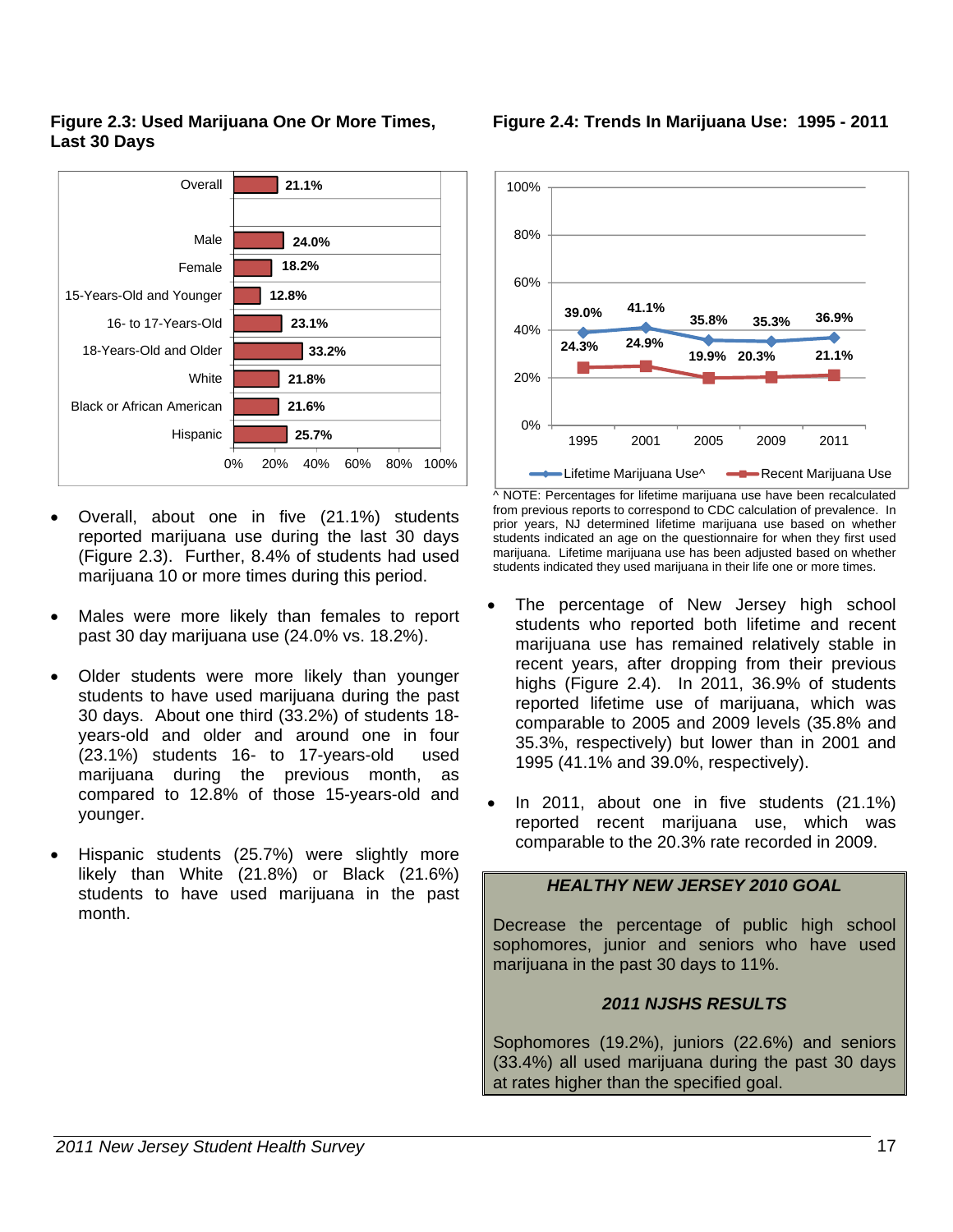## **Cocaine Use**



## **Figure 2.5: Lifetime Use Of Any Cocaine Or Crack**

- Overall, 4.4% of students reported lifetime use of any form of cocaine or crack (Figure 2.5).
- There were no notable differences by gender or race/ethnicity in students' reported use of cocaine or crack.
- Students aged 18-years-old and older (8.9%) were slightly more likely than 16- to 17-year-olds (4.4%) and those aged 15-years-old and younger (2.3%) to report lifetime use of any form of cocaine or crack.

## **Other Drug Use**

Eight questions on the NJSHS addressed lifetime use of drugs other than marijuana and cocaine, including prescription drugs, inhalants, over the counter drugs, ecstasy, methamphetamines, needles used to inject any illicit drug, steroid pills or shots without a doctor's prescription, and heroin.

| Marijuana                            | 36.9%                                  |
|--------------------------------------|----------------------------------------|
| <b>Prescription Drugs</b>            | 15.1%                                  |
| Inhalants                            | 9.9%                                   |
| Over the Counter Drugs               | 8.3%                                   |
| Ecstasy                              | 7.1%                                   |
| Any Cocaine or Crack                 | 4.4%                                   |
| Methamphetamines                     | 2.7%                                   |
| Needle Use for Illegal Drugs         | 2.3%                                   |
| <b>Steroids Without Prescription</b> | 2.3%                                   |
| Heroin                               | 1.6%                                   |
|                                      | 0%<br>20%<br>40%<br>60%<br>80%<br>100% |

## **Figure 2.6: Lifetime Use Of Illicit Drugs (Used One Or More Times)**

- Among all illicit drugs used by students during their lifetime, marijuana was the most frequently used (36.9%) (Figure 2.6).
- Roughly one in six students (15.1%) reported lifetime use of prescription drugs and less than one in 10 reported use of inhalants (9.9%), over the counter drugs (8.3%), and ecstasy (7.1%) in their lifetimes.
- Fewer students reported lifetime use of cocaine or crack (4.4%), methamphetamines (2.7%), needles to inject illicit drugs (2.3%), steroids without a prescription (2.3%), and heroin (1.6%).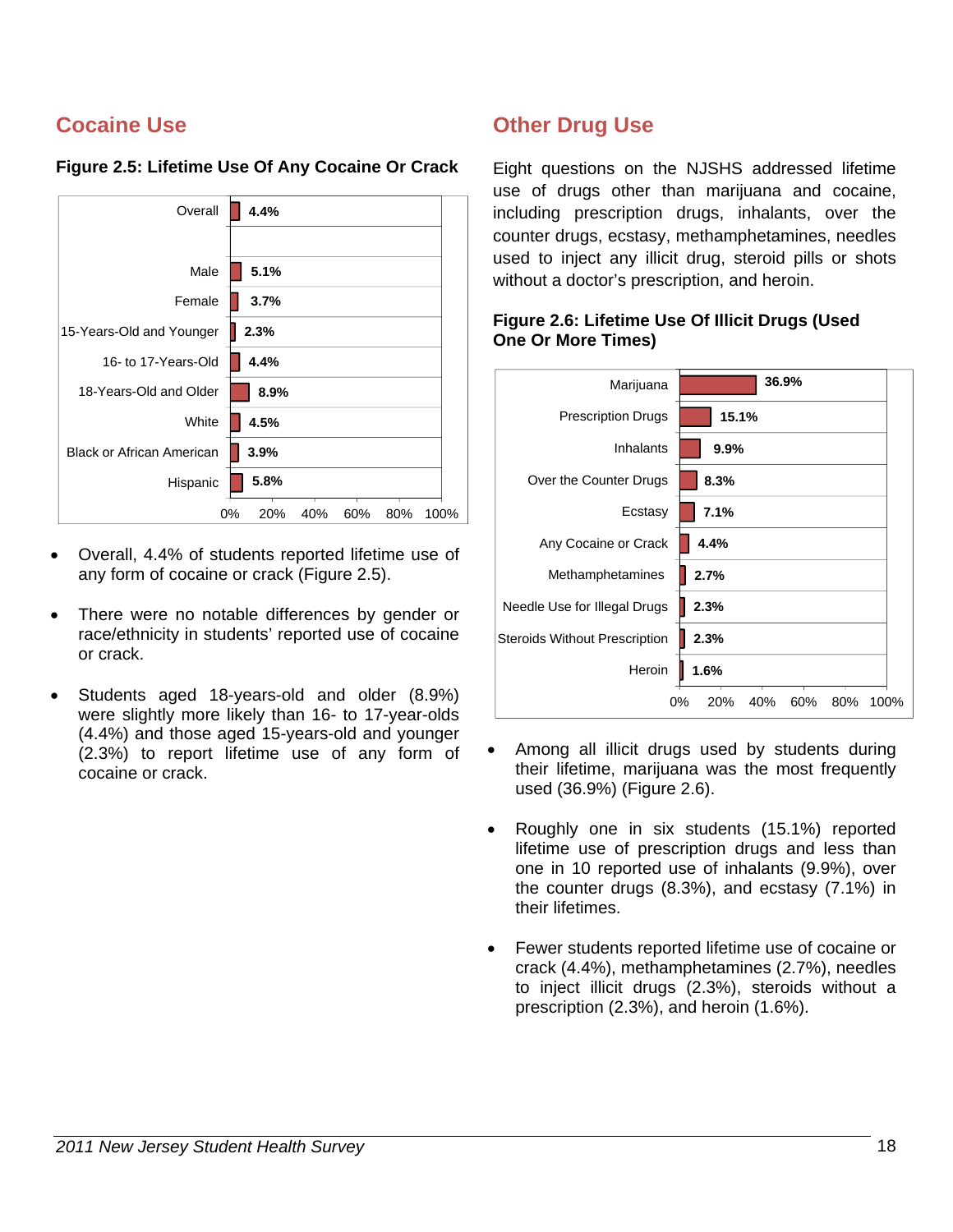

**Figure 2.7: Trends In Other Drug Use: 1995 - 2011** 

- Overall, lifetime use of these other illicit drugs has declined since the higher levels that were first measured in 1995 (inhalants) and 2001 (all other drugs) (Figure 2.7).
- In 2011, use of inhalants was reported by one in 10 students and has remained virtually the same since 2005 (9.7%-10.1%).
- Since 2005, the use of four drugs: cocaine (4.4%-5.7%), methamphetamines (2.3%-2.7%), steroid pills or shots without a doctor's

prescription (2.3%-3.3%), and heroin (1.4%-  $(1.9\%)^{30}$  has also remained virtually unchanged.

• The proportion of students who reported needle use for an illegal drug remained stable between 2009 and 2011 (2.5% and 2.3%, respectively) after rising from the low of 0.9% recorded in 2005.

<sup>-</sup> $30$  Results for 1995 were excluded due to differences in question wording. In 1995, a single question asked about the use of "LSD, PCP, ecstasy, mushrooms, speed, ice or heroin;" while in 2001-2007, separate questions were asked about the use of "heroin, also called smack, junk or China White" and "methamphetamines, also called speed, crystal, crank or ice."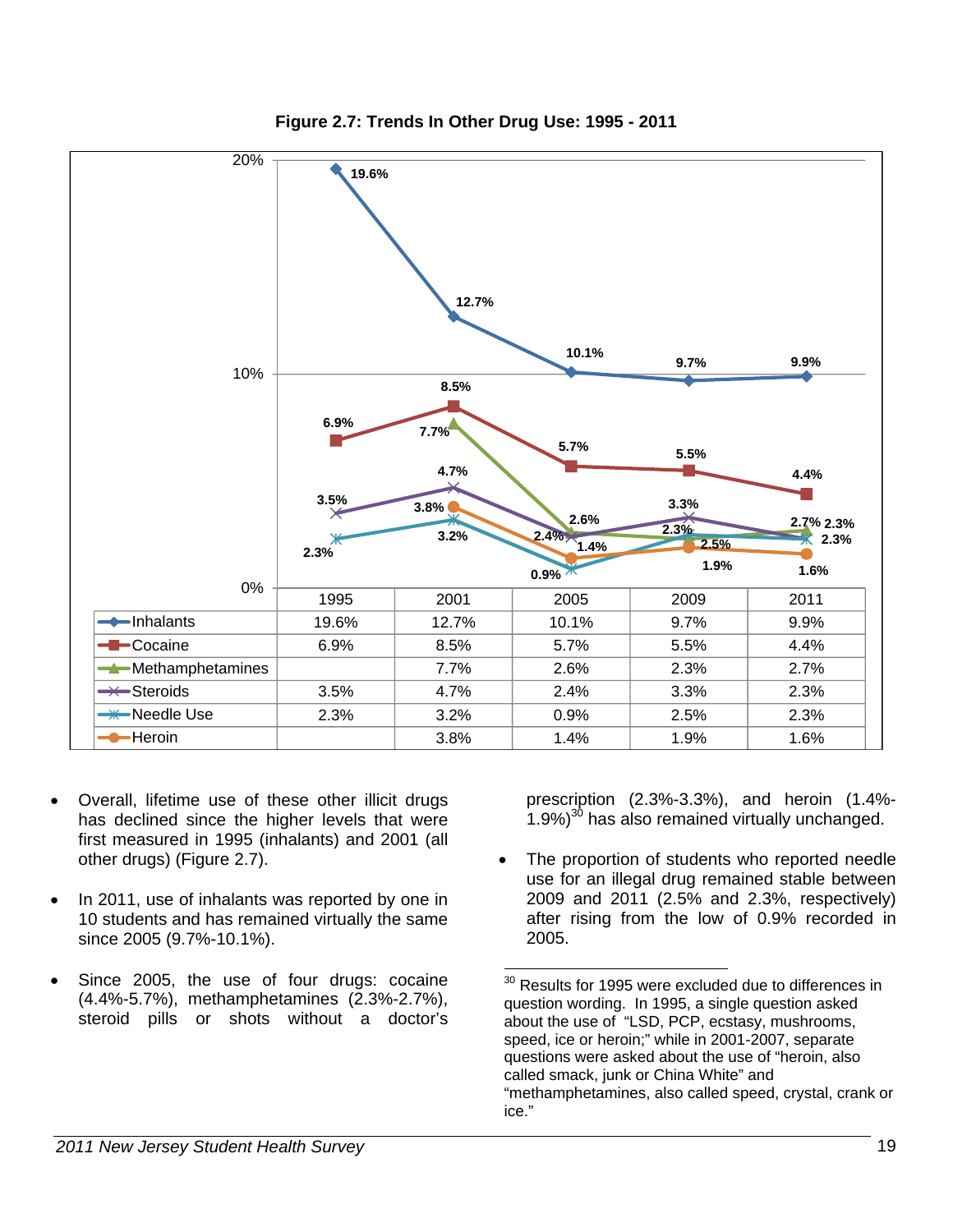Figure 2.8 combines all 10 lifetime substance use questions regarding marijuana, crack/cocaine, prescription drugs, inhalants, over the counter drugs, ecstasy, methamphetamines, needles used to inject any illicit drug, steroid pills or shots without a doctor's

prescription, and heroin. Students are then divided into three groups: those who have not used any drugs, those who have used one of the 10 drugs, and those who have used more than one of the 10 drugs.



## **Figure 2.8: Lifetime Use Of One Or More Substances**

- The majority of New Jersey high school students (62.6%) have not used any drugs in their lifetime. Three in 10 students (29.5%) have used one of the 10 drugs and another 7.9% have used multiple substances.
- Females were more likely than males to have not used any drugs (66.9% vs. 58.0%) and males were slightly more likely than females to have used one drug (32.8% vs. 26.4%) or multiple drugs (9.2% vs. 6.7%) in their lifetimes.
- Younger students were far less likely to have used substances in their lifetime than older

students. Over three in four students (77.2%) aged 15-years-old and younger never used drugs. This figure dropped to 58.7% among 16- to 17 year-olds and 41.6% among students aged 18 years-old and older. Also, students 18-years-old and older were more likely than 16- to 17-year-old students or those aged 15-years-old and younger to have used multiple substances (15.5% vs. 8.2% and 4.1%, respectively).

There was very little variation by race/ethnicity in terms of lifetime use of one or more substances.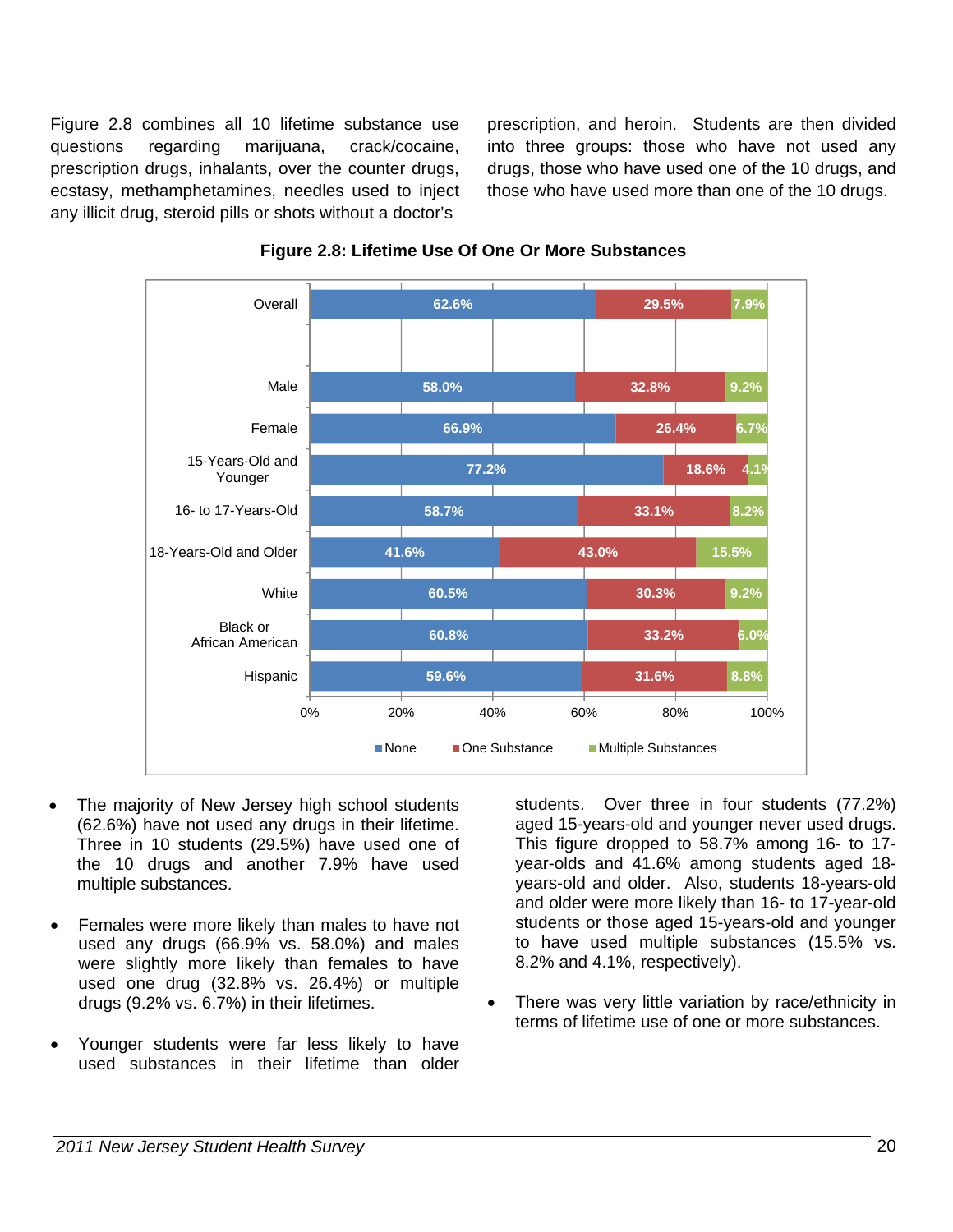# **CHAPTER 3: USE OF CIGARETTES**

## **Cigarette Use**

These questions measure lifetime and current smoking patterns, age of initiation, access to cigarettes, smoking on school property, and attempts to quit smoking. Cigarette smoking is the leading cause of preventable death in the United States $31$ and accounts for approximately 440,000 deaths each year.<sup>32</sup> Cigarette smoking increases risk of heart disease; chronic obstructive pulmonary disease; acute respiratory illness; stroke; and cancers of the lung, larynx, oral cavity, pharynx, pancreas, and  $c$ ervix. $33$  In addition, as compared to nonsmokers, cigarette smokers are more likely to drink alcohol, use marijuana and cocaine, engage in risky sexual behaviors, engage in physical fighting, carry a weapon, and attempt suicide. $34 \times 35 \times 36 \times 37$  If current

patterns of smoking behavior persist, an estimated 6.4 million U.S. persons who were under the age of 18 in 2000 could die prematurely from smokingrelated illnesses.<sup>38</sup> In 2006, approximately 64% of schools had adopted policies that 1) prohibited cigarette smoking and smokeless tobacco use among students, faculty and staff, and school visitors in school buildings; outside on school grounds; on school buses or other vehicles used to transport students; and at off-campus, school-sponsored events; and 2) prohibited cigar or pipe smoking by students, faculty and staff, and school visitors.<sup>39</sup> Among high school students nationwide in 2009, 46% had tried cigarette smoking at least once in their lifetime, 19% had smoked cigarettes on at least one day during the 30 days before the survey, and 5% had smoked cigarettes on school property on at least one day during the 30 days before the survey.<sup>40</sup> The percentage of high school students who had tried cigarette smoking in their lifetime did not change significantly during 1991–1999 (70%–70%) and then decreased during 1999–2009 (70%–46%). $41$  The

 $\overline{\phantom{a}}$ 31 U.S. Department of Health and Human Services. *The Health Consequences of Smoking: A Report of the Surgeon General.* U.S. Department of Health and Human Services; Centers for Disease Control and Prevention; National Center for Chronic Disease Prevention and Health Promotion; Office on Smoking and Health; 2004. <sup>32</sup> Centers for Disease Control and Prevention. Annual smoking-attributable mortality, years of potential life lost, and productivity losses—United States, 2000–2004. *Morbidity and Mortality Weekly Report* 2008;57(45):1226– 1228.

<sup>33</sup> U.S. Department of Health and Human Services. *The Health Consequences of Smoking: A Report of the Surgeon General.* U.S. Department of Health and Human Services; Centers for Disease Control and Prevention; National Center for Chronic Disease Prevention and Health Promotion; Office on Smoking and Health; 2004. Everett SA, Malarcher AM, Sharp DJ, Husten CG, Giovino GA. Relationship between cigarette, smokeless tobacco, and cigar use, and other health risk behaviors among U.S. high school students. *Journal of School Health* 2000;70:234-240.

<sup>&</sup>lt;sup>35</sup> Substance Abuse and Mental Health Services Administration. *Results from the 2008 National Survey on Drug Use and Health: National Findings*. Rockville, MD: Substance Abuse and Mental Health Services Administration, Office of Applied Studies; 2009. NSDUH Series H-36, DHHS Publication No. SMA 09-4434. <sup>36</sup> U.S. Department of Health and Human Services. *Preventing Tobacco Use Among Young People: A Report* 

*of the Surgeon General.* Atlanta: U.S. Department of Health and Human Services, Centers for Disease Control and Prevention, Coordinating Center for Health Promotion, National Center for Chronic Disease Prevention and Health Promotion, Office on Smoking and Health; 1994.

<sup>37</sup> Campaign for Tobacco-Free Kids. *How Parents Can Protect Their Kids from Becoming Addicted Smokers*. Washington: Campaign for Tobacco-Free Kids, 2009. Available at http://www.tobaccofreekids.org/research/ factsheets/pdf/0152.pdf . Accessed May 15, 2010.<br><sup>38</sup> Hahn EJ, Rayens MK, Chaloupka FJ, Okoli CTC, Yang

J. Projected smoking-related deaths among U.S. youth: A 2000 update. *ImpacTeen. Research Paper Series*  2002;22.

 $39$  Kann L, Brener ND, Wechsler H. Overview and summary: School Health Policies and Programs Study 2006. *Journal of School Health* 2007;77(8):385-397. 40 CDC. Youth Risk Behavior Surveillance – United States, 2009. *MMWR Surveillance Summary* 2010;59(No. SS- $\frac{5}{41}$ :1-142.

Hahn EJ, Rayens MK, Chaloupka FJ, Okoli CTC, Yang J. Projected smoking-related deaths among U.S. youth: A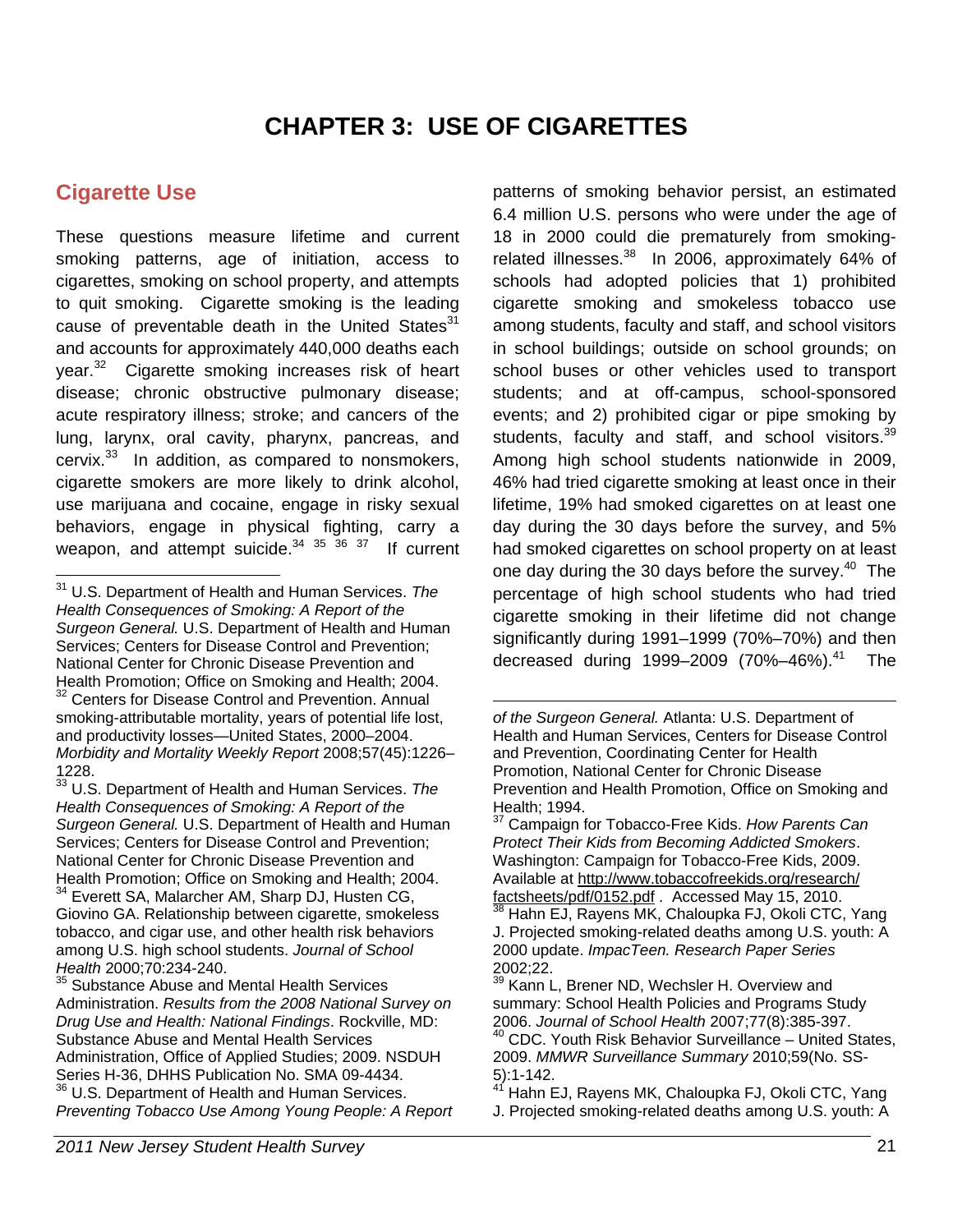percentage of high school students who had smoked cigarettes on at least one day during the 30 days before the survey increased significantly during 1991–1997 (28%–36%) and then decreased during 1997–2009 (36%–19%).<sup>42</sup>

## **Figure 3.1: Smoked At Least One Whole Cigarette In Lifetime**



- Slightly fewer than three in 10 New Jersey high school students (28.4%) had smoked at least one whole cigarette in their lifetime (Figure 3.1).
- Males (29.5%) were about equally likely as females (27.2%) to have smoked in their lifetime.
- The likelihood of cigarette use increased with age. Less than one fifth (17.1%) of students 15-yearsold and younger had smoked at least one whole cigarette in their life compared to three in 10 of 16- to 17-year-olds (30.8%) and nearly half of those 18-years-old and older (45.8%).
- Cigarette smoking varied by race/ethnicity with Hispanic (37.1%) and White (30.5%) students much more likely to have smoked a cigarette in their lifetime than Black students (18.4%).

2000 update. *ImpacTeen. Research Paper Series*  2002;22.

-

## **Figure 3.2: Smoked At Least One Whole Cigarette Before Age 13**

| Overall                          | 4.6%                                      |
|----------------------------------|-------------------------------------------|
|                                  |                                           |
| Male                             | 5.6%                                      |
| Female                           | 3.5%                                      |
| 15-Years-Old and Younger         | 3.3%                                      |
| 16- to 17-Years-Old              | 4.7%                                      |
| 18-Years-Old and Older           | 6.6%                                      |
| White                            | 4.4%                                      |
| <b>Black or African American</b> | 2.6%                                      |
| Hispanic                         | 9.0%                                      |
|                                  | $0\%$<br>20%<br>40%<br>60%<br>80%<br>100% |

- Less than one in 20 New Jersey high school students (4.6%) tried cigarette smoking before the age of 13 (Figure 3.2).
- The proportion of students who had tried smoking before age 13 did not vary substantially by gender or age.
- Hispanic students (9.0%) were more than twice as likely to try smoking before age 13 than were White (4.4%) or Black (2.6%) students.

 $42$  CDC. Youth Risk Behavior Surveillance – United States, 2009. *MMWR Surveillance Summary* 2010;59(No. SS-5):1-142.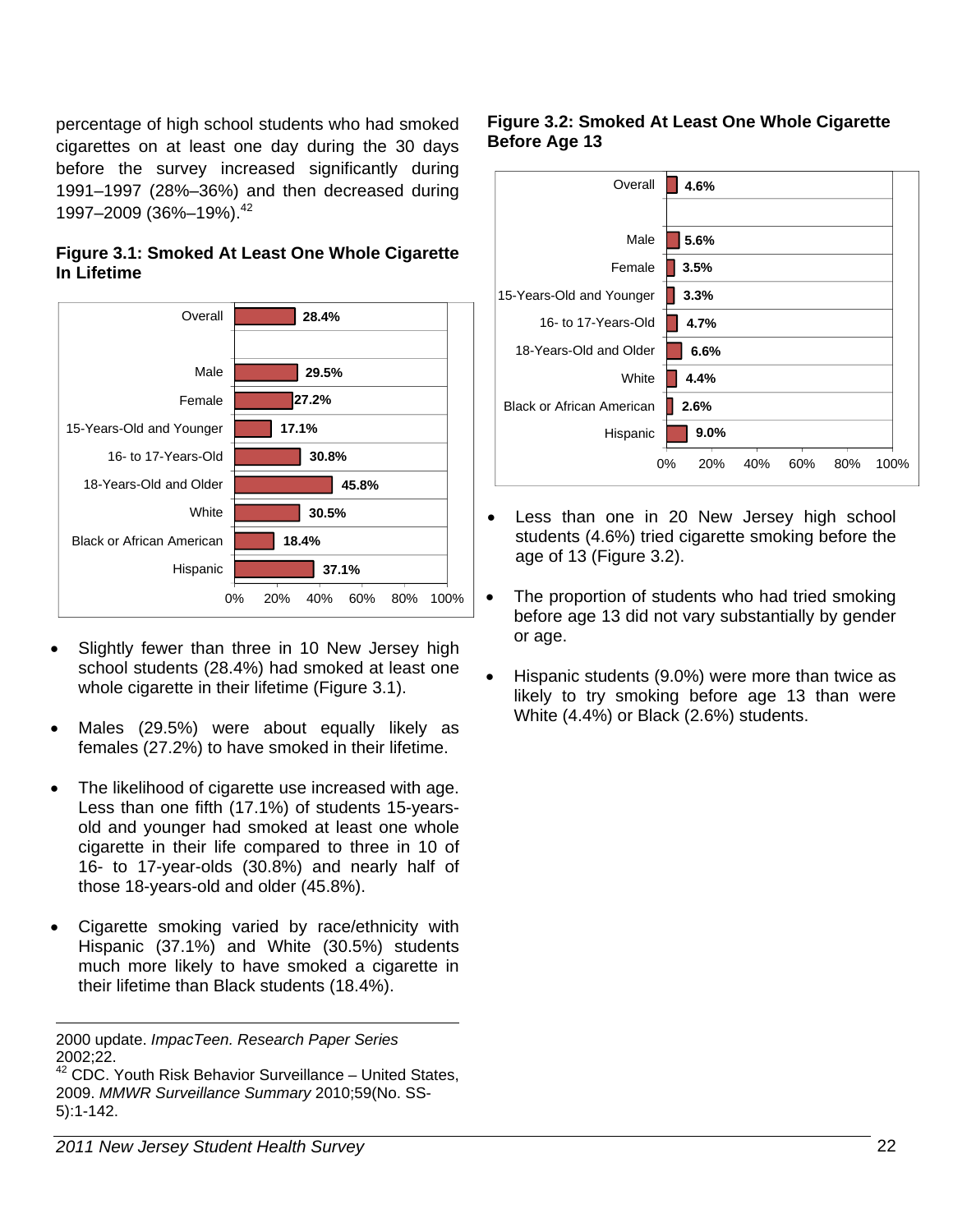

**Figure 3.3: Number Of Cigarettes Smoked Per Day, Last 30 Days** 

- Overall, more than eight in 10 of students (83.9%) had not smoked cigarettes in the last 30 days (Figure 3.3). Less than one in 10 students (7.1%) smoked one cigarette or less per day during the previous month while a similar percentage (6.5%) had smoked two to five cigarettes. Far fewer students (2.5%) smoked more than five cigarettes a day during the previous month.
- Slightly more females than males reported not smoking during the last 30 days (85.2% vs. 82.8%).
- Nine out of 10 (90.0%) students 15-years-old and younger reported not smoking during the previous 30 days, as compared to 74.4% of those 18 years-old and older.
- Black (93.3%) students were more likely than White (81.1%) or Hispanic (80.3%) students to have not smoked during the past 30 days.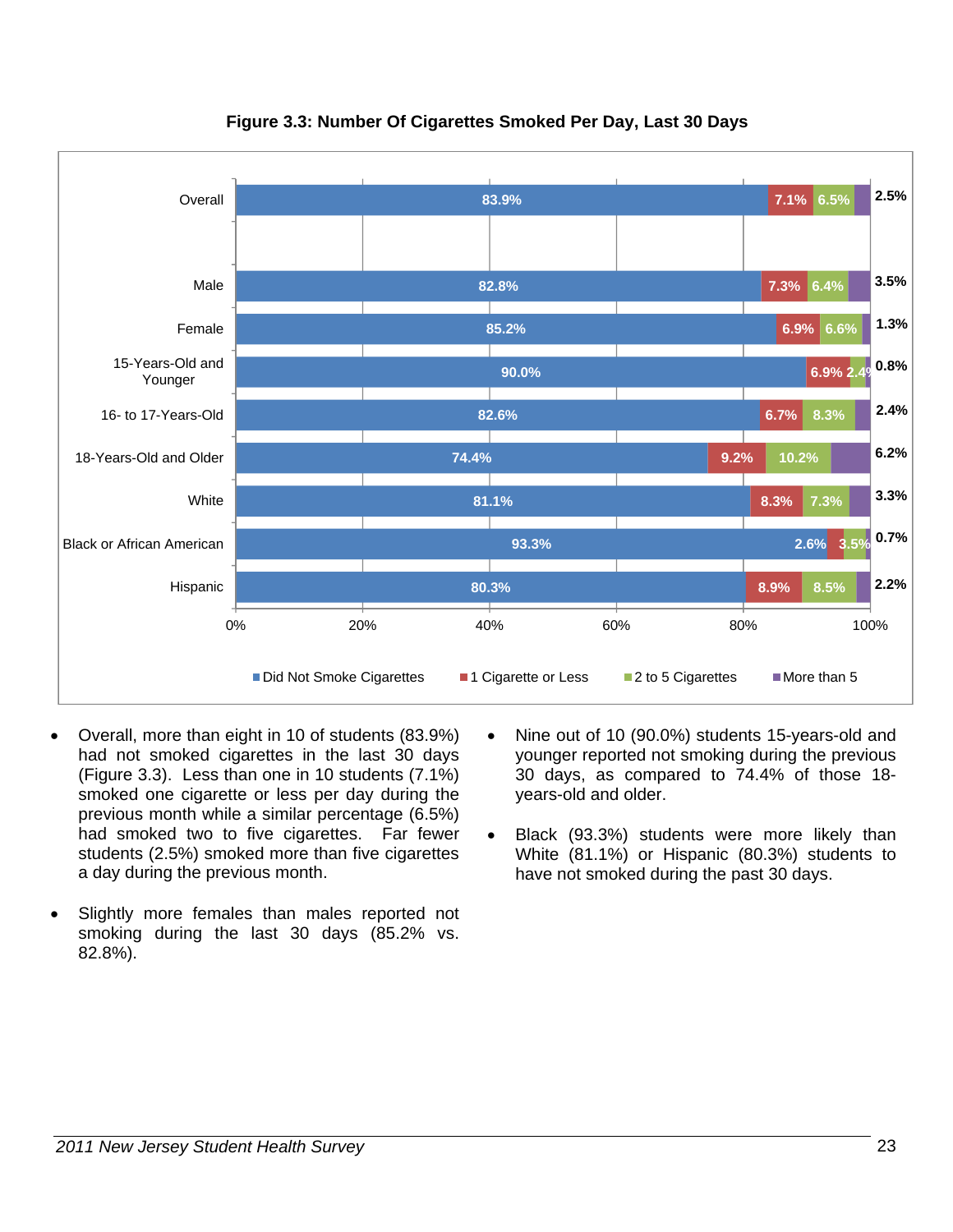## **Figure 3.4: Smoked Cigarettes On One Or More Of The Past 30 Days**



- Overall, 16.1% of New Jersey high school students reported smoking on at least one of the last 30 days and 3.8% of students were daily smokers (Figure 3.4).
- Slightly more males (17.2%) than females (14.8%) smoked on at least one of the previous 30 days, but were about equally likely to be daily smokers during that period.
- The rate of students who smoked on one or more of the past 30 days increased with age. The percentage of those 15-years-old and younger who reported recent smoking was 10.0%, as compared to 17.3% of 16- to 17-year-olds and 25.6% of those 18-years-old and older. A greater proportion of students aged 18-years-old and older smoked daily (9.4%) as compared to 4.2% of 16- to 17-year-olds and 0.6% of those 15 years-old and younger.
- Fewer Black students (6.7%) had smoked on at least one day in the past 30 days, compared to 18.9% of White students and 19.6% of Hispanic students.





^ NOTE: Percentages for recent cigarette use have been recalculated from previous reports to correspond to CDC calculation of prevalence. In prior years, NJ determined recent cigarette use based on whether students indicated a number on the questionnaire for the number of cigarettes they smoked per day in the past 30 days. Recent cigarette use has been adjusted based on how many days students indicated they smoked in the past 30 days.

- Reports of lifetime, recent, and daily cigarette use among New Jersey high school students all reached new lows in 2011 (Figure 3.5). About two in five students (40.6%) had tried cigarette smoking, even one or two puffs, as compared to 42.8% in 2009, 49.0% in 2005, 63.0% in 2001, and 70.3% in 1995.
- The number of students reporting cigarette use during the previous month reached a low of 16.1% in 2011. This figure was 17.0% in 2009, 19.8% in 2005, 29.4% in 2001, and 36.1% in 1995.
- In 2011, students reported being daily smokers at exactly the same rate as in 2009 (3.8%). This is a similar proportion as in 2005 (4.0%), but much less than in 2001 (11.5%) and 1995 (14.7%).
- The number of students smoking six or more cigarettes on each day that they smoked during the previous month in 2011 remained at the rate (2.5%) observed in 2009, which was down from 3.4% in 2005, 8.6% in 2001, and 12.6% in 1995.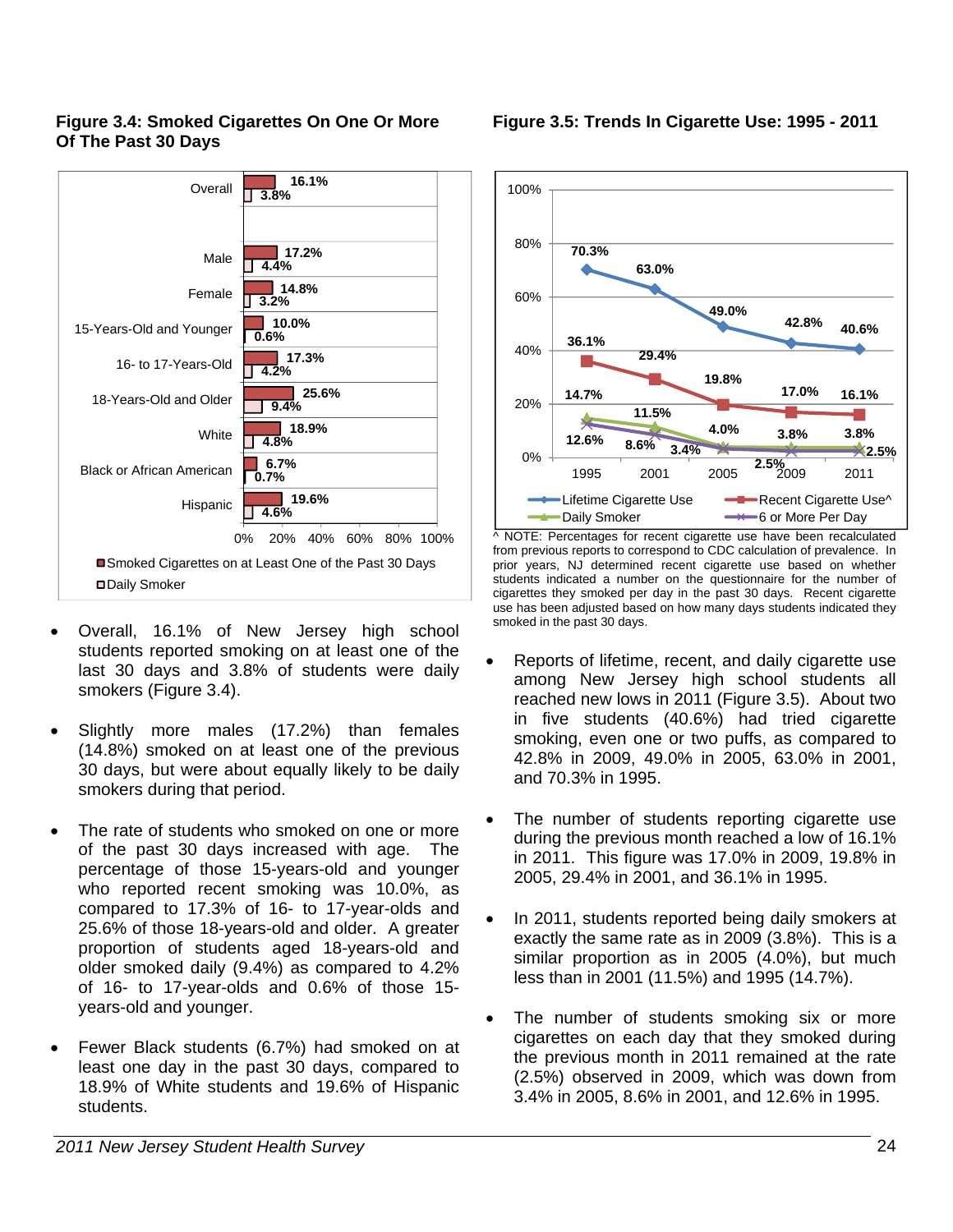## *HEALTHY NEW JERSEY 2010 GOAL*

Decrease the percentage of public high school students who say they are currently smoking to: 26% of ALL high school students; 26% for White non-Hispanic students; 15% for Black non-Hispanic students; and 26% for Hispanic students.

## *2011 NJSHS RESULTS*

High school students overall (16.1%), White students (18.9%), Black students (6.7%) and Hispanic students (19.6%) all smoked at rates below the objective set for their racial/ethnic group.

## *HEALTHY PEOPLE 2010 NATIONAL GOAL*

Reduce use of cigarettes in the past month by adolescents to 16%.

## *2011 NJSHS RESULTS*

Recent cigarette use among New Jersey high school students was at the target set for 2010 (16.1%).

#### **Figure 3.6: Trends In Early Adoption Of Substance Use (Before Age 13): 1995 - 2011**



- Use of cigarettes, alcohol, and marijuana before the age of 13 among New Jersey high school students has decreased dramatically since the highs recorded in 2001.
- The rate of New Jersey high school students who drank alcohol before the age of 13 has fallen by more than half since its 1995 (29.7%) and 2001 (32.5%) levels. In 2011, 14.4% of students adopted use before age 13, also down from the levels in 2005 and 2009 (20.1% and 18.0%, respectively).
- Early use of cigarettes has fallen the most visibly, to 4.6% in 2011 from 6.8% in 2009, 8.6% in 2005, 21.5% in 2001, and 20.5% in 1995.
- Early adoption of marijuana has also fallen by more than half, down from 9.2% in 2001 to between 4.1%-4.6% between 2005 and 2011.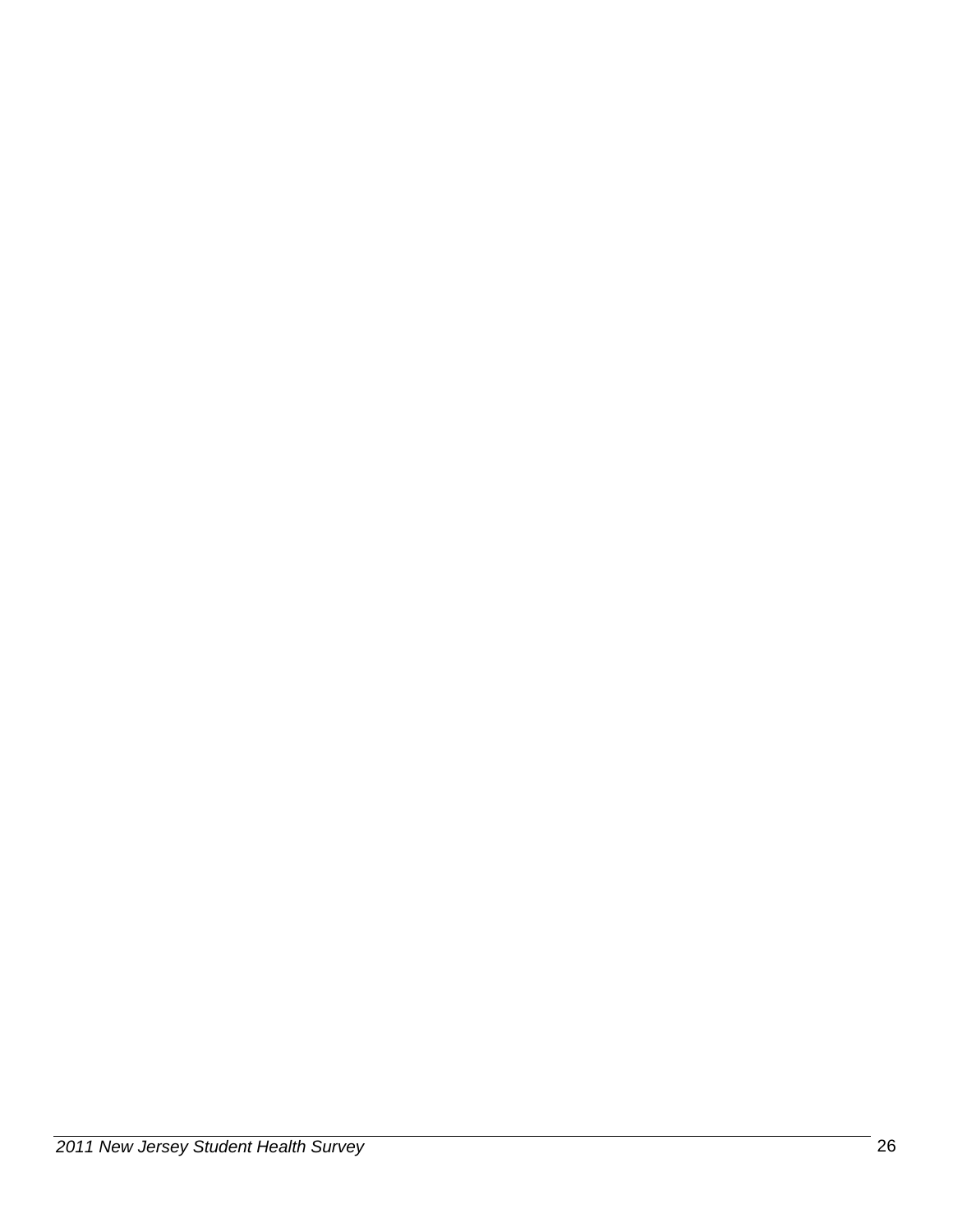# **CHAPTER 4: USE OF WEAPONS AND VIOLENCE**

## **Weapons**

-

These questions measure violence-related behaviors and school-related violent behaviors. Homicide is the second leading cause of death among all youth ages 15-19 years (9.6 per 100,000) and is the leading cause of death among black youth ages 15- 19 years (33.8 per 100,000).<sup>43</sup> Approximately 84% of homicide victims in the United States in 2004 were killed with a weapon, such as a gun, knife, or club. $44$ In 2006, 85% of homicide victims 15-19 -years-old were killed with firearms. $45$  Firearms intensify violence and increase the likelihood of fatality in a conflict.46 Of all violent deaths that occurred on school property between 1994 and 2006, 65% involved firearms.<sup>47</sup> Nearly 100% of school districts have a policy prohibiting weapon possession or use by high school students on school property.<sup>48</sup> Among high school students nationwide in 2009, 17% had carried a weapon, 6% had carried a gun, and 6% had carried a weapon on school property at least one day during the 30 days before the survey.<sup>49</sup> The percentage of students who carried a weapon decreased during 1991–1999 (26%–17%) and then did not change significantly during 1999–2009 (17%–  $17\%$ ).<sup>50</sup>

<sup>&</sup>lt;sup>43</sup> Web-based Injury Statistics Query and Reporting System (WISQARS) [database online]. Atlanta, GA: National Center for Injury Prevention and Control, Centers for Disease Control and Prevention; 2010. Accessed April 13, 2010.

<sup>&</sup>lt;sup>44</sup> Department of Justice. Crime in the United States, 2004. *Uniform Crime Reports*. Federal Bureau of Investigation Web site. Available at

http://www.fbi.gov/ucr/cius\_04/. Accessed May 19, 2010. <sup>45</sup> Web-based Injury Statistics Query and Reporting System (WISQARS) [database online]. Atlanta, GA: National Center for Injury Prevention and Control, Centers for Disease Control and Prevention; 2010. Accessed April 13, 2010.

<sup>&</sup>lt;sup>46</sup> Cook PJ, Ludwig J. The costs of gun violence against children. *Future of Children* 2002; 12(2):87-99. 47 Centers for Disease Control and Prevention. School-

associated homicides – United States 1992-2006. *Morbidity and Mortality Weekly Report* 2008;57(02):33-36.<br><sup>48</sup> Jones SE, Fisher CJ, Greene BZ, Hertz MF, Pritzl J. Healthy and safe school environment, part I: results from the School Health Policies and Programs Study 2006. *Journal of School Health* 2007;77(8):522-543.

  $49$  CDC. Youth Risk Behavior Surveillance – United States, 2009. *MMWR Surveillance Summary* 2010;59(No. SS-5):1-142.

 $50$  CDC. Youth Risk Behavior Surveillance – United States, 2009. *MMWR Surveillance Summary* 2010;59(No. SS-5):1-142.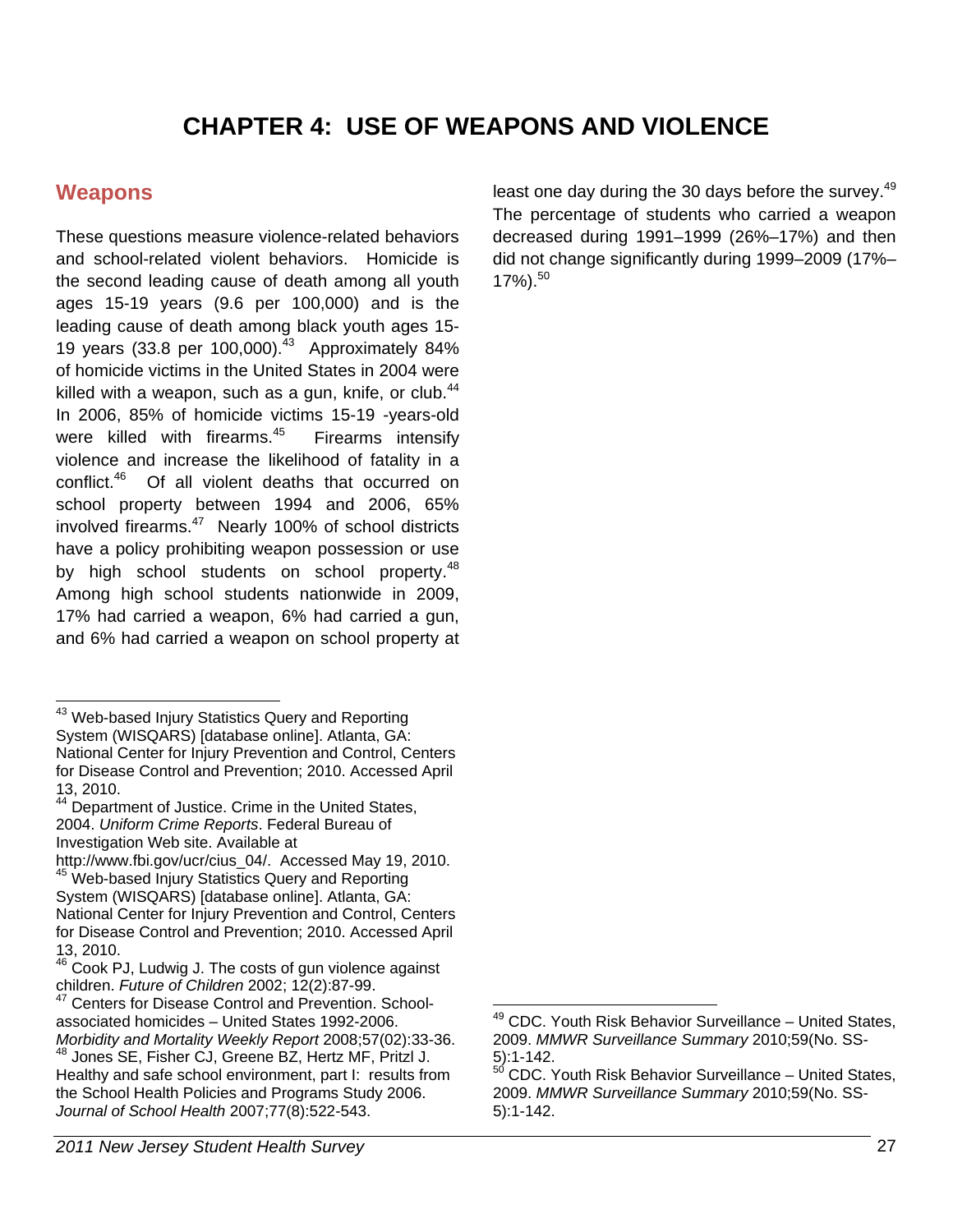## **Figure 4.1: Carrying Any Weapon, One Or More Days, Last 30 Days**



- One in 10 New Jersey high school students (9.6%) reported carrying a weapon such as a gun, knife or club during the past 30 days (Figure 4.1); and 2.7% of all students carried one on six or more days of the last 30.
- About three times as many males (14.3%) as females (4.7%) reported carrying a weapon at least once during the previous month.
- Students aged 18-years-old and older (14.0%) were slightly more likely to carry a weapon in the past 30 days than 16- to 17-year-olds (8.4%) or those 15-years-old and under (9.1%).
- Hispanic and White students (11.2% and 10.6%, respectively) were slightly more likely to report carrying a weapon than Black students (6.4%).

#### **Figure 4.2: Trends In Weapon Carrying: 1995 - 2011**



- The percentage of New Jersey high school students who carried a weapon during the past 30 days decreased from 18.1% and 13.1% in 1995 and 2001, respectively, and has remained in the 9.6%-10.5% range for the last three survey years (Figure 4.2).
- The percentage of students who carried a gun in the past 30 days was not measured in 2011, but had reached a new low of 1.8% in 2009, continuing its decline from the high of 5.2%, recorded in 1995.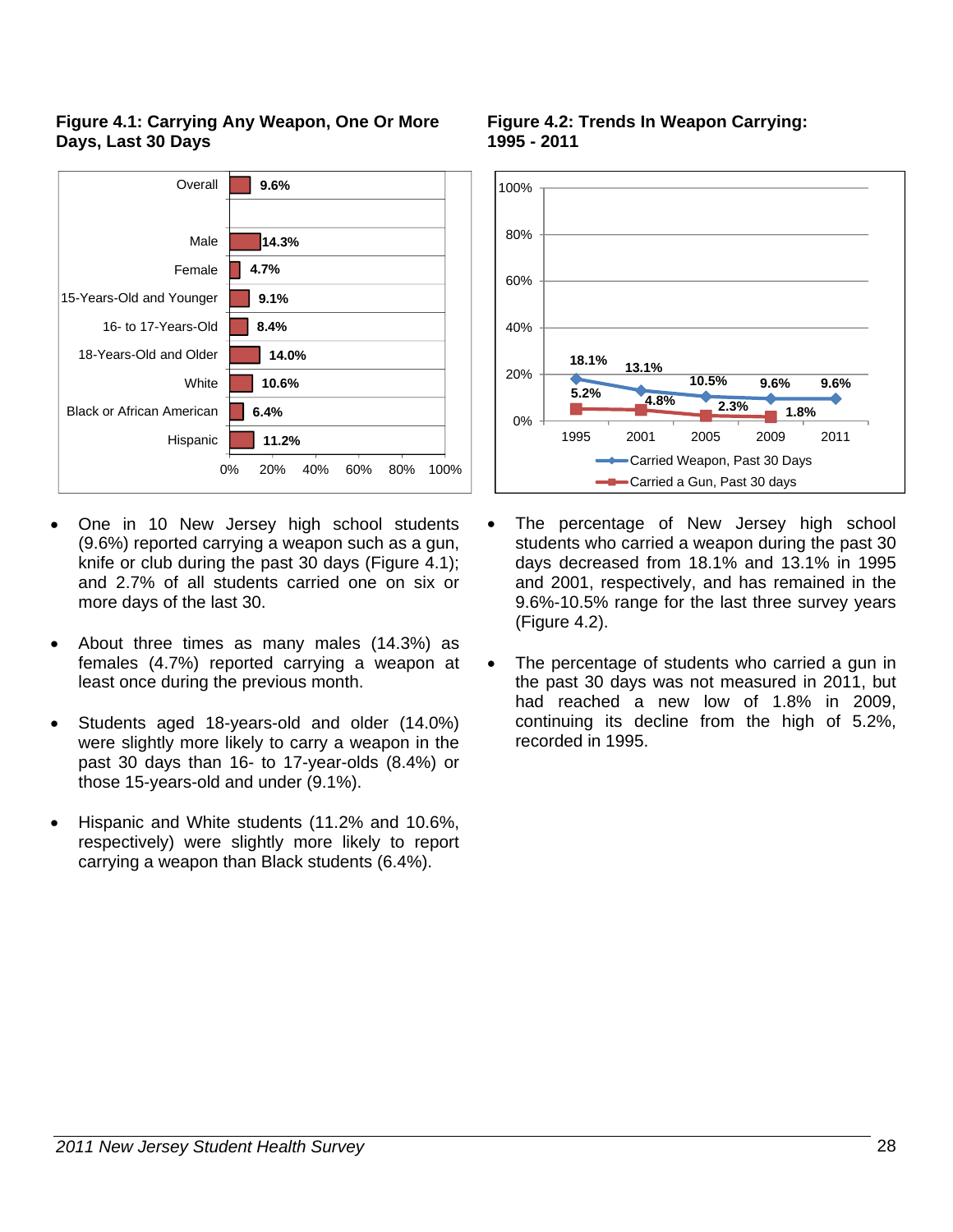## **Physical Fights**

These questions measure the frequency and severity of physical fights, school-related fights, and abusive and bullying behavior. Physical fighting is a marker for other problem behaviors <sup>51</sup> and is associated with serious injury-related health outcomes.<sup>52 53</sup> Among high school students nationwide in 2009, 31% had been in a physical fight and 11% had been in a physical fight on school property one or more times during the 12 months before the survey. $54$  The percentage of high school students who were in a physical fight decreased during 1991–2003 (42%– 33%) and then did not change significantly during 2003–2009 (33%–31%).<sup>55</sup> During 1993–2009, a significant linear decrease occurred in the percentage of students who had been in a physical fight on school property  $(16\% - 11\%)$ .<sup>56</sup>

Intimate partner abuse victimization is associated with participation in other high risk behaviors,  $57$ including suicide ideation and attempts, as well as post traumatic stress disorder and major depressive episodes.58 59 In 2009, 10% of high school students

- 52 Borowsky IW, Ireland M. Predictors of future fightrelated injury among adolescents. *Pediatrics* 2004;113:530-536.
- <sup>53</sup> Pickett W, Craig W, Harel Y, et al. Cross-national study of fighting and weapon carrying as determinants of adolescent injury. *Pediatrics* 2005;116:855-863.
- 54 CDC. Youth Risk Behavior Surveillance United States, 2009. *MMWR Surveillance Summary* 2010;59(No. SS- $\frac{5}{55}$ :1-142.
- 55 CDC. Youth Risk Behavior Surveillance United States, 2009. *MMWR Surveillance Summary* 2010;59(No. SS- $5)$ :1-142.
- 56 CDC. Youth Risk Behavior Surveillance United States, 2009. *MMWR Surveillance Summary* 2010;59(No. SS- $\frac{5}{57}$ :1-142.
- 57 Roberts TA, Klein J, Fisher S. Longitudinal effect of intimate partner abuse and high-risk behavior among adolescents. *Archives of Pediatrics & Adolescent Medicine* 2003;157:875-881.

nationwide had been hit, slapped, or physically hurt on purpose by their boyfriend or girlfriend during the 12 months before the survey. $60$  Forced sexual intercourse is associated with negative psychosocial and mental health consequences. $61$   $62$  In 2009, 7% of high school students nationwide had been physically forced to have sexual intercourse when they did not want to at least once in their lifetime.<sup>63</sup> Bullying victimization is associated with depression, <sup>64</sup> suicidal ideation,<sup>65</sup> increased odds of repeated common health problems,<sup>66</sup> school absenteeism, 67 psychological distress, $68$  and feeling unsafe at school.<sup>69</sup> Among high school students nationwide in

sample of adolescents*. Journal of the American Academy*  of Child and Adolescent Psychiatry 2008;47(7):755Y762.<br><sup>59</sup> Coker AL, McKeown RE, Sanderson M, Davis KE, Valois RF, Huebner S. Severe dating violence and quality of life among South Carolina high school students,

 $\overline{a}$ 

*American Journal of Preventive Medicine* 2000;19(4):220– 227.

 $\frac{60}{60}$  CDC. Youth Risk Behavior Surveillance – United States, 2009. *MMWR Surveillance Summary* 2010;59(No. SS- $\frac{5}{61}$ : 1-142.

Ackard DM, Neumark-Sztainer D. Date violence and date rape among adolescents: associations with disordered eating behaviors and psychological health. *Child Abuse & Neglect* 2002;26:455-473.

62 Howard DE, Wang MQ. Psychosocial correlates of U.S. adolescents who report a history of forced sexual intercourse. *Journal of Adolescent Health* 2005;36:372- 379.

 $63$  CDC. Youth Risk Behavior Surveillance - United States, 2009. *MMWR Surveillance Summary* 2010;59(No. SS-5):1-142.

<sup>64</sup> Van der Wal MF, de Wit CA, Hirasing RA. Psychosocial health among young victims and offenders of direct and indirect bullying. *Pediatrics* 2003;111(6):1312-1317.<br><sup>65</sup> Van der Wal MF, de Wit CA, Hirasing RA, Psychosocial

health among young victims and offenders of direct and indirect bullying. Pediatrics 2003;111(6):1312-1317. <sup>66</sup> Rigby K. Consequences of bullying in school. *The* 

*Canadian Journal of Psychiatry* 2003;48(9):583-590. 67 Glew GM, Fan MY, Katon W, Rivara FR, Kernic MA. Bullying, psychosocial adjustment, and academic

performance in elementary school. *Archives of Pediatrics & Adolescent Medicine* 2005;159:1026-1031.

68 Rigby K. Consequences of bullying in school. *The*

*Canadian Journal of Psychiatry* 2003;48(9):583-590.<br><sup>69</sup> Glew GM, Fan MY, Katon W, Rivara FR, Kernic MA. Bullying, psychosocial adjustment, and academic performance in elementary school. *Archives of Pediatrics & Adolescent Medicine* 2005;159:1026-1031.

<sup>&</sup>lt;sup>51</sup> Sosin DM, Koepsell TD, Rivara FP, Mercy JA. Fighting as a marker for multiple problem behaviors in adolescents. *Journal of Adolescent Health* 1995;16:209-215.

<sup>&</sup>lt;sup>58</sup> Wolitzy-Taylor KB, Ruggiero JK, Danielson CK, Resnick HS, Hanson RF, Smith DW, Saunders BE, Kilpatrrick DG. Prevalence and correlates of dating violence in a national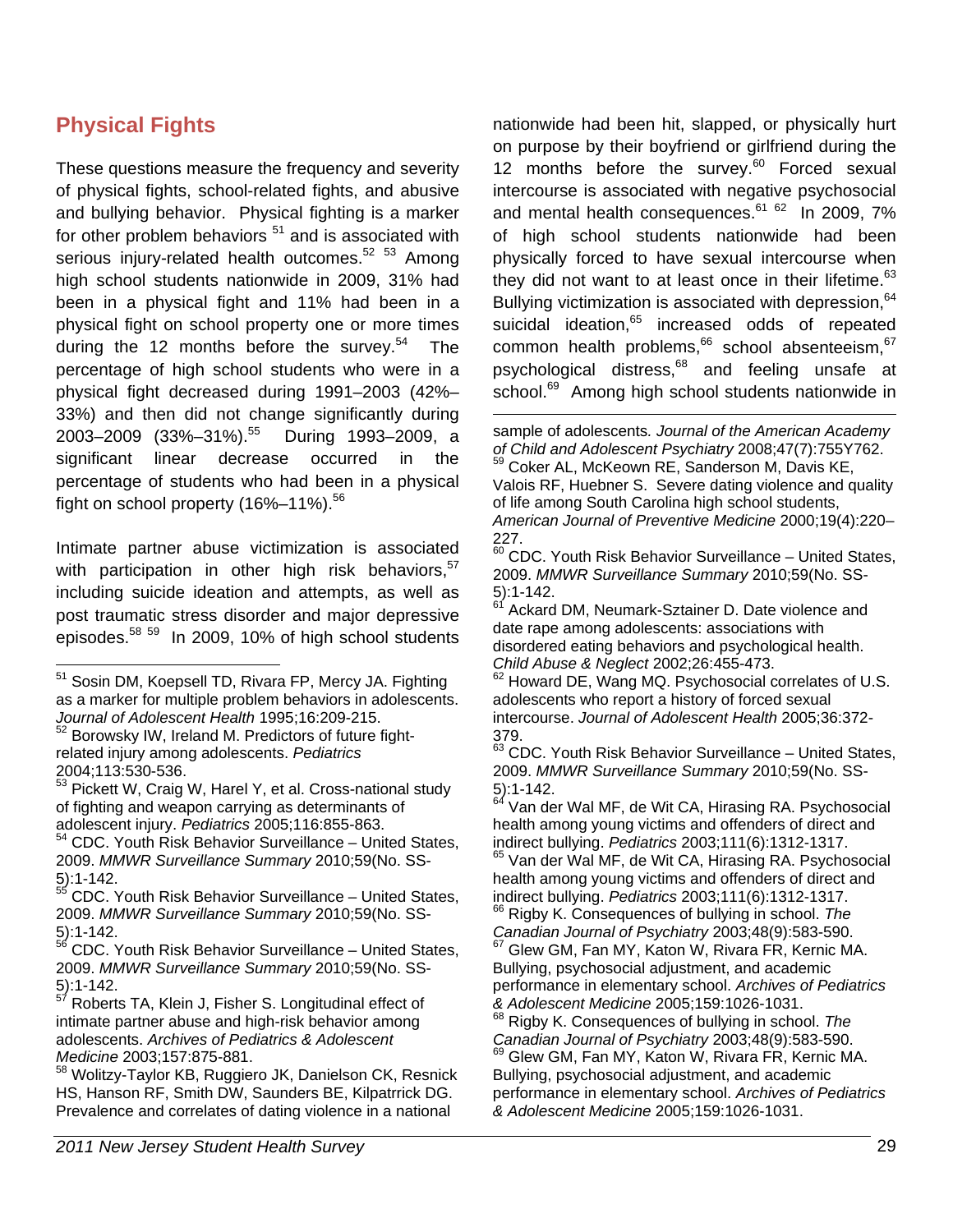2009, 20% had been bullied on school property during the 12 months before the survey.<sup>70</sup> Electronic bullying victimization has been associated with discipline problems in school, skipping school, weapon carrying<sup>71</sup> and social anxiety.<sup>72</sup>

## **Figure 4.3: Involved In One Or More Physical Fights, Last 12 Months**



- Overall, about one quarter (23.9%) of New Jersey high school students reported having been involved in at least one physical fight during the past year (Figure 4.3).
- More males (31.4%) than females (16.2%) were involved in one or more physical fights during the past year. However, a small proportion of males (3.4%) and females (1.0%) were involved in more than five fights during the previous year.
- Students aged 16- to 17-years-old (21.6%) were slightly less likely than students both younger (25.4%) and older (27.3%) than them to report being in a fight during the past 12 months.
- Black and Hispanic students (29.5 and 28.9%, respectively) were more likely than White students (20.8%) to report being in a fight last year.

<sup>-</sup> $70$  CDC. Youth Risk Behavior Surveillance – United States, 2009. *MMWR Surveillance Summary* 2010;59(No. SS- $\frac{5}{71}$ : 1-142.

Ybarra ML, Diener-West M, Leaf PJ. Examining the overlap in internet harassment and school bullying: Implications for school intervention. *Journal of Adolescent Health* 2007;41:S42–S50.

 $72$  Juvonen J, Gross EF. Extending the school grounds? Bullying experiences in cyberspace. *Journal of School Health* 2008;78:496-505.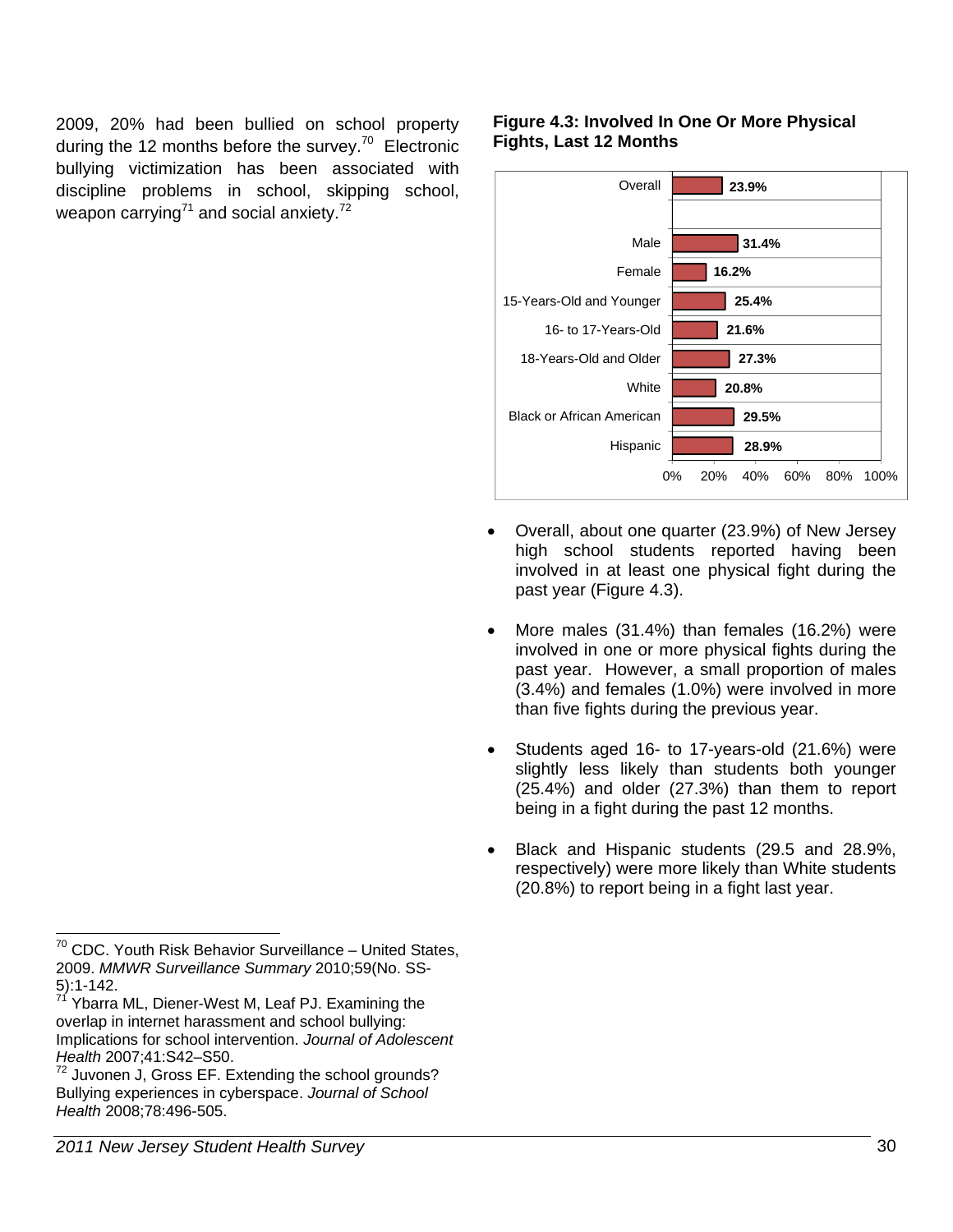

## **Figure 4.4: Trends In Physical Fighting: 1995 - 2011**

- The percentage of students reporting involvement in a physical fight during the previous year has steadily declined across survey years (Figure 4.4).
- In 2011, less than one in four students (23.9%) had been in a fight during the previous year, as compared to 27.5% in 2009, 30.7% in 2005, 34.6% in 2001, and 36.0% in 1995.
- Between 4.0% and 6.4% of students required medical attention from injuries sustained from fighting across the survey years in which this question was asked. This question was not asked in 2009 or 2011.

## *HEALTHY PEOPLE 2010 NATIONAL GOAL*

Reduce physical fighting among adolescent students to 32%.

## *2011 NJSHS RESULTS*

Satisfying the 2010 objective, 23.9% of New Jersey high school had been in a physical fight during the previous year.

## **Bullying**

## **Figure 4.5: Electronically Bullied, Past 12 Months**



- One in six (15.6%) New Jersey high school students was electronically bullied during the past 12 months such as through e-mail, chat rooms, instant messaging, websites, or text messaging (Figure 4.5). This rate is virtually the same as the 16.6% figure recorded in 2009.
- Females (20.5%) were twice as likely as males (10.8%) to report such bullying in the past year.
- Students aged 15-years-old and under were most likely to report electronic bullying (17.0%) and those 18-years-old and older least likely (12.7%).
- White students (17.7%) were the most likely to report electronic bullying while Black students (11.3%) the least likely.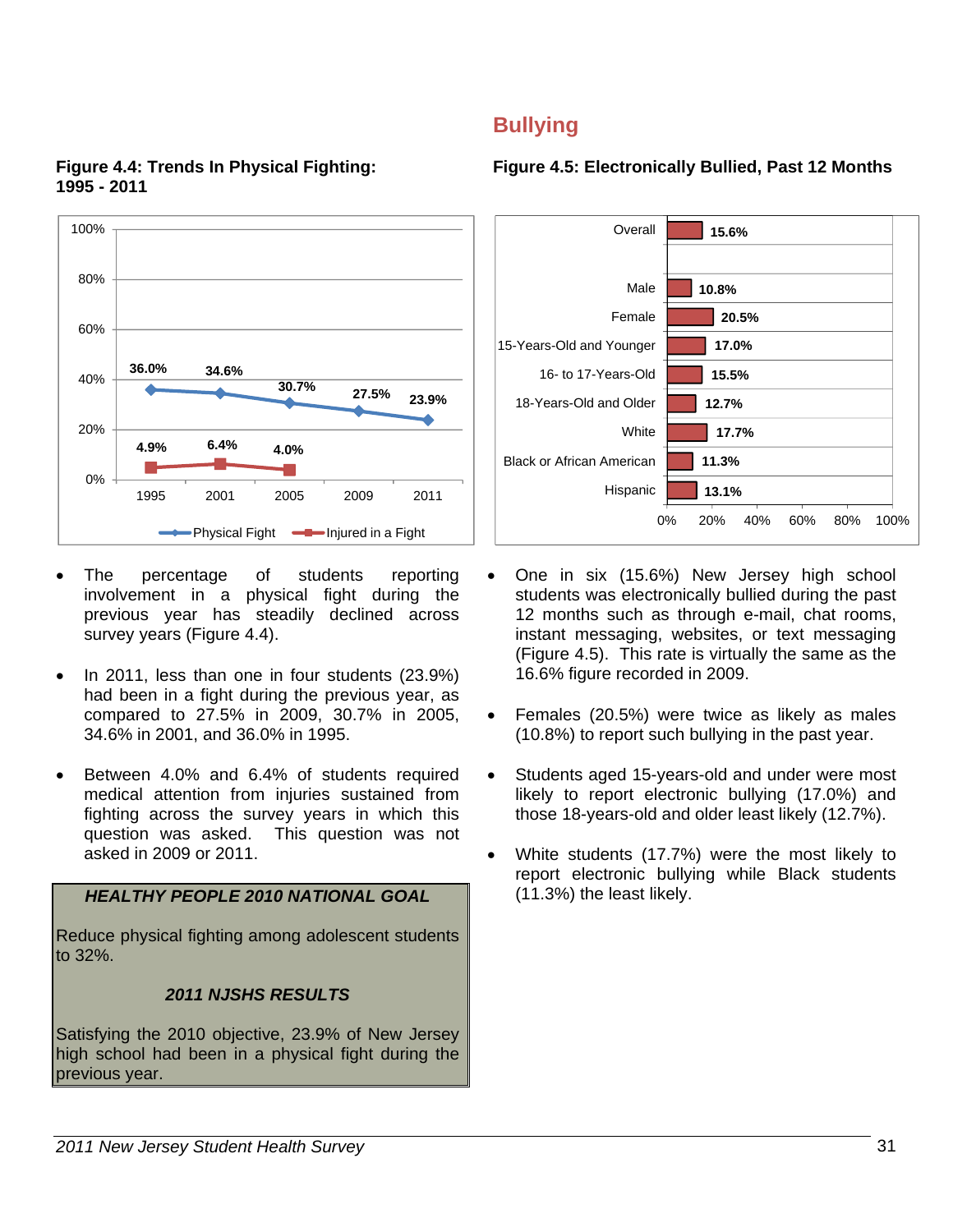## **Figure 4.6: Had Been Physically Forced To Have Sex Against Their Will, In Lifetime**



- About one in 12 New Jersey high school students (8.0%) report having been physically forced to have sex in their lifetime (Figure 4.6).
- Almost twice as many females (10.3%) than males (5.6%) had been forced to have sex.
- Older students aged 18-years-old and above (13.0%) were more likely to report forced sexual intercourse than 16- to 17-year-old students (8.9%) or those 15-years-old and under (4.5%).
- The frequency of physically forced sexual contact did not vary substantially by race/ethnicity (7.4%- 9.5%).

## **Figure 4.7: Was Slapped Or Hit By Boyfriend Or Girlfriend, Past 12 Months**



- One in nine (11.0%) New Jersey high school students reported that they had been slapped or hit by their boyfriend or girlfriend during the past 12 months (Figure 4.7).
- About as many males (11.4%) as females (10.5%) reported dating violence over the past year.
- Students aged 18-years-old and older (16.9%) were more likely than those aged 16- to 17-yearsold (11.3%) or 15-years-old and younger (7.9%) to report partner abuse.
- Hispanic and Black students (14.6% and 14.5%, respectively) were more likely than White students (9.4%) to report being slapped or hit by their partner in the past 12 months.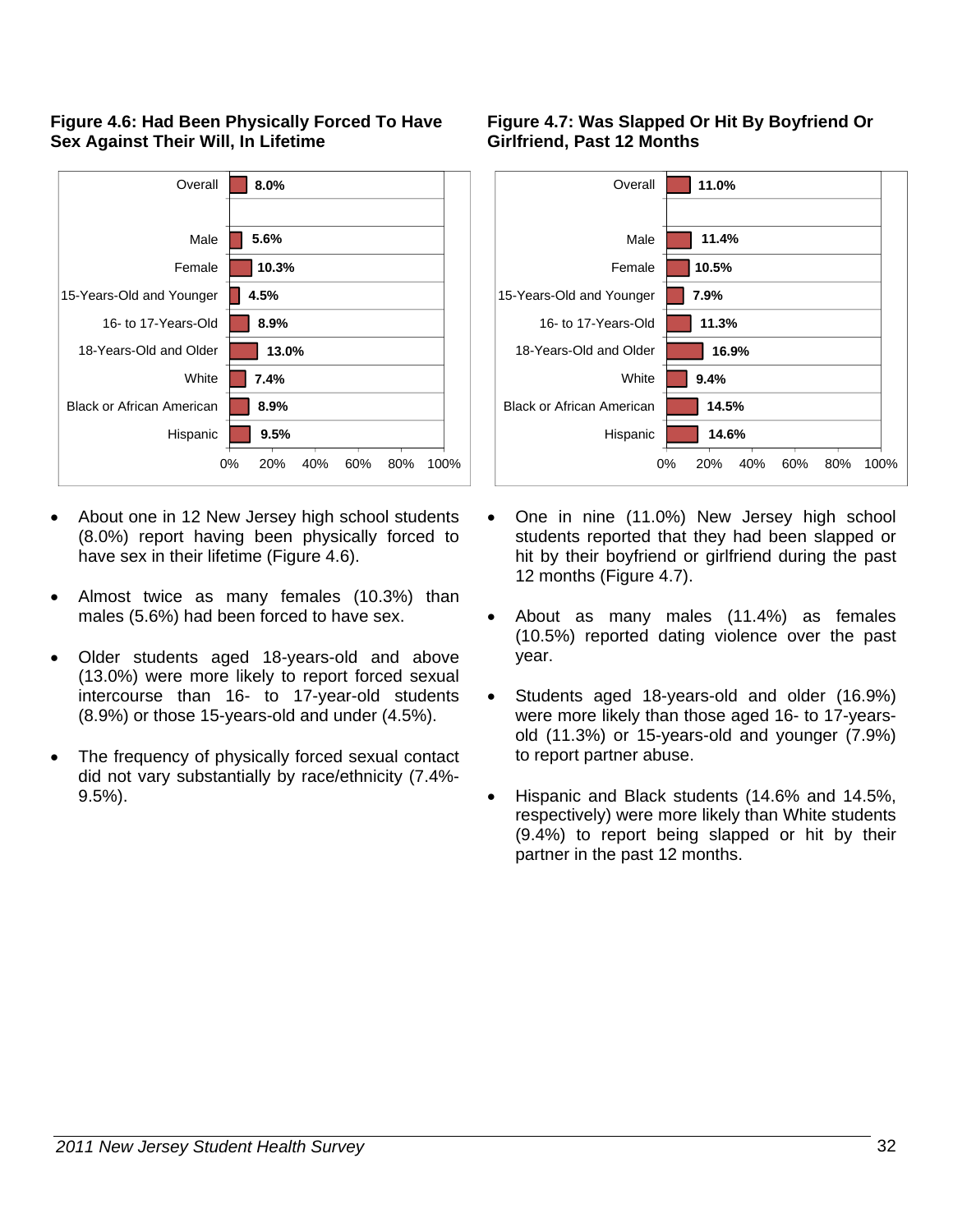# **CHAPTER 5: SUBSTANCE USE, WEAPONS, AND VIOLENCE ON SCHOOL PROPERTY**

## **Weapons and Violence on School Property**

Among high school students nationwide in 2009, 5% had not gone to school on at least one day during the 30 days before the survey because they felt they would be unsafe at school or on their way to or from school and 8% had been threatened or injured with a weapon on school property one or more times during the 12 months before the survey.<sup>73</sup> The percentage of students who did not go to school because of safety concerns increased during 1993–2001 (4%–7%) and then decreased during 2001–2009 (7%–5%).<sup>74</sup>

## **Figure 5.1: Missed One Or More School Days Because Felt Unsafe, Last 30 Days**



- Overall, 3.6% of New Jersey high school students reported that on at least one occasion during the last 30 days they did not attend school because they felt they would be unsafe at or on the way to or from school (Figure 5.1). Even fewer students (1.8%) felt unsafe and missed school on two or more days.
- Little variation was noted by gender (3.0%-4.0%) or by age (2.5%-5.4%).
- Hispanic students (6.7%) were most likely to report missing one or more days during the previous month because they felt unsafe.

 $\overline{a}$ 

<sup>&</sup>lt;sup>73</sup> CDC. Youth Risk Behavior Surveillance - United States, 2009. *MMWR Surveillance Summary*  2010;59(No. SS-5):1-142.

<sup>74</sup> CDC. Youth Risk Behavior Surveillance – United

States, 2009. *MMWR Surveillance Summary* 

<sup>2010;59(</sup>No. SS-5):1-142.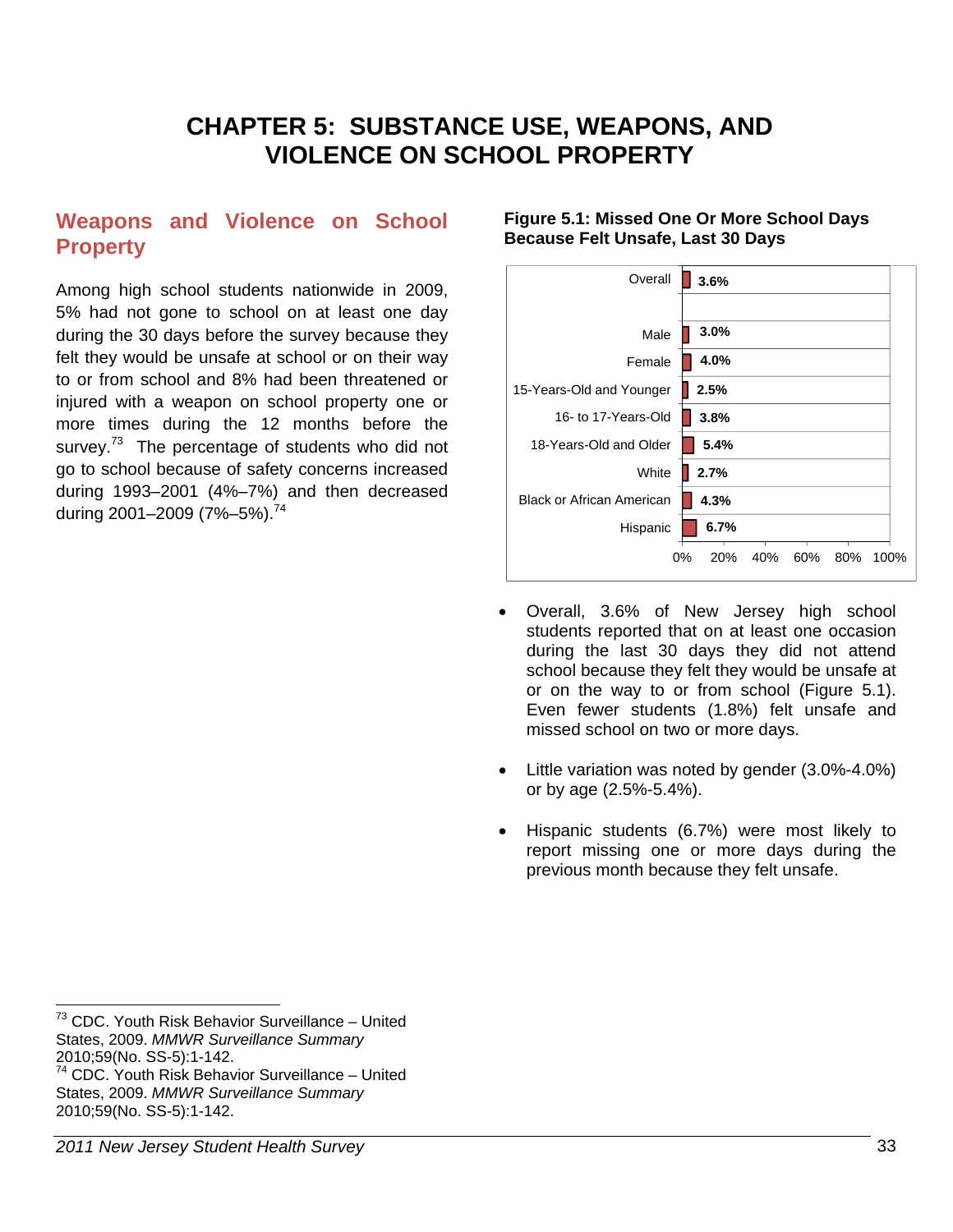### **Figure 5.2: Threatened Or Injured With A Weapon On School Property, One Or More Times, Last 12 Months**



- Approximately one in 20 New Jersey high school students (5.7%) reported that someone had threatened or injured them with a weapon such as a gun, knife, or a club on school property during the past 12 months (Figure 5.2). About half (2.6%) of these students were threatened or injured with a weapon such as a gun, knife, or a club on school property on more than one occasion.
- There was little variation in threats or injury on school property by gender (4.2%-7.0%), age (4.0%-6.4%), or race/ethnicity (4.9%-7.3%).

## **Figure 5.3: Bullied On School Property, Last 12 Months**



- One in five (20.0%) New Jersey high school students had been bullied on school property in the past year (Figure 5.3). This figure is almost identical to the 20.7% rate reported in 2009.
- Females were slightly more likely than males (21.9% vs. 18.0%) to report being bullied on school property.
- Young students, aged 15-years-old and under (25.2%), were more likely to experience bullying than 16- to 17-year-olds (18.0%) and those aged 18-years-old and above (14.7%).
- White students (22.6%) were most likely and Black students (11.9%) least likely to indicate they had been bullied on school property in the past 12 months.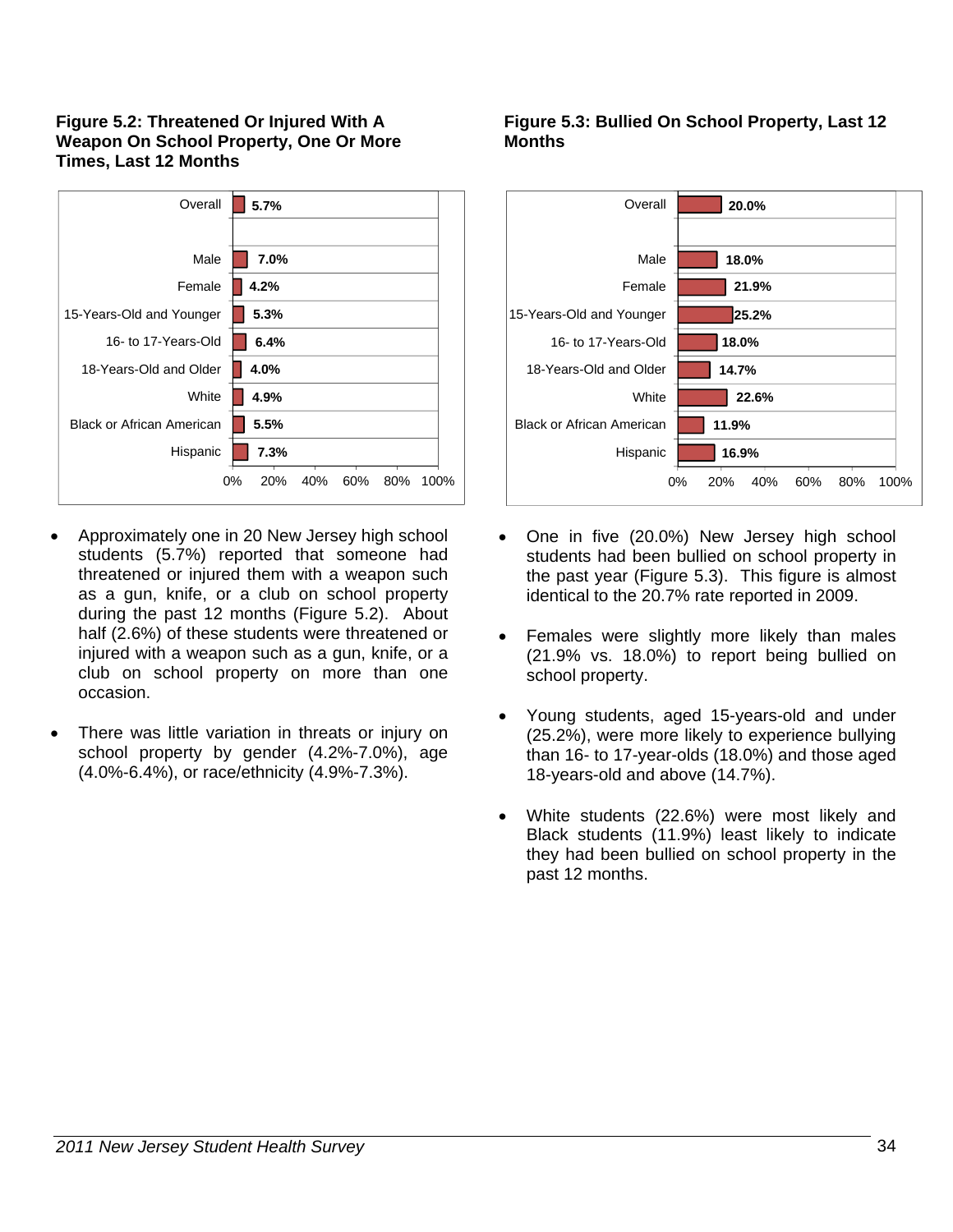## **Figure 5.4: Property Stolen At School, One Or More Times, Last 12 Months**



- Overall, 21.7% of New Jersey high school students reported that they had their property stolen at school at least once during the past 12 months (Figure 5.4). A small percentage of students (1.7%) reported having their property stolen on six or more of the previous 30 days.
- Males (23.8%) were more likely than females (19.6%) to report stolen property last year.
- Students aged 15-years-old and under (26.6%) were most likely to have their property stolen at school, followed by 16- to 17-year-olds (20.1%) and those aged 18-years-old and older (16.5%).
- Hispanic students (25.8%) were slightly more likely than White (21.1%) or Black (19.2%) students to report their property being stolen at school.

## **Substances on School Property**

The survey included one question regarding illegal drugs on school property.

## **Figure 5.5: Offered, Sold Or Given Illegal Drugs On School Property**



- More than one fourth (27.3%) of high school students reported being offered, sold, or given illegal drugs on school property in the past 12 months (Figure 5.5).
- Males were decidedly more likely than females to report being offered, sold or given drugs on school property (34.3% vs. 20.1%).
- There was no notable difference by age (26.8%- 29.2%); however, Hispanic students (36.5%) were much more likely than White (25.8%) or Black (20.1%) students to report being offered, sold or given drugs on school property in the past 12 months.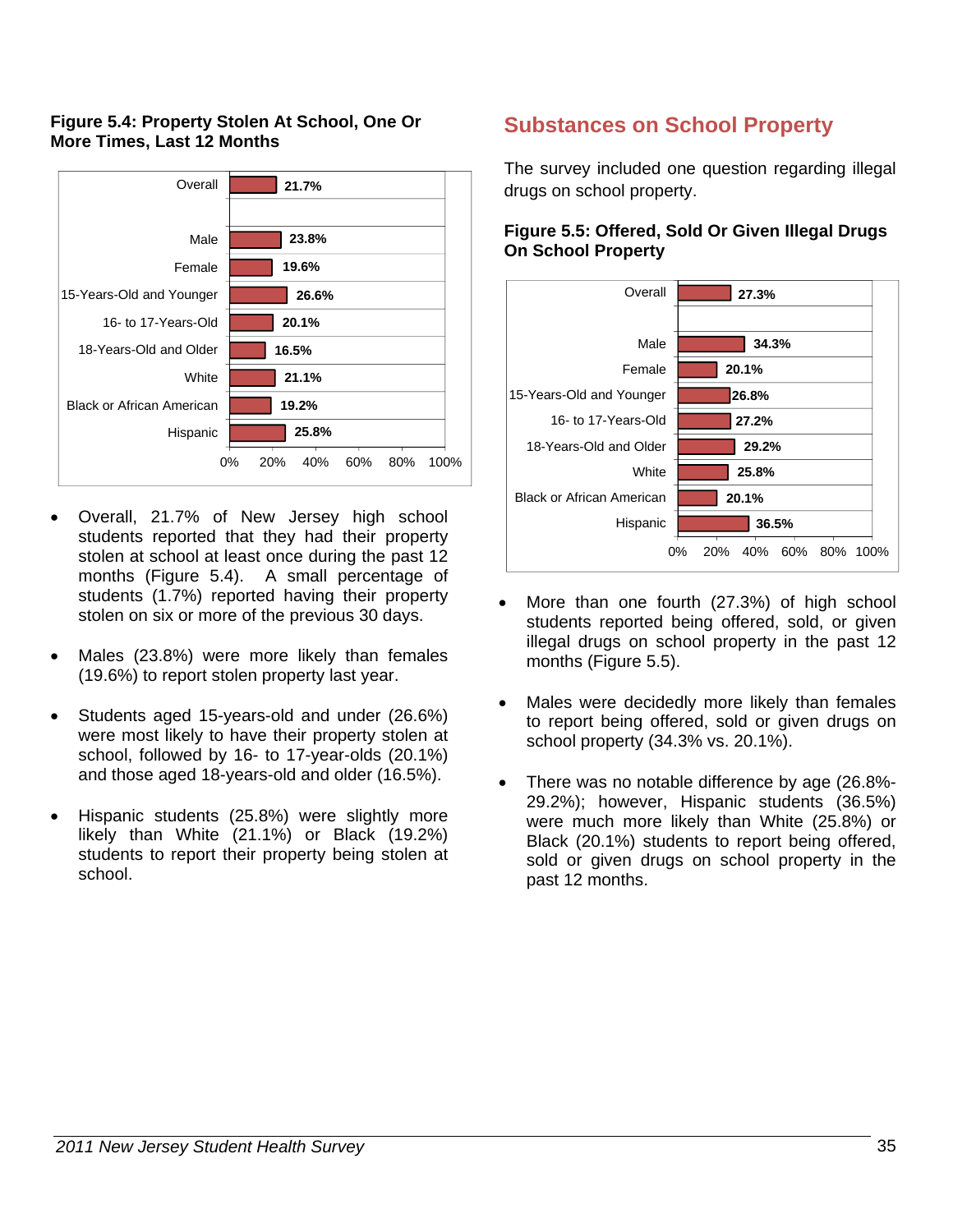

## **Figure 5.6: Trends In Risk Behavior On School Property: 1995 - 2011**

- In 2011, rates of being offered, sold, or given drugs at school dropped, while reports of being threatened or injured on school property and the number of students who said that they missed school for safety reasons remained essentially unchanged from 2009 (Figure 5.6).
- The percentage of high school students who said they were offered, sold, or given drugs on school property (27.3%) fell from the levels observed in 2009 (32.2%) and 2005 (32.6%) to more closely resemble the proportions recorded in 2001 (28.8%) and 1995 (29.6%).
- The number of students who reported being threatened or injured at school was 5.7% in 2011, similar to 2009 (6.6%), but down from levels observed between 1995 and 2005 (8.0%- 11.2%).
- In 2011, the number of students who did not attend school on at least one out of the last 30 days because they felt unsafe (3.6%) was similar to all other survey years, except the high of 9.4%, reached in 2001.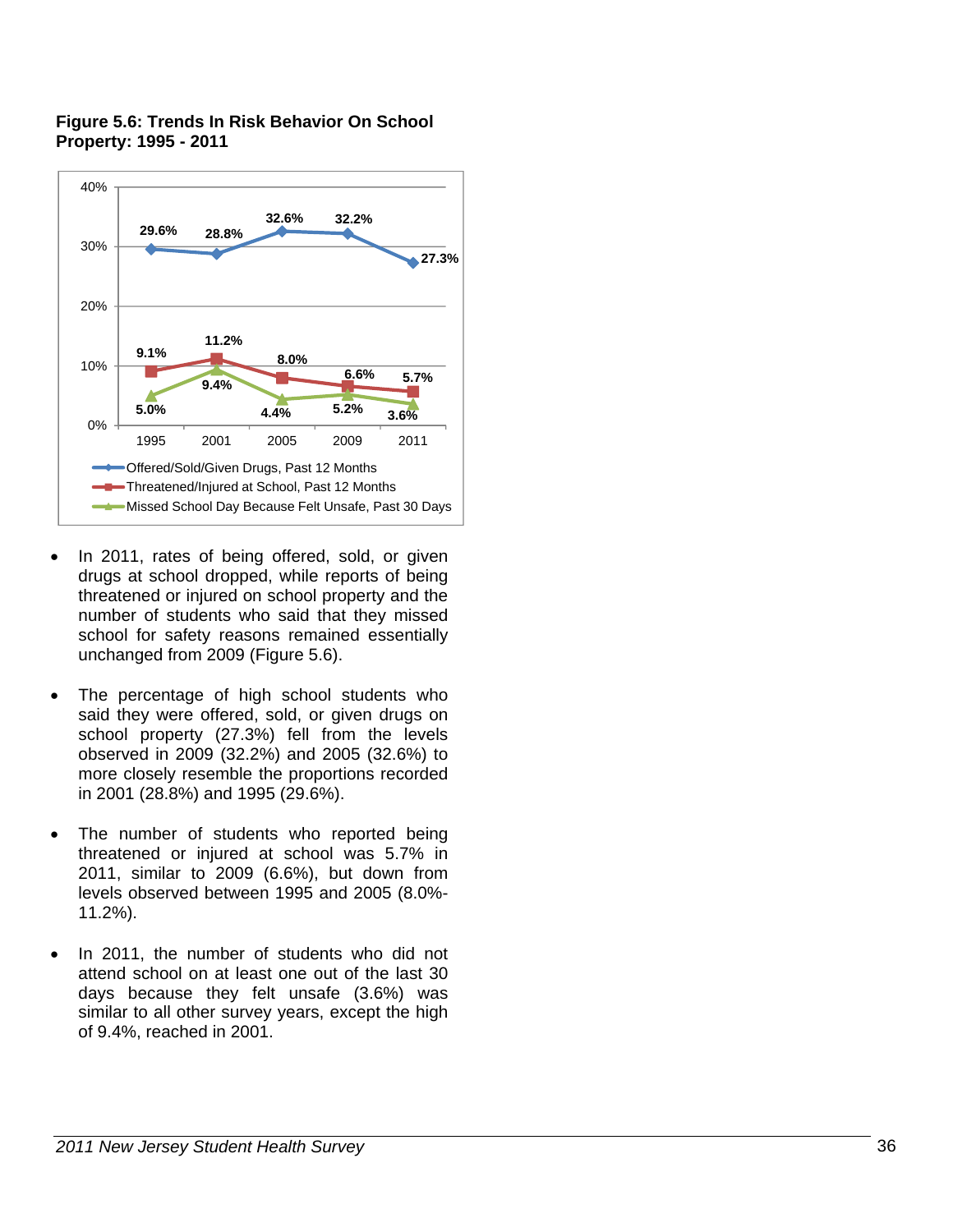# **CHAPTER 6: PERSONAL SAFETY AND SUICIDE**

## **Automobile Seatbelt Use**

This question measures the frequency with which seat belts are worn when riding in a car driven by someone else. In 2006, 1,537 young people ages 15 and under were killed and 203,819 were injured in passenger vehicle crashes; of those injured, approximately 9% had an injury that was so severe they were unable to walk, drive, or continue the activities they normally engaged in prior to the crash.75 Motor-vehicle related injuries kill more young adults ages 5-19 years than any other single cause in the United States.<sup>76</sup> Safety belts, when used appropriately, reduce the risk of fatal injury to front-seat passenger car occupants by 45% and the risk of moderate-to-critical injury by  $50\%$ <sup>77</sup> During 2006, a total of 1,537 children from birth to age 15 were killed in passenger vehicle crashes; in approximately 50% of these fatalities, the children were unrestrained: 40% of children 5 to 7 were unrestrained; 52% of children 8 to 12 were unrestrained; and 65% of children 13 to 15 were unrestrained.<sup>78</sup> In 2009, 10% of high school students

-

nationwide had rarely or never worn a seat belt when riding in a car driven by someone else.<sup>79</sup> During 1991–2009, a significant linear decrease occurred in the percentage of students who rarely or never wore a seat belt  $(26\% - 10\%)$ .<sup>80</sup>

Texting or using a cell phone while driving falls under the umbrella term, "distracted driving," along with behaviors such as eating, grooming, or tuning a car radio. In 2009, 5,474 people were killed in crashes involving driver distraction, and an estimated 448,000 were injured. $81$  Teen drivers are more likely than other age groups to be involved in a fatal crash where distraction is reported. In 2009, 16% of teen drivers involved in a fatal crash were reported to have been distracted.<sup>82</sup>

<sup>75</sup> National Highway Traffic Safety Administration. *2006 Motor Vehicle Occupant Protection Facts.* Washington, DC: U.S. Department of Transportation, National Highway Traffic Safety Administration; 2008. Available at http://www.nhtsa.gov/DOT/NHTSA/Traffic%20Injury%20C ontrol/Articles/Associated%20Files/810654.pdf. Accessed May 19, 2010.

<sup>&</sup>lt;sup>76</sup> Web-based Injury Statistics Query and Reporting System (WISQARS) [database online]. Atlanta, GA: National Center for Injury Prevention and Control, Centers for Disease Control and Prevention; 2010. Accessed April 13, 2010.

<sup>77</sup> National Highway Traffic Safety Administration. *Traffic Safety Facts, 2006 Data: Occupant Protection.* Washington, DC: U.S. Department of Transportation, National Highway Traffic Safety Administration; 2007. Available at http://www-nrd.nhtsa.dot.gov/Pubs

<sup>/810807.</sup>PDF. Accessed May 19, 2010.

<sup>78</sup> National Highway Traffic Safety Administration. *2006 Motor Vehicle Occupant Protection Facts.* Washington, DC: U.S. Department of Transportation, National Highway Traffic Safety Administration; 2008. Available at

 $\overline{a}$ http://www.nhtsa.gov/DOT/NHTSA/Traffic%20Injury%20C ontrol/Articles/Associated%20Files/810654.pdf. Accessed May 19, 2010.

 $79$  CDC. Youth Risk Behavior Surveillance – United States, 2009. *MMWR Surveillance Summary* 2010;59(No. SS-5):1-142.

<sup>80</sup> CDC. Youth Risk Behavior Surveillance – United States, 2009. *MMWR Surveillance Summary* 2010;59(No. SS-5):1-142.

National Highway Traffic Safety Administration. Traffic Safety Facts: Distracted Driving 2009. Washington, DC: U.S. Department of Transportation, National Highway Traffic Safety Administration, September 2010. Publication no. DOT-HS-811-379.Available at

http://www.distraction.gov/ Accessed June 27, 2011. National Highway Traffic Safety Administration. Traffic Safety Facts: Distracted Driving 2009. Washington, DC: U.S. Department of Transportation, National Highway Traffic Safety Administration, September 2010. Publication no. DOT-HS-811-379.Available at

http://www.distraction.gov/ Accessed June 27, 2011.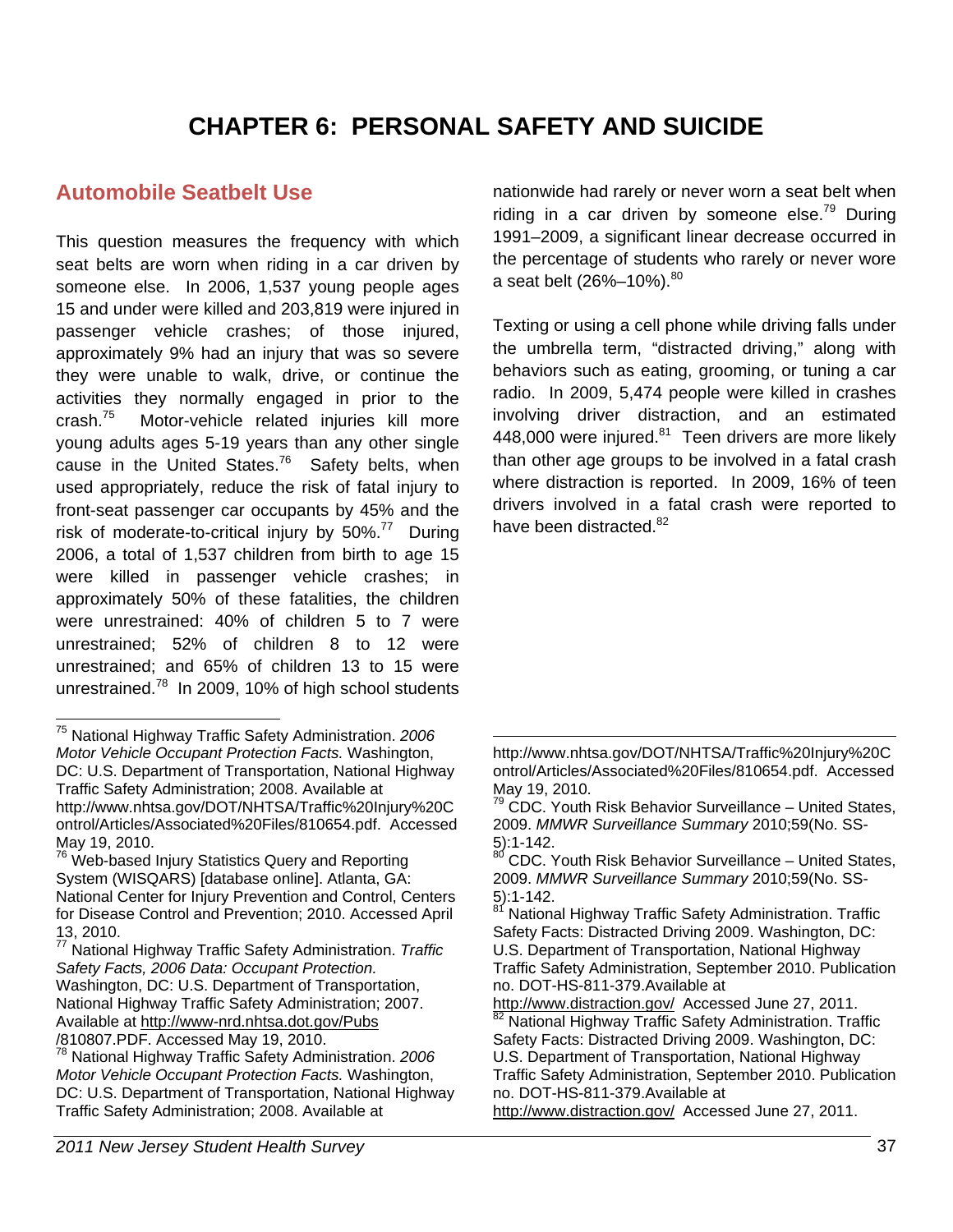## **Figure 6.1: When Driving A Car, Wore A Seatbelt**  *Most Of The Time* **Or** *Always*



- Overall, almost nine in 10 of New Jersey high school students (86.3%) *most of the time* (16.1%) or *always* (70.2%) used seat belts when driving (Figure 6.1). Less than one in 10 students *never* (3.8%) or *rarely* (4.9%) using them.
- Females (90.4%) were more likely than males (82.9%) to report using seat belts *most of the time* or *always*.
- Students aged 16- to 17-years-old (90.7%) were more likely to report using a seat belt *most of the*  time or *always* than those 18-years-old and above (82.8%).
- White students (90.9%) were most likely to report that they *most of the time* or *always* used seat belts when driving, followed by Hispanic and Black students (79.5% and 75.0%, respectively).

## *HEALTHY PEOPLE 2010 NATIONAL GOAL*

Increase use of seat belts among drivers and frontseat passengers to 92%.

## *2011 NJSHS RESULTS*

Although more than three fourths of students (77.1%) wear their seat belts either always (46.9%) or most of the time (30.2%), seat belt use among New Jersey high school students falls short of the objective set for adults.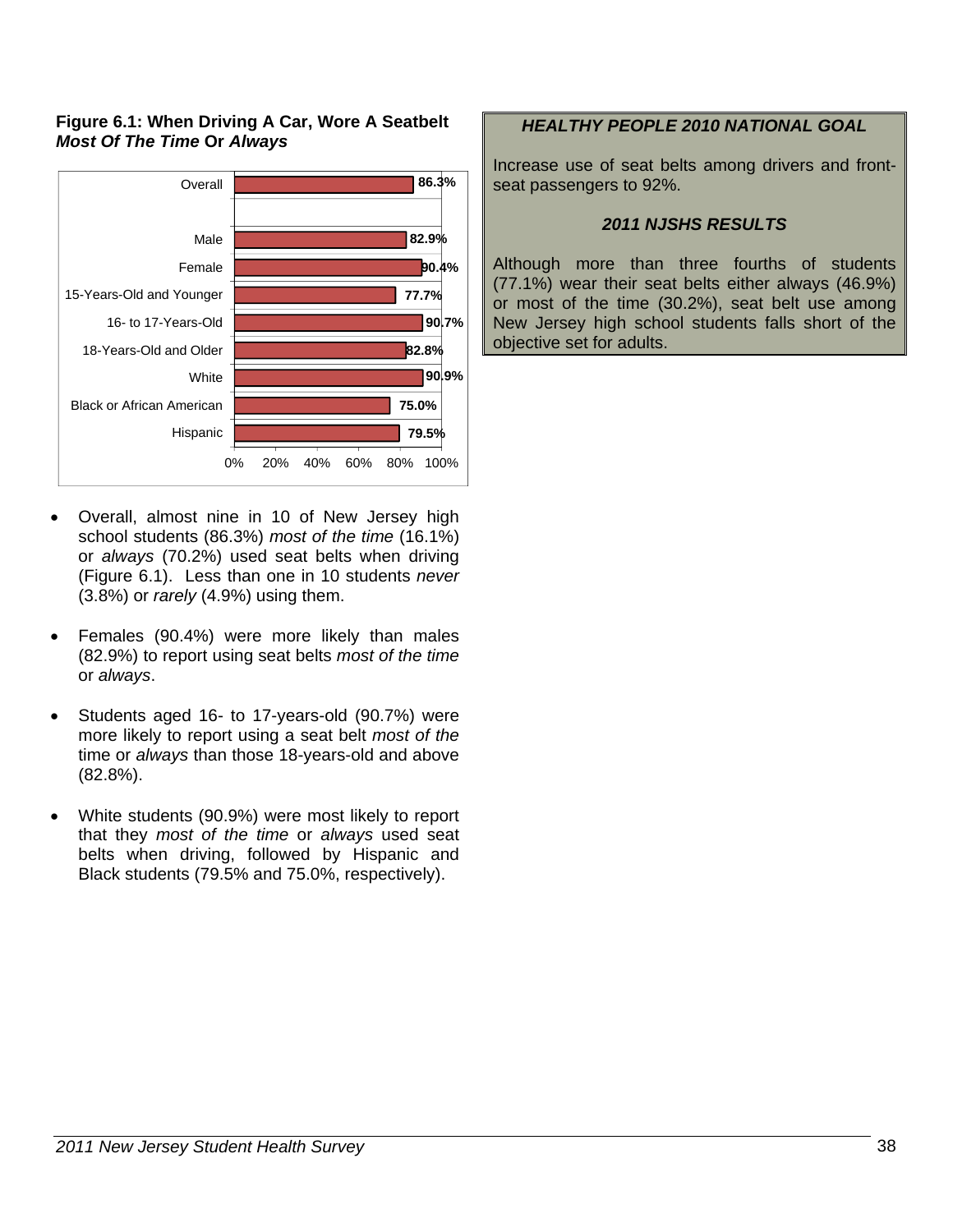



- Overall, more than three fourths (77.1%) of New Jersey high school students *most of the time* (30.2%) or *always* (46.9%) used seat belts when riding in a car driven by someone else (Figure 6.2), while around one in 10 students reported *never* (4.3%) or *rarely* (6.2%) using them.
- Females (79.1%) were slightly more likely than males (75.3%) to report using seat belts as passengers *most of the time* or *always*.
- A lesser proportion of students aged 18-years-old and older (71.0%) reported that they use seat belts *most of the time* or *always* when riding in a car driven by someone else, as compared to 78.6% of those aged 15-years-old and younger and 78.2% of students aged 16- to 17-years-old.
- White students (81.7%) were most likely to report that they *most of the time* or *always* used seat belts when riding as a passenger, followed by Black and Hispanic students (69.9% and 68.8%, respectively).

**Figure 6.3: Trends In Seat Belt Use: 1995 - 2011** 



- Students' reporting of seat belt use increased steadily between 1995 and 2005 before leveling off between 2005 and 2011 (Figure 6.3).
- More than three fourths (77.1%) of students wore their seat belts either *always* or *most of the time*, similar to 2009 (78.0%) and 2005 (77.6%), but up from 67.9% in 2001 and 57.0% in 1995.
- In 2011, 46.7% of students reported that they *always* wore a seat belt when riding as a passenger. This rate is clearly higher than the 39.1% and 30.4% recorded in 2001 and 1995, respectively.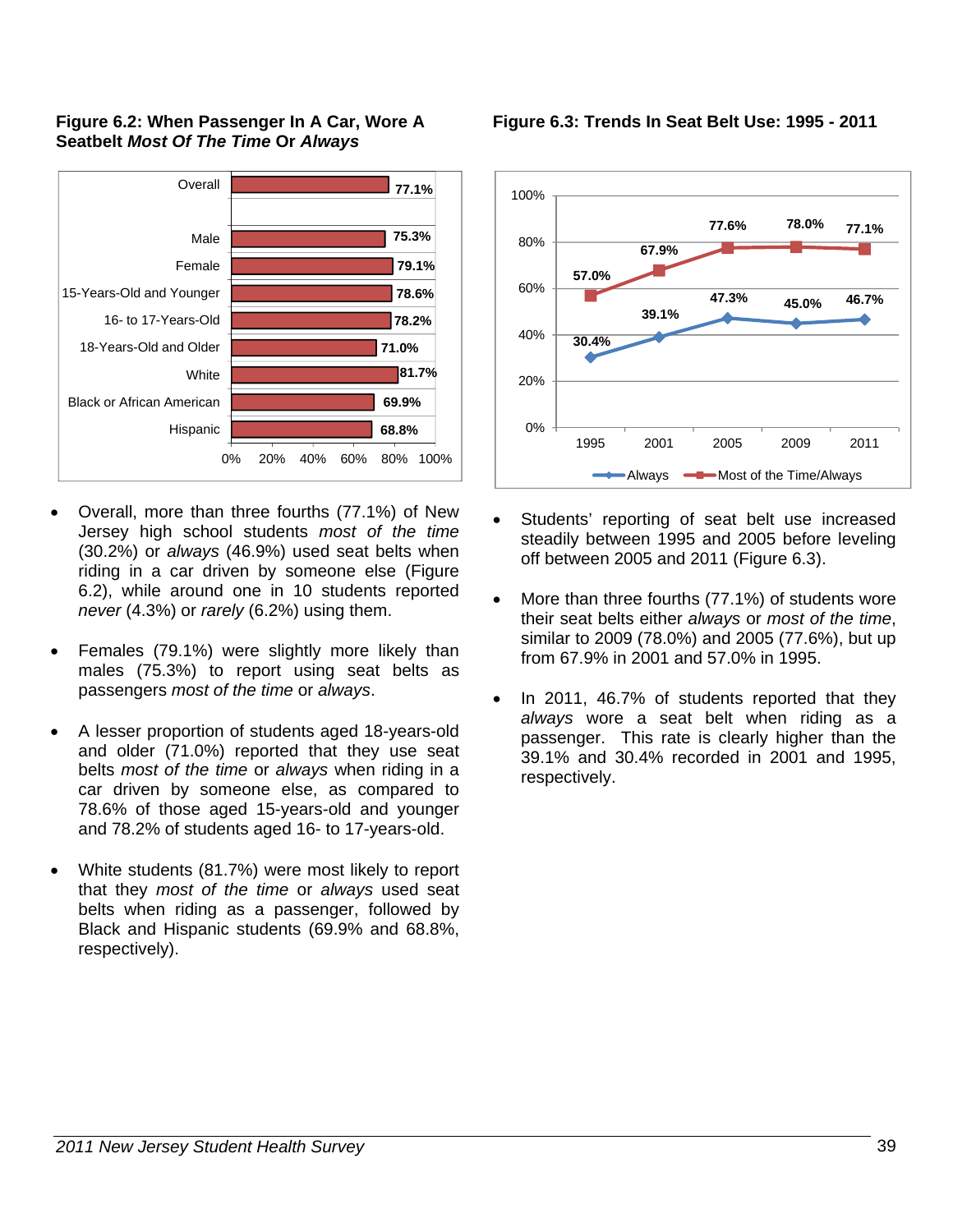## **Figure 6.4: Texted Or E-mailed When Driving, Past 30 Days**



- Almost half of New Jersey high school students (47.5%) who had driven a car during the past 30 days reported texting or e-mailing while driving (Figure 6.4).
- Males and females were equally likely to text or email while driving.
- A greater proportion of students aged 18-yearsold and older (69.5%) reported using messaging technology while driving than did 16- to 17-yearolds (44.0%).
- White students (51.7%) were more likely to report that they have texted or e-mailed while driving than Hispanic and Black students (45.7% and 33.9%, respectively).

## **Figure 6.5: Used Cell Phone When Driving, Past 30 Days**



- Among those who drove in the past 30 days, almost half (45.7%) of New Jersey high school students reported that they used a cell phone while driving (Figure 6.5).
- Males were slightly more likely than females to use a cell phone while driving (47.1% vs. 44.0%).
- Almost twice as many students aged 18-years-old and above reported talking on a cell phone while driving than did 16- to 17-year-olds (74.5% vs. 38.4%).
- White students (50.4%) were more likely to report mixing driving with cell phone use than Hispanic (38.2%) or Black students (35.4%).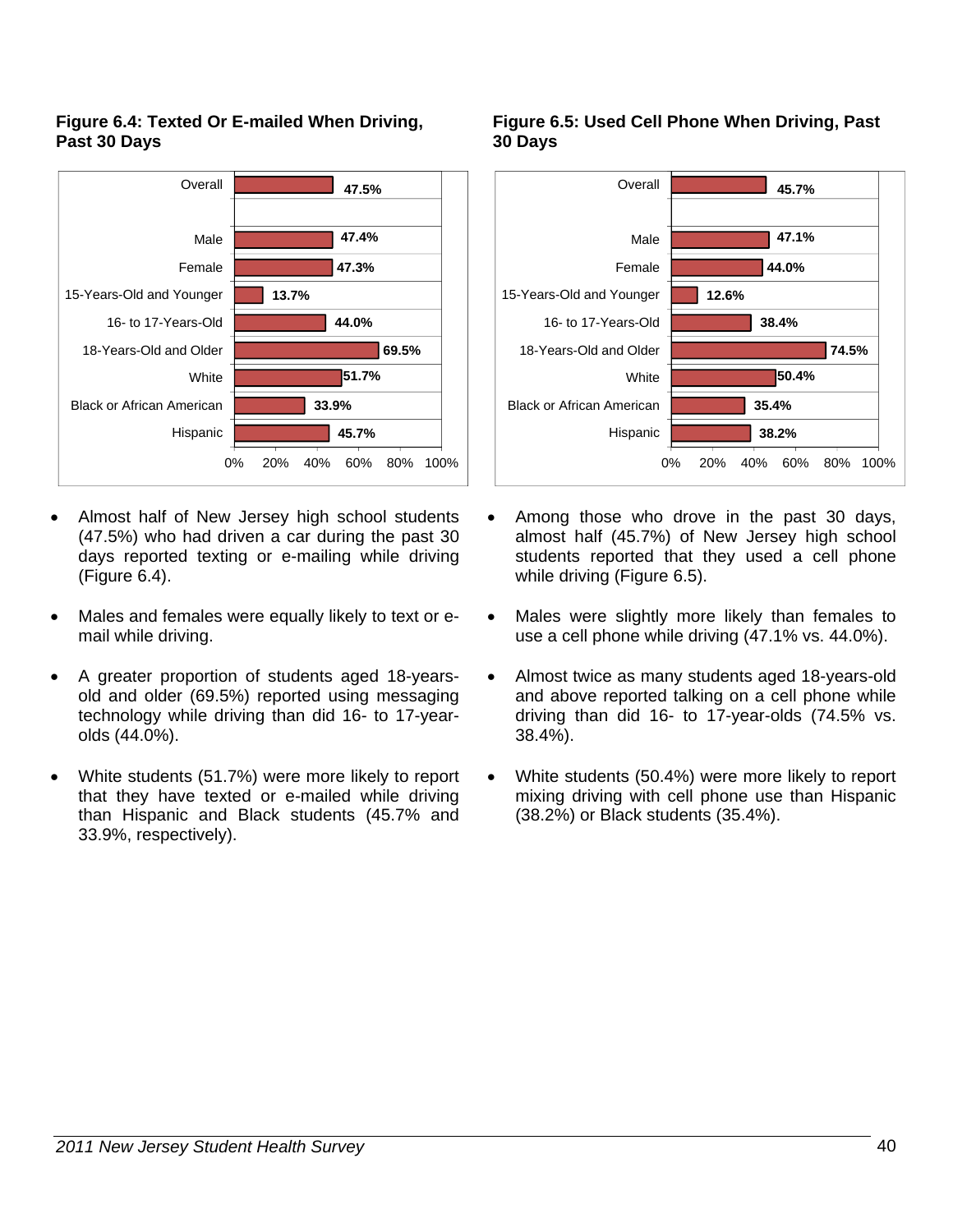## **Depression and Suicide**

These questions measure sadness, suicide ideation, attempted suicide, and the seriousness of those attempts. Suicide is the third leading cause of death among youth ages 15-19 years. $83$  The suicide rate for persons ages 15-19 was 7.3 per 100,000 in 2006 down from 8.2 per 100,000 in  $2003.^{84}$  A prior suicide attempt is one of the most significant risk factors for a fatal adolescent suicide attempt.<sup>85</sup> 86</sup> Among high school students nationwide in 2009, 26% felt so sad or hopeless almost every day for two or more weeks in a row that they stopped doing some usual activities.<sup>87</sup> Among high school students nationwide in 2009, 14% had seriously considered attempting suicide, 11% had made a plan about how they would attempt suicide, and 6% had attempted suicide one or more times during the 12 months before the survey.<sup>88</sup> The percentage of students who seriously considered attempting suicide decreased rapidly during 1991–1993 (29%–24%) and then decreased less rapidly during 1993–2009 (24%–  $14\%$ ).  $89$ 

<sup>83</sup> Web-based Injury Statistics Query and Reporting System (WISQARS) [database online]. Atlanta, GA: National Center for Injury Prevention and Control, Centers for Disease Control and Prevention; 2010. Accessed April 13, 2010.

-

84 Web-based Injury Statistics Query and Reporting System (WISQARS) [database online]. Atlanta, GA: National Center for Injury Prevention and Control, Centers for Disease Control and Prevention; 2010. Accessed April 13, 2010.

## **Figure 6.6: Felt Sad Or Hopeless Almost Every Day For Two Weeks Straight, Past 12 Months**



- Fully one quarter (26.1%) of students reported having felt sad or hopeless almost every day for two straight weeks within the past year (Figure 6.6).
- Female students were more likely to feel depressed than males (33.4% vs. 19.0%).
- Students aged 16- to 17-years-old were most likely to report feeling sad or hopeless (29.5%), while those aged 15-years-old and younger or 18-years-old and older were about equally likely to feel that way (23.5% and 22.0%, respectively).
- Hispanic (33.9%) and Black (29.3%) students were more likely than White students (22.1%), to feel sad or hopeless for two weeks straight.

Borowsky IW, Ireland M, Resnick, MD; Adolescent suicide attempts: risks and protectors. *Pediatrics* 2001; 107:485– 493.

<sup>&</sup>lt;sup>86</sup> Bridge JA, Goldstein TR, Brent DA. Adolescent suicide and suicidal behavior. *Journal of Child Psychology and* 

<sup>&</sup>lt;sup>87</sup> CDC. Youth Risk Behavior Surveillance – United States, 2009. *MMWR Surveillance Summary* 2010;59(No. SS-5):1-142.

<sup>88</sup> CDC. Youth Risk Behavior Surveillance – United States, 2009. *MMWR Surveillance Summary* 2010;59(No. SS- $\frac{5}{89}$ . 1-142.

<sup>89</sup> CDC. Youth Risk Behavior Surveillance – United States, 2009. *MMWR Surveillance Summary* 2010;59(No. SS-5):1-142.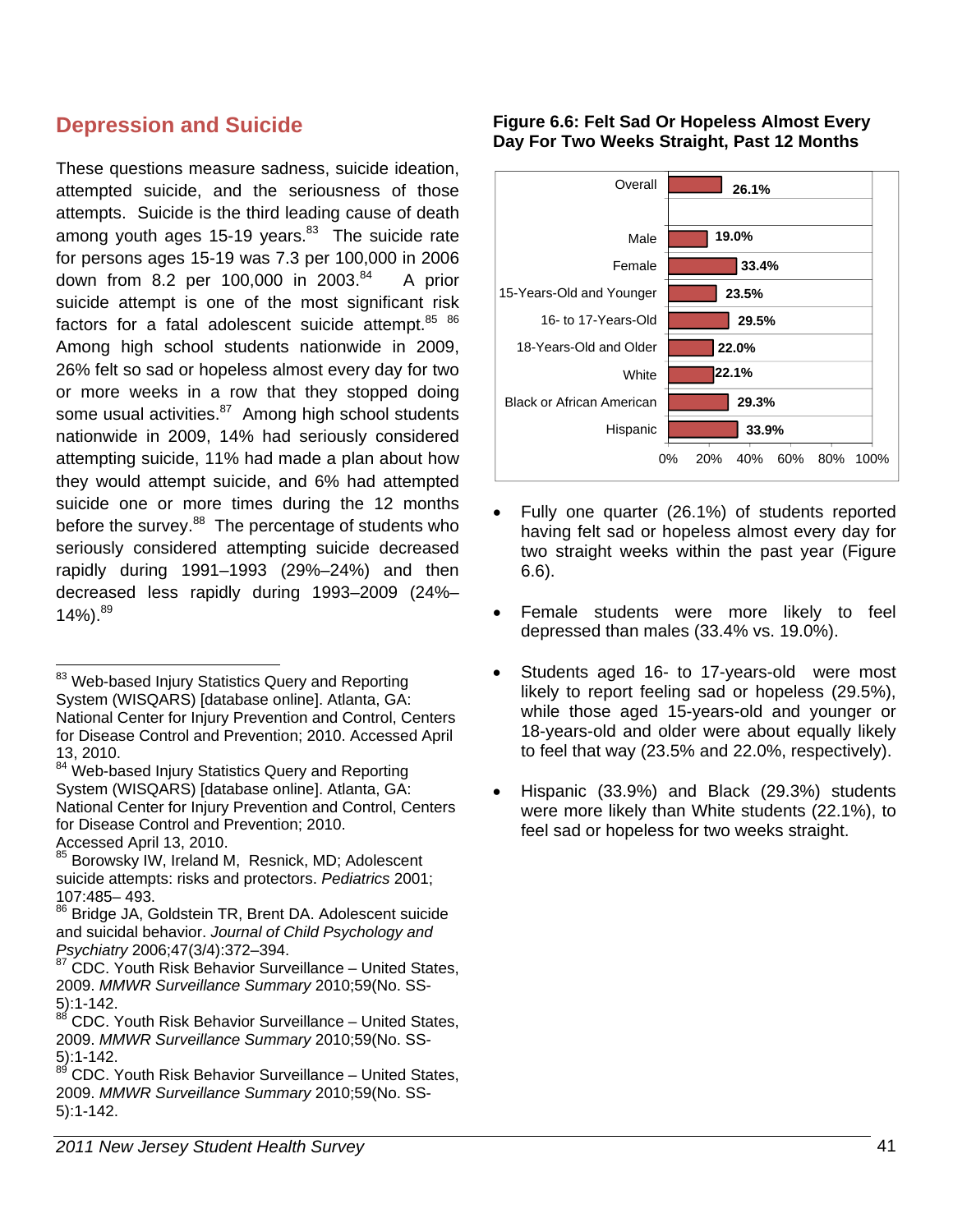## **Figure 6.7: Hurt Self On Purpose One Or More Times Without Wanting To Die, Past 12 Months**



- Less than one in five (18.3%) students reported having hurt themselves on purpose during the past 12 months (Figure 6.7).
- Females (21.0%) were slightly more likely than males (15.6%) to hurt themselves.
- New Jersey high school students 16- to 17 years-old (20.0%) were slightly more likely than those aged 15-years-old and younger (17.7%) or those aged 18-years-old and older (14.0%) to hurt themselves on purpose.
- Hispanic students (21.6%) were slightly more likely than White or Black students (18.0% and 15.5%, respectively) to report hurting themselves on purpose.

## **Figure 6.8: Suicidal Thoughts In Last 12 Months**



- When asked if they had experienced suicidal thoughts during the past year, over one in 10 students reported having considered it (12.9%) or having made a suicide plan (10.9%) (Figure 6.8).
- Females were slightly more likely than males to have both considered suicide (16.0% vs. 9.8%) and to have made a plan (12.3% vs. 9.6%).
- There was little meaningful difference in suicidal thoughts by age or race/ethnicity.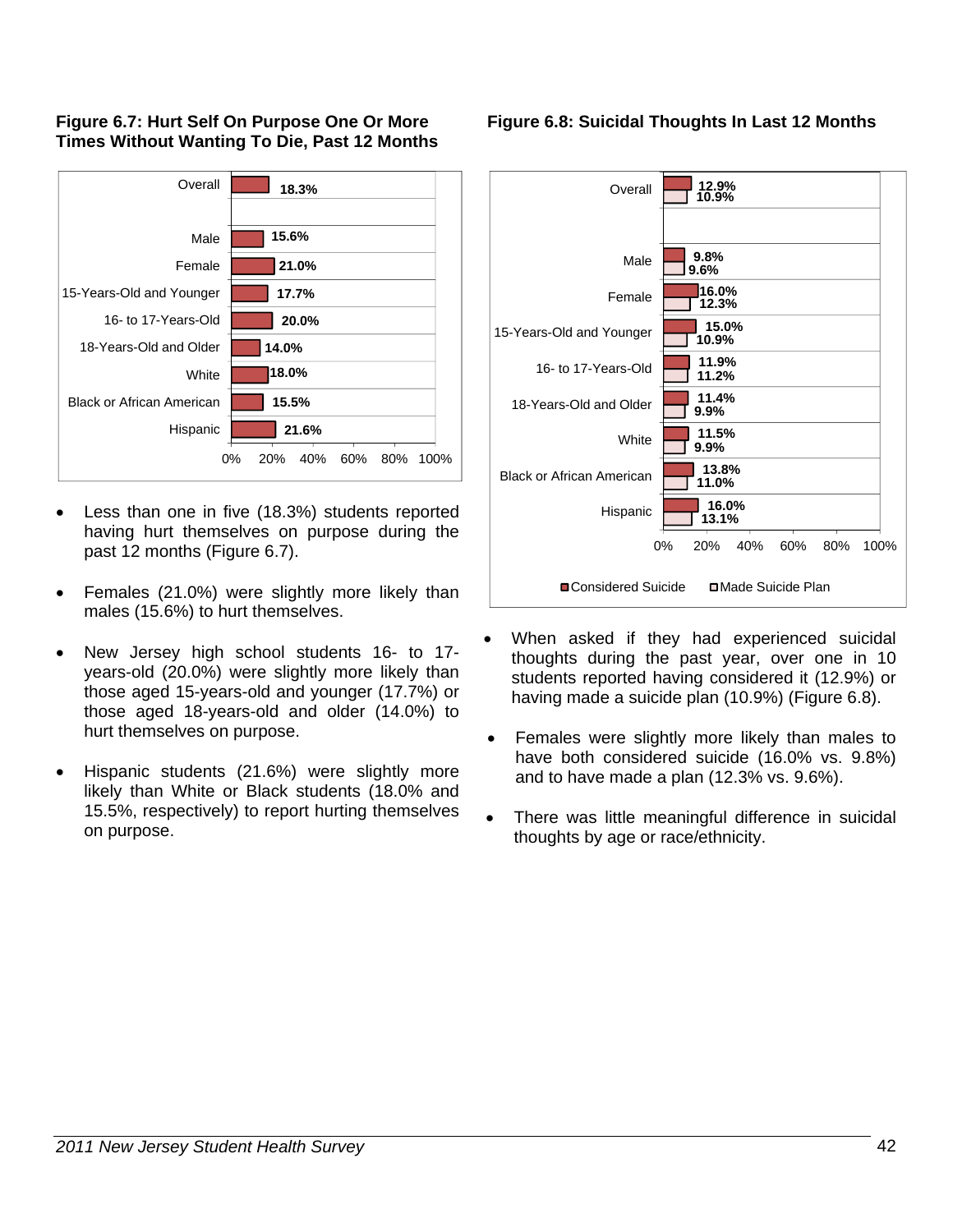

## **Figure 6.9: Suicidal Attempts In Last 12 Months**

- About one in 20 New Jersey high school students (6.0%) reported having attempted suicide in the past year, and even fewer (2.1%) sustained an injury as a result of an attempt (Figure 6.9).
- Males and females were about equally likely to have attempted suicide and to have sustained a suicide-related injury.
- There was very little difference in suicidal behavior by age.
- Hispanic (10.3%) and Black (8.5%) students were slightly more likely to attempt suicide than White students (4.5%), but there was little difference in terms of injury by race/ethnicity.



**Figure 6.10: Trends In Suicide: 1995, 2001, 2011** 

- Reports of considering, planning, attempting, and being injured as a result of suicide all dropped to their lowest levels in 2011 (Figure 6.10). However, none of these indicators were measured in the 2005 and 2009 survey.
- Since 1995, reports of suicide consideration dropped from 21.8% to 12.9%, suicide planning fell from 16.3% to 10.9%, and suicide attempts dipped from 9.2% to 6.0%. Injuries received from suicide attempts technically hit their lowest level, falling from 3.6% in 2001 to 2.1% in 2011.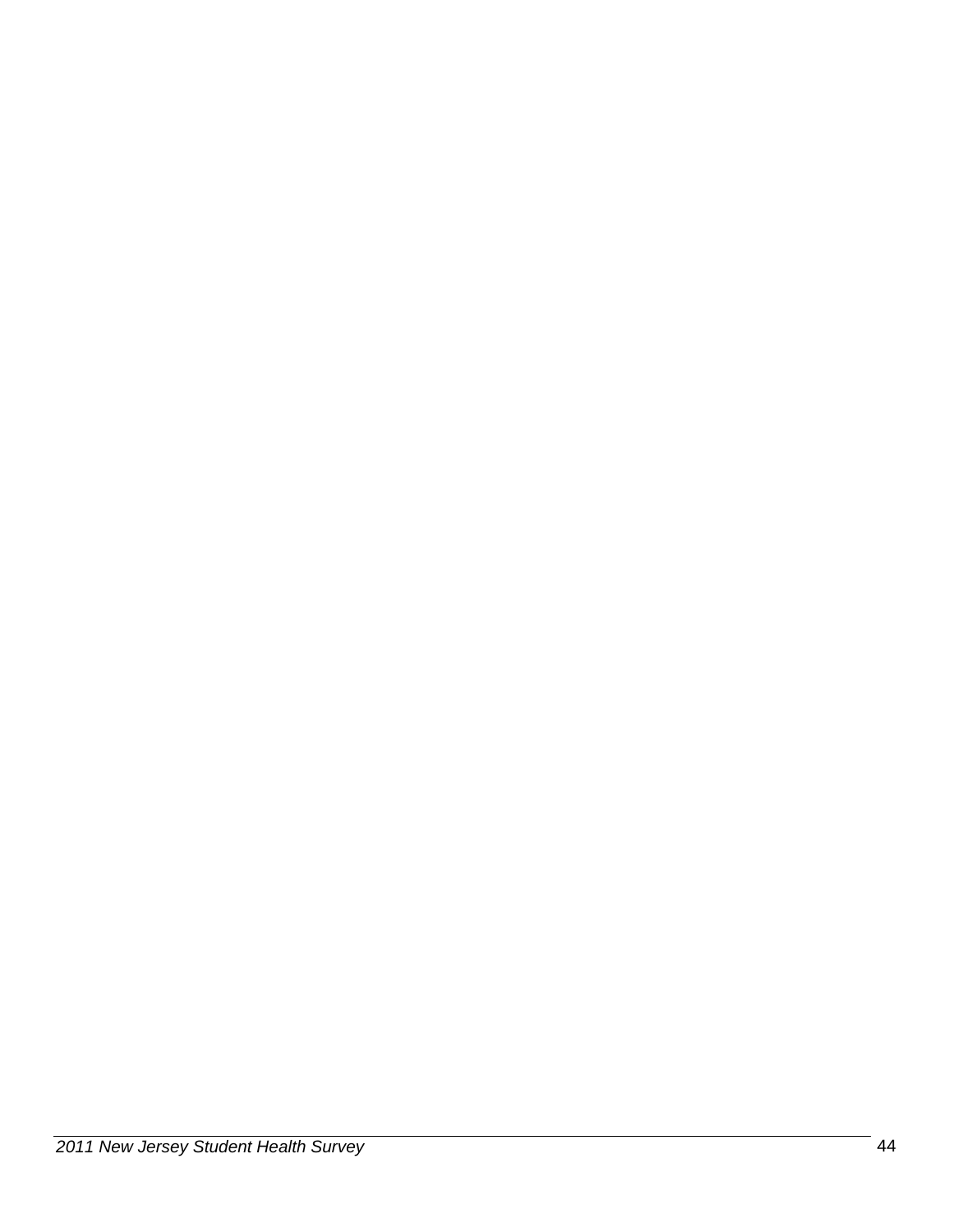# **CHAPTER 7: SEXUAL BEHAVIORS, PREGNANCY, AND HIV/AIDS**

-

## **Sexual Behaviors**

-

These questions measure the prevalence of sexual activity, number of sexual partners, age at first intercourse, alcohol and other drug use related to sexual activity, condom use, contraceptive use, and whether high school students received HIV prevention education. Early initiation of sexual intercourse is associated with having a greater number of lifetime sexual partners.<sup>90 91 92</sup> 93 94 95 In addition, adolescents who initiate sexual intercourse early are less likely to use contraception<sup>96 97</sup> 98 and are at higher risk for

<sup>90</sup> Coker AL, Richter DL, Valois RF, McKeown RE, Garrison CZ, Vincent ML. Correlates and consequences of early initiation of sexual intercourse. *The Journal of* School Health 1994;64(9):372-377.

Kaestle CE, Halpern CT, Miller WC, Ford CA. Young age at first sexual intercourse and sexually transmitted infections in adolescents and young adults. *American*  Journal of Epidemiology 2005;161(8):774-780.<br><sup>92</sup> Sandfort TGM, Orr M, Hirsch JS, Santelli J. Long-term

health correlates of timing of sexual debut: results from a national U.S. study. *American Journal of Public Health*  2008;98(1):155-161.

French, DC, and Dishion, TJ. Predictors of early initiation of sexual intercourse among high-risk adolescents. *The Journal of Early Adolescence*  2003;23;295.

Santelli JS, Brener ND, Lowry R, et al. Multiple sexual partners among U.S. adolescents and young adults. *Family Planning Perspectives* 1998;30:271–5.

Santelli JS, Kaiser J, Hirsch L, Radosh A, Simkin L, Middlestadt S. Initiation of sexual intercourse among middle school adolescents: the influence of psychosocial factors. *Journal of Adolescent Health* 2004;34(3):200- 208.

96 Santelli JS, Kaiser J, Hirsch L, Radosh A, Simkin L, Middlestadt S. Initiation of sexual intercourse among middle school adolescents: the influence of psychosocial factors. *Journal of Adolescent Health* 2004;34(3):200- 208.

<sup>97</sup> Manning WD, Longmore MA, Giordano PC. The relationship context of contraceptive use at first intercourse. *Family Planning Perspectives*  2000;32(3):104–110.

Manlove, J., Ryan, S., Franzetta, K. Patterns of contraceptive use within teenagers' first sexual

pregnancy.<sup>99 100</sup> Recent estimates suggest that while representing 25% of the ever sexually active population, persons ages 15-24 years acquire nearly half of all new STDs.<sup>101</sup> Gonorrhea rates are highest among females between the ages of 15 and 19 years (636.8 cases per 100,000 females) and males between the ages of 20 and 24 years (433.6 cases per 100,000 males).<sup>102</sup> In 2007, there were an estimated 6,610 cases of HIV/AIDS among persons ages 15–24 years.<sup>103</sup> Among high school students nationwide in 2009, 46% had sexual intercourse in their lifetime, 14% had sexual intercourse with four or more persons during their life, and 34% had sexual intercourse with at least one person during the three months before the survey.<sup>104</sup> During 1991-2009, significant linear decreases occurred in the percentage of students who ever had sexual intercourse (54%–46%), who had sexual intercourse with four or more persons

Explaining demographic trends in teenage fertility, 1980– 1995. *Family Planning Perspectives* 2000;32(4):166– 175.

100 Thornberry TP, Smith CA, Howard GJ. Risk factors for teenage fatherhood. *Journal of Marriage & Family*  1997;59:505–522.

<sup>101</sup> Weinstock H, Berman S, Cates W. Sexually transmitted disease among American youth: Incidence and prevalence estimates, 2000. *Perspectives on Sexual* 

<sup>102</sup> CDC. Sexually Transmitted Disease Surveillance, *2008.* Atlanta, GA: U.S. Department of Health and Human Services; 2009. Available at

http://www.cdc.gov/std/stats08/surv2008-Complete.pdf . Accessed May 10, 2010.

103 CDC. *HIV/AIDS Surveillance Report, 2007. Vol. 19.*  Atlanta, GA: U.S. Department of Health and Human Services, Centers for Disease Control and Prevention; 2009. Available at

http://www.cdc.gov/hiv/topics/surveillance/resources/<br>reports/2007report/default.htm. Accessed May 10, 2010.  $104$  CDC. Youth Risk Behavior Surveillance – United

States, 2009. *MMWR Surveillance Summary*  2010;59(No. SS-5):1-142.

relationships. *Perspectives on Sexual and Reproductive Health* 2003, 35(6):246-255.<br><sup>99</sup> Manlove J, Terry E, Gitelson L, Papillo AR, Russell S,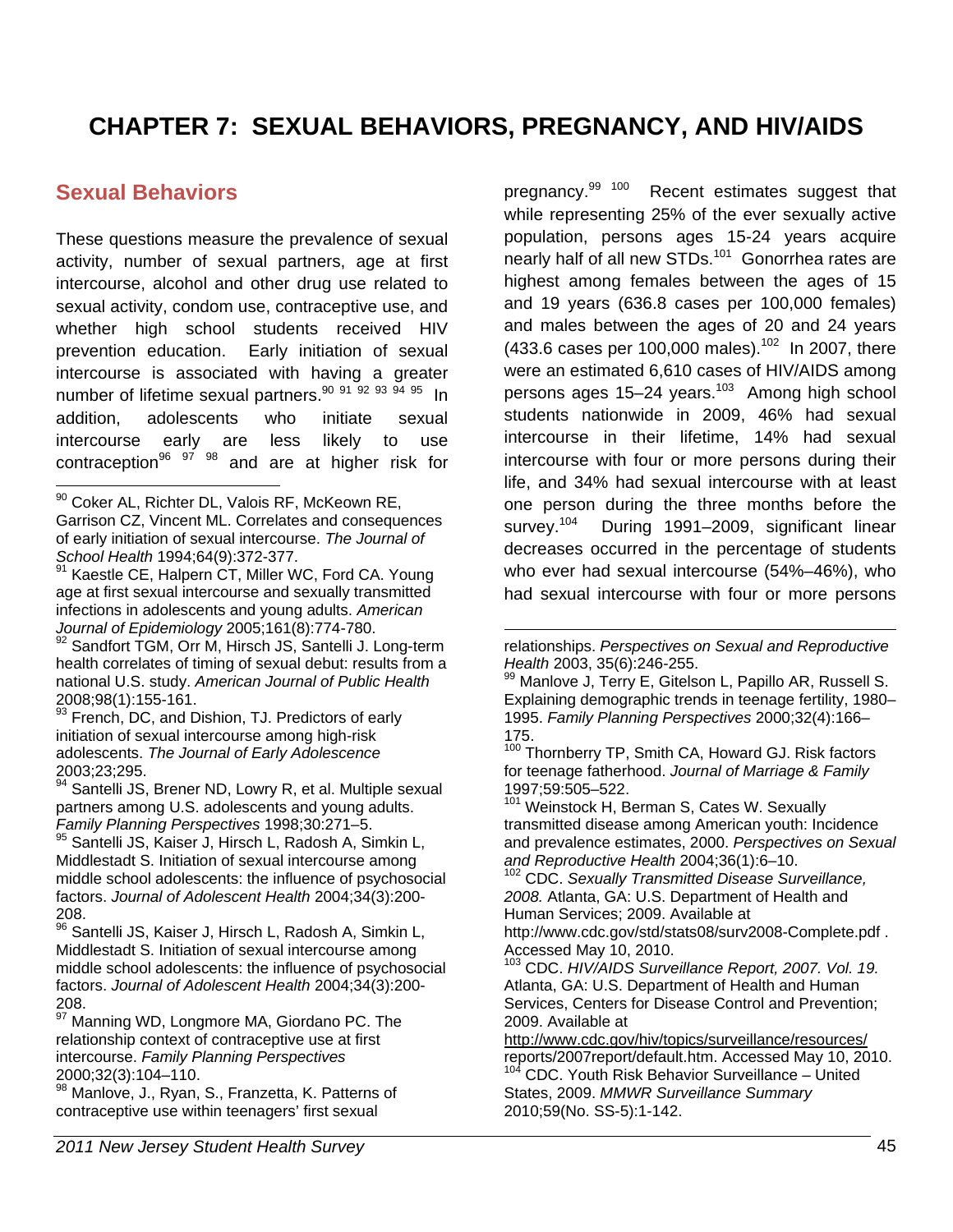during their life (19%–14%), and who had sexual intercourse with at least one person during the three months before the survey  $(37\%-34\%)$ .<sup>105</sup> In 2009, among the 34% of students who were currently sexually active, 61% reported that either they or their partner had used a condom during their last sexual intercourse.<sup>106</sup> The percentage of sexually active students who used a condom during their last sexual intercourse increased during 1991– 2003 (46%–63%) and then did not change significantly during 2003–2009 (63%–61%).<sup>107</sup> In 2006, 88% of high schools taught HIV prevention education in a required health education course.<sup>108</sup> Among high school students nationwide in 2009, 87.0% of students had been taught about AIDS or HIV infection while in high school.<sup>109</sup> The percentage of students who were taught in school about AIDS or HIV infection increased during 1991–1997 (83.3%–91.5%) and then decreased during 1997-2009 (91.5%-87.0%).<sup>110</sup>

## **Figure 7.1: Sexual Intercourse In Lifetime**



- Overall, less than half (44.6%) of New Jersey high school students have had sexual intercourse in their lifetime (Figure 7.1).
- Males (47.6%) were more likely than females (41.4%) to have had sexual intercourse.
- The likelihood that students had sexual intercourse increased with age. Three fourths (73.7%) of students aged 18-years-old and older ever had intercourse, as compared to half (51.4%) of 16- to 17-year-olds and less than one fourth (22.1%) of those aged 15-years-old and younger.
- A greater proportion of Hispanic (58.9%) and Black (56.4%) students than White students (40.9%) indicated they had engaged in sexual intercourse.

 $\overline{a}$ <sup>105</sup> CDC. Youth Risk Behavior Surveillance - United States, 2009. *MMWR Surveillance Summary*  2010;59(No. SS-5):1-142.

<sup>&</sup>lt;sup>106</sup> CDC. Youth Risk Behavior Surveillance - United States, 2009. *MMWR Surveillance Summary*  2010;59(No. SS-5):1-142.

<sup>107</sup> CDC. Youth Risk Behavior Surveillance – United States, 2009. *MMWR Surveillance Summary*  2010;59(No. SS-5):1-142.

<sup>&</sup>lt;sup>108</sup> Kann L, Telljohann SK, Wooley SF. Health education: results from the School Health Policies and Programs Study 2006. *Journal of School Health* 2007;77: 408-434. <sup>109</sup> CDC. Youth Risk Behavior Surveillance - United States, 2009. *MMWR Surveillance Summary*  2010;59(No. SS-5):1-142.

<sup>&</sup>lt;sup>110</sup> CDC. Youth Risk Behavior Surveillance - United States, 2009. *MMWR Surveillance Summary*  2010;59(No. SS-5):1-142.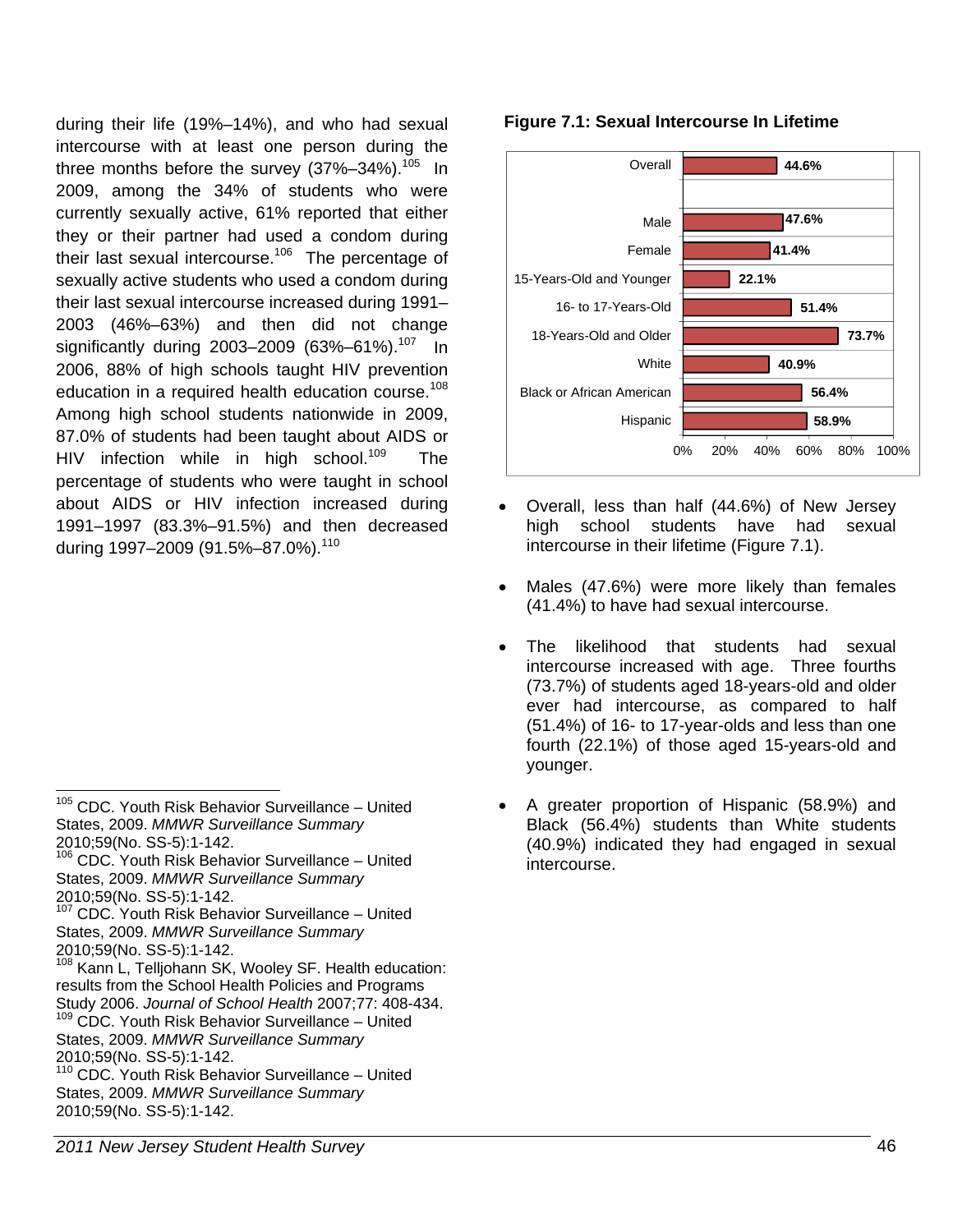## **Figure 7.2: First Sexual Intercourse Occurred Before Age 13**



- Overall, 5.1% of New Jersey high school students had sexual intercourse for the first time before the age of 13 (Figure 7.2).
- Males were more likely than females to have had sexual intercourse for the first time before the age of 13 (7.5% vs. 2.6%).
- Students aged 18-years-old and older were the most likely to report having had sex before the age of 13 (7.0%).
- Higher percentages of Black (11.6%) and Hispanic (10.2%) students than White students (2.4%) reported having sexual intercourse for the first time before the age of 13.

## **Figure 7.3: One Or More Sexual Partners, Past Three Months**



- While less than one half (44.6%) of New Jersey high school students reported having had sexual intercourse in their lifetime, one-third (32.2%) were "sexually active" – meaning they had sexual intercourse during the past three months (Figure 7.3). However, less than one in 10 students (8.1%) had sex with multiple sexual partners in the last three months.
- Males were slightly more likely than females to have had sex in their lifetime (47.6% vs. 41.4%) and within the last three months (33.6% vs. 30.6%). Further, they were twice as likely as females to have more than two sexual partners during the past three months (10.6% vs. 5.4%).
- The proportion of students who had sex during the past three months increased with age. Six in 10 students (59.7%) aged 18-years-old and older had sex during the past three months. This figure dropped to 36.6% among 16- to 17 year-olds and 13.8% among those aged 15 years-old and younger. Older students were also more likely to have had multiple partners in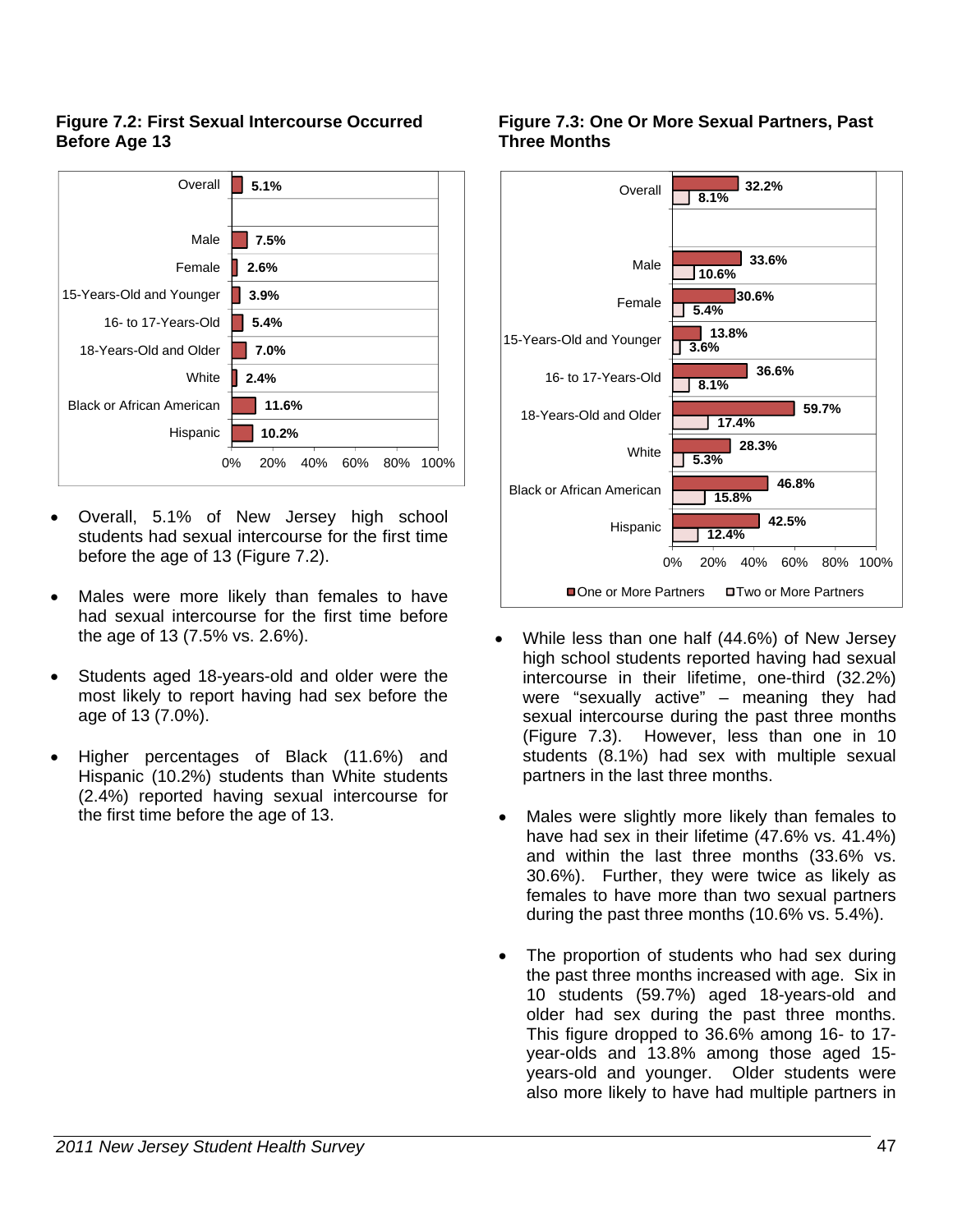this period than were younger students. Those aged 18-years-old and above (17.4%) reported having two or more sexual partners more frequently than 16- to 17-year-olds (8.1%) or those aged 15-years-old and younger (3.6%).

• Black students (46.8%) were the most likely and White students (28.3%) the least likely to have engaged in sexual intercourse during the past three months. Also, Black students were more likely than White students (15.8% vs. 5.3%) to have multiple partners during this time frame.

## **Figure 7.4: Four Or More Sexual Partners In Lifetime**



- Overall, 13.9% of New Jersey high school students had four or more sexual partners in their lifetime (Figure 7.4).
- Males were almost twice as likely as females to report having four or more lifetime sexual partners (17.8% vs. 9.9%).
- Older students were more likely than younger students to report multiple sexual partners. Over one third (34.3%) of students 18-years-old and older reported having four or more sexual partners in their lifetime, as compared to 13.1% of 16- to 17-year-olds and 5.7% of those aged 15-years-old and under.
- More Black (26.8%) and Hispanic (21.3%) students than White students (9.6%) indicated having four or more sexual partners in their lifetime.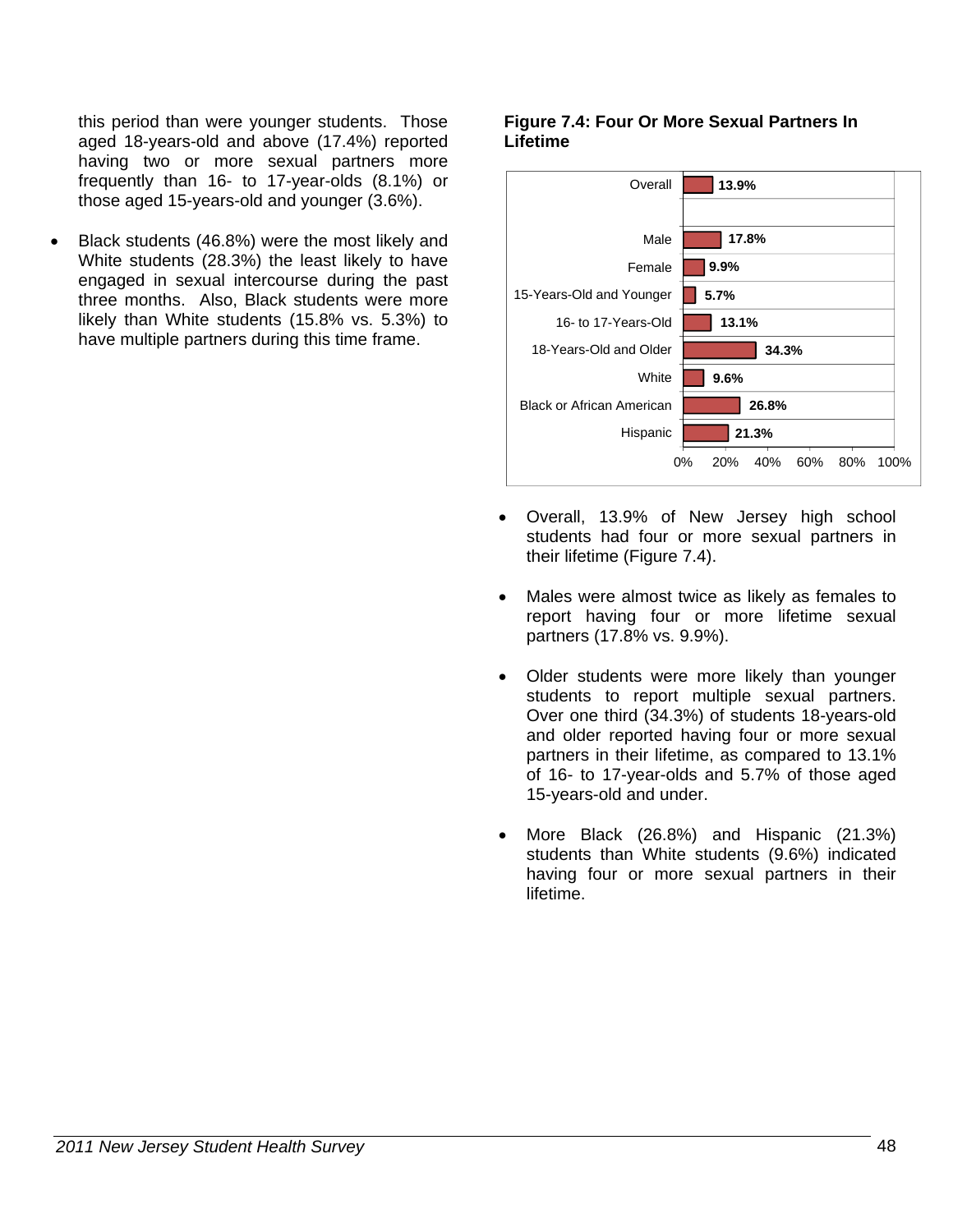

## **Figure 7.5: Used Alcohol Or Drugs Prior To Last Sexual Encounter\***

\*Among students who had sexual intercourse in the past three months.

- Among students who had sexual intercourse in the past three months, over one in five (22.2%) reported that they used drugs or alcohol prior to their last sexual encounter (Figure 7.5).
- Among sexually active students, a greater proportion of males (26.4%) than females (17.8%) reported using alcohol or drugs when last having sex.
- Students aged 15-years-old and under as well as those 16- to 17-years-old (20.9% and 20.0%, respectively) were less likely than those aged 18-years-old and older (27.5%) to report that they used alcohol or drugs prior to having sex the last time.
- White students (29.5%) were the most likely and Hispanic students (14.3%) least likely to report the use of alcohol or drugs prior to their last sexual encounter.

# **Contraceptives and Pregnancy**

## **Figure 7.6: No Birth Control Method, Last Sexual Encounter\***



\*Among students who had sexual intercourse in the past three months.

- One in six (15.2%) sexually active students reported that they used no form of birth control the last time that they had sex (Figure 7.6). No birth control refers to those who indicated they used no listed method when given the choice of condoms, birth control pills, Depo-Provera, withdrawal, some other method, or not sure.
- Males (15.5%) and females (15.0%) were equally likely to report that they did not use any form of birth control the last time they had sex.
- There was no significant difference by age, however more Black (29.3%) and Hispanic (20.1%) students than White students (8.1%) reported that they did not use any listed form of birth control the last time they had sex.
- Sexually active students were asked which birth control method they used the *last* time they had sexual intercourse. Among these students, condoms (51.4%) were the primary method of birth control. Birth control pills (17.4%) were the second most popular method, followed by Depo-Provera (2.1%) or some other method (1.5%).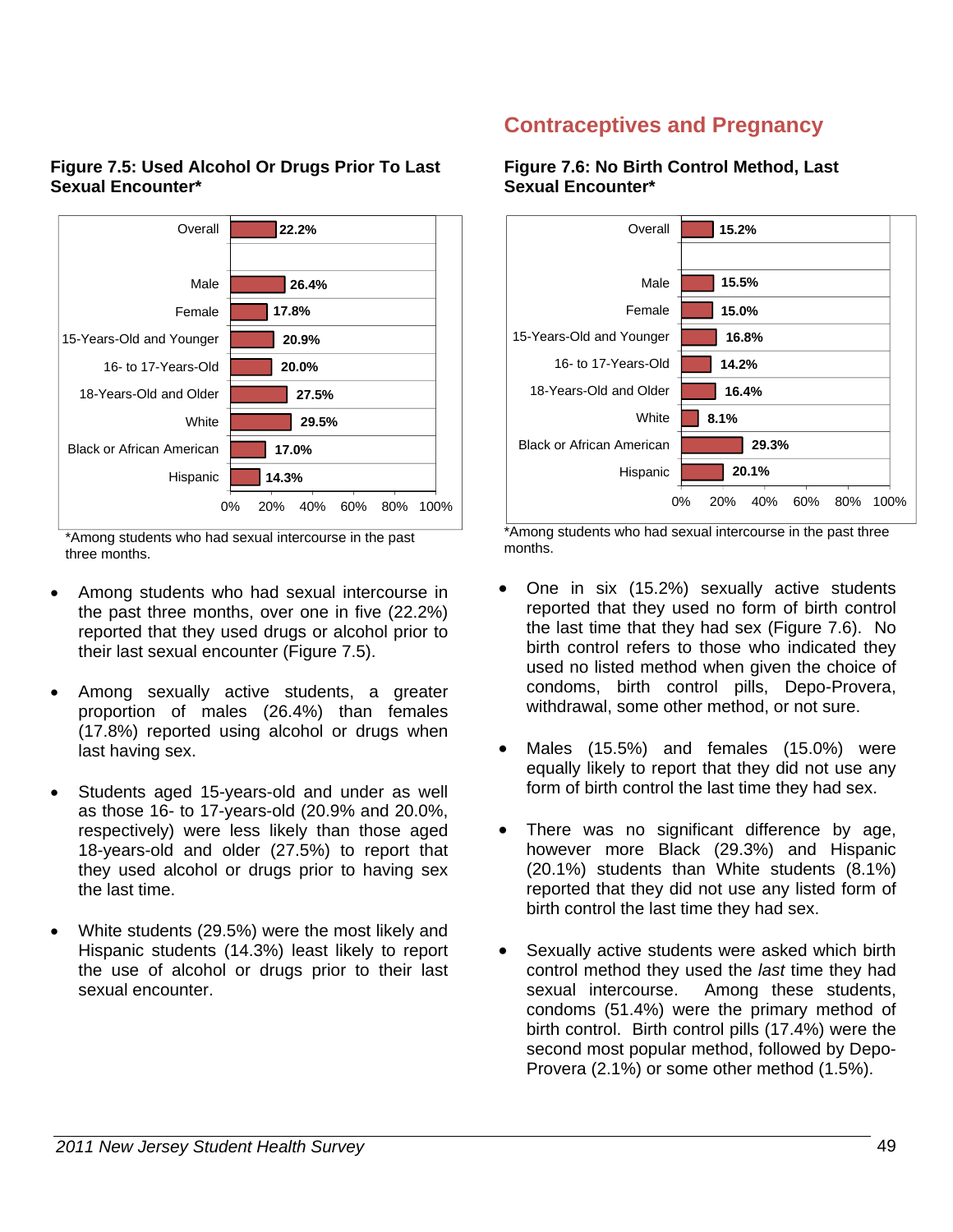• Over one in four (27.6%) sexually active students used either no method of birth control (15.2%) during their last sexual encounter or used an inadequate pregnancy prevention method – students who identified the withdrawal method (10.6%) or were not sure (1.8%). The survey did not ask specifically about use of the contraceptive patch or vaginal ring.

#### **62.9% 48.6% 67.8% 51.5% 66.0% 71.1% 55.4% 69.5% 62.6%** 0% 20% 40% 60% 80% 100% Hispanic Black or African American White 18-Years-Old and Older 16- to 17-Years-Old 15-Years-Old and Younger Female Male **Overall**

**Figure 7.7: Used Condom, Last Sexual Encounter\*** 

\*Among students who have had sexual intercourse in the last three months.

- Regardless of the birth control method they primarily depended on during their last sexual encounter, students were also asked whether they or their partner used a condom the last time they had sexual intercourse (Figure 7.7). The majority of sexually active students reported that they, or their partner, used a condom during their last sexual encounter (62.6%).
- A greater proportion of males (69.5%) than females (55.4%) reported condom use during their last sexual encounter.
- Students aged 15-years-old and under (71.1%) reported the greatest frequency of condom use the last time they had sex compared to 16- to 17-year-olds (66.0%) and those aged 18-yearsold and above (51.5%).

• White (67.8%) and Hispanic (62.9%) students were far more likely than Black students (48.6%) to report condom use the last time they had sex.

## **Figure 7.8: Ever Pregnant Or Caused A Pregnancy**



- About one in 20 students (5.4%) indicated that they had been pregnant or had caused someone to become pregnant (Figure 7.8).
- There was little variation on this item by gender (4.5%-6.1%).
- The frequency of pregnancy increased with age. Almost three times as many students aged 18 years-old and older (13.3%) reported causing a pregnancy or being pregnant, as compared to 4.9% of 16- to 17-year-olds. Those students 15 years-old and under were least likely to report a pregnancy (2.3%).
- A greater proportion of Black (10.5%) and Hispanic (8.7%) students than White (3.1%) students reported having ever been pregnant or causing a pregnancy.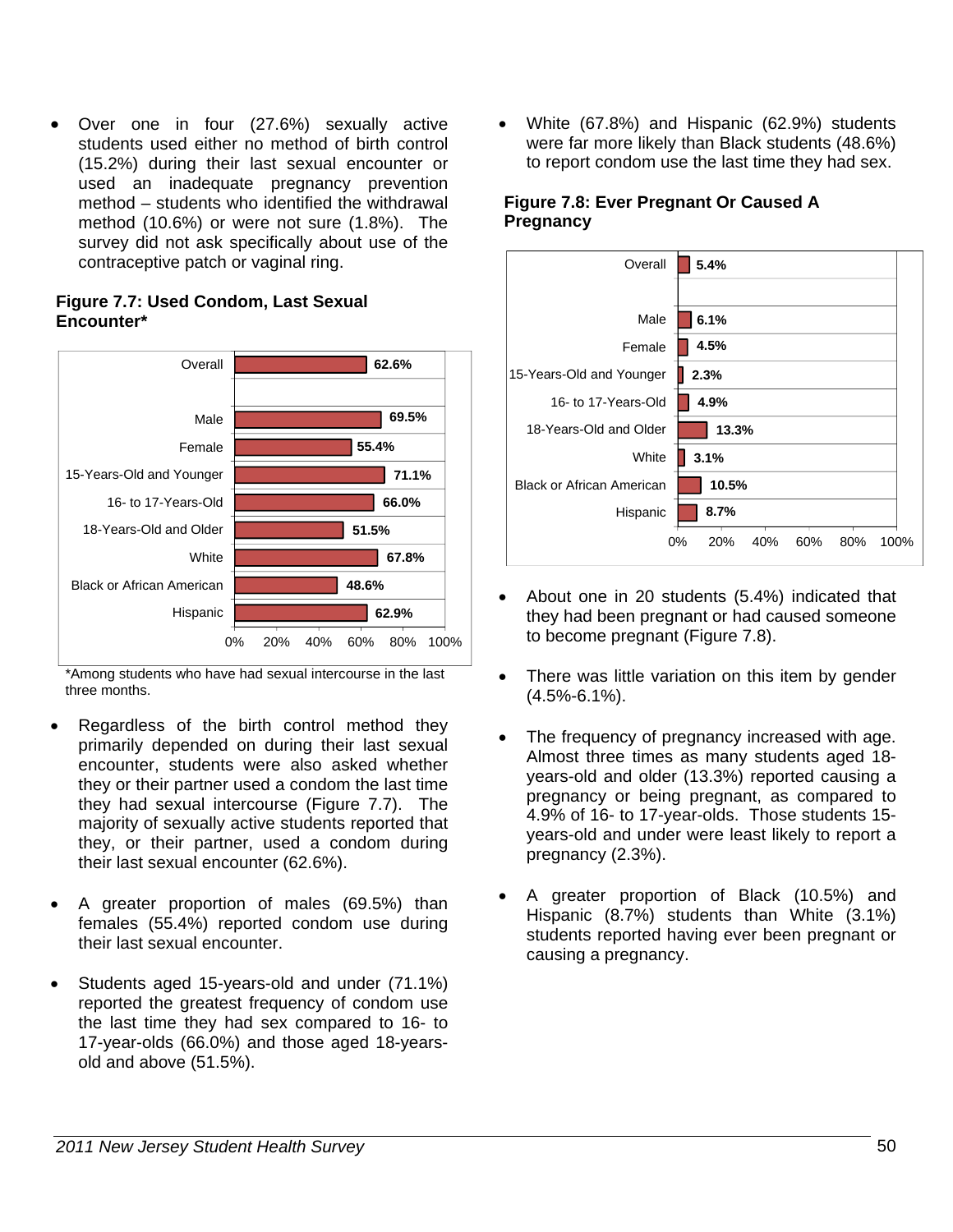

## **Figure 7.9: Trends In Sexual Behaviors: 1995 - 2011**

- The percentage of New Jersey high school students who had sexual intercourse in their lifetime decreased slightly from 46.3% in 2009 to 44.6% in 2011 (Figure 7.9).
- Over the years, about one third of students had intercourse during the past three months. This figure was 32.2% in 2011, about the same as in prior survey years (32.8%-36.1%).
- The proportion of students who reported having more than one sexual partner in the past three months (8.1%) has remained essentially unchanged since 2005, a year when it was slightly lower than earlier levels (10.2%-11.7%). The number of students having four or more sexual partners in their lifetime (13.9%) increased slightly from 2009 (12.5%) and 2005 (11.6%), approaching levels reported in 2001 (16.8%) and 1995 (16.4%).
- The percentage of students having sex before the age of 13 remained about the same in 2011 (5.1%) as in 2009 (4.1%) and 2005 (4.8%). However, these levels are below those recorded in 1995 and 2001 (8.1% and 7.6%, respectively).
- The percentage of students who reported ever being pregnant or causing someone to be pregnant has remained fairly stable across the years, from a high of 6.6% in 1995 to a low of 3.8% in 2005 and the current level of 5.4% in 2011.

## *HEALTHY PEOPLE 2010 NATIONAL GOAL*

Increase the proportion of adolescents who abstain from sexual intercourse or use condoms if currently sexually active to 95%.

## *2011 NJSHS RESULTS*

New Jersey high school students abstained from sexual intercourse (55.4%) and used condoms during their last sexual encounter (62.6%) at rates much lower than the 2010 national goal. A total of 85.1% of New Jersey high school students either have not had sex in their lifetime or they or their partner used a condom during their last sexual encounter.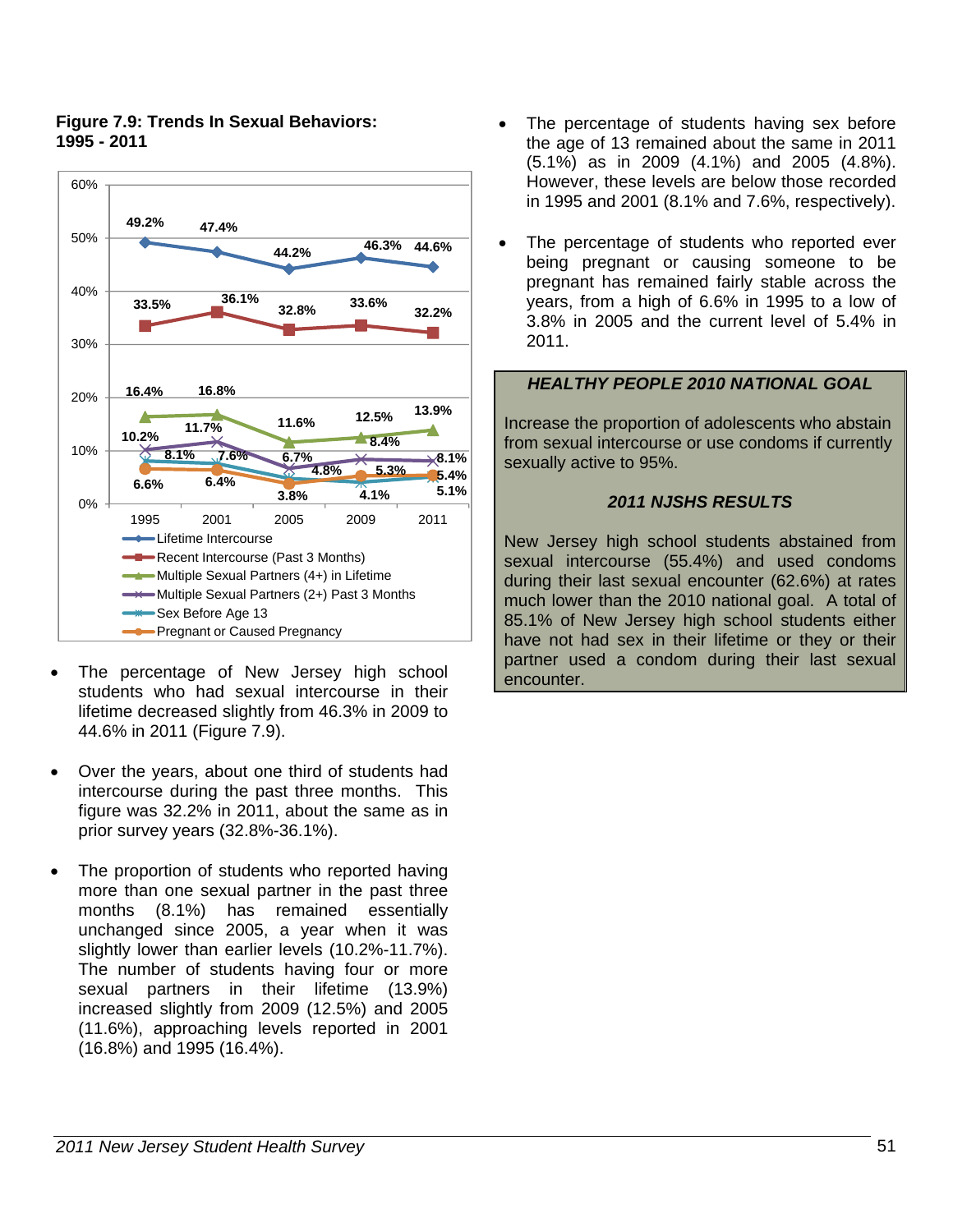## **Figure 7.10: Trends In Birth Control And Pregnancy: 1995 - 2011**



<sup>\*</sup>Among students who have had sexual intercourse in the past three months.

- In 2011, the percentage of sexually active students who reported not using a condom the last time they had sexual intercourse increased to a high of 37.4%, up from the low of 28.8% recorded in 2005 (Figure 7.10).
- For the first time ever, the percentage of sexually active students that used drugs/alcohol prior to their last sexual encounter did not decrease from the previous year's figure, moving from 19.4% to 22.2%. This rate had been decreasing each survey year from the high of 29.9% reported in 1995.
- The percentage of sexually active students that used no form of birth control when they last had sex increased to 15.2% in 2011, from 10.3% in 2009 and 7.3% in 2005. This rate is almost identical to the high (15.6%), recorded in 2001.

## **Figure 7.11: Ever Tested For HIV Or STD**



- While almost half (44.6%) of New Jersey high school students reported having had sexual intercourse in their lifetime, approximately one in 10 have been tested for an STD or the HIV virus (12.7% and 10.4%, respectively) (Figure 7.11).
- Females were slightly more likely than males to report being tested for an STD (14.8% vs. 10.7%), but about as likely to be tested for HIV.
- Older students, aged 18-years-old and older were the most likely to be tested for an STD and HIV (26.3% and 20.8%, respectively), while students aged 15-years-old and under were least likely (6.7% and 6.5%, respectively).
- Black students (23.8%) were more likely than both Hispanic (17.1%) and White (9.5%) students to be tested for an STD. However, Black and Hispanic students were equally likely (17.1% and 16.0%, respectively) to be tested for HIV, and were both more likely to be tested than White students (7.9%).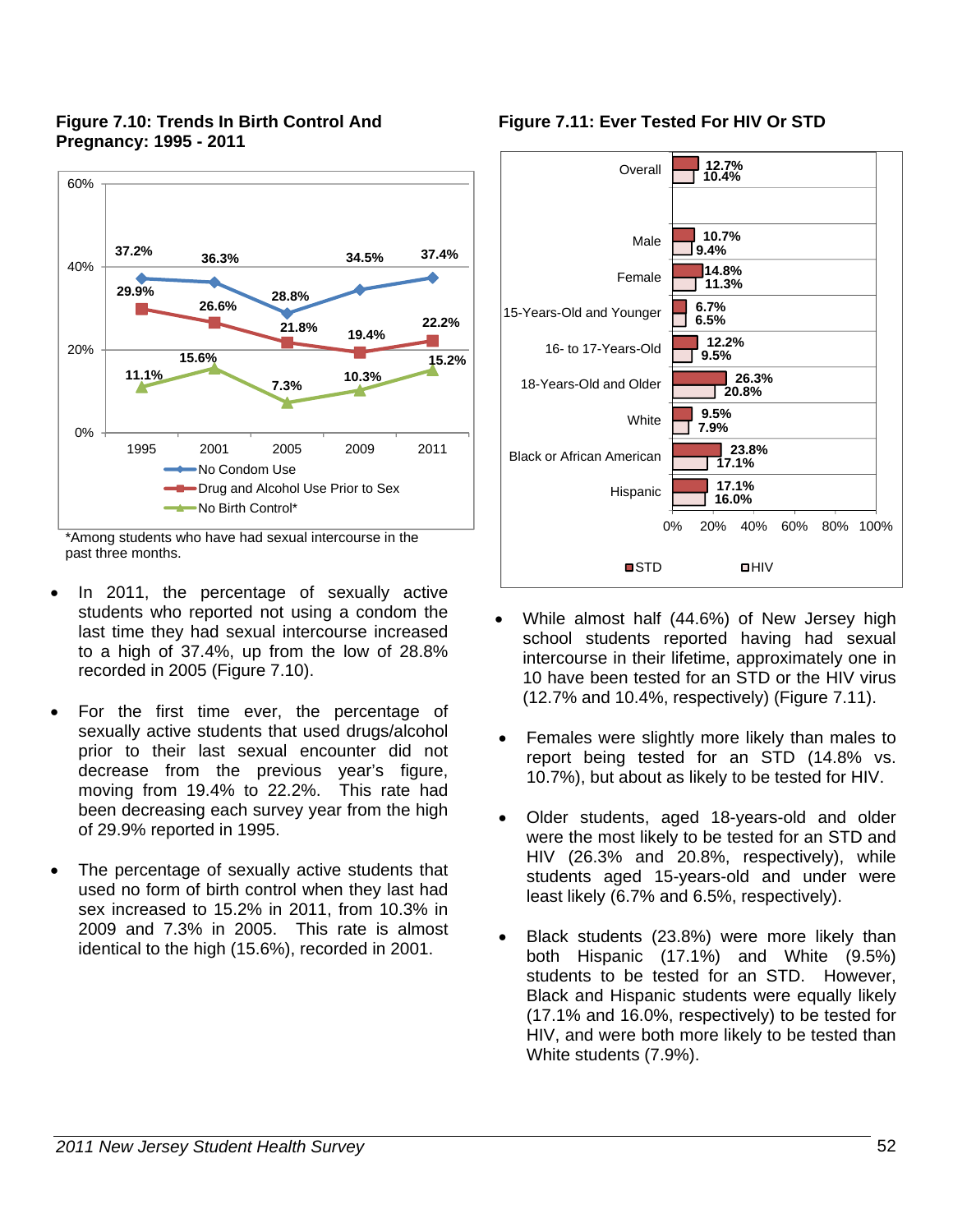# **CHAPTER 8: PHYSICAL ACTIVITY**

 $\overline{a}$ 

These questions measure participation in physical activity, physical education classes, sports teams, time spent watching television (TV), and time spent using a computer or playing video games. Participation in regular physical activity among young people can help build and maintain healthy bones and muscles, maintain body weight and reduce body fat, reduce feelings of depression and anxiety, and promote psychological well-being.<sup>111 112</sup> Over time, regular physical activity decreases the risk of high blood pressure, heart disease, diabetes, obesity, some types of cancer, and premature death.<sup>113</sup> In 2008, the U.S. Department of Health and Human Services recommended that young people ages 6– 17 participate in at least 60 minutes of physical activity daily.114 In 2009, 18% of high school students were physically active doing any kind of physical activity that increased their heart rate and made them breathe hard some of the time for a total of at least 60 minutes per day on each of the seven days before the survey (i.e., physically active at least 60 minutes on all seven days). $115$  School physical education classes can increase adolescent participation in physical activity<sup>116 117</sup> <sup>118</sup> 119 and help high school students develop the knowledge, attitudes, and skills they need to engage in lifelong physical activity.120 121 In 2009, 56% of high school students nationwide went to physical education classes on one or more days in an average week when they were in school.<sup>122</sup> Watching TV and using a computer are considered sedentary behaviors. Among youth, the amount of time spent watching TV, in particular, is associated with childhood and adult  $\frac{1}{2}$  obesity<sup>123 124</sup> 125 126 127 and youth who engage in less

<sup>120</sup> Trudeau F, Shephard RJ. Contribution of school programmes to physical activity levels and attitudes in children and adults. *Sports Medicine* 2005;35(2):89-105. 121 Dishman RK, Motl RW, Saunders R, et al. Enjoyment

mediates effects of a school-based physical-activity intervention. *Medicine & Science in Sports & Exercise*  2005;37(3):478-487.

122 CDC. Youth Risk Behavior Surveillance – United States, 2009. *MMWR Surveillance Summary* 2010;59(No.  $SS-5$ ):1-142.

 $111$ Physical Activity Guidelines Advisory Committee. *Physical Activity Guidelines Advisory Committee Report, 2008.* Washington, DC: U.S. Department of Health and Human Services; 2008.112 Strong WB, Malina RM, Blimke CJR, et al. Evidence

based physical activity for school-age youth. *Journal of*<br>Pediatrics 2005;146:732-737.<br><sup>113</sup> Physical Activity Quideliace Advises C

**Physical Activity Guidelines Advisory Committee.** *Physical Activity Guidelines Advisory Committee Report, 2008.* Washington, DC: U.S. Department of Health and Human Services; 2008.114 U.S. Department of Health and Human Services. *<sup>2008</sup>*

*Physical Activity Guidelines for Americans*. Washington, DC, U.S. Department of Health and Human Services; 2008. Available at

http://www.health.gov/PAguidelines/pdf/paguide.pdf. Accessed April 14, 2010.

<sup>&</sup>lt;sup>115</sup> CDC. Youth Risk Behavior Surveillance - United States, 2009. *MMWR Surveillance Summary* 2010;59(No. SS-5):1-142.

<sup>&</sup>lt;sup>116</sup> Trudeau F, Shephard RJ. Contribution of school programmes to physical activity levels and attitudes in children and adults. *Sports Medicine* 2005;35(2):89-105. 117 McKenzie TL, Li DL, Derby CA, Webber LS, Luepker RV, Cribb P. Maintenance of effects of the CATCH physical education program: results from the CATCH-ON Study. *Health Education & Behavior* 2003;30:447-462. <sup>118</sup> McKenzie TL, Sallis JF, Prochaska JJ, Conway TL, Marshall SJ, Rosengard P. Evaluation of a two-year middle-school physical education intervention: M-SPAN. *Medicine & Science in Sports & Exercise* 2004;36:1382- 1388.

<sup>&</sup>lt;sup>119</sup> Pate R. Ward DS, Saunders RP, Felton G, Dishman RK, Dowda M. Promotion of physical activity among high school girls: a randomized controlled trial. *American Journal of Public Health* 2005;95:1582-87.

Fulton JE, Wang X, Yore MM, Carlson SA, Galuska DA, Caspersen CJ. Television viewing, computer usage, and BMI among U.S. children and adolescents. *Journal of*  <sup>124</sup> Gordon-Larson P, Adair LS, Popkin BM. Ethnic differences in physical activity and inactivity patterns and<br>overweight status. Obesity Research 2002;10(3):141-149. <sup>125</sup> Kaur H, Choi WS, Mayo MS, Harris KJ. Duration of television watching is associated with increased body mass index. *Journal of Pediatrics* 2003;143(4):506-511.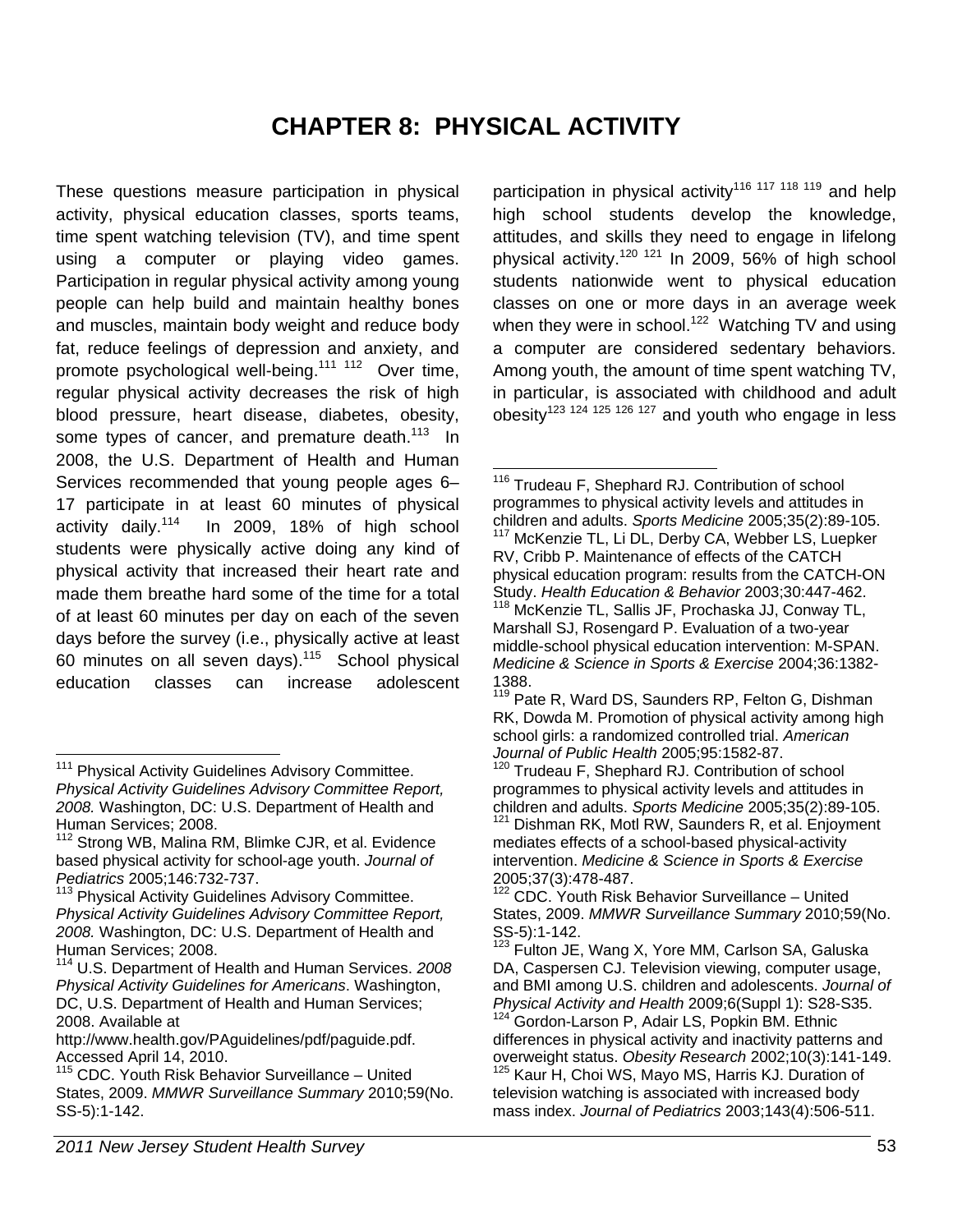than two hours of TV viewing per day tend to be more active. $128$  Computer usage and video game playing are associated with physical inactivity among adolescents<sup>129</sup> and young adults.<sup>130</sup> Among high school students nationwide in 2009, 25% of students played video or computer games or used a computer for something that was not school work for three or more hours per day on an average school day and 33% watched television three or more hours per day on an average school day.<sup>131</sup> During 2003–2009, a significant linear increase occurred in the percentage of students who used computers three or more hours per day  $(22\% - 25\%)$ .<sup>132</sup> During 1999–2009, a significant linear decrease occurred in the percentage of high school students who watched television three or more hours per day (43%– 33%).<sup>133</sup>

-<sup>126</sup> Lowry R, Wechsler H, Galuska D, Fulton J, Kann L. Television viewing and its associations with overweight, sedentary lifestyle, and insufficient consumption of fruits and vegetables among U.S. high school students: differences by race, ethnicity, and gender. *Journal of School Health* 2002; 72(10):413-421.<br><sup>127</sup> Utter J, Neumark-Sztainer D, Jeffery R, Story M.

Couch potatoes or french fries: are sedentary behaviors associated with body mass index, physical activity, and dietary behaviors among adolescents? *Journal of the American Dietetic Association* 2003;103(10):1298-1305. 128 Lowry R, Wechsler H, Galuska D, Fulton J, Kann L.

Television viewing and its associations with overweight, sedentary lifestyle, and insufficient consumption of fruits and vegetables among U.S. high school students: differences by race, ethnicity, and gender. *Journal of School Health* 2002; 72(10):413-421. 129 Gordon-Larson P, Adair LS, Popkin BM. Ethnic

differences in physical activity and inactivity patterns and overweight status. *Obesity Research* 2002;10(3):141-149.<br><sup>130</sup> Fotheringham MJ, Wonnacott RL, Owen N. Computer

use and physical inactivity in young adults: public health perils and potentials of new information technologies. *Annals of Behavioral Medicine* 2000;22:269-275.

<sup>131</sup> CDC. Youth Risk Behavior Surveillance - United States, 2009. *MMWR Surveillance Summary* 2010;59(No. SS-5):1-142.

 $132$  CDC. Youth Risk Behavior Surveillance – United States, 2009. *MMWR Surveillance Summary* 2010;59(No. SS-5):1-142.

 $133$  CDC. Youth Risk Behavior Surveillance – United States, 2009. *MMWR Surveillance Summary* 2010;59(No. SS-5):1-142.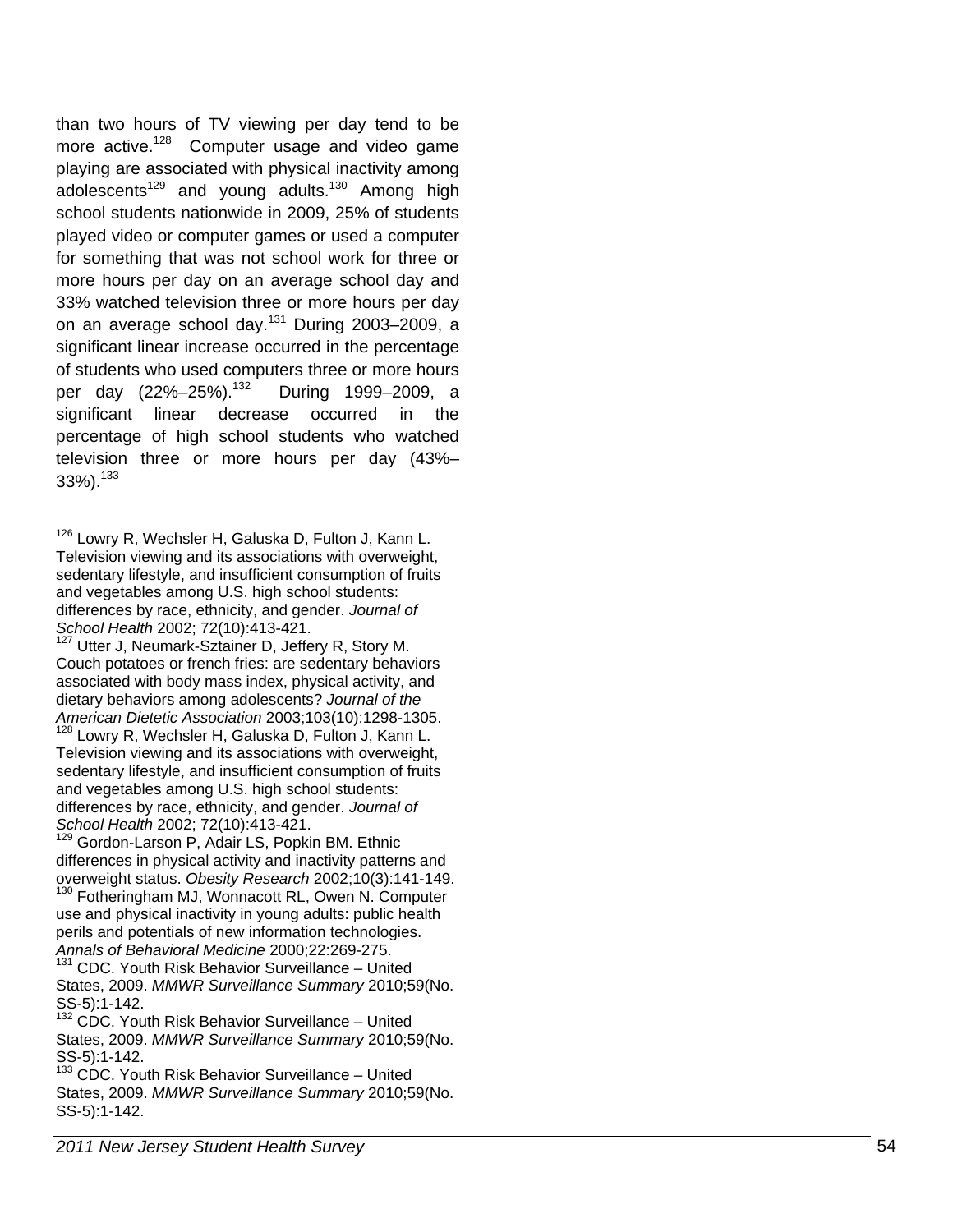# **Physical Fitness**



**Figure 8.1: Exercise Practices, Past Seven Days** 

- Overall, about seven in 10 of New Jersey high school students (69.3%) performed *aerobic exercise* – that is they spent three or more of the past seven days engaging in physical activity for at least 20 minutes that made them sweat and breathe hard, such as basketball, soccer, running, swimming laps, fast bicycling, fast dancing, or similar aerobic activities (Figure 8.1).
- About half of students performed exercises which contributed to *muscle toning* on three or more days during the previous week (53.3%)

and roughly the same percentage (48.5%). participated in *physical activity* – that is stayed physically active for at least 60 minutes or more during an activity that increased their heart rate and made them breathe hard some of the time on five or more of the previous seven days.

Males were more likely than females to engage in *aerobic exercise* on three or more days (77.3% vs. 61.4%), *muscle toning* on three or more days (64.4% vs. 41.9%) and *physical activity* on five or more days (59.9% vs. 39.6%).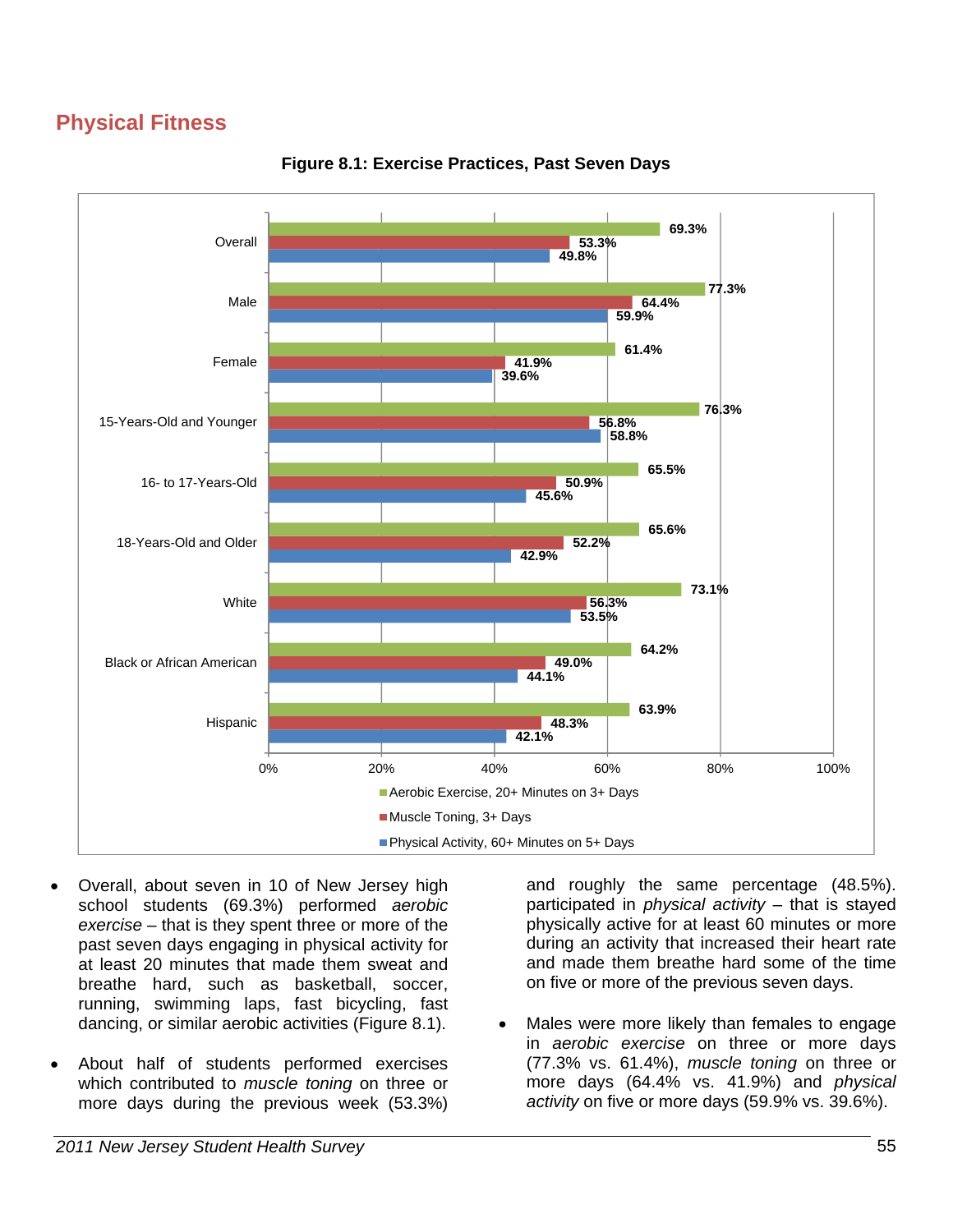- Younger students aged 15-years-old and under (76.3%) were more likely than those 16- to 17 years-old or those aged 18-years-old and older to engage in *aerobic exercise* (65.5% and 65.6%, respectively). Similarly, those aged 15 years-old and under were more likely to engage in both *muscle toning* (56.8% vs. 50.9% and 52.2%, respectively) and *physical activity* (58.8% vs. 45.6% and 42.9%, respectively).
- White students were more likely than Black or Hispanic students to participate in *aerobic exercise* (73.1% vs. 64.2% and 63.9%, respectively), *muscle toning* (56.3% vs. 49.0% and 48.3%, respectively), and *physical activity* (53.5% vs. 44.1% and 42.1%, respectively).

## *HEALTHY NEW JERSEY 2010 GOAL*

Increase the proportion of adolescents who engage in aerobic physical activity that promotes cardio respiratory fitness three or more days per week for 20 or more minutes per occasion to 85%.

### *2011 NJSHS RESULTS*

Seven in 10 New Jersey high school students (69.3%) engaged in 20 minutes of vigorous aerobic exercise on three or more of the previous seven days, falling short of the objective. Males (77.3%) and Whites (73.1%) were the groups most likely to report aerobic exercise.

### **Figure 8.2: Spent Three Days Or More In Physical Education Class During Average Week**



- Overall, eight in 10 New Jersey high school students (81.4%) spent three days or more in a physical education (PE) class during an average week (Figure 8.2).
- There was no difference in the rate of PE attendance by gender.
- Students aged 16- to 17-years-old were most likely (84.7%) to report attending three or more PE classes in the average week, and those aged 18- years-old and older were least likely (76.1%).
- White students (85.6%) were more likely than Hispanic (78.7%) or Black (69.6%) students to attend three or more PE classes per week.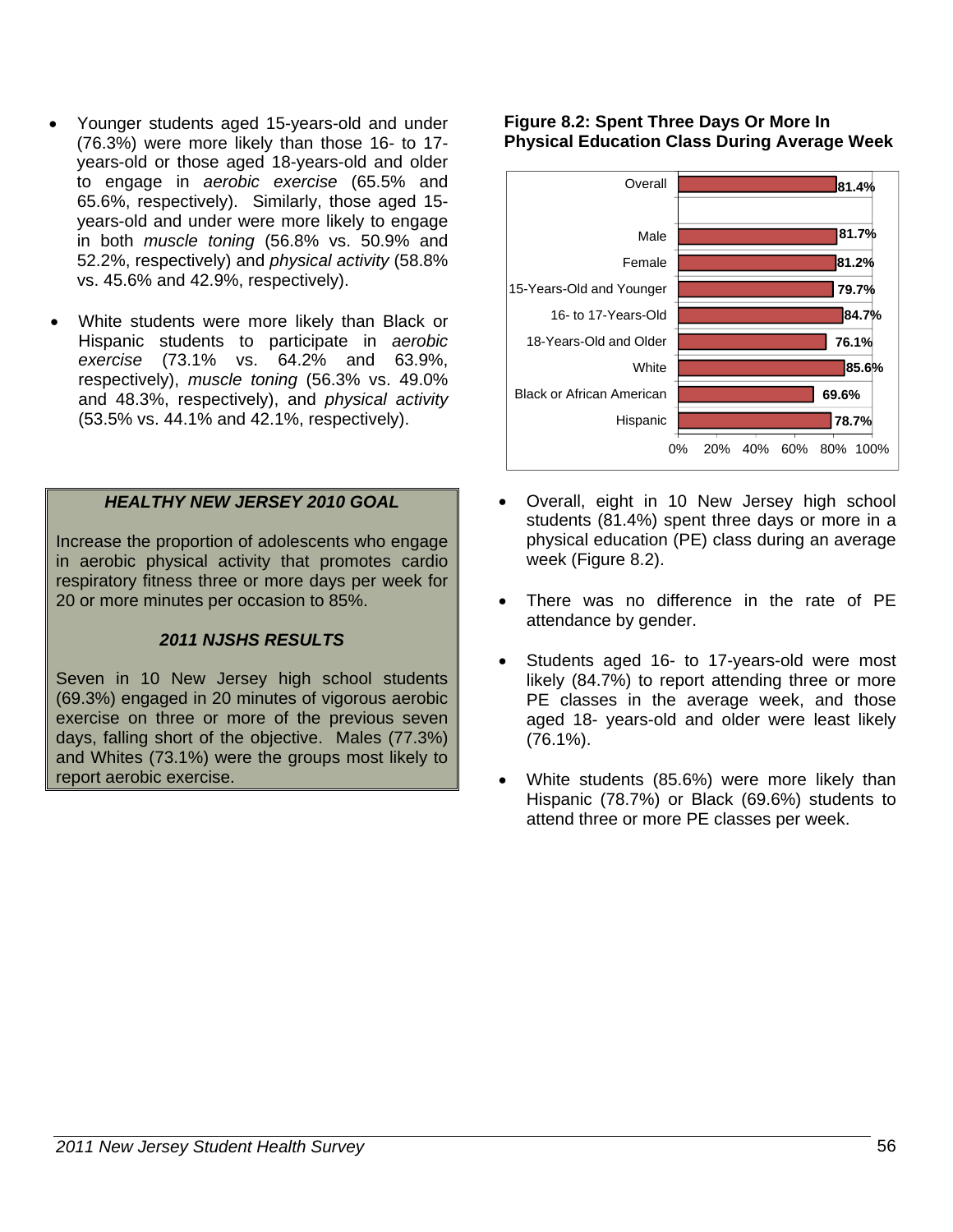## **Figure 8.3: Trends In Physical Activity: 1995 - 2011**



- In 2011, the number of students who reported engaging in *aerobic exercise* for 20 or more minutes on three or more days per week fell to 69.2%, from 74.5% in 2009; a level that more closely resembles the rates reported between 1995 and 2005 (65.6%-69.7%) (Figure 8.3).
- The percentage of students who reported exercising or playing sports for more than 20 minutes during PE class was not asked in 2011, but had remained largely unchanged between 2001 and 2009 (66.5%-69.7%).
- Reported levels of *muscle toning* have remained similar across all survey years (51.3%- 53.6%).
- In 2011, half of all students (49.8%) had been *physically active* for at least 60 minutes five or more days in the previous week, up sharply from 41.5% in 2009 and 34.0% in 2005.

## **Figure 8.4: Walking Or Bicycling To School**



- When asked how they usually get to school, 12.1% of students said they walked or rode a bicycle (Figure 8.4). Most students reported riding in a car (47.8%), with others saying they ride the school bus (35.9%). Fewer students took a public bus or train (3.2%), or used some other mode of transportation (1.0%).
- Males (15.0%) were more likely than females (9.1%) to have walked or rode a bicycle to school.
- Black students (31.5%) were more likely than Hispanic students (18.2%), and far more likely than White students (5.1%), to report walking or riding a bicycle to school.
- Students aged 15-years-old and younger (11.8%) along with 16- to 17-year-olds (10.2%) were slightly less likely than those aged 18 years-old and above (17.3%) to walk or ride a bicycle to school.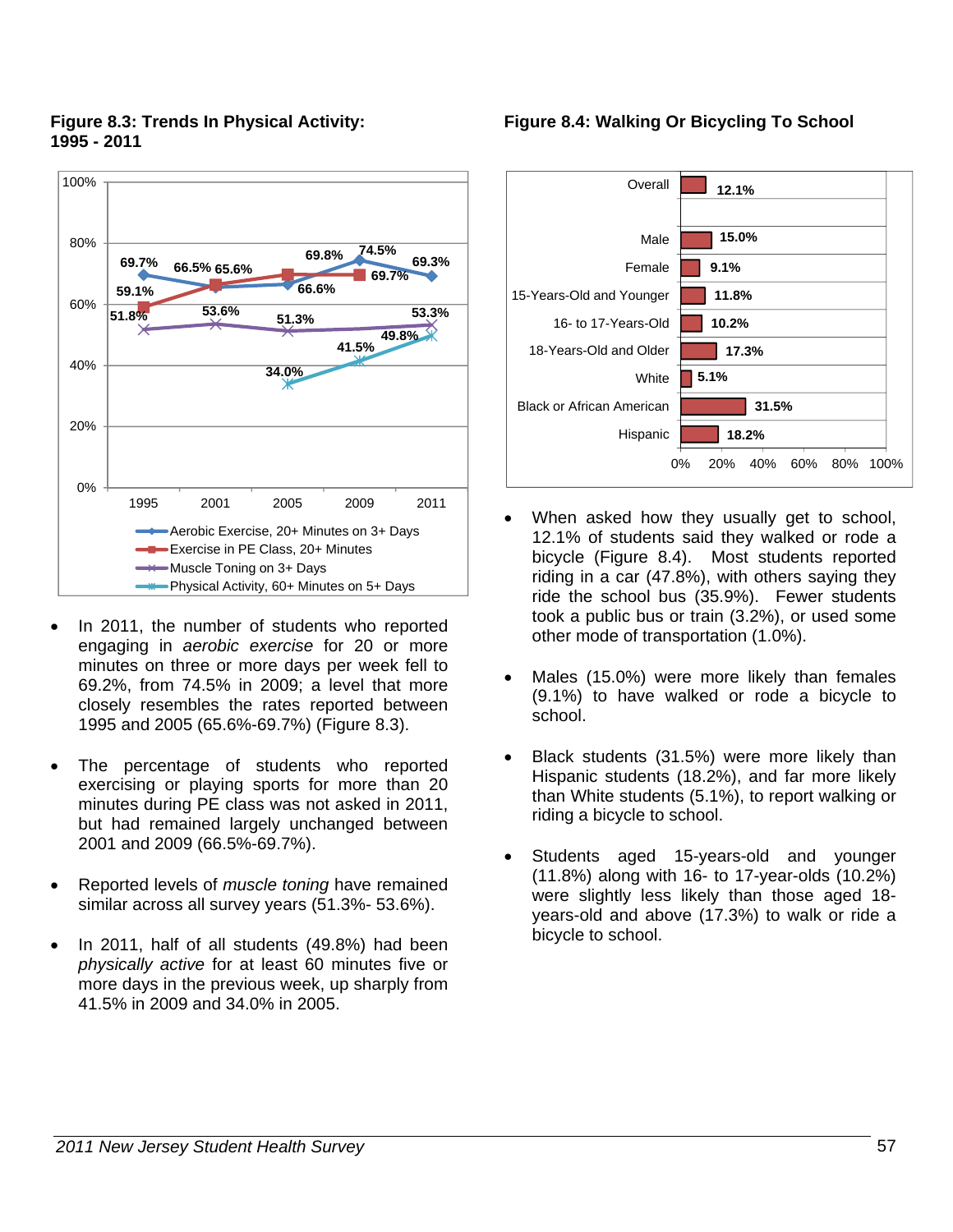# **Watching Television, Playing Video Games and Computer Use**

## **Figure 8.5: Three Or More Hours Of Electronic Viewing, Average School Day**



- Overall, more than one in three (37.3%) New Jersey high school students reported playing video games or using the computer for purposes other than school work for three or more hours on an average school day. Additionally, about one in three (32.9%) students watched three or more hours of television on an average school day (Figure 8.5).
- On an average school day, males generally used video games or the computer more than females (40.2% vs. 34.3%) but watched roughly the same amount of TV (32.3% vs. 33.6%).
- The number of hours spent using video games or the computer was similar across age groups (35.1%-38.3%); however, students aged 18 years-old and older were the most likely to watch three or more hours of television (37.4%).

• Black students (43.8%) were most likely and White students (35.7%) were least likely to use video games or the computer for three or more hours on an average school day. The same pattern was evident for television viewing (Black students 53.4% and White students 27.0%).

## *HEALTHY PEOPLE 2010 NATIONAL GOAL*

Increase the proportion of adolescents who view television two or fewer hours on an average school day to 75%.

## *2011 NJSHS RESULTS*

More than two in three New Jersey high school students (67.0%) viewed television two or fewer hours per day, falling short of the objective.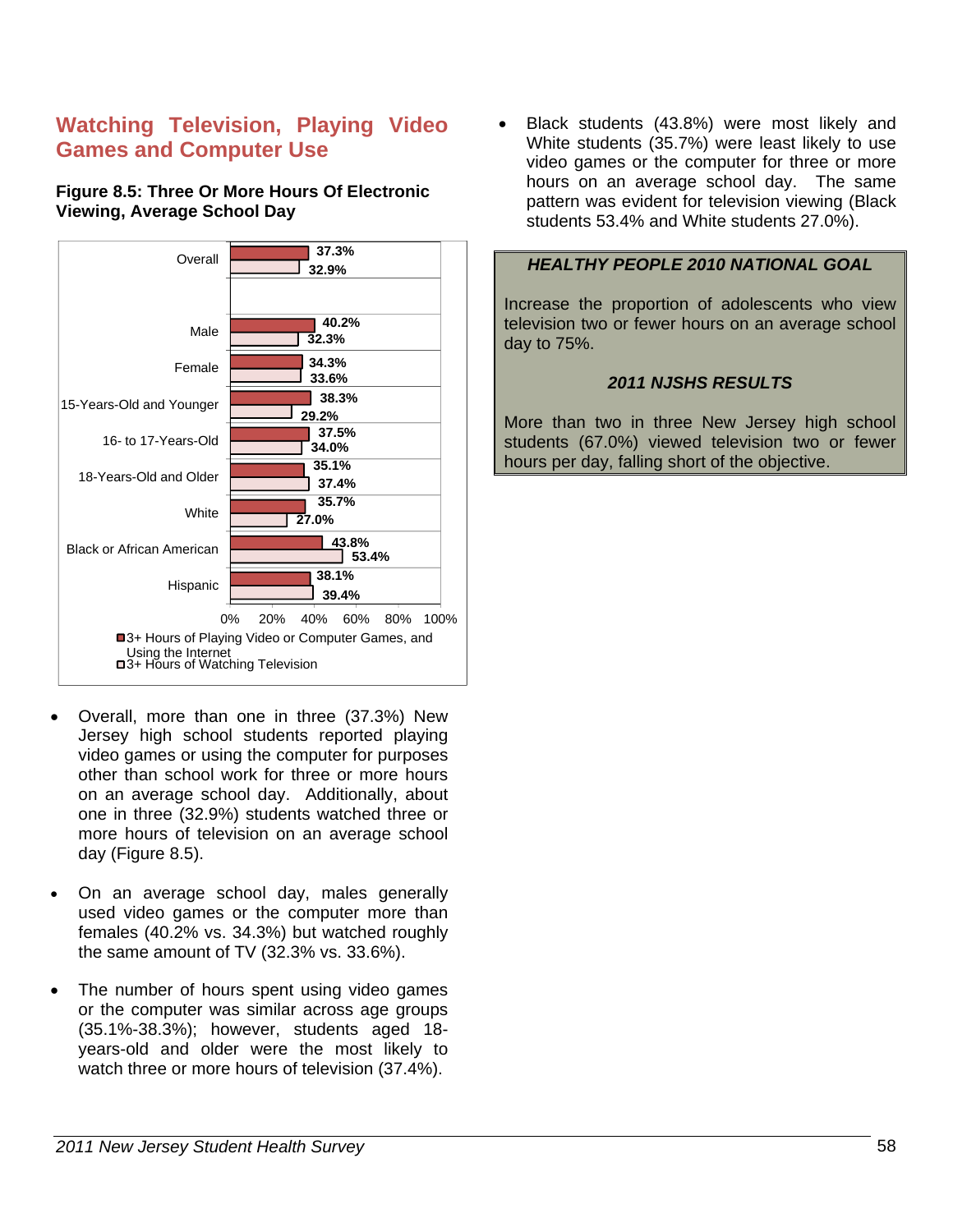Student responses in regards to the activities mentioned in these two questions were combined to analyze how much time students spent watching television or using video games or the Internet. Results of this analysis are presented in Figure 8.6.



## **Figure 8.6: Total Hours Of Electronic Viewing On An Average School Day**

• Over one third (36.6%) of New Jersey high school students reported five or more total hours of electronic viewing on an average school day. An additional 27.5% reported from three to slightly less than five hours of electronic viewing and the remaining 35.9% watched fewer than three hours a day.

## **Figure 8.7: Trends In Electronic Viewing: 2001 - 2011**



• The number of New Jersey high school students who played video games or used the computer for purposes other than school work for more than three hours a day jumped sharply in 2011 to 37.3% from 28.9% in 2009. However, the number of students who watched three or more hours of television on an average school day remained virtually unchanged between 2009 (32.6%) and 2011 (32.9%) (Figure 8.7).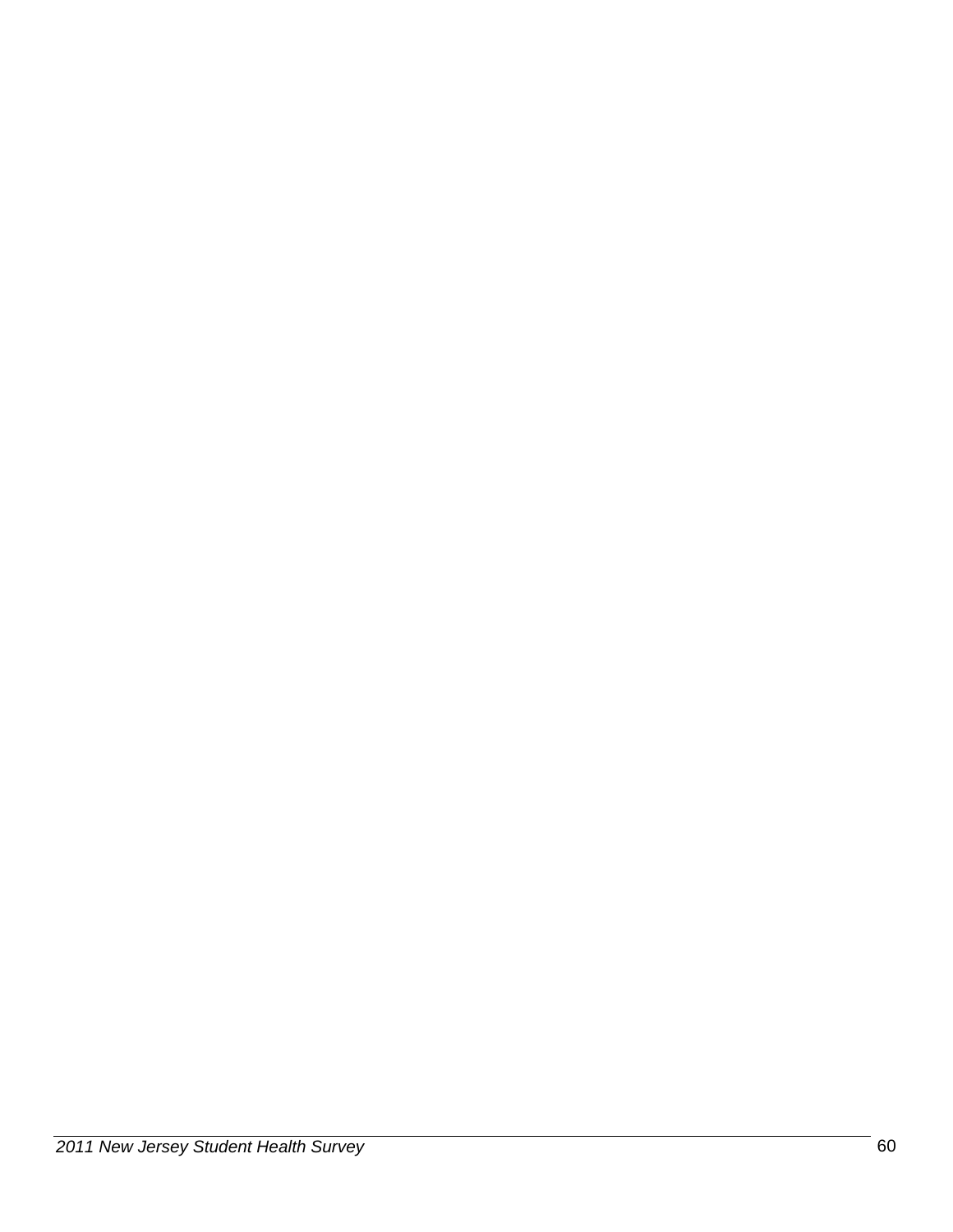# **Weight and Body Mass Index**

These questions measure self-reported height, weight and perceived body weight. Data on selfreported height and weight is used to calculate body mass index (BMI) and determine the corresponding BMI-for-age percentile for adolescents. BMI-for-age percentile is a proxy measure of weight status and correlates with body fat. $134$  BMI is also recommended for assessing weight status in youth ages  $2-20$ .<sup>135</sup> Although BMI calculated from self-reported height and weight underestimate the prevalence of obesity compared to BMI calculated from measured height and weight,<sup>136</sup> self-reported height and weight are useful for tracking BMI trends over time. In addition, obesity prevalence trends from national surveys of adults using self-reported height and weight $137$  have been consistent with trend data from national surveys using measured height and weight.<sup>138</sup> It is critical to continue monitoring height and weight because the prevalence of obesity among adolescents has tripled since  $1980.<sup>139</sup>$  Obesity

during adolescence is associated with negative psychological and social consequences and health problems such as type 2 diabetes, obstructive sleep apnea, hypertension, dyslipidemia, and metabolic syndrome.<sup>140</sup> Further, obese adolescents are more likely to become obese adults.<sup>141 142</sup> Nationwide in 2009, based on national YRBS data, 12% of high school students were obese and 16% were overweight.143 During 1999–2009, significant increases occurred in the percentage of students who were obese (11%–12%) and who were overweight (14%–16%).<sup>144</sup>

Data on student self-reported height and weight was used to calculate a body mass index (BMI) and was compared to an index population established by the CDC for age and gender. BMI is calculated as weight in kilograms, divided by height in meters squared. For adults, a BMI of 25 or greater is considered *overweight*, while a BMI of 30 or more is considered *obese*. For children, the BMI is expected to increase with age and to differ for boys and girls. A child's BMI that is in the  $85<sup>th</sup>$  to  $95<sup>th</sup>$  percentile of the index population for gender and age is characterized as *overweight*, while a BMI greater

 <sup>134</sup> Mei Z, Grummer-Strawn LM, Pietrobelli A, Goulding A, Goran MI, Dietz WH. Validity of body mass index compared with other body-composition screening indexes for assessment of body fatness in children and adolescents. *American Journal of Clinical Nutrition* 2002;75(6):978-985.

<sup>135</sup> Krebs NF, Himes JH, Jacobson D, Nicklas TA, Guilday P, Styne D. Assessment of child and adolescent overweight and obesity. *Pediatrics* 2007;120:S193-S228. 136 Sherry B**,** Jefferds ME**,** Grummer-Strawn LM**.** Accuracy

of adolescent self-report of height and weight in assessing overweight status: a literature review. *Archives of Pediatric and Adolescent Medicine* 2007;161(12):1154-1161. 137 Galuska DA, Serdula M, Pamuk E, Siegel PZ, Byers T.

Trends in overweight among U.S. adults from 1987 to 1993: a multistate telephone survey. *American Journal of Public Health* 1996;86:1729-1735.

<sup>&</sup>lt;sup>138</sup> CDC. Update: Prevalence of overweight among children, adolescents, and adults – United States, 1988- 1994. *Morbidity and Mortality Weekly Report* 1997; 46(9):199-202.

<sup>&</sup>lt;sup>139</sup> Ogden CL, Carroll MD, Curtin LR, Lamb MM, Flegal KM. Prevalence of high body mass index in U.S. children

 and adolescents, 2007-2008. *JAMA* 2010;303(3):242.<br><sup>140</sup> Daniels SR, Arnett DK, Eckel RH, et. al. Overweight in children and adolescents: Pathophysiology, consequences, prevention, and treatment. *Circulation*  2005;111:1999-2012.

<sup>&</sup>lt;sup>141</sup> Guo SS, Wu W, Cameron W, Roche AF. Predicting overweight and obesity in adulthood from body mass index values in childhood and adolescence. *American Journal of Clinical Nutrition* 2002;76:653-658.

Freedman DS, Khan, LK, Serdula MK, Dietz WH, Srinivasan SR, Berenson GS. The relation of childhood BMI to adult adiposity: The Bogalusa Heart Study.<br>Pediatrics 2005;115(1):22-27.

<sup>&</sup>lt;sup>143</sup> CDC. Youth Risk Behavior Surveillance – United States, 2009. *MMWR Surveillance Summary* 2010;59(No. SS-5):1-142.

 $144$  CDC. Youth Risk Behavior Surveillance - United States, 2009. *MMWR Surveillance Summary* 2010;59(No. SS-5):1-142.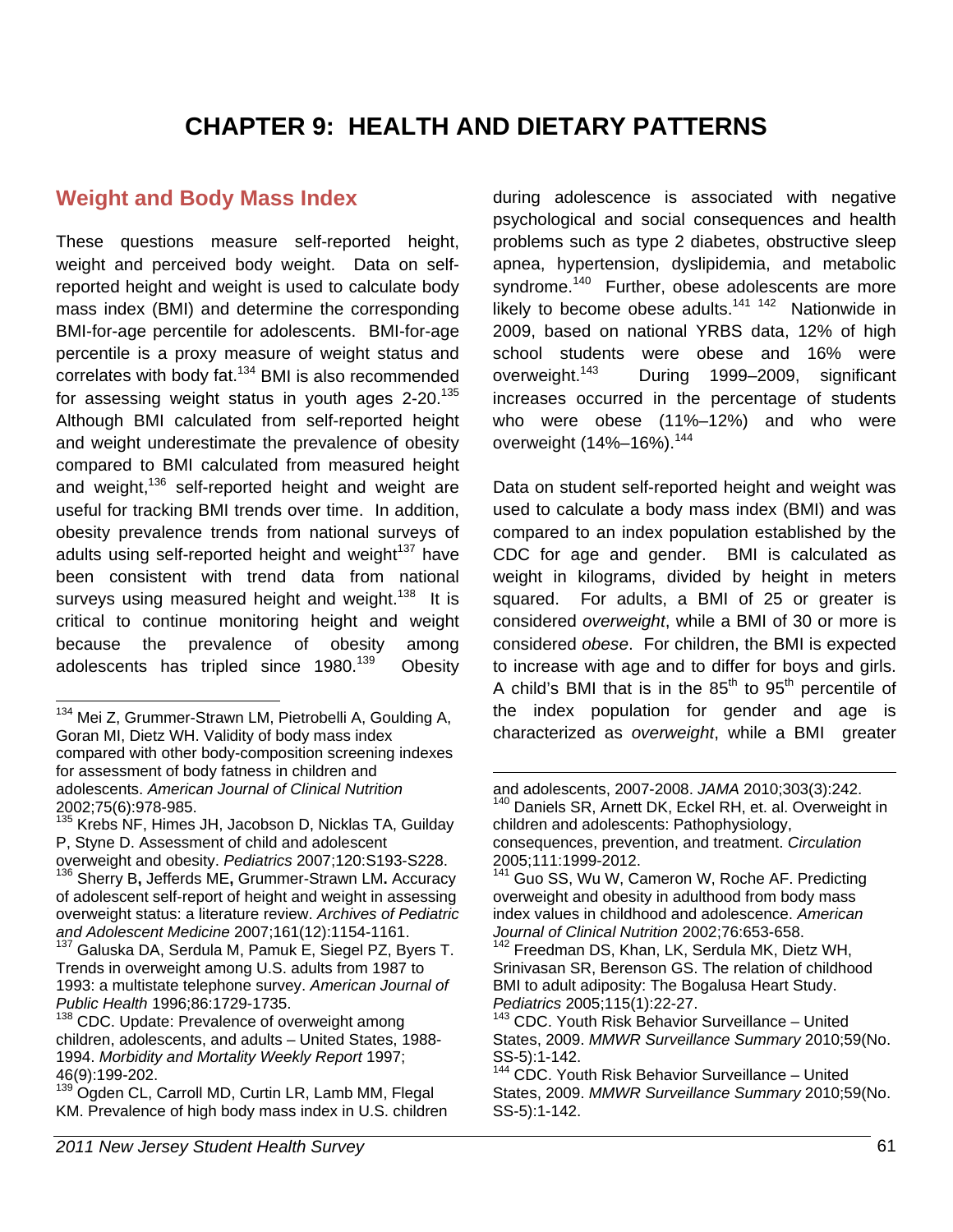than the 95th percentile is considered as *obese.* All others who are at the  $85<sup>th</sup>$  percentile or below are considered *normal.* For example, a 15-year-old boy with a height of 5 feet 7 inches and a weight of 175 pounds would have a BMI of 27.4. A BMI of 27 or greater for a boy of this age is at the  $95<sup>th</sup>$  percentile and considered *overweight.* For a 15-year-old girl of the same height (5 feet 7 inches) to meet the  $95<sup>th</sup>$ percentile level marking obesity, she would have to weigh 179 pounds for a BMI of 28.

These BMI findings may under-identify overweight students. Thus, a greater percentage of students may be overweight than are indicated in the following table.

## **Figure 9.1: Student Body Mass Index (BMI)**



- Overall, one fourth (26.2%) of New Jersey high school students have a Body Mass Index (BMI) that would classify them as either overweight (15.2%) or obese (11.0%) (Figure 9.1).
- There is no substantial difference in the percentage of males and females who were classified as overweight (15.3% vs. 15.1%), but more males (14.7%) than females (7.4%) were classified as obese.
- There were no substantial differences in the percentages of students classified as overweight or obese by age group.
- White students were least likely to be classified as overweight (13.8%) or obese (9.6%), while Black students were most likely to be overweight (18.7%) or obese (17.2%).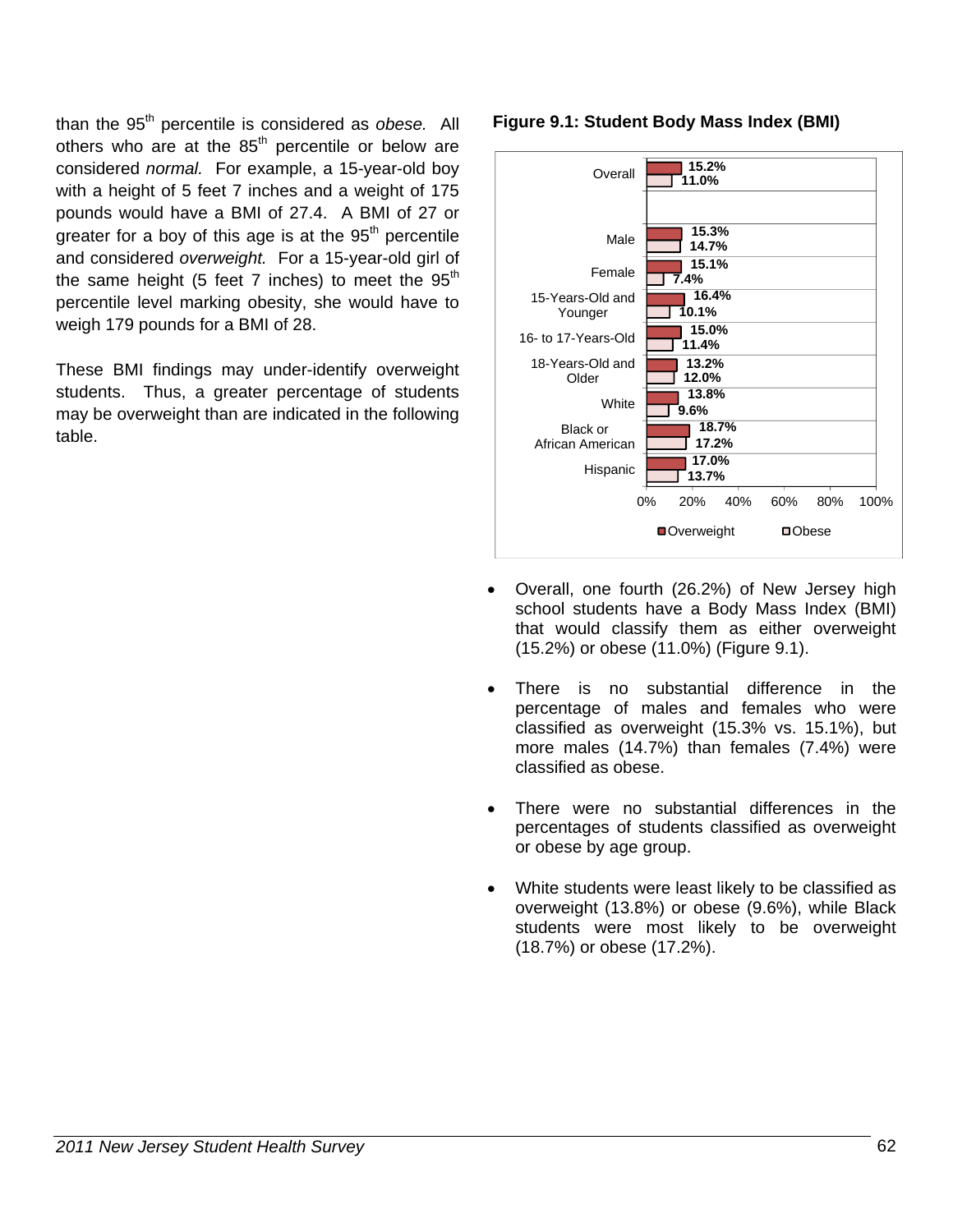

## **Figure 9.2: Trends In Student Body Mass Index (BMI): 2001 - 2011**

- The percentage of New Jersey high school students who have a BMI that would classify them as overweight has mostly remained the same over the four survey periods, ranging from 14.2% to 15.4% (Figure 9.2).
- The percentage of students who have a BMI that would classify them as obese has also stayed about the same over this period (10.1%-11.4%).
- Overall, the combined percentages of students having a BMI outside the normal range has remained essentially the same over the four survey periods from 24.7% in 2001 to 26.8% in 2005, 24.5% in 2009, and 26.2% in 2011.

## **Figure 9.3: Gets Eight Or More Hours Of Sleep On School Nights**



- When asked how much sleep they typically get on school nights, over one in four (26.4%) New Jersey high school students said that they receive more than eight hours (Figure 9.3).
- Males (28.0%) were slightly more likely than females (24.7%) to report getting more than eight hours of sleep.
- Younger students aged 15-years-old and under (34.0%) were more likely to get eight hours of sleep on school nights than 16- to 17-year-olds and those 18-years-old and above (23.4% and 19.3%, respectively).
- By race/ethnicity, Black students (23.2%) were slightly less likely to report receiving eight hours of sleep on school nights than Hispanic (27.0%) or White (27.3%) students.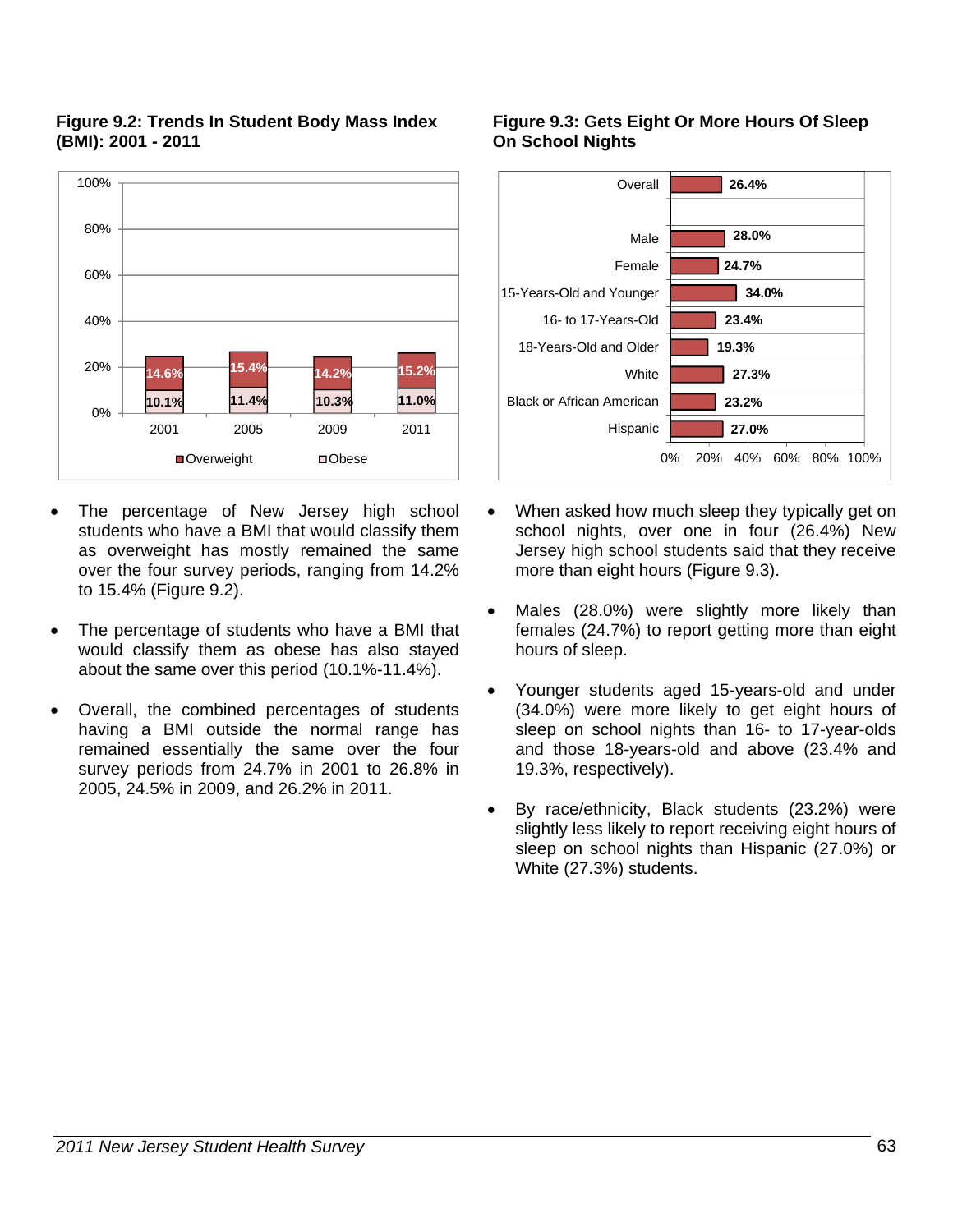



- Overall, about half (47.4%) of New Jersey high school students say they are trying to lose weight and an additional three in 10 students (29.4%) feel slightly or very overweight (Figure 9.4).
- Females were far more likely than males to report that they are trying to lose weight (61.5% vs. 33.8%). They were also more likely to say that they feel slightly or very overweight (34.3% vs. 24.8%).
- There was no significant difference in weight perception by age, although 16- to 17-year-olds were most likely to both say they are trying to lose weight and to report that they feel overweight (49.4% and 32.7%, respectively).
- Hispanic students were most likely and Black students least likely to say they are trying to lose weight (52.3% and 42.9%, respectively). A similar pattern was found in terms of Hispanic and Black students feeling slightly or very overweight (33.3% and 26.0%, respectively).

## **Figure 9.5: Describes Health As Good Or Excellent**



- About six in 10 New Jersey high school students (59.4%) described their personal health as either good or excellent (Figure 9.5).
- Males were more likely than females to say their health was good or excellent (66.4% vs. 52.3%).
- Students aged 15-years-old and younger were most likely (64.4%) to describe their personal health as either good or excellent while 16- to 17 year-olds were least likely (55.7%).
- White students (61.4%) were more likely to report positively on their own health than Hispanic or Black students (53.9% vs. 53.5%, respectively).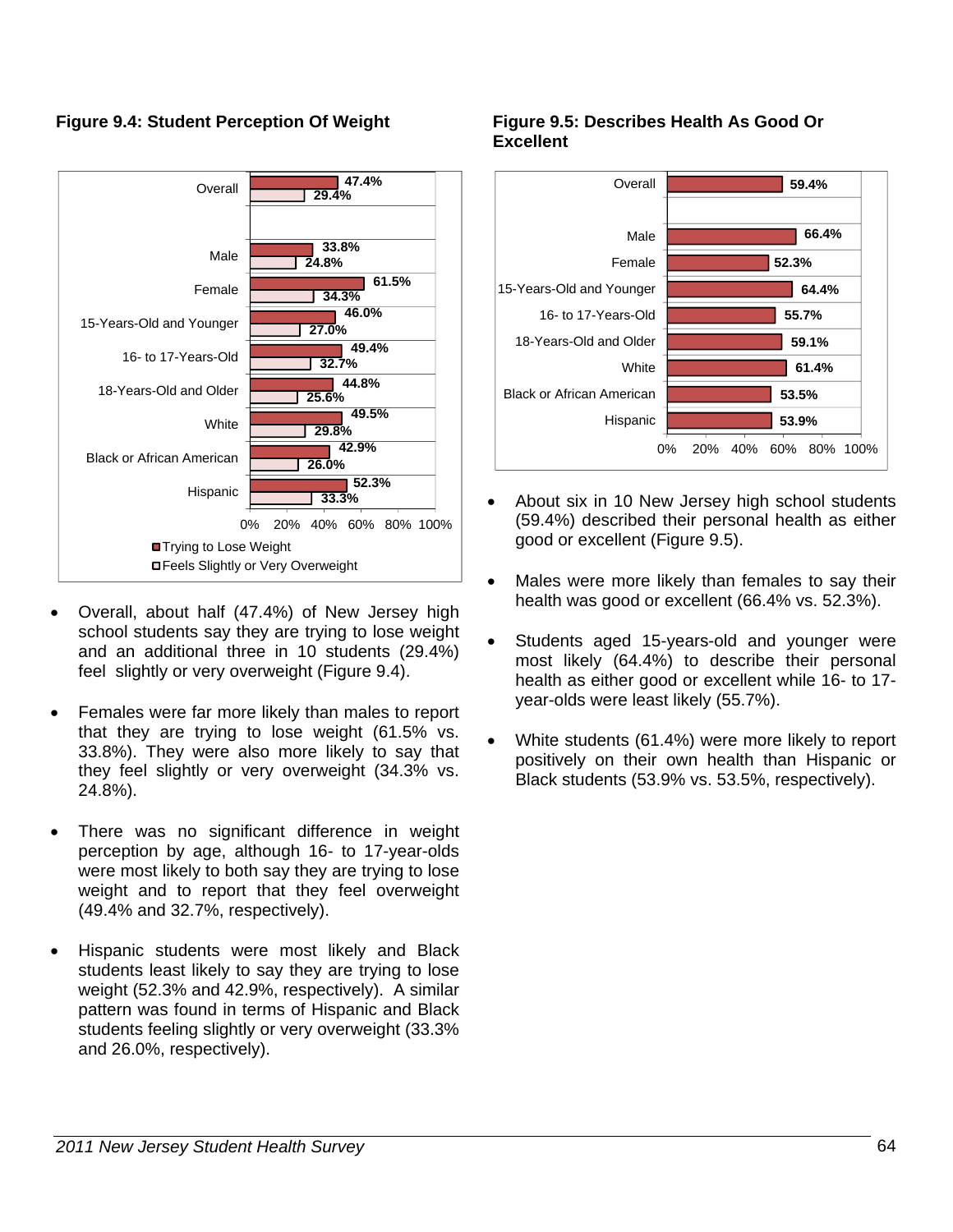# **Dietary Habits**

-

These questions measure dietary behaviors, including consumption of fruits and vegetables, and soda or pop. The fruit and vegetable questions are similar to questions asked of adults on the CDC's Behavioral Risk Factor Survey 2009 questionnaire.<sup>145</sup> Fruits and vegetables are good sources of complex carbohydrates, vitamins, minerals, and other substances that are important for good health. There is probable evidence to suggest that dietary patterns with higher intakes of fruits and vegetables are associated with a decreased risk for some types of cancer.<sup>146 147 148</sup> cardiovascular disease, $149$  and stroke.<sup>150</sup> Although data are limited, an increased intake of fruits and vegetables appears to be associated with a decreased risk of being overweight.<sup>151</sup> <sup>152</sup> 153 In 2009, 22% of high school students nationwide had eaten fruits and vegetables five or more times per day during the seven days before the survey.<sup>154</sup> The percentage of students who ate fruits and vegetables five or more times per day decreased during 1999–2005 (24%–20%) and then did not change significantly during 2005–2009  $(20\% - 22\%)$ <sup>155</sup> In recent years, soft drink consumption has significantly increased among children and adolescents. Among persons ages 2- 18 years, soft drinks comprised 3% of the total daily calories consumed in 1977–1978 compared to 7% in 1999–2001.156 In 1999–2004, U.S. youth ages 2-19 years, consumed an average of 224 kcal per capita per day from sugar sweetened beverages (11% of their daily energy intake).<sup>157</sup> Consumption of sugar sweetened beverages, including soft drinks, appears to be associated with increased risk of being overweight among children<sup>158 159</sup> and is associated with a less healthy diet, $160$  decreased bone

<sup>&</sup>lt;sup>145</sup> Centers for Disease Control and Prevention. Behavioral Risk Factor Surveillance System Survey Questionnaire. Atlanta, GA, U.S. Department of Health and Human Services; Centers for Disease Control and Prevention; 2009. Available at http://www.cdc.gov/brfss/ questionnaires/english.htm. Accessed May 19, 2010.<br><sup>146</sup> Key T, Schatzkin A, Willet WC, Allen NE, Spencer EA, Travis RC. Diet, nutrition, and the prevention of cancer.

*Public Health Nutrition* 2004;7(1A):187-200.<br><sup>147</sup> Kushi LH, Byers T, Doyle C, Bandera EV, McCullough M, McTiernan A, Gansler T, Andrews KS, Thun MJ; American Cancer Society 2006 Nutrition and Physical Activity Guidelines Advisory Committee. American Cancer Society Guidelines on Nutrition and Physical Activity for cancer prevention: reducing the risk of cancer with healthy food choices and physical activity. *CA: A Cancer Journal for Clinicians* 2006; 56:254-281.

<sup>&</sup>lt;sup>148</sup> Vainio H, Weiderpass E. Fruit and vegetables in cancer prevention. *Nutrition and Cancer* 2006;54(1):111-42.<br><sup>149</sup> Bazzano LA, He J, Ogden LG, Loria CM, Vupputuri S,

Myers L, Whelton PK. Fruit and vegetable intake and risk of cardiovascular disease in U.S. adults: the first National Health and Nutrition Examination Survey Epidemiologic Follow-up Study. *American Journal of Clinical Nutrition* 2002;76(1):93-99.

He FJ, Nowson CA, MacGregor GA. Fruit and vegetable consumption and stroke: meta-analysis of cohort studies. *Lancet* 2006;367(9507):320-326. 151 Rolls BJ, Ello-Martin JA, Tohill BC. What can

intervention studies tell us about the relationship between fruit and vegetable consumption and weight management. *Nutrition Reviews* 2004;62(1):1-17.

 <sup>152</sup> He K, Hu FB, Colditz GA, Manson JE, Willett WC, Liu S. Changes in intake of fruits and vegetables in relation to risk of obesity and weight gain among middle-aged women. *International Journal of Obesity* 2004;28:1569- 1574.

<sup>&</sup>lt;sup>153</sup> Goss J, Grubbs L. Comparative analysis of body mass index, consumption of fruits and vegetables, smoking, and physical activity among Florida residents. J*ournal of Community Health Nursing* 2005;22(1):37-46.<br><sup>154</sup> CDC. Youth Risk Behavior Surveillance – United

States, 2009. *MMWR Surveillance Summary* 2010;59(No. SS-5):1-142.

<sup>155</sup> CDC. Youth Risk Behavior Surveillance – United States, 2009. *MMWR Surveillance Summary* 2010;59(No. SS-5):1-142.

Nielsen SJ, Popkin BS. Changes in beverage intake between 1977 and 2001. *American Journal of Preventive* 

*Medicine* 2004;27(3):205-210.<br><sup>157</sup> Wang YC, Bleich SN, Gortmaker SL. Increasing caloric contribution from sugar-sweetened beverages and 100% fruit juices among U.S. children and adolescents, 1988-<br>2004. Pediatrics 2008;121(6):1604-1614.

<sup>&</sup>lt;sup>158</sup> Vartanian LR, Schwartz MB, Brownell KD. Effects of soft drink consumption on nutrition and health: a systematic review and meta-analysis. *American Journal of* 

<sup>&</sup>lt;sup>159</sup> Malik V, Schulze M, Hu F. Intake of sugar sweetened beverages and weight gain: a systematic review.<br>American Journal of Public Health 2007:97(4):667-675.

*American Journal of Public Health* 2007;97(4):667-675. 160 Marshall T, Gilmore J, Broffitt B, et al. Diet quality in young children is influenced by beverage consumption.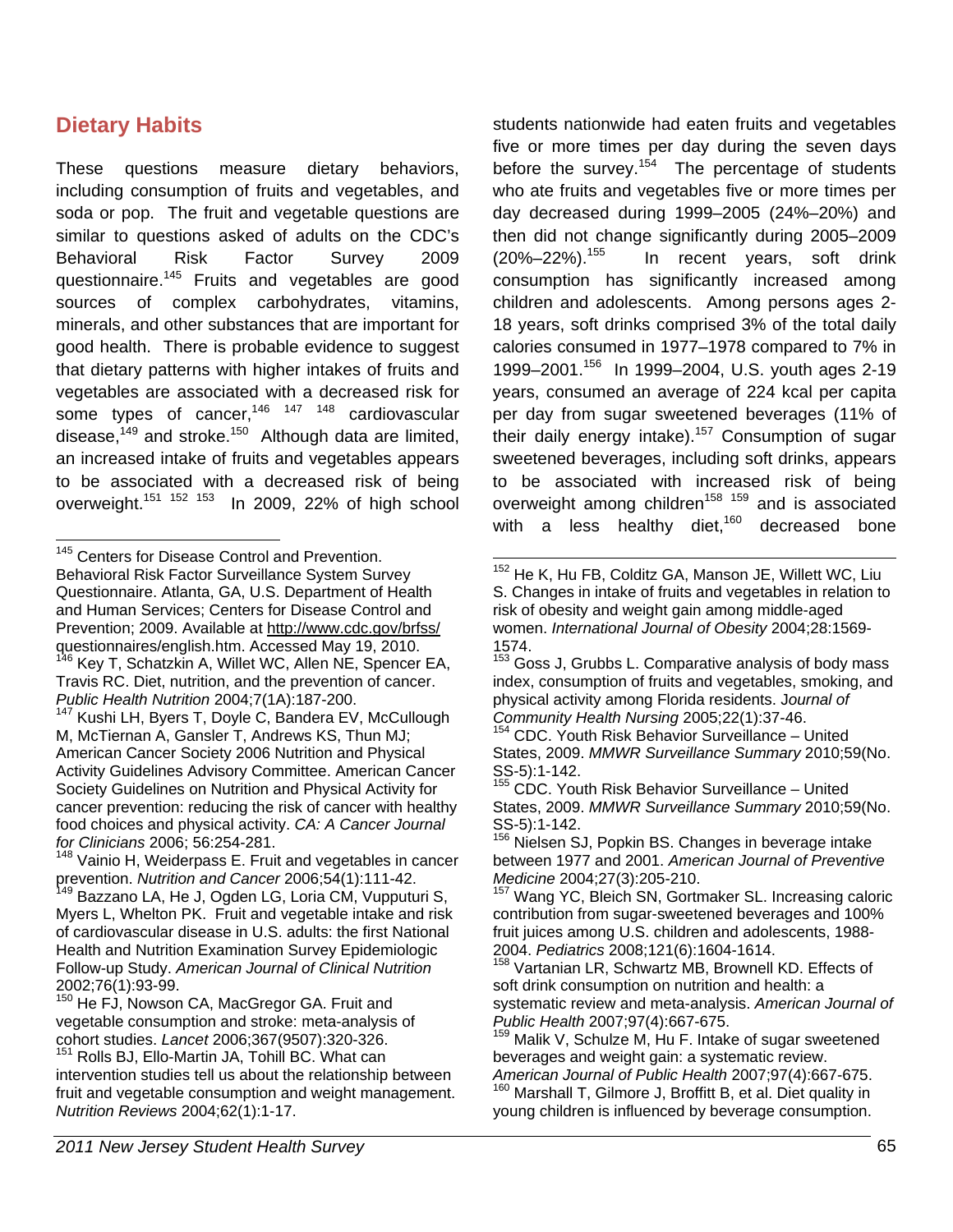density, $161$  and dental decay.<sup>162</sup> Nationwide in 2009, 29% of high school students had drunk a can, bottle, or glass of soda or pop (not counting diet soda or diet pop) at least one time per day during the seven days before the survey.163

A composite item for fruit and vegetable consumption was created by combining the six questions included in the survey. The composite item was created by averaging the daily intake in the past week so that fruits or vegetables include the following six items: fruits, 100% fruit juices, potatoes, carrots, green salad and other vegetables.

**Figure 9.6: Combined Fruit And Vegetable Consumption, Five Or More Servings Per Day** 



- Overall, one in five (19.2%) high school students consumed five or more servings of fruits and vegetables per day over the preceding seven days (Figure 9.6).
- A similar proportion of males (19.8%) and females (18.2%) reported daily consumption of five or more servings of fruits and vegetables.
- There was little difference in fruit and vegetable consumption by age.
- Black students (27.8%) were more likely than Hispanic (19.8%) or White (16.1%) students to report they had consumed five or more servings of fruits and vegetables per day over the past seven days.

 $\overline{a}$ *Journal of the American College of Nutrition* 2005;24(1):65-75.

Whiting S, Healey A, Psiuk S, et al. Relationship between carbonated and other low nutrient dense beverages and bone mineral content of adolescents.<br>Nutrition Research 2001; 21(8):1107-1115.

<sup>162</sup> Tahmassebi J, Duggal M, Malik-Kotru G, et al. Soft drinks and dental health: a review of the current literature. *Journal of Dental Research* 2006;34(1):2-11.<br><sup>163</sup> . CDC. Youth Risk Behavior Surveillance – United

States, 2009. *MMWR Surveillance Summary* 2010;59(No. SS-5):1-142.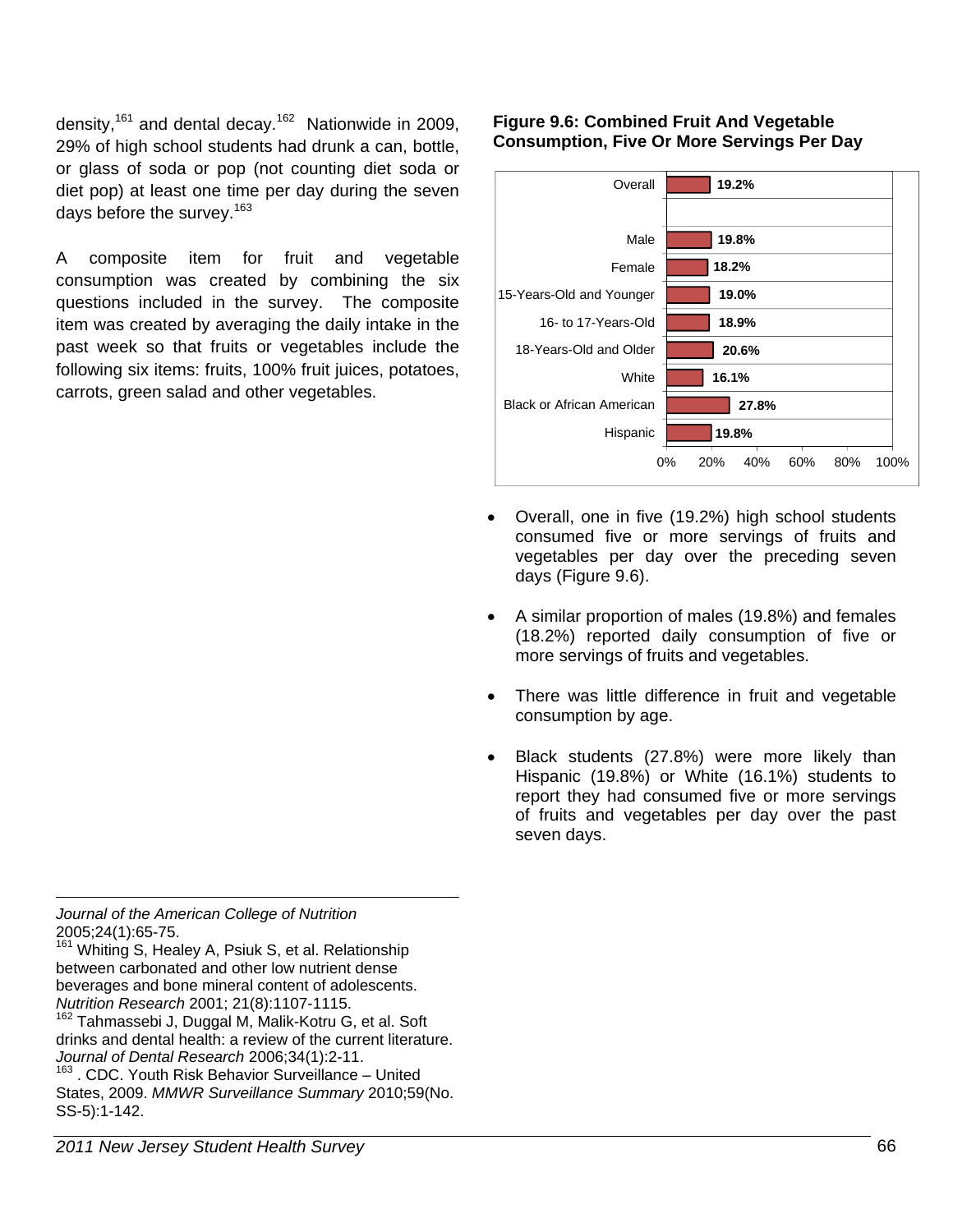## **Figure 9.7: Three Or More Glasses Of Milk Per Day, Past Seven Days**



- Overall, about one in 12 students (7.9%) drank three or more glasses of milk per day during the past week (Figure 9.7). However, about one fifth (21.0%) indicated not drinking any milk at all.
- About twice as many males as females (10.7% vs 5.0%) had consumed three or more glasses of milk per day.
- Students aged 15-years-old and under (11.0%) were about twice as likely to drink three or more glasses of milk per day over the past week as 16 to 17-year-olds and those aged 18-years-old and older (6.4% and 5.4%, respectively).
- There were no notable differences in milk consumption by race/ethnicity (5.0%-8.3%).

## **Figure 9.8: Trends In Fruits, Vegetables, And Milk Consumption: 2001 - 2011**



- Fruit and vegetable consumption (five or more servings per day) in 2011 (19.2%) was similar to 2009 (20.1%) (Figure 9.8).
- Milk consumption (three or more glasses per day) has shown a slight decline over the years, ranging from a high of 12.4% in 2001 to a low of 7.9% in 2011.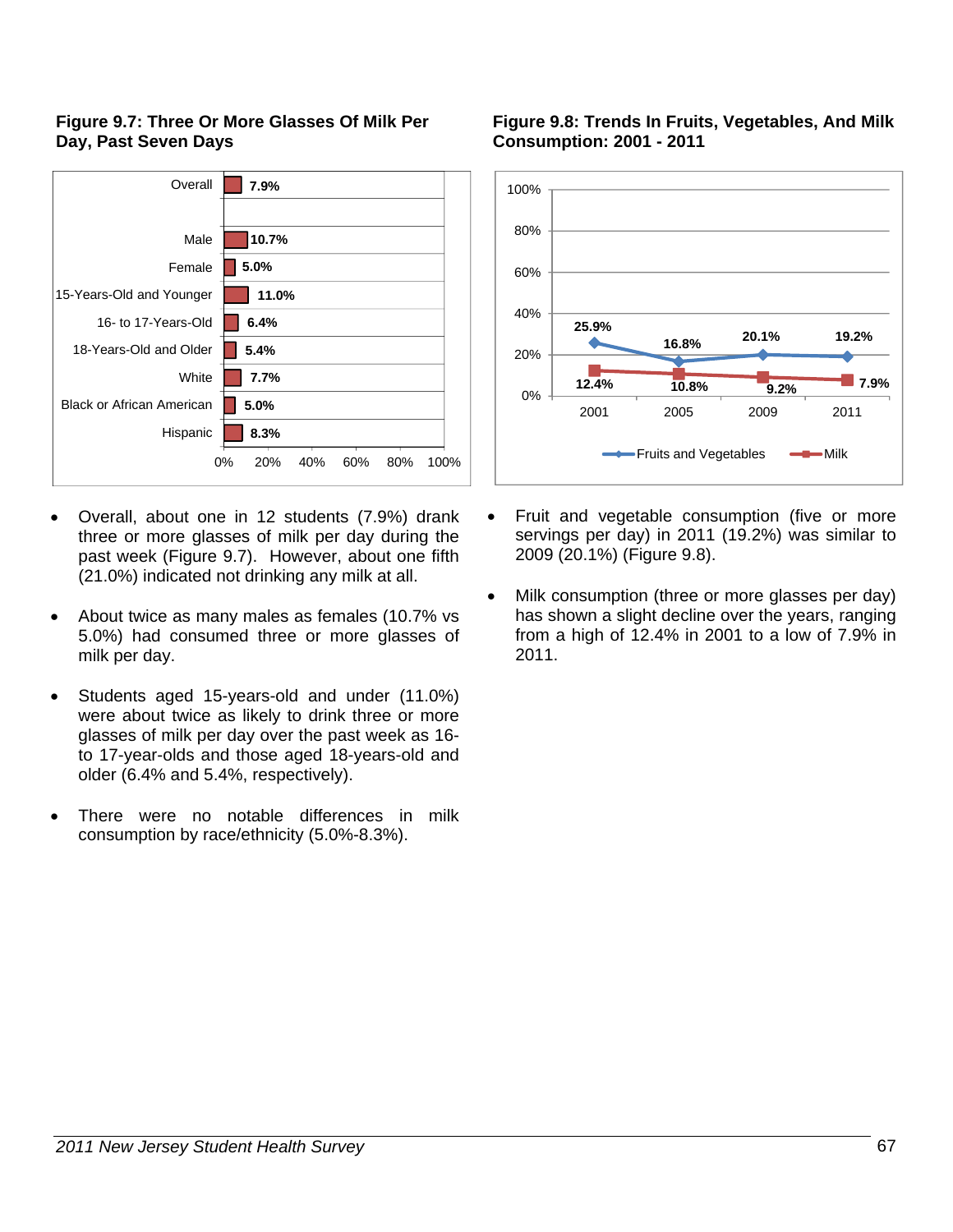## **Figure 9.9: Drank Soda Or Pop One Or More Times Per Day, Past Seven Days**



- Overall, about one in five (18.5%) New Jersey high school students indicated that they drank soda or pop one or more times per day in the past seven days (Figure 9.9). This figure did not differ much from the 19.9% rate recorded in 2009, or the 21.0% reported in 2005 (21.0%).
- A greater proportion of males (21.6%) than females (15.1%) drank soda or pop one or more times per day in the past seven days.
- There was little significant variation by age in soda or pop consumption, although 16- to 17 year-olds were least likely (16.8%) to report drinking a soda or pop each of the past seven days.
- There was no notable difference in soda or pop consumption by race/ethnicity (18.1%-20.6%).

### **Figure 9.10: Ate Dinner With Parents/Guardians Five Or More Times, Past Seven Days**



- Almost half (48.0%) of New Jersey high school students ate dinner with their parents/guardians on five or more of the past seven days (Figure 9.10), including 25.4% who ate together on all seven days. However, one in six students (16.4%) ate with their parents/guardians on none of the past seven days.
- Males were more likely than females (51.0% vs. 44.9%) to report having dinner with their family five or more times in the past week.
- The percentage of students who ate with parents/guardians on five or more of the previous seven days decreased with age. Six out of ten (60.0%) students aged 15-years-old and younger ate with parent/guardians five or more days, compared with 44.9% of those 16- to 17-years-old and 31.9% of those aged 18-years-old and above.
- Over half (56.4%) of White students ate with their parents on five or more days a week, as compared with 39.0% of Hispanic and 26.2% of Black students.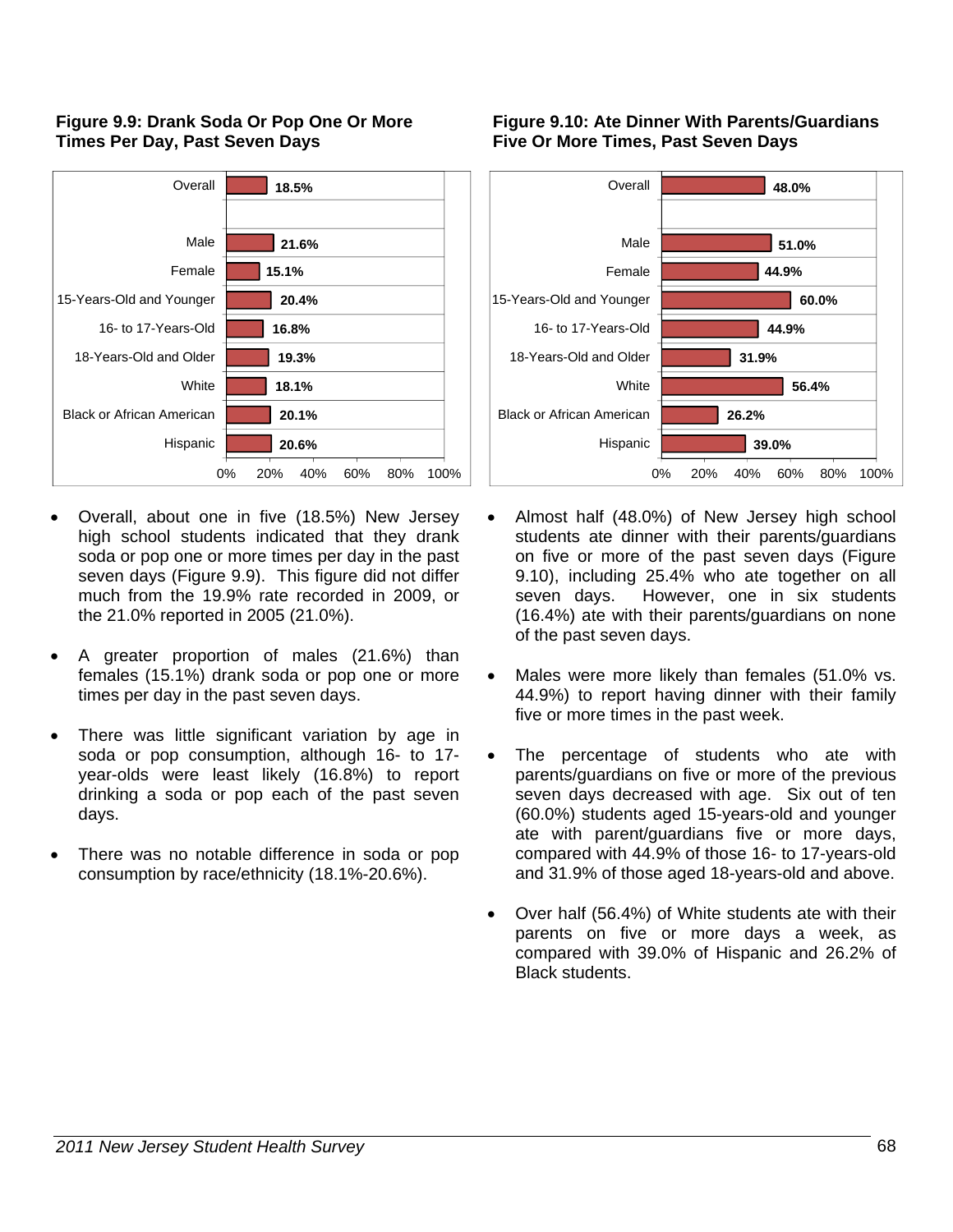

**Figure 9.11: Ate Breakfast, Past Seven Days** 

- Overall, over one third (36.4%) of New Jersey high school students ate breakfast on each of the preceding seven days (Figure 9.11).
- Male students were more likely than female students to eat breakfast every day during the past week (39.2% vs. 33.7%).
- The percentage of students who ate breakfast on each of the previous seven days decreased with age. Over four in 10 students (44.4%) 15-yearsold and under ate breakfast every day, compared with 33.6% of those students 16- to 17-years-old and 27.4% of those aged 18-years-old and older.
- Four in 10 White students (39.5%) ate breakfast each day, compared with 35.0% of Hispanic and 23.1% of Black students.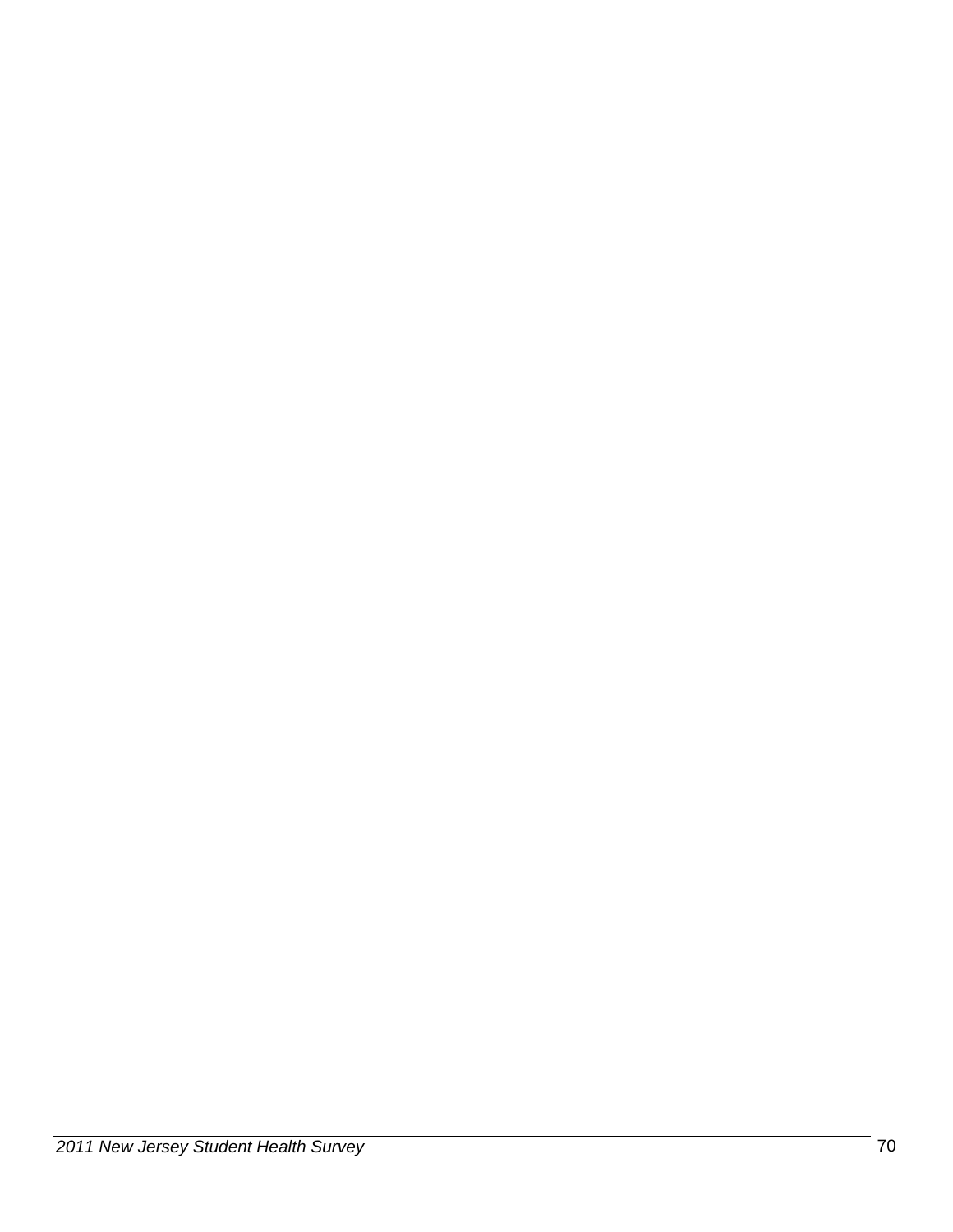# **CHAPTER 10: RISK FACTORS**

The 2011 New Jersey Student Health Survey incorporated concepts from the risk and protective factor series of questions from the Communities That Care Youth Survey (CTCYS) instrument developed out of a multi-state study funded by the Center for Substance Abuse Prevention (CSAP). Prior research had shown that a number of constructs exist to adequately predict the initiation of substance use and anti-social behaviors. <sup>164</sup> <sup>165</sup> <sup>166</sup> <sup>167</sup> <sup>168</sup> 169 During the CSAP project it was determined that no existing instrument measured the necessary array of risk and protective factors needed to focus prevention programs across geographic areas and subpopulations.<sup>170</sup> The instrument includes risk and protective factors that show the strongest correlations to drug use, including feelings about

<sup>165</sup> Durlak, J. A. 1998. Common Risk And Protective Factors In Successful Prevention Programs. *American Journal of Orthopsychiatry* 68 (4): 512-20.<br><sup>166</sup> Hawkins, J.D., Arthur, M.W., & Catalano, R.F. 1995.

Preventing substance abuse. In *Crime and justice: Vol. 19. Building A Safer Society: Strategic Approaches To Crime Prevention*, edited by M. Tonry and D. Farrington, 343-427. Chicago: University of Chicago Press.<br><sup>167</sup> Hawkins, J.D., Catalano, R.F., & Miller, J.Y. 1992. Risk And Protective Factors For Alcohol And Other Drug Problems In Adolescence And Early Adulthood: Implications For Substance Abuse Prevention. *Psychological Bulletin* 112 (1): 64-105.<br><sup>168</sup> Kellam, S. G., D. Koretz, & E. K. Moscicki. 1999. Core

Elements Of Developmental Epidemiologically Based Prevention Research. *American Journal of Community Psychology* 27 (4): 463-82.<br><sup>169</sup> Mrazek, P.J., Haggerty, R.J. eds., & Committee on

<sup>170</sup> Arthur, M.W., Hawkins, J.D., Pollard, J.A., Catalano, R.F., & Baglioni, A.J. 2002. Measuring Risk and Protective Factors For Substance Use, Delinquency, And Other

school and their neighborhood; self-reported and peer use of tobacco, drugs, and alcohol; and the availability of such substances. The original CTCYS includes 333 items measuring 32 constructs, or risk and protective factors depending on whether behavior is influenced negatively or positively.

Since the development of the Communities That Care Youth Survey in 1992, the instrument has been revised and condensed into the Risk and Protective Factors Survey (RPF). The founder of Pride Surveys, Dr. Jack Pollard, one of the original developers of the CTCYS, shortened the original 12 page survey into a more manageable four pages. In all, the final four-page RPF survey included 121 items measuring 29 risk and protective factor constructs. 171

## *Risk and Protective Factor Scales*

*Risk factors* are characteristics of the students' community, family, school, and peer relationships that predict the likelihood of experimentation with alcohol, tobacco, and other drugs and participation in antisocial behavior. *Protective factors* are characteristics of the students' school, and peer relationships that have been associated with reducing the likelihood of experimentation with alcohol, tobacco, and other drugs and antisocial behavior. Risk and protective factors are important for prevention planning. While one may not be able to eliminate the risk factors in a students' environment, it is possible that risks may be

Adolescent Problem Behaviors: The Communities That Care Youth Survey. *Evaluation Review*, 26, 575-601. <sup>171</sup> Pollard, Jack. *Rationale for Inclusion/Exclusion of Risk and Protective Factor Items in the Development of the Pride Surveys Risk and Protective Factor Survey* from http://www.pridesurveys.com/.

 <sup>164</sup> Coie, J.D., Watt, N.F., West, S.G., Hawkins, J.D., Asarnow, J.R., Markman, H.J., Ramey, S.L., Shure, M.B., & Long, B. 1993. The Science Of Prevention. A Conceptual Framework And Some Directions For A National Research Program. *American Psychologist* 48 (10): 1013-22.

Prevention of Mental Disorders, Institute of Medicine. 1994. *Reducing Risks For Mental Disorders: Frontiers For Prevention Intervention Research*. Washington, DC: National Academy Press.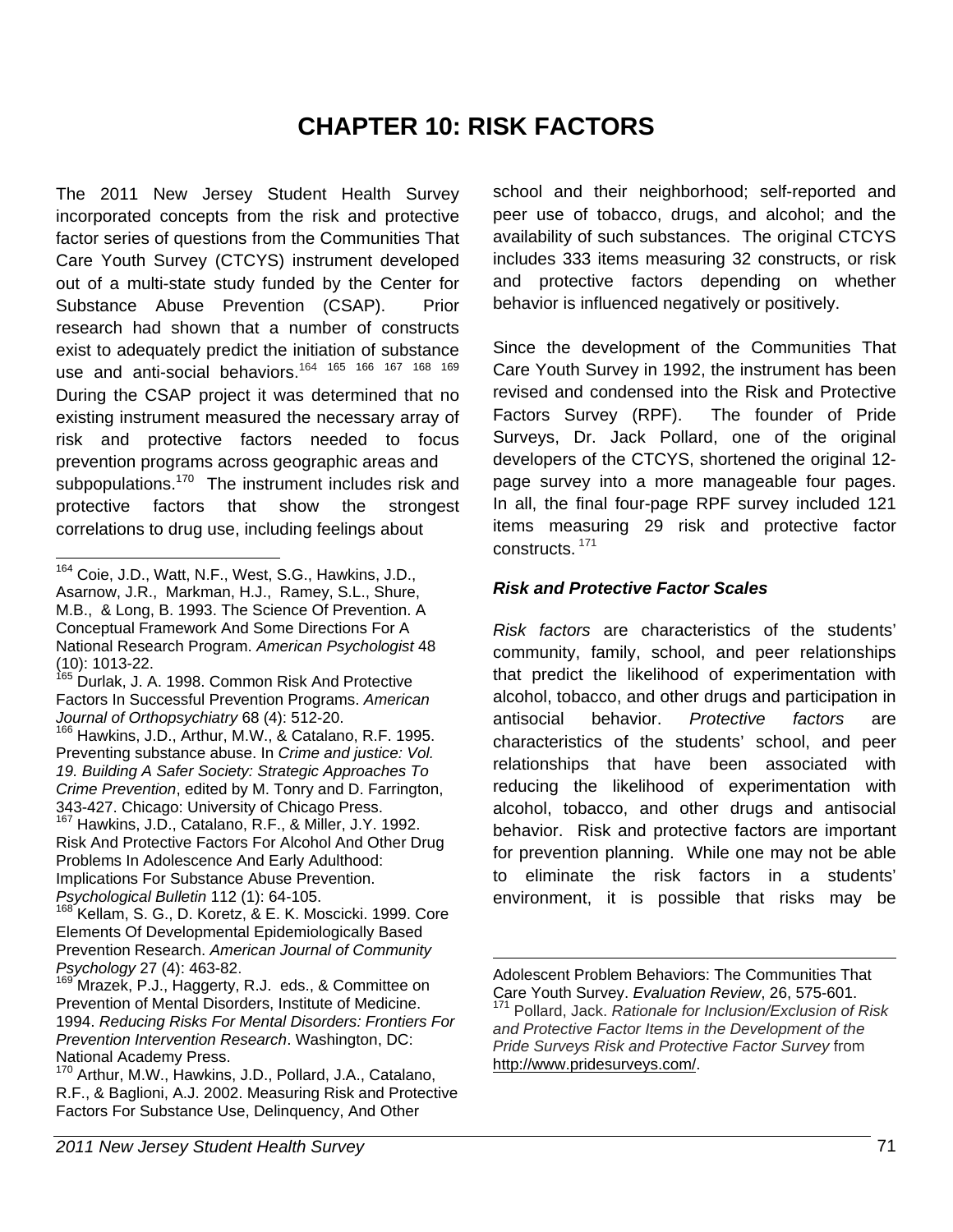mitigated and that the number of protective factors can be increased.

Because of practical considerations of survey administration and limits to the number of questions that could be added, the New Jersey Student Health Survey only included questions related to two risk factors – one related to the peer-individual domain and the other to the family domain. Multiple survey items comprise each of these factors and a minimum number of questions must be answered in order to calculate a score for each factor.

Scores on these two factors have been standardized to a 0 to 1 scale. Standardization is commonly achieved by subtracting the lowest outcome value from all values in an array, which forces the low value to equal 0. Then, all values in the array are divided by the upper end of the adjusted array range. This second step forces the high value to equal 1. For risk factors, each question was scored so that the most pro-social orientation toward substance use received the lowest score.

The higher the score on a risk factor, the more likely the student is to be at greater 'risk' for negative behaviors, such as using drugs and participating in antisocial activities. These scores represent characteristics in the students' environment that will increase risk for substance use and participation in antisocial behavior. For example, a student whose parents are perceived to be more open to substance use may result in a student who is more willing to engage in such behavior.

The first section of this chapter describes the two risk factors, their specific survey items, and their respective mean scores. The second section provides the average risk factor score for the State based on combining these two factors. The final section shows graphs of the relationships between the average risk factor score and cigarette, alcohol and marijuana use.

Table 10.1 presents the mean scores for the two risk factors, and the larger domain in which they reside.

| Domain          |                             |      |             |  |
|-----------------|-----------------------------|------|-------------|--|
| <b>Domain</b>   | <b>Risk Factors</b>         | (n)  | <b>Mean</b> |  |
| Peer-Individual | Perceived Risks of Drug Use | 1649 | 0.32        |  |

**Statewide Risk Factor Average 1619 | 0.25** 

Parental Attitudes toward 1622 0.19

### **Table 10.1: Summary Of All Risk Factors By Domain**

| <b>Statewide Risk Factors</b> |  |  |
|-------------------------------|--|--|
|                               |  |  |

**Family Parental Attitudes toward** 

This section presents the two risk domains and their respective risk factor, including the individual questions from the survey. As mentioned previously, risk factors are characteristics of the students' family or individual-peer relationships that have been associated with increasing the likelihood of experimentation with alcohol, tobacco, and other drugs and antisocial behavior.

Each question was scored so that the most positive beliefs received the lowest score. For example, if a student indicated that they think smoking marijuana regularly is a great risk, then this would be scored as a zero. Conversely, a student who indicated no perceived risk at all from such behavior would receive a score of 1. Mean scores for each factor were then computed on a scale of 0 to 1, with a higher score indicating that the student has a greater chance of risk by that factor. Therefore, the lower the mean score for each factor, the more likely that the student is participating in positive risk behavior.

## *Peer-Individual Domain Risk Factors*

The *Peer-Individual Risk Factor* refers to youths' attitudes about drug use and antisocial behavior, the age which they began using drugs and engaging in antisocial behavior, whether or not their friends engage in such behavior and if they perceive peer rewards through such behavior. This survey explored one such risk factor in the *Peer-Individual Domain Risk Factor*; presented in Table 10.2.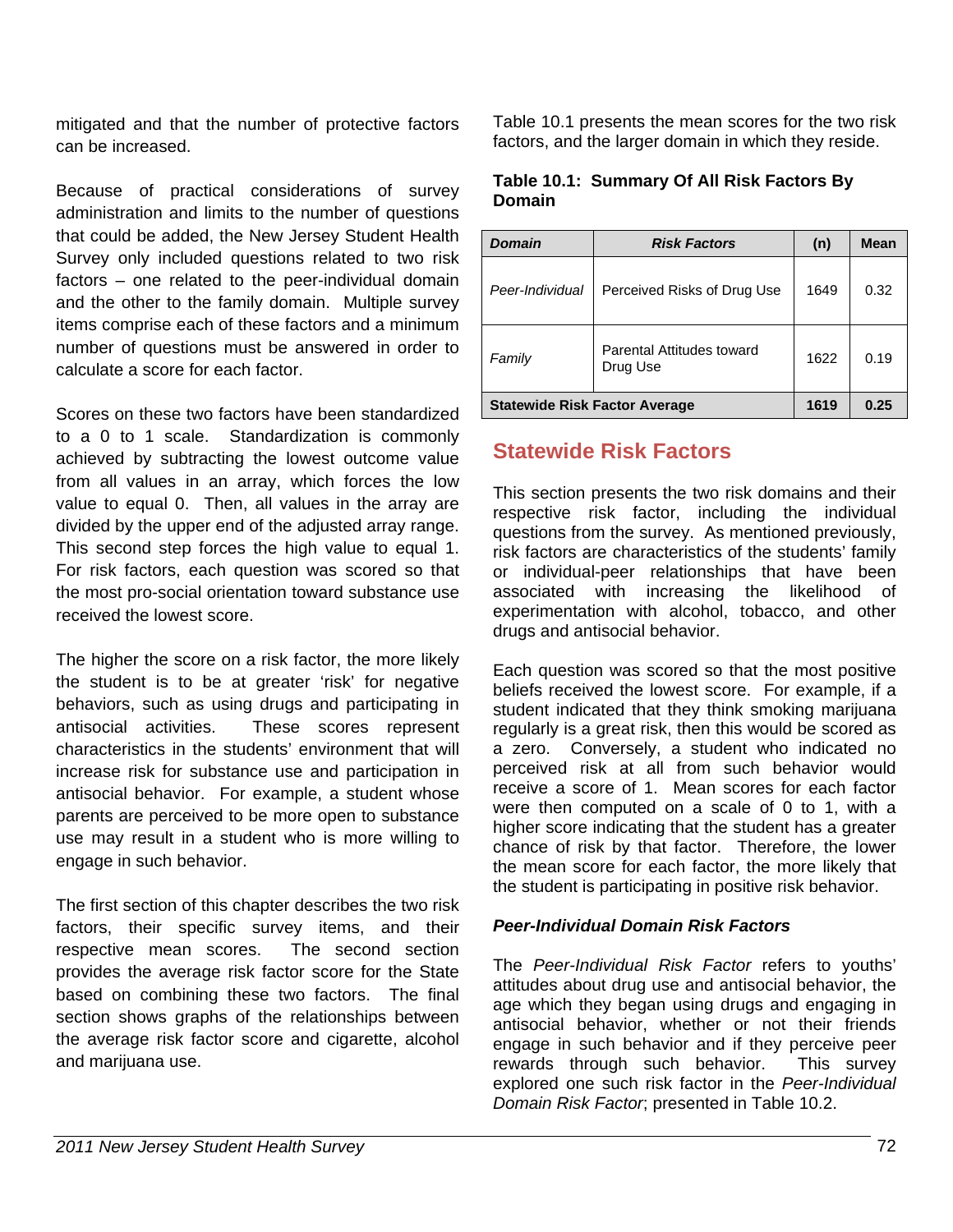## *Perceived Risks of Drug Use*

- How much do you think people risk harming themselves if they smoke one or more packs of cigarettes a day?
- How much do you think people risk harming themselves if they smoke marijuana regularly?
- How much do you think people risk harming themselves if they have one or two drinks of alcohol (beer, wine, or liquor) nearly every day?

Higher mean scores on the *Perceived Risks of Drug Use* factor indicate that the demographic is at greater risk of using drugs and participating in antisocial behaviors because they believe that using alcohol or other drugs presents little risk to their health.

The overall mean was 0.32. The mean for students 18-years-old and over was higher than the mean for students 15-years-old and younger (0.37 vs. 0.28), indicating that the older students perceive less risk in substance use than younger students. A similar difference is seen between males and females with males slightly more likely to have to have a risky attitude on substance use (0.36 vs. 0.27). By race/ethnicity, White, African-American, and Hispanic students all have the same mean (0.33) compared to students of other races, who see much more risk in the use of substances (0.17).

## **Family** *Domain Risk Factors*

The *Family Domain Risk Factor* is defined by students who have dysfunctional family dynamics as defined by the following characteristics: little parental supervision, unclear behavioral expectations, and inconsistent rewards/punishments for behavior, parents that are tolerant of children's antisocial behaviors and/or drug/alcohol use, and parents who engage in criminal behavior and/or drug/alcohol use. This survey explored one of these: the *Parental Attitudes Favorable toward Drug Use* domain, which is also presented in Table 10.2.

## *Parental Attitudes Favorable toward Drug Use*

- How wrong do your parents feel it would be for you to drink beer, wine or liquor at least once or twice a month?
- How wrong do your parents feel it would be for you to smoke cigarettes?
- How wrong do your parents feel it would be for you to smoke marijuana?

Higher mean scores on the *Parental Attitudes Favorable toward Drug Use* factor indicate that the group is at greater risk for using drugs and participating in antisocial behaviors because their parents' attitudes are favorable toward drug use.

### **Table 10.2: Family And Peer-Individual Domain Risk Factor Demographics –** *Perceived Risks Of Drug Use* **And** *Parental Attitudes Favorable Toward Drug Use*

|                          | <b>Perceived</b><br><b>Risks of</b><br><b>Drug Use</b> |      |      |      |  | <b>Parental</b><br><b>Attitudes</b><br><b>Favorable</b><br>toward Drug<br>Use |
|--------------------------|--------------------------------------------------------|------|------|------|--|-------------------------------------------------------------------------------|
| <b>NJ High School</b>    | (n)                                                    | Mean | (n)  | Mean |  |                                                                               |
| <b>Students</b>          | 1649                                                   | 0.32 | 1622 | 0.19 |  |                                                                               |
| Age                      |                                                        |      |      |      |  |                                                                               |
| 15-years-old and younger | 620                                                    | 0.28 | 617  | 0.14 |  |                                                                               |
| 16- to 17-years-old      | 784                                                    | 0.32 | 765  | 0.21 |  |                                                                               |
| 18-years-old and older   | 243                                                    | 0.37 | 237  | 0.24 |  |                                                                               |
| Sex                      |                                                        |      |      |      |  |                                                                               |
| Male                     | 749                                                    | 0.36 | 732  | 0.21 |  |                                                                               |
| Female                   | 897                                                    | 0.27 | 886  | 0.17 |  |                                                                               |
| <b>Ethnicity</b>         |                                                        |      |      |      |  |                                                                               |
| White                    | 880                                                    | 0.33 | 868  | 0.22 |  |                                                                               |
| African-American         | 173                                                    | 0.33 | 170  | 0.11 |  |                                                                               |
| Hispanic                 | 365                                                    | 0.33 | 355  | 0.20 |  |                                                                               |
| Other                    | 200                                                    | 0.17 | 197  | 0.09 |  |                                                                               |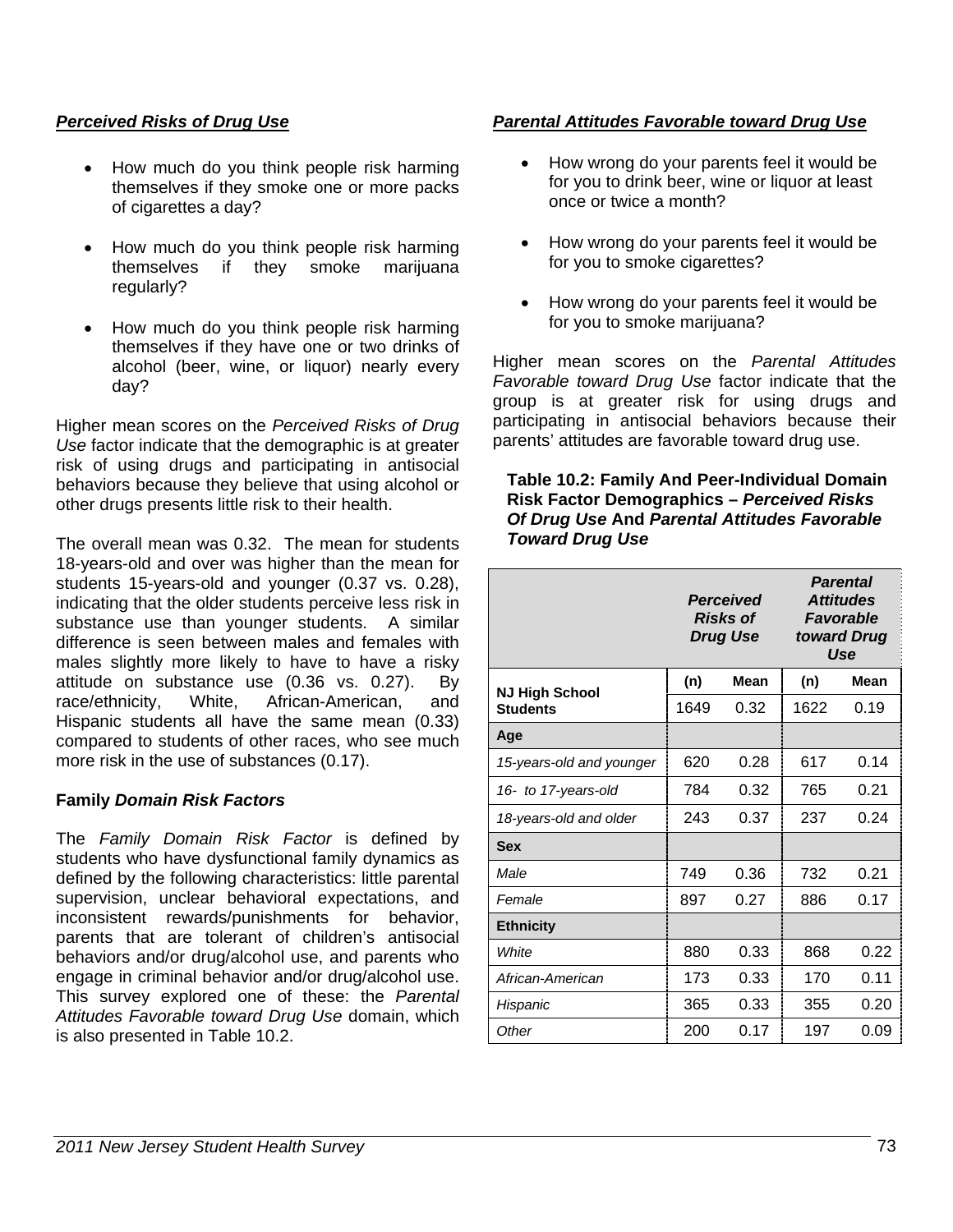The overall mean was 0.19. The mean for students 18-years-old and over was higher than the mean for students 15-years-old and younger (0.24 vs. 0.14), indicating that older students think their parents are more favorable toward drug use than younger students. Males have slightly higher scores on this factor than females (0.21 vs. 0.17). By race/ethnicity, White (0.22) and Hispanic (0.20) students have a risk score greater than both African-American (0.11) students and students of other races (0.09).

## **Statewide Risk Factor Averages**

Table 10.3 presents the average score for both risk factors combined. Hence, both the student's perceived risk of drug use and perception of parents' attitudes on drug use are combined to produce one overall risk factor. This risk factor is again standardized, so the scores range from 0 to 1.

*Average of all Risk Factors*: Higher mean scores indicate that the group has a greater chance for exhibiting risk behavior with regard to using drugs and participating in antisocial activity.

The overall mean for the statewide risk factor was 0.25. There were some small differences in mean scores for the overall risk factor by age, gender, or race/ethnicity. For gender, the males scored slightly higher (0.28 vs. 0.22); among age groups, scores ranged from 0.30 for those aged 18-years-old and older to 0.21 for those 15-years-old and younger; and among race/ethnicity groups, the range was between 0.27 and 0.26 for Whites and Hispanics, respectively, to 0.13 for those of other racial/ethnic backgrounds.

**Table 10.3: Average Of The Risk Factors By Demographic Subgroups**

|                          | <b>Risk Factors</b> |      |
|--------------------------|---------------------|------|
|                          | (n)                 | Mean |
| NJ High School Students  | 1619                | 0.25 |
| Age                      |                     |      |
| 15-years-old and younger | 615                 | 0.21 |
| 16- to 17-years-old      | 765                 | 0.26 |
| 18-years-old and older   | 237                 | 0.30 |
| <b>Sex</b>               |                     |      |
| Male                     | 731                 | 0.28 |
| Female                   | 885                 | 0.22 |
| <b>Ethnicity</b>         |                     |      |
| White                    | 868                 | 0.27 |
| African-American         | 169                 | 0.22 |
| Hispanic                 | 355                 | 0.26 |
| Other                    | 196                 | 0.13 |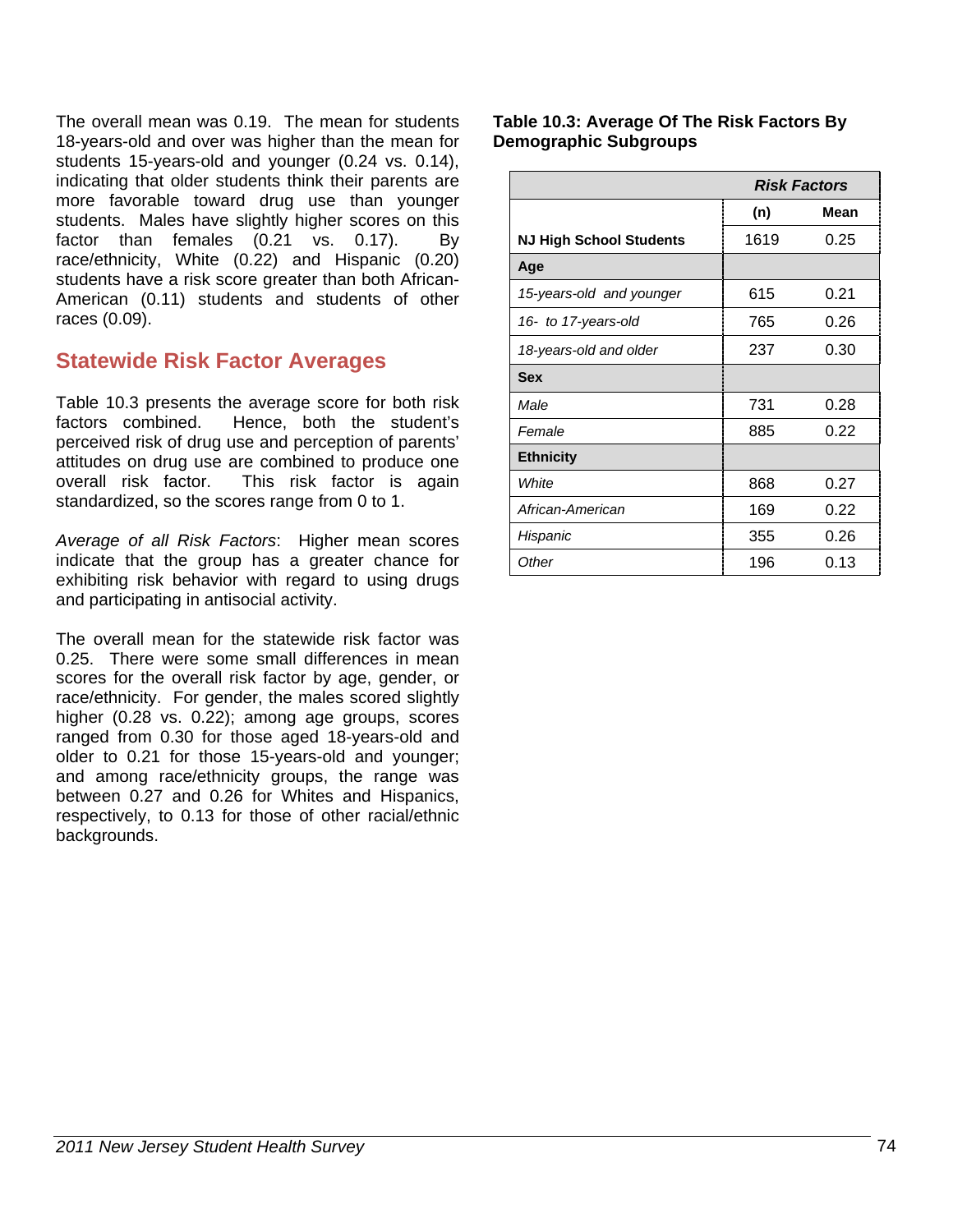## **Impact of Average Risk Factor Score on Substance Use**

In order to better interpret the risk factor mean scores, student risk scores were divided into four categories – *very low*, *low*, *high*, and *very high*. These categories were based on a normal distribution of scores, such that approximately 68% of the scores are within one standard deviation of the mean. Risk categories were determined by examining the mean and standard deviations of the average risk factor scores (0.25). As mentioned, both risk factor questions deal with substance use – the student's perception of harm in substance use and the student's perception of their parents' opinions on substance use.

Each quartile division of the following graphs was created using standard deviations. The *low* division represents one standard deviation *below* the mean while the *high* division represents scores one standard deviation *above* the mean. The *very low* division represents scores more than one standard deviation *below* the mean. Similarly, the *very high* division includes scores more than one standard deviation *above* the mean.

The relationship between the average risk factor score and substance use is illustrated in Figures 10.1 through 10.3 below. It is important to note that these are direct relationships. In other words, as the risk factor scores increase, patterns related to substance use and other risk behaviors also increase.

As shown in Figure 10.1, as the risk scores increase, rates of lifetime and past 30 day use of tobacco increase significantly. Increases in risk scores result in increases of tobacco use at all levels of risk and for all time periods. However, slightly larger increases in lifetime tobacco use are seen as risk scores increase from *high* to *very high*. About half of students (47.4%) in the *high* risk factor have smoked in their lifetime compared to about three fourths (72.0%) in the *very high* group. Similarly, 16.5% in the *high* factor have smoked in the past 30 days compared to 46.3% in the *very high* risk factor.

**Figure 10.1: Prevalence Of Cigarette Smoking By Risk Factor Groupings**



## **Cigarette Smoking**

**Risk Factor Grouping**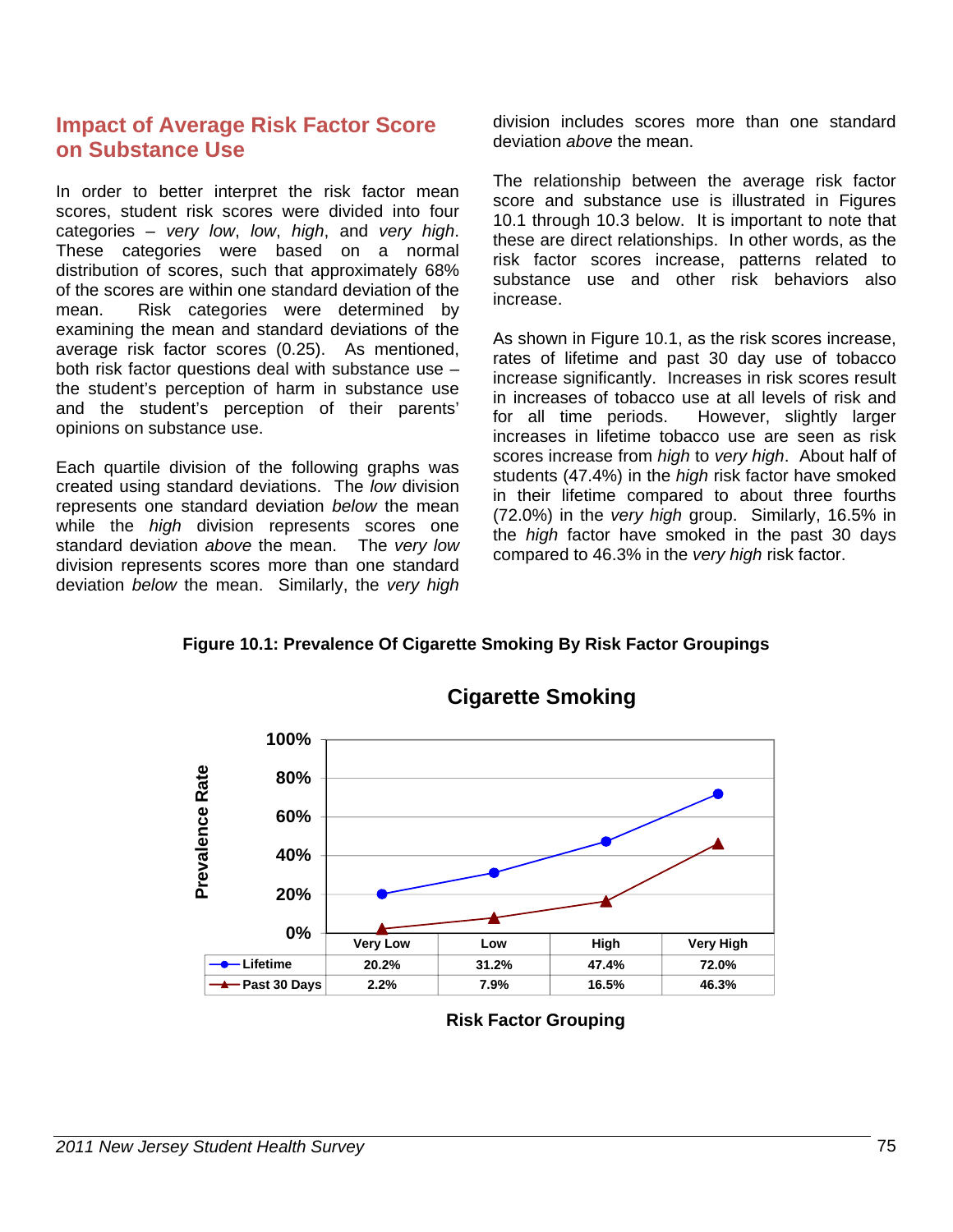



**Alcohol Consumption**

**Risk Factor Grouping**

As risk factor scores increase, alcohol consumption increases (Figure 10.2). This trend is comparable to the data shown in the prior figure with cigarette smoking. Even among students with *very low* risk scores, almost half of these students (42.1%) still consumed alcohol in their lifetime. This may indicate that adolescents are likely to experiment with alcohol in the face of family and individual factors not in favor of such usage. The rate of lifetime alcohol use increases by 49.0% from the very low to the very high risk groups (from 42.1% to 91.1%) which is very comparable to the increase in lifetime cigarette usage between these two groups, which rose from 20.8% to 72.0% – a total of 51.8%. However, for lifetime alcohol use, the largest increase in usage is from the *very low* (42.1%) to the *low* (64.9%) risk group.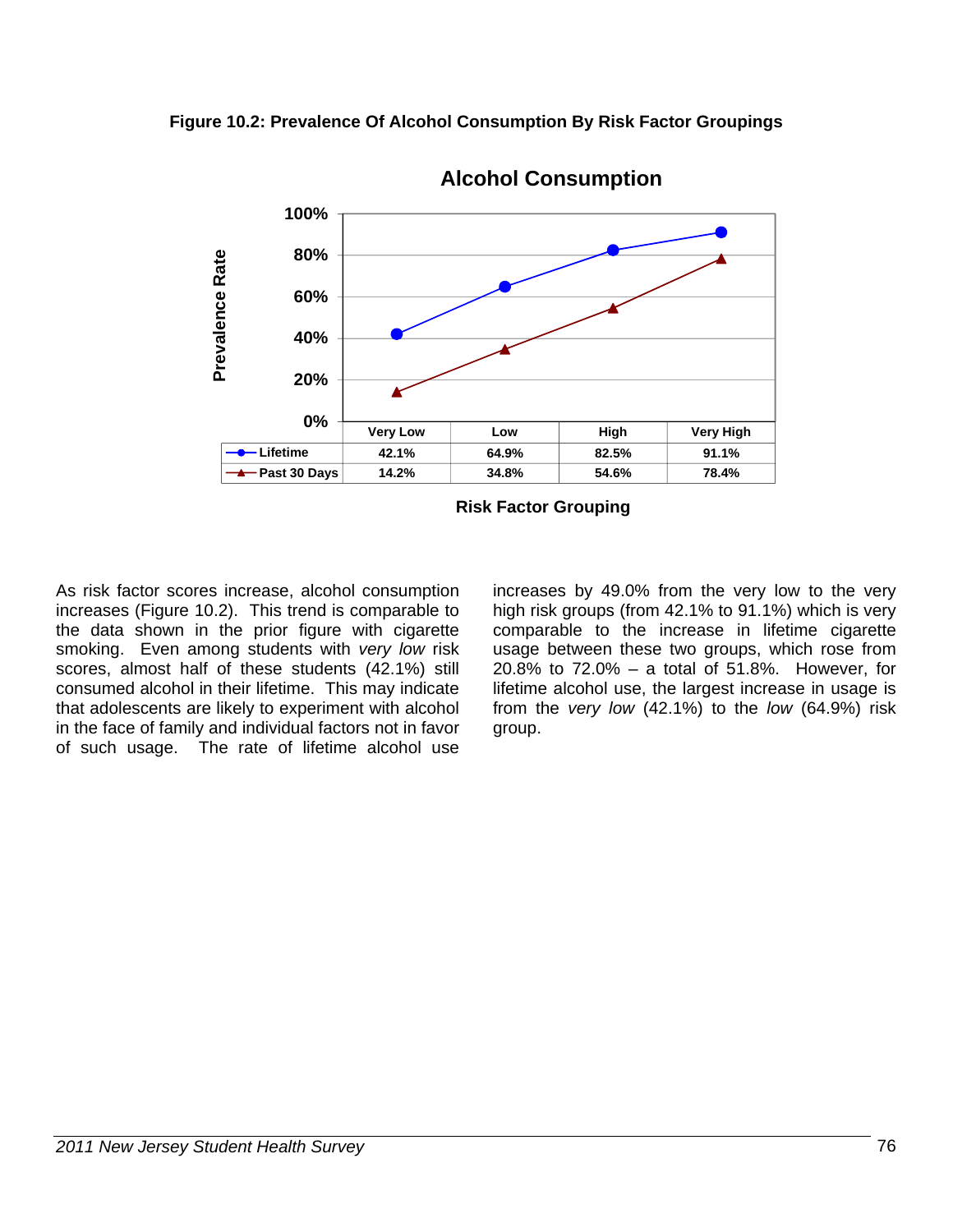**Figure 10.3: Prevalence Of Marijuana Use By Risk Factor Groupings**



**Marijuana Use**

**Risk Factor Grouping**

Figure 10.3 indicates the same pattern for marijuana use as with alcohol and cigarettes - that as risk scores increase use of marijuana significantly increases. Notably, over three fourths (76.9%) of students with *very high* risk scores have used marijuana in their lifetime, as compared to one in 10 students (11.8%) with *very low* risk scores. Change in prevalence rates increases along each gradient on

the risk factor grouping from *very low* to *very high*, indicating that increasing risk scores has an increasing effect on the use of marijuana. This pattern is similar for recent marijuana use. Slightly larger increases in past 30 day marijuana use are seen as risk scores increase from *high* (22.8%) to *very high* (55.9%) - mirroring the pattern for lifetime tobacco use.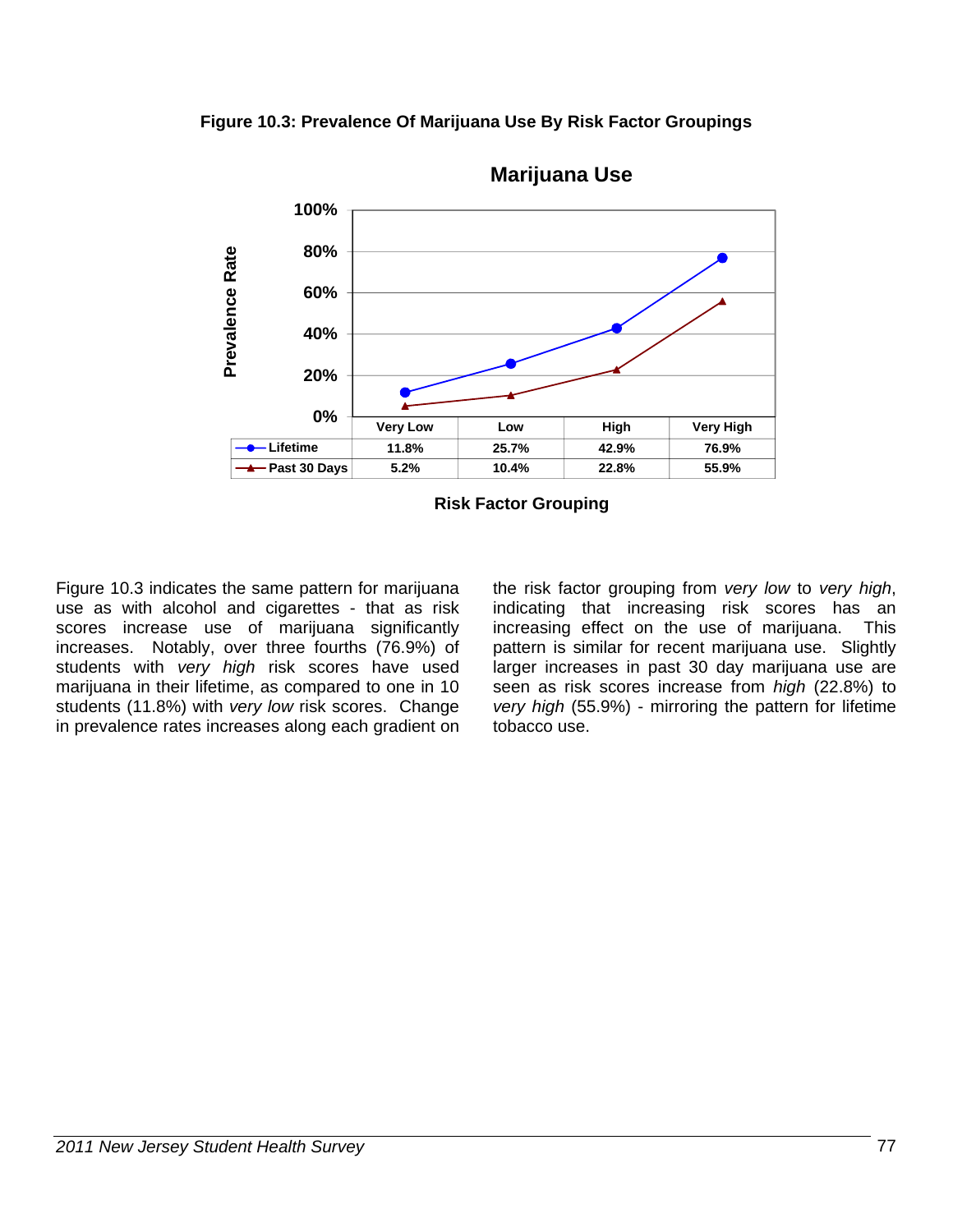# **APPENDIX A: 2011 New Jersey Student Health Survey - Frequency Distributions**

## **Student Health Survey: High School**

Frequency distributions included in this Appendix are based on survey of a random sample of 1,657 New Jersey high school students, conducted in the spring of 2011. CDC weighted the results by age, gender, and race so that they represent the entire New Jersey high school population. Percentages in the tables below are based on these weighted results.

#### **Q1 How old are you?**

|         |                           | Frequency | Valid<br>Percent |
|---------|---------------------------|-----------|------------------|
| Valid   | 1 12 years old or younger | 421       | $\cdot$ 1        |
|         | 2 13 years old            | 944       | $\cdot$ .2       |
|         | 3 14 years old            | 42638     | 10.6             |
|         | 4 15 years old            | 97167     | 24.2             |
|         | 5 16 years old            | 108093    | 26.9             |
|         | 6 17 years old            | 85452     | 21.3             |
|         | 7 18 years old or older   | 66807     | 16.6             |
|         | Total                     | 401522    | 100.0            |
| Missing | System                    | 678       |                  |
| Total   |                           | 402199    |                  |

#### **Q2 What is your sex?**

|         |          | Frequency | Valid<br>Percent |
|---------|----------|-----------|------------------|
| Valid   | 1 Female | 198786    | 49.6             |
|         | 2 Male   | 202341    | 50.4             |
|         | Total    | 401127    | 100.0            |
| Missing | System   | 1072      |                  |
| Total   |          | 402199    |                  |

#### **Q3 In what grade are you?**

|         |                           | Frequency | Valid<br>Percent |
|---------|---------------------------|-----------|------------------|
| Valid   | 1 9th grade               | 105483    | 26.3             |
|         | 2 10th grade              | 101621    | 25.3             |
|         | 3 11th grade              | 98245     | 24.5             |
|         | 4 12th grade              | 94783     | 23.6             |
|         | 5 Ungraded or other grade | 802       | .2               |
|         | Total                     | 400934    | 100.0            |
| Missing | System                    | 1265      |                  |
| Total   |                           |           | 402199           |

#### **Q4 Are you Hispanic or Latino?**

|         |        | Frequency | Valid<br>Percent |
|---------|--------|-----------|------------------|
| Valid   | 1 Yes  | 73031     | 18.3             |
|         | 2 No   | 326784    | 81.7             |
|         | Total  | 399815    | 100.0            |
| Missing | System | 2384      |                  |
| Total   |        | 402199    |                  |

#### **Q5 What is your race? (Select one or more responses.)**

|         |                            | Frequency | Valid<br>Percent |
|---------|----------------------------|-----------|------------------|
| Valid   | 1 Am Indian/Alaska Native  | 313       | $\cdot$ 1        |
|         | 2 Asian                    | 31629     | 8.0              |
|         | 3 Black/African American   | 63890     | 16.2             |
|         | 4 Native Hawaiian/Other PI | 430       | .1               |
|         | 5 White                    | 224945    | 56.9             |
|         | 6 Hispanic/Latino          | 30887     | 7.8              |
|         | 7 Multiple Hispanic        | 41260     | 10.4             |
|         | 8 Multiple Non-Hispanic    | 1853      | .5               |
|         | Total                      | 395206    | 100.0            |
| Missing | System                     | 6993      |                  |
| Total   |                            | 402199    |                  |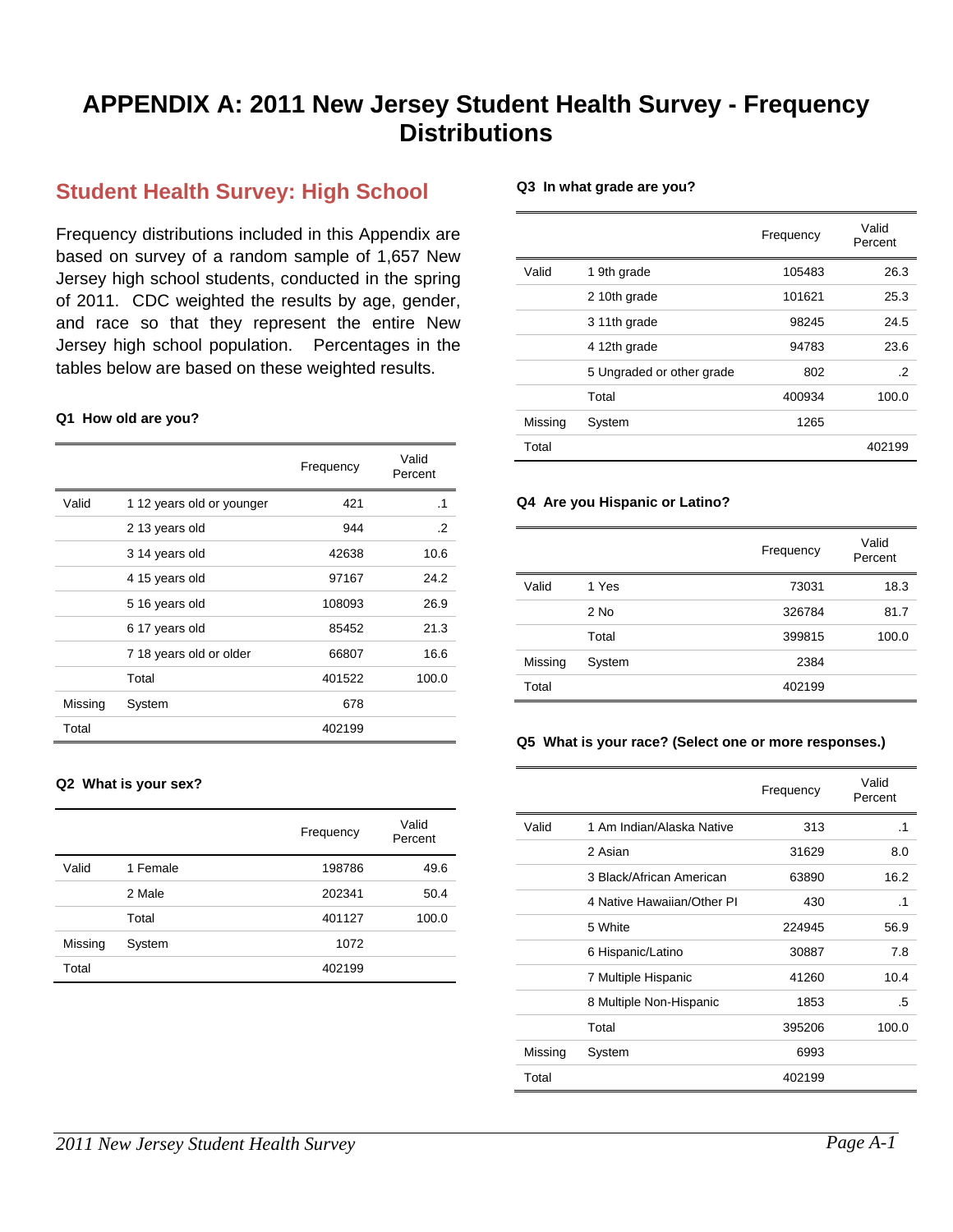#### **Q6 How tall are you without your shoes on?**

|         |                         | Frequency | Valid<br>Percent |
|---------|-------------------------|-----------|------------------|
| Valid   | 1 Under 5 feet          | 22935     | 5.8              |
|         | 2 5 ft - 5 ft 3 in      | 81315     | 20.6             |
|         | 3 5 ft 4 in - 5 ft 6 in | 107082    | 27.1             |
|         | 4 5 ft 7 in - 5 ft 9 in | 85109     | 21.6             |
|         | 5 5 ft 10 in - 6 ft     | 72705     | 18.4             |
|         | 6 6 ft - 6 ft 3 in      | 22386     | 5.7              |
|         | 7 Over 6 ft 3 in        | 3086      | .8               |
|         | Total                   | 394619    | 100.0            |
| Missing | System                  | 7580      |                  |
| Total   |                         | 402199    |                  |

#### **Q7 How much do you weigh without your shoes on?**

|         |                  | Frequency | Valid<br>Percent |
|---------|------------------|-----------|------------------|
| Valid   | 1 Under 110 lbs  | 40370     | 10.2             |
|         | 2 110 to 125 lbs | 91447     | 23.2             |
|         | 3 125 to 140 lbs | 86677     | 22.0             |
|         | 4 141 to 155 lbs | 56053     | 14.2             |
|         | 5 156 to 170 lbs | 45317     | 11.5             |
|         | 6 171 to 185 lbs | 29082     | 7.4              |
|         | 7 186 to 200 lbs | 18608     | 4.7              |
|         | 8 201 to 220 lbs | 11328     | 2.9              |
|         | 9 Over 220 lbs   | 15563     | 3.9              |
|         | Total            | 394445    | 100.0            |
| Missing | System           | 7755      |                  |
| Total   |                  | 402199    |                  |

#### **Q8 During the past 12 months, how would you describe your grades in school?**

|         |                        | Frequency | Valid<br>Percent |
|---------|------------------------|-----------|------------------|
| Valid   | 1 Mostly A's           | 138894    | 34.6             |
|         | 2 Mostly B's           | 169312    | 42.2             |
|         | 3 Mostly C's           | 68716     | 17.1             |
|         | 4 Mostly D's           | 11897     | 3.0              |
|         | 5 Mostly F's           | 3055      | .8               |
|         | 6 None of these grades | 362       | $\cdot$ 1        |
|         | 7 Not sure             | 9142      | 2.3              |
|         | Total                  | 401379    | 100.0            |
| Missing | System                 | 820       |                  |
| Total   |                        | 402199    |                  |

#### **Q9 How do you describe your health in general?**

|         |             | Frequency | Valid<br>Percent |
|---------|-------------|-----------|------------------|
| Valid   | 1 Excellent | 77437     | 19.3             |
|         | 2 Very good | 161149    | 40.1             |
|         | 3 Good      | 126355    | 31.5             |
|         | 4 Fair      | 31988     | 8.0              |
|         | 5 Poor      | 4751      | 1.2              |
|         | Total       | 401680    | 100.0            |
| Missing | System      | 519       |                  |
| Total   |             | 402199    |                  |

#### **Q10 On an average school night, how many hours of sleep do you get?**

|         |                    | Frequency | Valid<br>Percent |
|---------|--------------------|-----------|------------------|
| Valid   | 14 or less hours   | 15960     | 4.0              |
|         | 25 hours           | 48357     | 12.1             |
|         | 36 hours           | 106355    | 26.5             |
|         | 4 7 hours          | 124260    | 31.0             |
|         | 58 hours           | 85566     | 21.3             |
|         | 69 hours           | 17151     | 4.3              |
|         | 7 10 or more hours | 3215      | .8               |
|         | Total              | 400865    | 100.0            |
| Missing | System             | 1335      |                  |
| Total   |                    | 402199    |                  |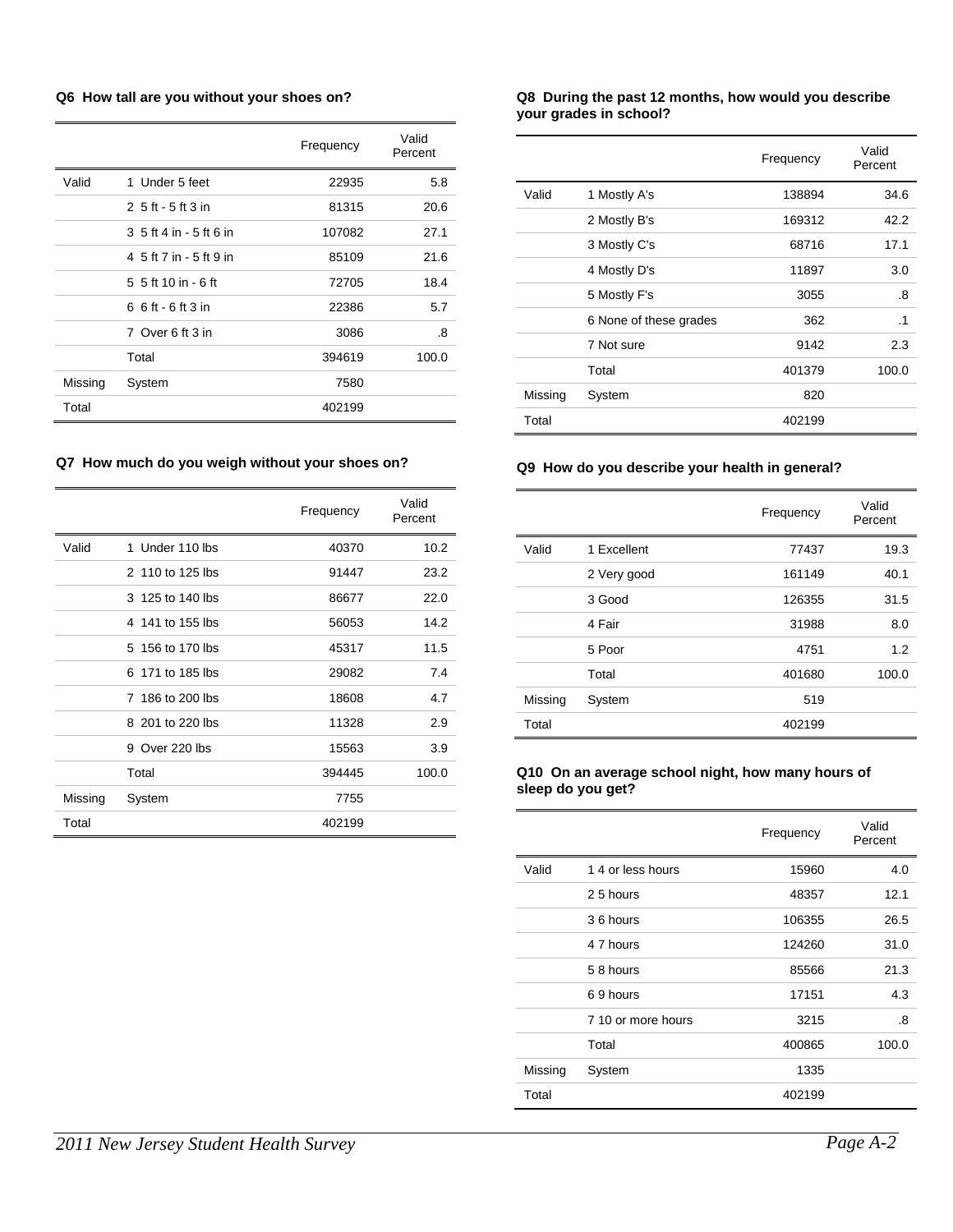#### **Q11 How often do you wear a seat belt when driving a car?**

|         |                        | Frequency | Valid<br>Percent |
|---------|------------------------|-----------|------------------|
| Valid   | 1 I do not drive a car | 172723    | 43.0             |
|         | 2 Never                | 8784      | $2.2\phantom{0}$ |
|         | 3 Rarely               | 11122     | 2.8              |
|         | 4 Sometimes            | 11502     | 2.9              |
|         | 5 Most of the time     | 36817     | 9.2              |
|         | 6 Always               | 160789    | 40.0             |
|         | Total                  | 401737    | 100.0            |
| Missing | System                 | 463       |                  |
| Total   |                        | 402199    |                  |

#### **Q12 How often do you wear a seat belt when riding in a car driven by someone else?**

|         |                    | Frequency | Valid<br>Percent |
|---------|--------------------|-----------|------------------|
| Valid   | 1 Never            | 16992     | 4.3              |
|         | 2 Rarely           | 24418     | 6.2              |
|         | 3 Sometimes        | 49146     | 12.4             |
|         | 4 Most of the time | 119500    | 30.2             |
|         | 5 Always           | 185570    | 46.9             |
|         | Total              | 395625    | 100.0            |
| Missing | System             | 6574      |                  |
| Total   |                    | 402199    |                  |

**Q13 During the past 30 days, how many times did you ride in a car or other vehicle driven by someone who had been drinking alcohol** 

|         |                   | Frequency | Valid<br>Percent |
|---------|-------------------|-----------|------------------|
| Valid   | 1 0 times         | 314613    | 78.6             |
|         | 21 time           | 34631     | 8.7              |
|         | 3 2 or 3 times    | 30335     | 7.6              |
|         | 4 4 or 5 times    | 6941      | 1.7              |
|         | 5.6 or more times | 13651     | 3.4              |
|         | Total             | 400171    | 100.0            |
| Missing | System            | 2029      |                  |
| Total   |                   | 402199    |                  |

#### **Q14 During the past 30 days, how many times did you drive a car or other vehicle when you had been drinking alcohol?**

|         |                   | Frequency | Valid<br>Percent |
|---------|-------------------|-----------|------------------|
| Valid   | 1 0 times         | 373084    | 93.6             |
|         | 2 1 time          | 12990     | 3.3              |
|         | 3 2 or 3 times    | 7971      | 2.0              |
|         | 4 4 or 5 times    | 1656      | $\cdot$          |
|         | 5 6 or more times | 3062      | .8               |
|         | Total             | 398764    | 100.0            |
| Missing | System            | 3436      |                  |
| Total   |                   | 402199    |                  |

#### **Q15 During the past 30 days, on how many days did you text or e-mail while driving a car or other vehicle?**

|         |                                                                    | Frequency | Valid<br>Percent |
|---------|--------------------------------------------------------------------|-----------|------------------|
| Valid   | 1 I have not driven a car or other<br>vehicle in the past 30 days. | 206444    | 51.5             |
|         | 2 0 days                                                           | 101922    | 25.4             |
|         | 3 1 or 2 days                                                      | 24470     | 6.1              |
|         | 4 3 to 5 days                                                      | 9420      | 2.4              |
|         | 5 6 to 9 days                                                      | 11135     | 2.8              |
|         | 6 10 to 19 days                                                    | 12547     | 3.1              |
|         | 7 20 to 29 days                                                    | 12069     | 3.0              |
|         | 8 All 30 days                                                      | 22579     | 5.6              |
|         | Total                                                              | 400586    | 100.0            |
| Missing | System                                                             | 1614      |                  |
| Total   |                                                                    | 402199    |                  |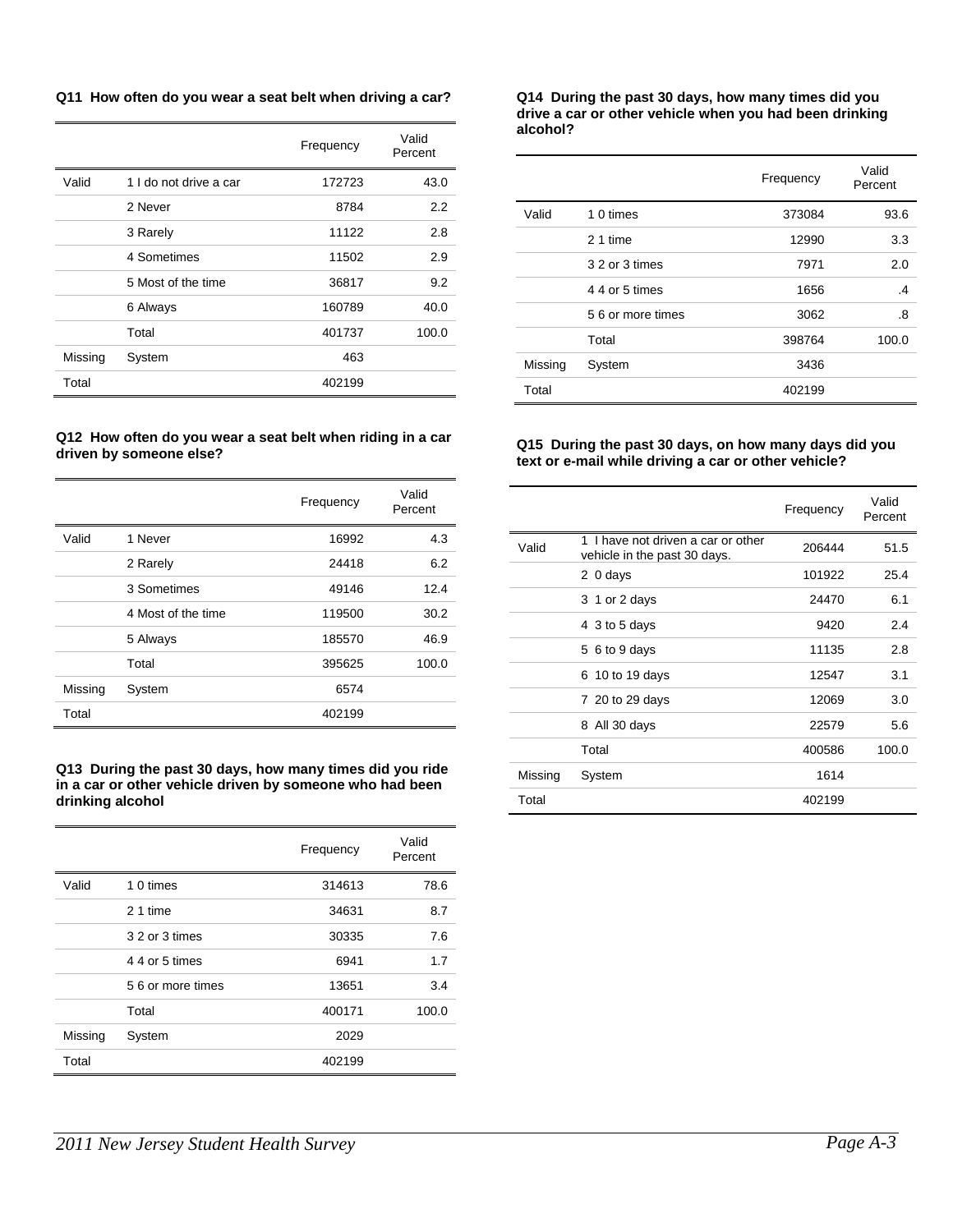**Q16 During the past 30 days, on how many days did you talk on a cell phone while driving a car or other vehicle?** 

| 1 I have not driven a car or other<br>Valid<br>207087<br>vehicle in the past 30 days.<br>2 0 days<br>104099<br>3 1 or 2 days<br>30019<br>4 3 to 5 days<br>14687<br>13066<br>5 6 to 9 days<br>6 10 to 19 days<br>12544<br>7 20 to 29 days<br>8823<br>8 All 30 days<br>8454<br>Total<br>398778<br>Missing<br>System<br>3421 |       | Frequency | Valid<br>Percent |
|---------------------------------------------------------------------------------------------------------------------------------------------------------------------------------------------------------------------------------------------------------------------------------------------------------------------------|-------|-----------|------------------|
|                                                                                                                                                                                                                                                                                                                           |       |           | 51.9             |
|                                                                                                                                                                                                                                                                                                                           |       |           | 26.1             |
|                                                                                                                                                                                                                                                                                                                           |       |           | 7.5              |
|                                                                                                                                                                                                                                                                                                                           |       |           | 3.7              |
|                                                                                                                                                                                                                                                                                                                           |       |           | 3.3              |
|                                                                                                                                                                                                                                                                                                                           |       |           | 3.1              |
|                                                                                                                                                                                                                                                                                                                           |       |           | $2.2\phantom{0}$ |
|                                                                                                                                                                                                                                                                                                                           |       |           | 2.1              |
|                                                                                                                                                                                                                                                                                                                           |       |           | 100.0            |
|                                                                                                                                                                                                                                                                                                                           |       |           |                  |
|                                                                                                                                                                                                                                                                                                                           | Total | 402199    |                  |

#### **Q17 During the past 30 days, on how many days did you carry a weapon such as a gun, knife, or club?**

|         |                 | Frequency | Valid<br>Percent |
|---------|-----------------|-----------|------------------|
| Valid   | 10 days         | 363435    | 90.4             |
|         | $21$ day        | 11902     | 3.0              |
|         | 3 2 or 3 days   | 11529     | 2.9              |
|         | 4 4 or 5 days   | 4088      | 1.0              |
|         | 56 or more days | 11044     | 2.7              |
|         | Total           | 401998    | 100.0            |
| Missing | System          | 201       |                  |
| Total   |                 | 402199    |                  |

#### **Q18 During the past 30 days, on how many days did you not go to school because you felt you would be unsafe at school or on your way to or from school?**

|         |                 | Frequency | Valid<br>Percent |
|---------|-----------------|-----------|------------------|
| Valid   | 10 days         | 387284    | 96.4             |
|         | $21$ day        | 7488      | 1.9              |
|         | 3 2 or 3 days   | 4831      | 1.2              |
|         | 4 4 or 5 days   | 473       | $\cdot$ 1        |
|         | 56 or more days | 1846      | .5               |
|         | Total           | 401922    | 100.0            |
| Missing | System          | 277       |                  |
| Total   |                 | 402199    |                  |

#### **Q19 During the past 12 months, how many times has someone threatened or injured you with a weapon such as a gun, knife, or club on school property?**

|         |                    | Frequency | Valid<br>Percent |
|---------|--------------------|-----------|------------------|
| Valid   | 1 0 times          | 377425    | 94.3             |
|         | 2 1 time           | 11973     | 3.0              |
|         | 3 2 or 3 times     | 4972      | 1.2              |
|         | 4 4 or 5 times     | 1960      | .5               |
|         | 5 6 or 7 times     | 823       | $\cdot$          |
|         | 68 or 9 times      | 554       | $\cdot$ 1        |
|         | 7 10 or 11 times   | 251       | $\cdot$ 1        |
|         | 8 12 or more times | 2137      | .5               |
|         | Total              | 400094    | 100.0            |
| Missing | System             | 2105      |                  |
| Total   |                    | 402199    |                  |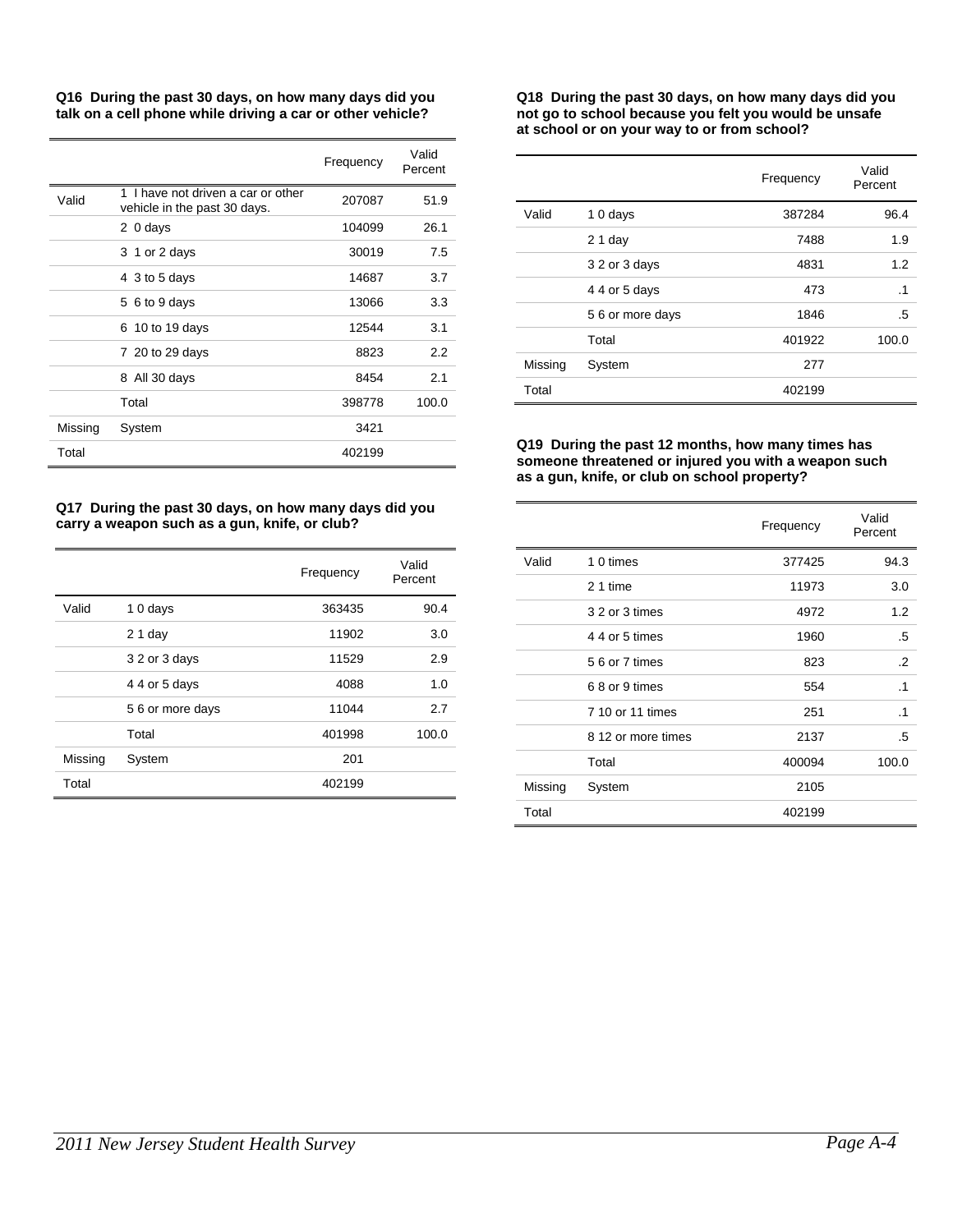**Q20 During the past 12 months, how many times has someone stolen or deliberately damaged your property such as your car, clothing, or books on school property?** 

|         |                    | Frequency | Valid<br>Percent |
|---------|--------------------|-----------|------------------|
| Valid   | 1 0 times          | 314516    | 78.3             |
|         | 2 1 time           | 46896     | 11.7             |
|         | 3 2 or 3 times     | 29135     | 7.2              |
|         | 4 4 or 5 times     | 4707      | 1.2              |
|         | 5 6 or 7 times     | 1536      | $\cdot$          |
|         | 68 or 9 times      | 1072      | .3               |
|         | 7 10 or 11 times   | 26        | .0               |
|         | 8 12 or more times | 4051      | 1.0              |
|         | Total              | 401938    | 100.0            |
| Missing | System             | 262       |                  |
| Total   |                    | 402199    |                  |

#### **Q21 During the past 12 months, how many times were you in a physical fight?**

|         |                    | Frequency | Valid<br>Percent |
|---------|--------------------|-----------|------------------|
| Valid   | 1 0 times          | 305967    | 76.1             |
|         | 2 1 time           | 46843     | 11.7             |
|         | 3 2 or 3 times     | 30079     | 7.5              |
|         | 4 4 or 5 times     | 10365     | 2.6              |
|         | 5 6 or 7 times     | 2142      | .5               |
|         | 68 or 9 times      | 1875      | .5               |
|         | 7 10 or 11 times   | 639       | $\cdot$          |
|         | 8 12 or more times | 4128      | 1.0              |
|         | Total              | 402038    | 100.0            |
| Missing | System             | 161       |                  |
| Total   |                    | 402199    |                  |

#### **Q22 During the past 12 months, did your boyfriend or girlfriend ever hit, slap, or physically hurt you on purpose?**

|         |        | Frequency | Valid<br>Percent |
|---------|--------|-----------|------------------|
| Valid   | 1 Yes  | 44033     | 11.0             |
|         | $2$ No | 356381    | 89.0             |
|         | Total  | 400414    | 100.0            |
| Missing | System | 1785      |                  |
| Total   |        | 402199    |                  |

#### **Q23 Have you ever been physically forced to have sexual intercourse when you did not want to?**

|         |        | Frequency | Valid<br>Percent |
|---------|--------|-----------|------------------|
| Valid   | 1 Yes  | 32115     | 8.0              |
|         | 2 No   | 369285    | 92.0             |
|         | Total  | 401400    | 100.0            |
| Missing | System | 799       |                  |
| Total   |        | 402199    |                  |

#### **Q24 During the past 12 months, have you ever been bullied on school property?**

|         |        | Frequency | Valid<br>Percent |
|---------|--------|-----------|------------------|
| Valid   | 1 Yes  | 80154     | 20.0             |
|         | 2 No   | 321459    | 80.0             |
|         | Total  | 401614    | 100.0            |
| Missing | System | 586       |                  |
| Total   |        | 402199    |                  |

**Q25 During the past 12 months, have you ever been electronically bullied? (Include being bullied through e-mail, chat rooms, instant messaging, Web sites, or texting.)** 

|         |        | Frequency | Valid<br>Percent |
|---------|--------|-----------|------------------|
| Valid   | 1 Yes  | 62430     | 15.6             |
|         | $2$ No | 338689    | 84.4             |
|         | Total  | 401119    | 100.0            |
| Missing | System | 1080      |                  |
| Total   |        | 402199    |                  |

#### **Q26 During the past 12 months, did you ever feel so sad or hopeless almost every day for two weeks or more in a row that you stopped doing some usual activities?**

|         |        | Frequency | Valid<br>Percent |
|---------|--------|-----------|------------------|
| Valid   | 1 Yes  | 104813    | 26.1             |
|         | 2 No   | 296544    | 73.9             |
|         | Total  | 401357    | 100.0            |
| Missing | System | 843       |                  |
| Total   |        | 402199    |                  |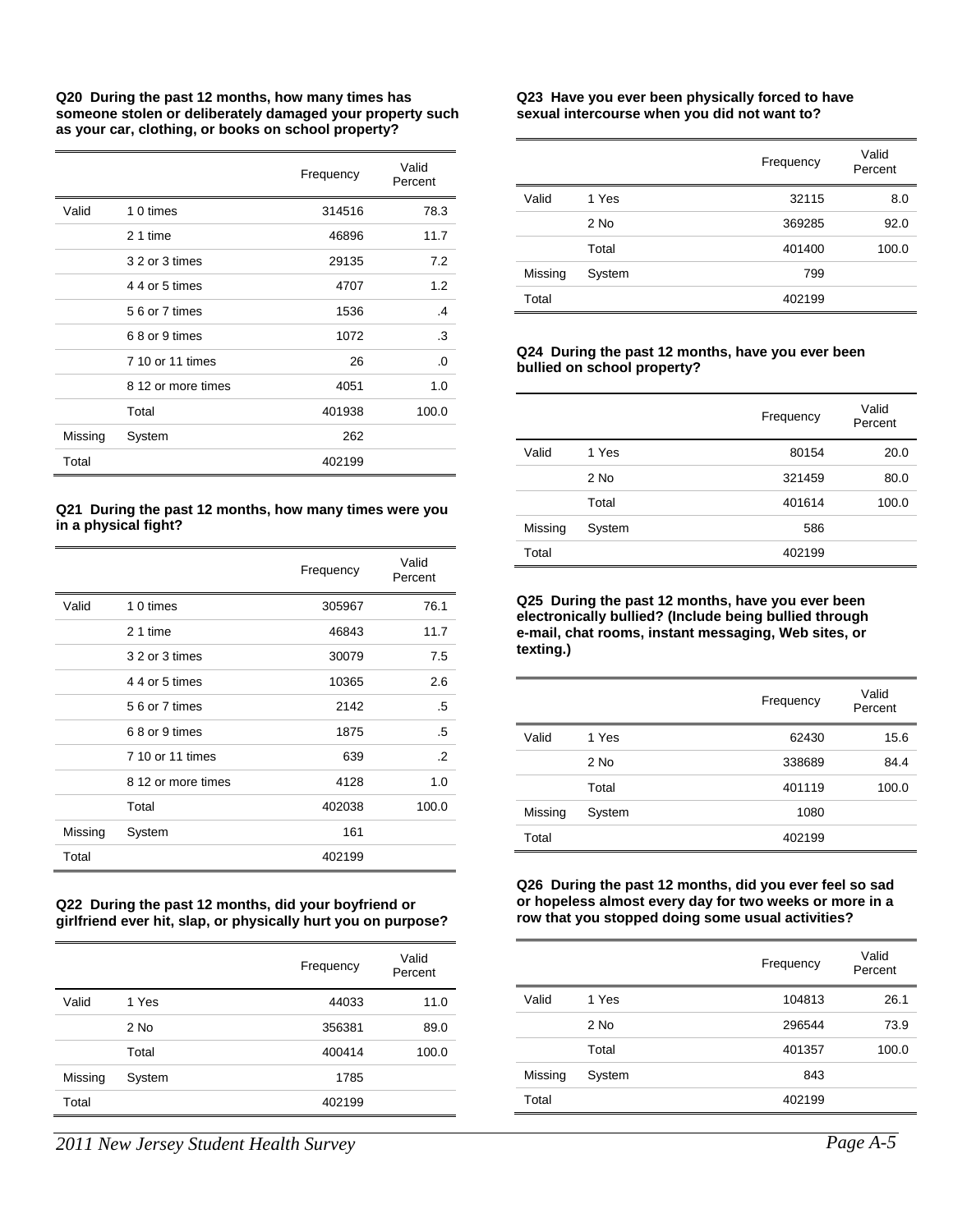**Q27 During the past 12 months, on how many times did you do something to purposely hurt yourself without wanting to die, such as cutting or burning yourself on purpose?** 

|         |                   | Frequency | Valid<br>Percent |
|---------|-------------------|-----------|------------------|
| Valid   | 1 0 times         | 327872    | 81.7             |
|         | 2 1 time          | 36582     | 9.1              |
|         | 3 2 or 3 times    | 16418     | 4.1              |
|         | 4 4 or 5 times    | 8521      | 2.1              |
|         | 5 6 or more times | 11860     | 3.0              |
|         | Total             | 401253    | 100.0            |
| Missing | System            | 946       |                  |
| Total   |                   | 402199    |                  |

#### **Q28 During the past 12 months, did you ever seriously consider attempting suicide?**

|         |        | Frequency | Valid<br>Percent |
|---------|--------|-----------|------------------|
| Valid   | 1 Yes  | 51460     | 12.9             |
|         | $2$ No | 348390    | 87.1             |
|         | Total  | 399850    | 100.0            |
| Missing | System | 2349      |                  |
| Total   |        | 402199    |                  |

#### **Q29 During the past 12 months, did you make a plan about how you would attempt suicide?**

|         |        | Frequency | Valid<br>Percent |
|---------|--------|-----------|------------------|
| Valid   | 1 Yes  | 43621     | 10.9             |
|         | $2$ No | 356997    | 89.1             |
|         | Total  | 400617    | 100.0            |
| Missing | System | 1582      |                  |
| Total   |        | 402199    |                  |

#### **Q30 During the past 12 months, how many times did you actually attempt suicide?**

|         |                   | Frequency | Valid<br>Percent |
|---------|-------------------|-----------|------------------|
| Valid   | 1 0 times         | 334946    | 94.0             |
|         | 2 1 time          | 13490     | 3.8              |
|         | 3 2 or 3 times    | 5749      | 1.6              |
|         | 4 4 or 5 times    | 712       | .2               |
|         | 5 6 or more times | 1465      | .4               |
|         | Total             | 356362    | 100.0            |
| Missing | System            | 45837     |                  |
| Total   |                   | 402199    |                  |

#### **Q31 If you attempted suicide during the past 12 months, did any attempt result in an injury, poisoning, or overdose that had to be treated by a doctor or nurse?**

|         |                           | Frequency | Valid<br>Percent |
|---------|---------------------------|-----------|------------------|
| Valid   | 1 Did not attempt suicide | 333985    | 94.1             |
|         | 2 Yes                     | 7558      | 2.1              |
|         | $3$ No                    | 13218     | 3.7              |
|         | Total                     | 354762    | 100.0            |
| Missing | System                    | 47437     |                  |
| Total   |                           | 402199    |                  |

#### **Q32 Have you ever tried cigarette smoking, even one or two puffs?**

|         |        | Frequency | Valid<br>Percent |
|---------|--------|-----------|------------------|
| Valid   | 1 Yes  | 161315    | 40.6             |
|         | $2$ No | 236116    | 59.4             |
|         | Total  | 397431    | 100.0            |
| Missing | System | 4768      |                  |
| Total   |        | 402199    |                  |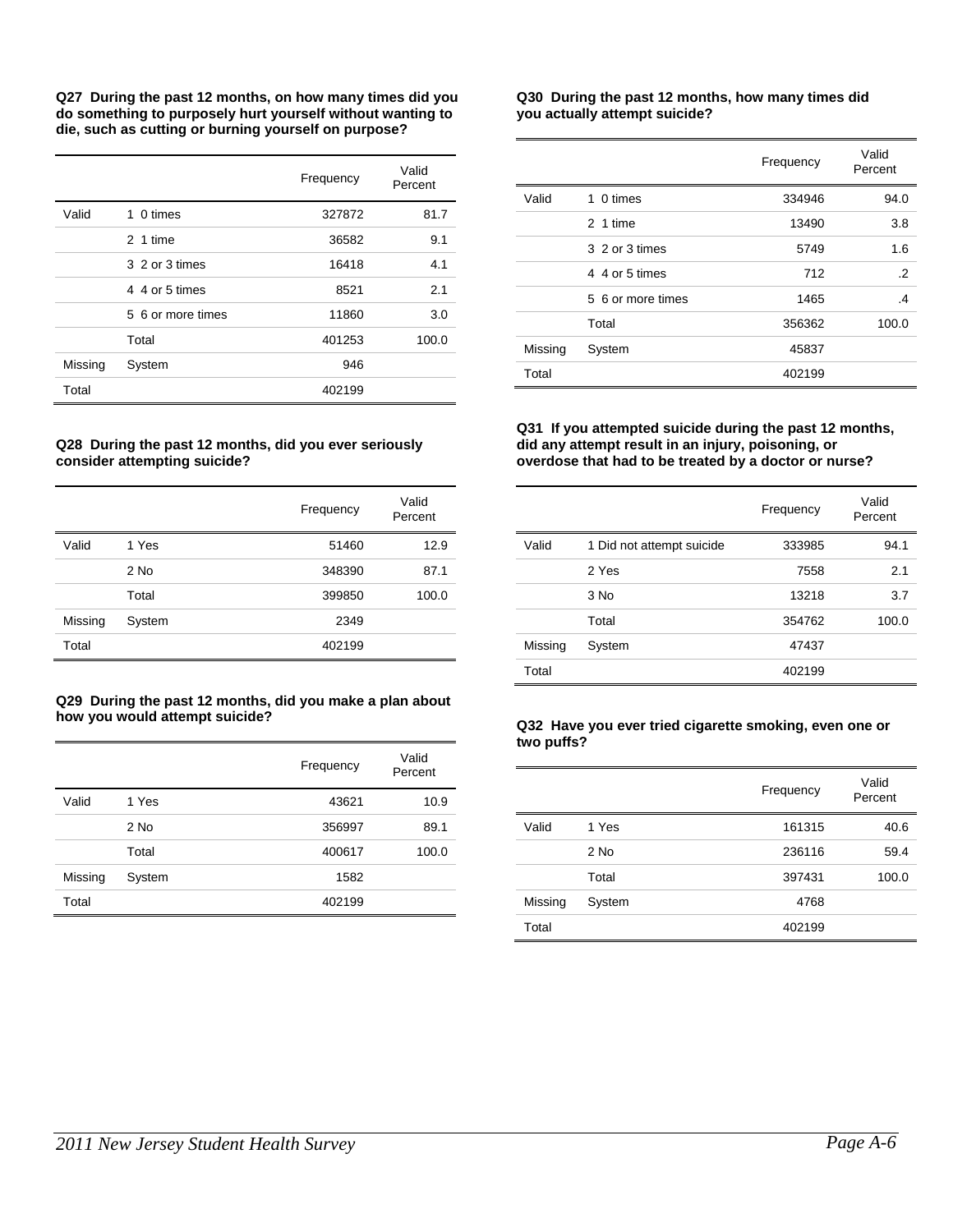#### **Q33 How old were you when you smoked a whole cigarette for the first time?**

|         |                            | Frequency | Valid<br>Percent |
|---------|----------------------------|-----------|------------------|
| Valid   | 1 Never smoked a cigarette | 283622    | 71.6             |
|         | 28 years old or younger    | 4859      | 1.2              |
|         | 39 or 10 years old         | 2126      | .5               |
|         | 4 11 or 12 years old       | 11197     | 2.8              |
|         | 5 13 or 14 years old       | 39359     | 9.9              |
|         | 6 15 or 16 years old       | 42440     | 10.7             |
|         | 7 17 years old or older    | 12603     | 3.2              |
|         | Total                      | 396207    | 100.0            |
| Missing | System                     | 5992      |                  |
| Total   |                            | 402199    |                  |

#### **Q34 During the past 30 days, on how many days did you smoke cigarettes?**

|         |                 | Frequency | Valid<br>Percent |
|---------|-----------------|-----------|------------------|
| Valid   | 10 days         | 329326    | 83.9             |
|         | 2 1 or 2 days   | 17327     | 4.4              |
|         | 3 3 to 5 days   | 13073     | 3.3              |
|         | 4 6 to 9 days   | 5194      | 1.3              |
|         | 5 10 to 19 days | 8336      | 2.1              |
|         | 6 20 to 29 days | 4430      | 1.1              |
|         | 7 All 30 days   | 14890     | 3.8              |
|         | Total           | 392577    | 100.0            |
| Missing | System          | 9622      |                  |
| Total   |                 | 402199    |                  |

#### **Q35 During the past 30 days, on the days you smoked, how many cigarettes did you smoke per day?**

|         |                            | Frequency | Valid<br>Percent |
|---------|----------------------------|-----------|------------------|
| Valid   | 1 Did not smoke cigarettes | 330172    | 83.9             |
|         | 2 Less than 1 cigarette    | 19069     | 4.8              |
|         | 3 1 cigarette              | 9163      | 2.3              |
|         | 4 2 to 5 cigarettes        | 25475     | 6.5              |
|         | 5 6 to 10 cigarettes       | 5221      | 1.3              |
|         | 6 11 to 20 cigarettes      | 2292      | .6               |
|         | 7 More than 20 cigarettes  | 2189      | .6               |
|         | Total                      | 393579    | 100.0            |
| Missing | System                     | 8620      |                  |
| Total   |                            | 402199    |                  |

#### **Q36 During your life, on how many days have you had at least one drink of alcohol?**

|         |                    | Frequency | Valid<br>Percent |
|---------|--------------------|-----------|------------------|
| Valid   | 10 days            | 122005    | 30.9             |
|         | 2 1 or 2 days      | 59313     | 15.0             |
|         | 3 3 to 9 days      | 63153     | 16.0             |
|         | 4 10 to 19 days    | 40995     | 10.4             |
|         | 5 20 to 39 days    | 38690     | 9.8              |
|         | 6 40 to 99 days    | 31108     | 7.9              |
|         | 7 100 or more days | 39390     | 10.0             |
|         | Total              | 394654    | 100.0            |
| Missing | System             | 7545      |                  |
| Total   |                    | 402199    |                  |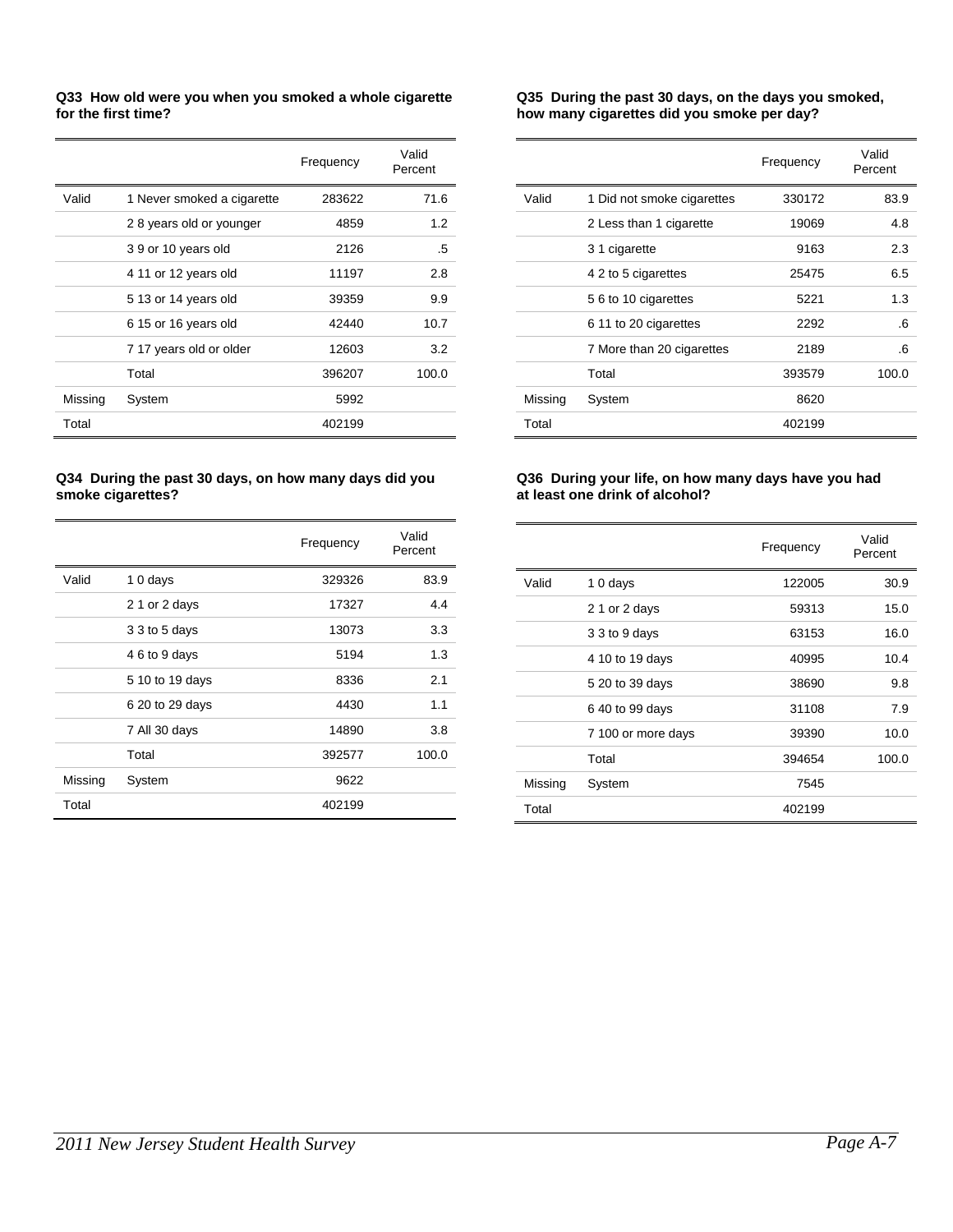#### **Q37 How old were you when you had your first drink of alcohol other than a few sips?**

|         |                         | Frequency | Valid<br>Percent |
|---------|-------------------------|-----------|------------------|
| Valid   | 1 Never drank alcohol   | 126174    | 31.7             |
|         | 28 years old or younger | 13224     | 3.3              |
|         | 39 or 10 years old      | 11202     | 2.8              |
|         | 4 11 or 12 years old    | 33045     | 8.3              |
|         | 5 13 or 14 years old    | 99864     | 25.1             |
|         | 6 15 or 16 years old    | 96871     | 24.3             |
|         | 7 17 years old or older | 18178     | 4.6              |
|         | Total                   | 398559    | 100.0            |
| Missing | System                  | 3641      |                  |
| Total   |                         | 402199    |                  |

#### **Q38 During the past 30 days, on how many days did you have at least one drink of alcohol?**

|         |                 | Frequency | Valid<br>Percent |
|---------|-----------------|-----------|------------------|
| Valid   | 10 days         | 214920    | 57.1             |
|         | 2 1 or 2 days   | 77446     | 20.6             |
|         | 3 3 to 5 days   | 42848     | 11.4             |
|         | 4 6 to 9 days   | 24229     | 6.4              |
|         | 5 10 to 19 days | 14099     | 3.7              |
|         | 6 20 to 29 days | 683       | $\cdot$          |
|         | 7 All 30 days   | 2195      | .6               |
|         | Total           | 376421    | 100.0            |
| Missing | System          | 25778     |                  |
| Total   |                 | 402199    |                  |

#### **Q39 During the past 30 days, on how many days did you have 5 or more drinks of alcohol in a row, that is, within a couple of hours?**

|         |                   | Frequency | Valid<br>Percent |
|---------|-------------------|-----------|------------------|
| Valid   | 10 days           | 302539    | 76.3             |
|         | $21$ day          | 30966     | 7.8              |
|         | 32 days           | 23323     | 5.9              |
|         | 4 3 to 5 days     | 25066     | 6.3              |
|         | 56 to 9 days      | 10171     | 2.6              |
|         | 6 10 to 19 days   | 2442      | .6               |
|         | 7 20 or more days | 1898      | .5               |
|         | Total             | 396405    | 100.0            |
| Missing | System            | 5794      |                  |
| Total   |                   | 402199    |                  |

#### **Q40 During the past 30 days, how did you usually get the alcohol you drank?**

|         |                                    | Frequency | Valid<br>Percent |
|---------|------------------------------------|-----------|------------------|
| Valid   | 1 Did not drink in past 30<br>days | 213923    | 56.4             |
|         | 2 Bought in store                  | 9967      | 2.6              |
|         | 3 Bought in restaurant             | 2668      | .7               |
|         | 4 Bought at public event           | 1587      | $\cdot$          |
|         | 5 I gave someone money<br>to buy   | 57597     | 15.2             |
|         | 6 Someone gave it to me            | 54848     | 14.5             |
|         | 7 Took from store/family           | 13891     | 3.7              |
|         | 8 I got it some other way          | 24697     | 6.5              |
|         | Total                              | 379178    | 100.0            |
| Missing | System                             | 23021     |                  |
| Total   |                                    | 402199    |                  |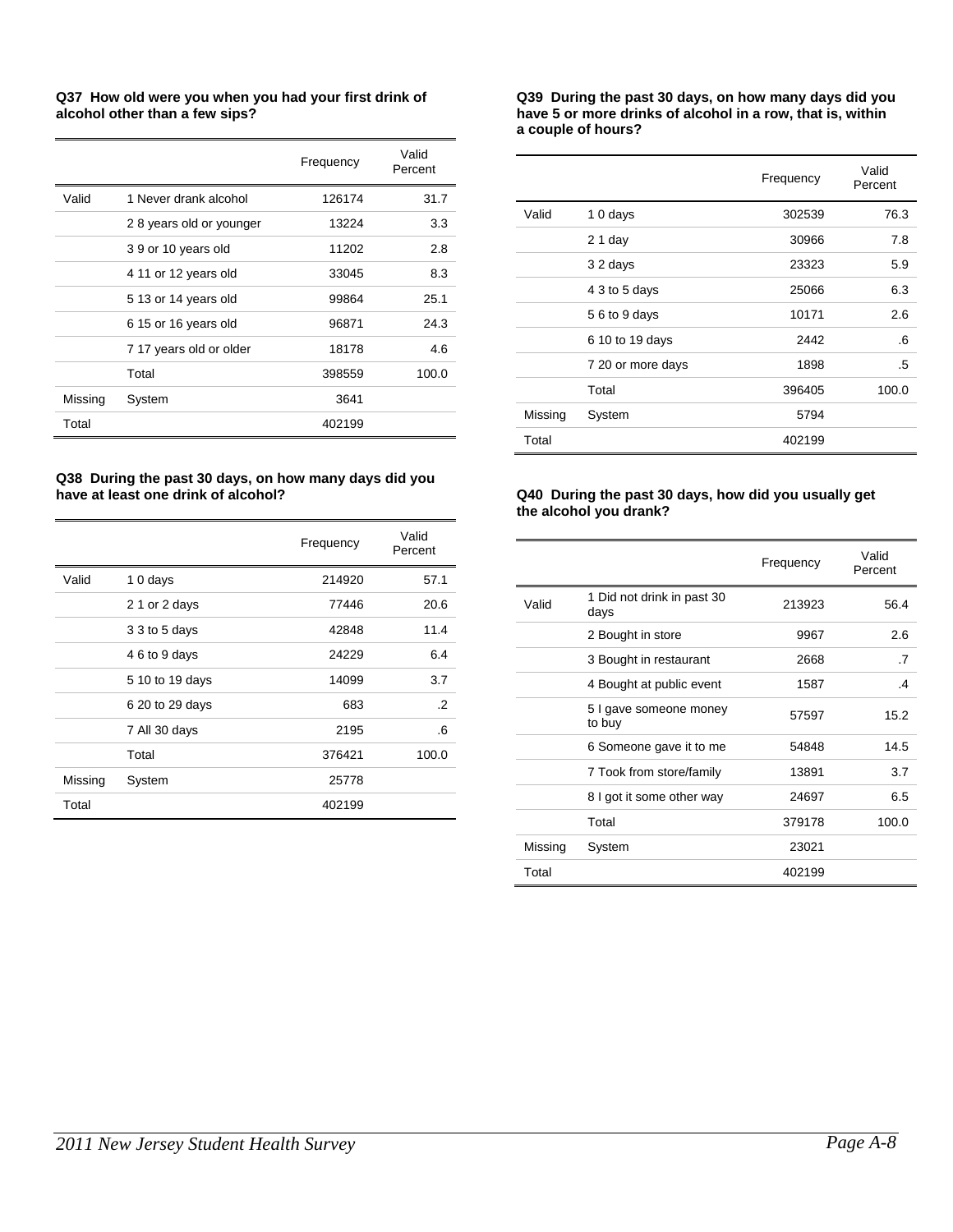#### **Q41 During your life, how many times have you used marijuana?**

|         |                     | Frequency | Valid<br>Percent |
|---------|---------------------|-----------|------------------|
| Valid   | 1 0 times           | 248397    | 63.1             |
|         | 2 1 or 2 times      | 31868     | 8.1              |
|         | 3 3 to 9 times      | 29954     | 7.6              |
|         | 4 10 to 19 times    | 15911     | 4.0              |
|         | 5 20 to 39 times    | 16316     | 4.1              |
|         | 6 40 to 99 times    | 15986     | 4.1              |
|         | 7 100 or more times | 35215     | 8.9              |
|         | Total               | 393647    | 100.0            |
| Missing | System              | 8552      |                  |
| Total   |                     | 402199    |                  |

#### **Q43 During the past 30 days, how many times did you use marijuana?**

|         |                    | Frequency | Valid<br>Percent |
|---------|--------------------|-----------|------------------|
| Valid   | 1 0 times          | 312660    | 78.9             |
|         | 2 1 or 2 times     | 29497     | 7.4              |
|         | 3 3 to 9 times     | 20708     | 5.2              |
|         | 4 10 to 19 times   | 10250     | 2.6              |
|         | 5 20 to 39 times   | 9866      | 2.5              |
|         | 6.40 or more times | 13209     | 3.3              |
|         | Total              | 396189    | 100.0            |
| Missing | System             | 6010      |                  |
| Total   |                    | 402199    |                  |

#### **Q44 During your life, how many times have you used any form of cocaine, including powder, crack, or freebase?**

|         |                    | Frequency | Valid<br>Percent |
|---------|--------------------|-----------|------------------|
| Valid   | 1 0 times          | 383884    | 95.6             |
|         | 2 1 or 2 times     | 7207      | 1.8              |
|         | 3 3 to 9 times     | 4105      | 1.0              |
|         | 4 10 to 19 times   | 2638      | .7               |
|         | 5 20 to 39 times   | 1460      | $\cdot$          |
|         | 6.40 or more times | 2260      | .6               |
|         | Total              | 401555    | 100.0            |
| Missing | System             | 645       |                  |
| Total   |                    | 402199    |                  |

#### **Q42 How old were you when you tried marijuana for the first time?**

|         |                         | Frequency | Valid<br>Percent |
|---------|-------------------------|-----------|------------------|
| Valid   | 1 Never tried marijuana | 248630    | 63.0             |
|         | 28 years old or younger | 3191      | .8               |
|         | 39 or 10 years old      | 1657      | $\cdot$          |
|         | 4 11 or 12 years old    | 12066     | 3.1              |
|         | 5 13 or 14 years old    | 47359     | 12.0             |
|         | 6 15 or 16 years old    | 65528     | 16.6             |
|         | 7 17 years old or older | 16433     | 4.2              |
|         | Total                   | 394864    | 100.0            |
| Missing | System                  | 7336      |                  |
| Total   |                         | 402199    |                  |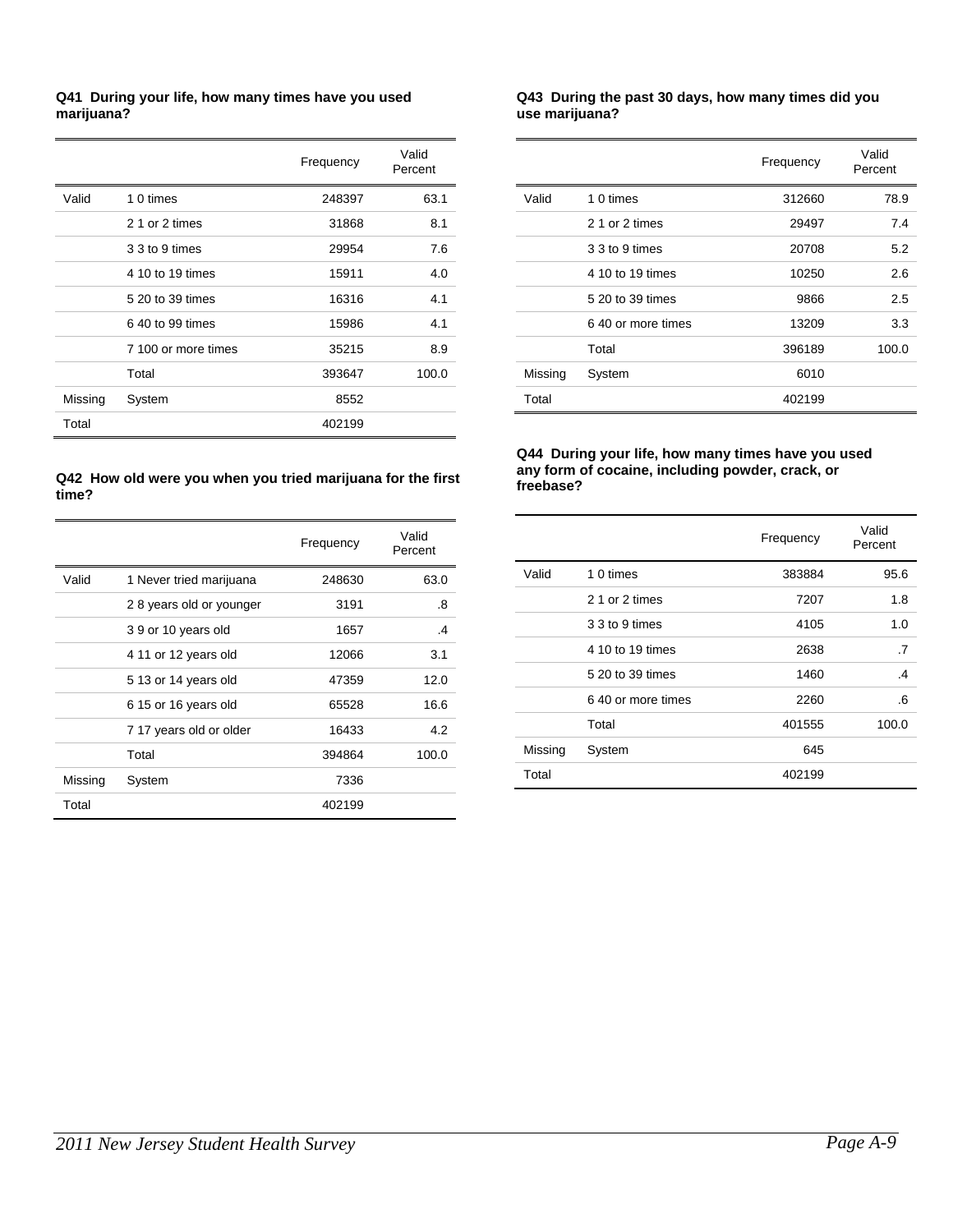**Q45 During your life, how many times have you sniffed glue, breathed the contents of aerosol spray cans, or inhaled any paints or sprays to get high?** 

|         |                    | Frequency | Valid<br>Percent |
|---------|--------------------|-----------|------------------|
| Valid   | 1 0 times          | 361553    | 90.1             |
|         | 2 1 or 2 times     | 19734     | 4.9              |
|         | 3 3 to 9 times     | 11014     | 2.7              |
|         | 4 10 to 19 times   | 4818      | 1.2              |
|         | 5 20 to 39 times   | 1874      | .5               |
|         | 6.40 or more times | 2360      | .6               |
|         | Total              | 401353    | 100.0            |
| Missing | System             | 846       |                  |
| Total   |                    | 402199    |                  |

#### **Q46 During your life, how many times have you used heroin (also called smack, junk, or China White)?**

|         |                    | Frequency | Valid<br>Percent |
|---------|--------------------|-----------|------------------|
| Valid   | 1 0 times          | 391706    | 98.4             |
|         | 2 1 or 2 times     | 2373      | .6               |
|         | 3 3 to 9 times     | 882       | $\cdot$ .2       |
|         | 4 10 to 19 times   | 343       | $\cdot$ 1        |
|         | 5 20 to 39 times   | 560       | $\cdot$ 1        |
|         | 6.40 or more times | 2169      | .5               |
|         | Total              | 398033    | 100.0            |
| Missing | System             | 4166      |                  |
| Total   |                    | 402199    |                  |

#### **Q47 During your life, how many times have you used methamphetamines (also called speed, crystal, crank, or ice)?**

|         |                    | Frequency | Valid<br>Percent |
|---------|--------------------|-----------|------------------|
| Valid   | 1 0 times          | 390206    | 97.3             |
|         | 2 1 or 2 times     | 5053      | 1.3              |
|         | 3 3 to 9 times     | 2700      | .7               |
|         | 4 10 to 19 times   | 909       | $\cdot$          |
|         | 5 20 to 39 times   | 833       | $\cdot$ .2       |
|         | 6.40 or more times | 1433      | $\cdot$ 4        |
|         | Total              | 401135    | 100.0            |
| Missing | System             | 1064      |                  |
| Total   |                    | 402199    |                  |

#### **Q48 During your life, how many times have you used ecstasy (also called MDMA)?**

|         |                    | Frequency | Valid<br>Percent |
|---------|--------------------|-----------|------------------|
| Valid   | 1 0 times          | 372110    | 92.9             |
|         | 2 1 or 2 times     | 14592     | 3.6              |
|         | 3 3 to 9 times     | 8044      | 2.0              |
|         | 4 10 to 19 times   | 1736      | $\cdot$          |
|         | 5 20 to 39 times   | 1805      | .5               |
|         | 6.40 or more times | 2325      | .6               |
|         | Total              | 400611    | 100.0            |
| Missing | System             | 1588      |                  |
| Total   |                    | 402199    |                  |

#### **Q49 During your life, how many times have you taken steroid pills or shots without a doctor's prescription?**

|         |                    | Frequency | Valid<br>Percent |
|---------|--------------------|-----------|------------------|
| Valid   | 1 0 times          | 390786    | 97.7             |
|         | 2 1 or 2 times     | 4499      | 1.1              |
|         | 3 3 to 9 times     | 1076      | .3               |
|         | 4 10 to 19 times   | 918       | .2               |
|         | 5 20 to 39 times   | 611       | $\cdot$ .2       |
|         | 6.40 or more times | 2236      | .6               |
|         | Total              | 400126    | 100.0            |
| Missing | System             | 2074      |                  |
| Total   |                    | 402199    |                  |

#### **Q50 During your life, how many times have you used a needle to inject any illegal drug into your body?**

|         |                   | Frequency | Valid<br>Percent |
|---------|-------------------|-----------|------------------|
| Valid   | 1 0 times         | 391741    | 97.7             |
|         | 2 1 times         | 5642      | 1.4              |
|         | 3 2 or more times | 3509      | .9               |
|         | Total             | 400892    | 100.0            |
| Missing | System            | 1308      |                  |
|         | Total             | 402199    |                  |

*2011 New Jersey Student Health Survey Page A-10*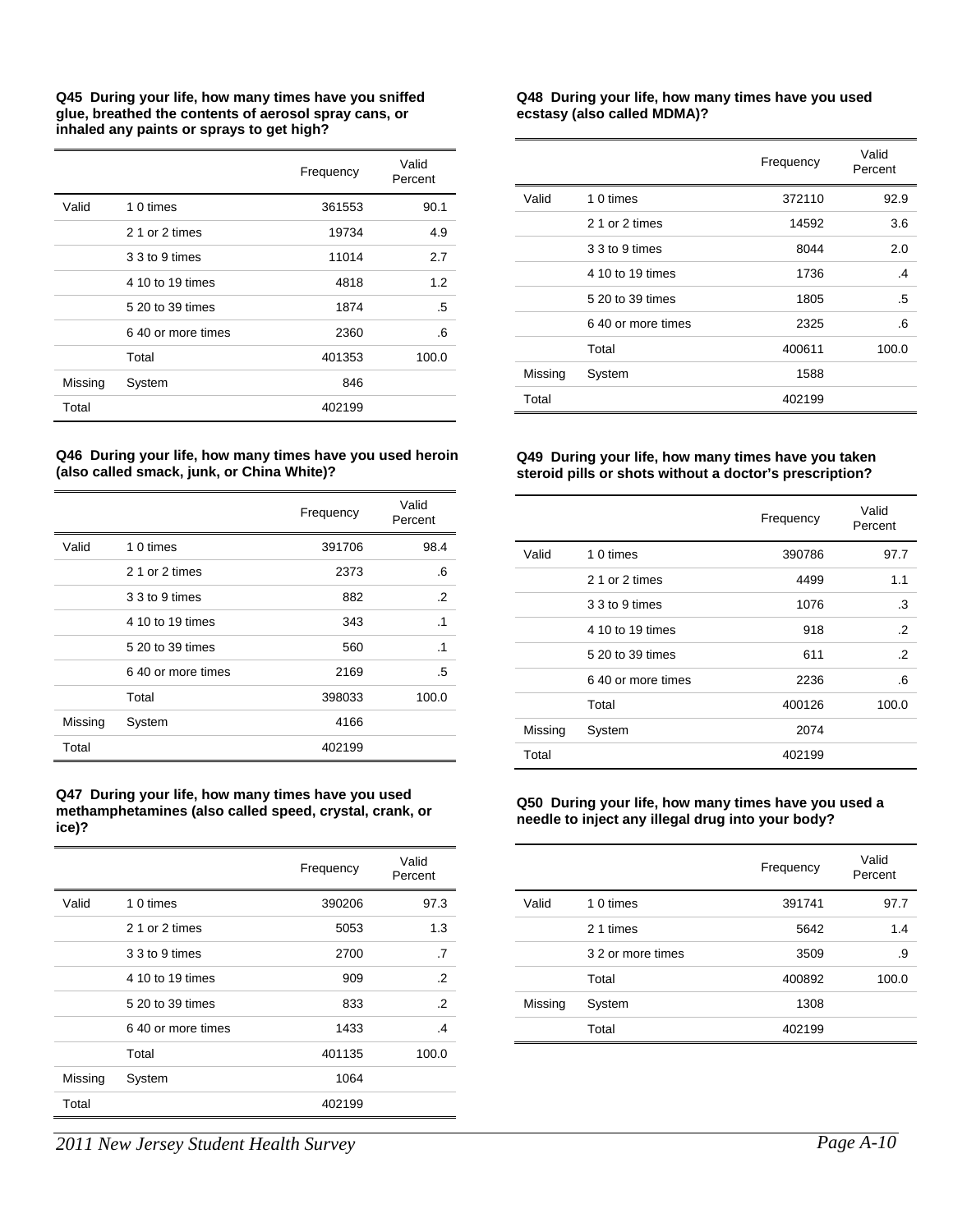**Q51 During the past 12 months, has anyone offered, sold, or given you an illegal drug on school property?**

|         |        | Frequency | Valid<br>Percent |
|---------|--------|-----------|------------------|
| Valid   | 1 Yes  | 109131    | 27.3             |
|         | 2 No   | 290184    | 72.7             |
|         | Total  | 399315    | 100.0            |
| Missing | System | 2884      |                  |
| Total   |        | 402199    |                  |

**Q52 During your life, how many times have you taken a prescription drug (such as OxyContin, Percocet, Vicodin, codeine, Adderall, Ritalin, or Xanax) without a doctor's prescription?**

|         |                    | Frequency | Valid<br>Percent |
|---------|--------------------|-----------|------------------|
| Valid   | 1 0 times          | 339023    | 84.9             |
|         | 2 1 or 2 times     | 26163     | 6.5              |
|         | 3 3 to 9 times     | 16286     | 4.1              |
|         | 4 10 to 19 times   | 6702      | 1.7              |
|         | 5 20 to 39 times   | 4929      | 1.2              |
|         | 6.40 or more times | 6405      | 1.6              |
|         | Total              | 399509    | 100.0            |
| Missing | System             | 2691      |                  |
| Total   |                    | 402199    |                  |

#### **Q53 During your life, how many times have you taken overthe-counter drugs to get high?**

|         |                    | Frequency | Valid<br>Percent |
|---------|--------------------|-----------|------------------|
| Valid   | 1 0 times          | 368006    | 91.7             |
|         | 2 1 or 2 times     | 14781     | 3.7              |
|         | 3 3 to 9 times     | 9295      | 2.3              |
|         | 4 10 to 19 times   | 5432      | 1.4              |
|         | 5 20 to 39 times   | 1665      | $\overline{.4}$  |
|         | 6.40 or more times | 2274      | .6               |
|         | Total              | 401452    | 100.0            |
| Missing | System             | 747       |                  |
| Total   |                    | 402199    |                  |

#### **Q54 How much do you think people risk harming themselves (physically or in other ways) if they smoke one or more packs of cigarettes a day?**

|         |                 | Frequency | Valid<br>Percent |
|---------|-----------------|-----------|------------------|
| Valid   | 1 No risk       | 17993     | 4.5              |
|         | 2 Slight risk   | 25655     | 6.4              |
|         | 3 Moderate risk | 80831     | 20.2             |
|         | 4 Great risk    | 275462    | 68.9             |
|         | Total           | 399941    | 100.0            |
| Missing | System          | 2259      |                  |
| Total   |                 | 402199    |                  |

**Q55 How much do you think people risk harming themselves (physically or in other ways) if they have one or two drinks of alcohol (beer, wine, or liquor) nearly every day?** 

|         |                 | Frequency | Valid<br>Percent |
|---------|-----------------|-----------|------------------|
| Valid   | 1 No risk       | 32818     | 8.2              |
|         | 2 Slight risk   | 119313    | 29.9             |
|         | 3 Moderate risk | 130656    | 32.8             |
|         | 4 Great risk    | 115667    | 29.0             |
|         | Total           | 398455    | 100.0            |
| Missing | System          | 3745      |                  |
| Total   |                 | 402199    |                  |

#### **Q56 How much do you think people risk harming themselves (physically or in other ways) if they smoke marijuana regularly?**

|         |                 | Frequency | Valid<br>Percent |
|---------|-----------------|-----------|------------------|
| Valid   | 1 No risk       | 67303     | 16.8             |
|         | 2 Slight risk   | 87777     | 22.0             |
|         | 3 Moderate risk | 101668    | 25.4             |
|         | 4 Great risk    | 143099    | 35.8             |
|         | Total           | 399846    | 100.0            |
| Missing | System          | 2353      |                  |
| Total   |                 | 402199    |                  |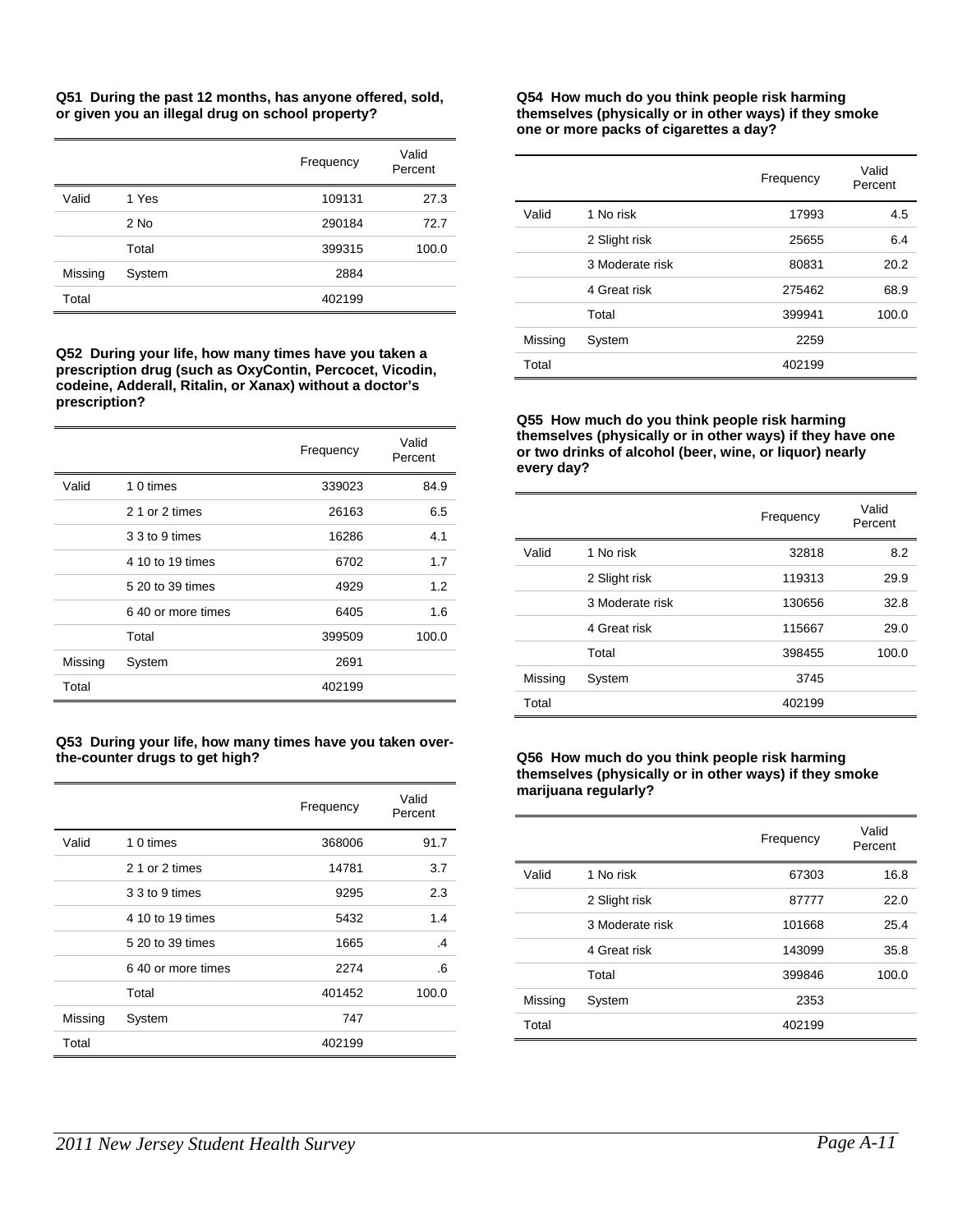#### **Q57 How wrong do your parents feel it would be for you to smoke cigarettes?**

|         |                      | Frequency | Valid<br>Percent |
|---------|----------------------|-----------|------------------|
| Valid   | 1 Very wrong         | 302995    | 75.7             |
|         | 2 Wrong              | 58594     | 14.6             |
|         | 3 A little bit wrong | 22967     | 5.7              |
|         | 4 Not wrong at all   | 6622      | 1.7              |
|         | 5 Not sure           | 9137      | 2.3              |
|         | Total                | 400315    | 100.0            |
| Missing | System               | 1884      |                  |
| Total   |                      | 402199    |                  |

**Q58 How wrong do your parents feel it would be for you to drink beer, wine or liquor at least once or twice a month?** 

|         |                      | Frequency | Valid<br>Percent |
|---------|----------------------|-----------|------------------|
| Valid   | 1 Very wrong         | 159224    | 39.9             |
|         | 2 Wrong              | 87143     | 21.9             |
|         | 3 A little bit wrong | 90783     | 22.8             |
|         | 4 Not wrong at all   | 46318     | 11.6             |
|         | 5 Not sure           | 15225     | 3.8              |
|         | Total                | 398692    | 100.0            |
| Missing | System               | 3507      |                  |
| Total   |                      | 402199    |                  |

#### **Q59 How wrong do your parents feel it would be for you to smoke marijuana?**

|         |                      | Frequency | Valid<br>Percent |
|---------|----------------------|-----------|------------------|
| Valid   | 1 Very wrong         | 309851    | 77.3             |
|         | 2 Wrong              | 45715     | 11.4             |
|         | 3 A little bit wrong | 24120     | 6.0              |
|         | 4 Not wrong at all   | 9922      | 2.5              |
|         | 5 Not sure           | 11492     | 2.9              |
|         | Total                | 401100    | 100.0            |
| Missing | System               | 1099      |                  |
| Total   |                      | 402199    |                  |

#### **Q60 Have you ever had sexual intercourse?**

|         |        | Frequency | Valid<br>Percent |
|---------|--------|-----------|------------------|
| Valid   | 1 Yes  | 164958    | 44.6             |
|         | $2$ No | 205298    | 55.4             |
|         | Total  | 370256    | 100.0            |
| Missing | System | 31943     |                  |
| Total   |        | 402199    |                  |

#### **Q61 How old were you when you had sexual intercourse for the first time?**

|         |                           | Frequency | Valid<br>Percent |
|---------|---------------------------|-----------|------------------|
| Valid   | 1 Never had sex           | 204490    | 55.3             |
|         | 2 11 years old or younger | 9741      | 2.6              |
|         | 3 12 years old            | 9182      | 2.5              |
|         | 4 13 years old            | 15016     | 4.1              |
|         | 5 14 years old            | 34989     | 9.5              |
|         | 6 15 years old            | 42429     | 11.5             |
|         | 7 16 years old            | 35434     | 9.6              |
|         | 8 17 years old or older   | 18434     | 5.0              |
|         | Total                     | 369714    | 100.0            |
| Missing | System                    | 32485     |                  |
| Total   |                           | 402199    |                  |

#### **Q62 During your life, with how many people have you had sexual intercourse?**

|         |                   | Frequency | Valid<br>Percent |
|---------|-------------------|-----------|------------------|
| Valid   | 1 Never had sex   | 205229    | 55.5             |
|         | 21 person         | 64328     | 17.4             |
|         | 32 people         | 27736     | 7.5              |
|         | 4 3 people        | 20980     | 5.7              |
|         | 54 people         | 12538     | 3.4              |
|         | 65 people         | 9774      | 2.6              |
|         | 76 or more people | 29239     | 7.9              |
|         | Total             | 369824    | 100.0            |
| Missing | System            | 32376     |                  |
| Total   |                   | 402199    |                  |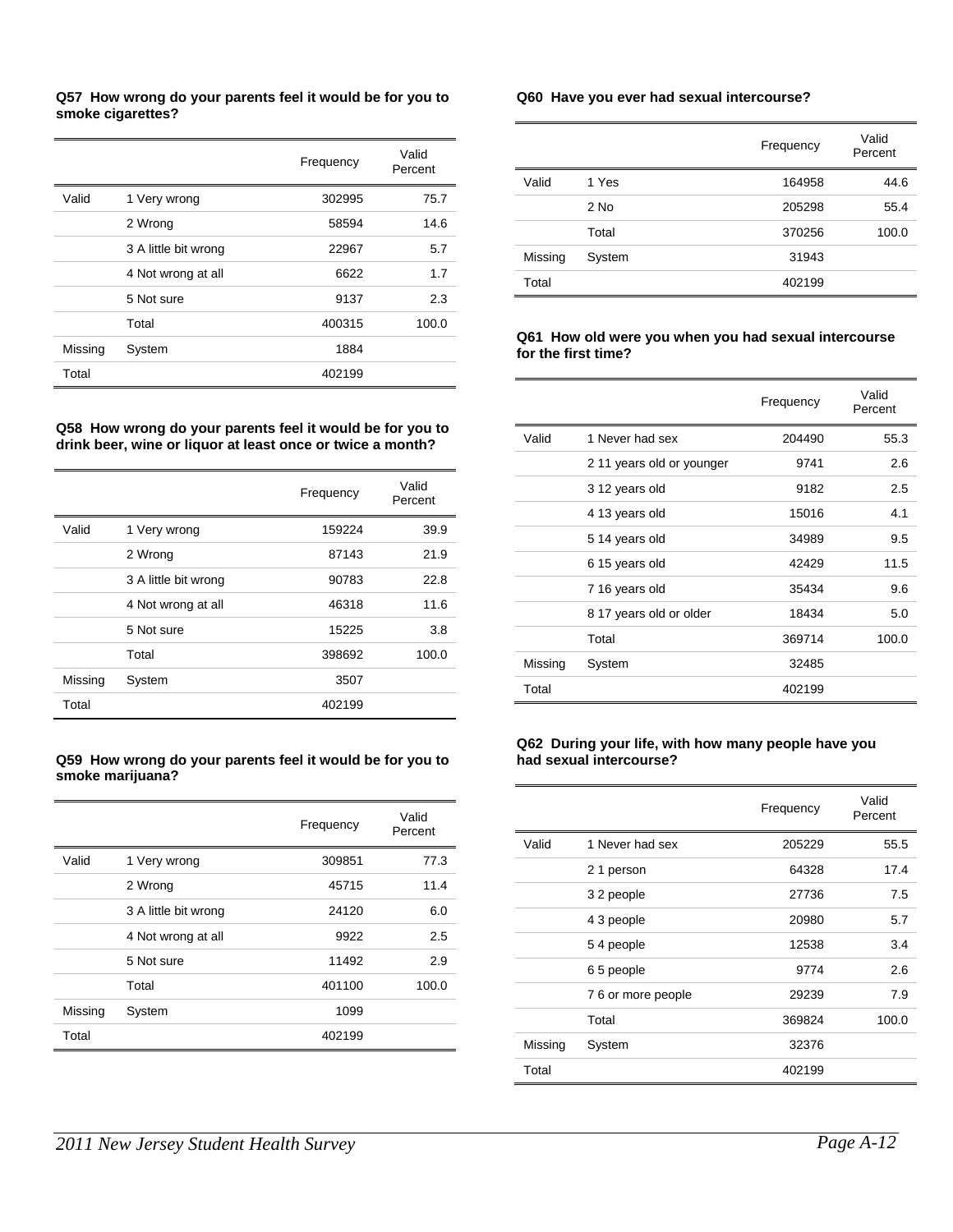#### **Q63 During the past 3 months, with how many people did you have sexual intercourse?**

|         |                                | Frequency | Valid<br>Percent |
|---------|--------------------------------|-----------|------------------|
| Valid   | 1 Never had sex                | 205053    | 55.4             |
|         | 2 None during past 3<br>months | 45910     | 12.4             |
|         | 3 1 person                     | 89492     | 24.2             |
|         | 4 2 people                     | 15851     | 4.3              |
|         | 53 people                      | 6229      | 1.7              |
|         | 64 people                      | 2142      | .6               |
|         | 75 people                      | 1387      | $\cdot$          |
|         | 8 6 or more people             | 3915      | 1.1              |
|         | Total                          | 369979    | 100.0            |
| Missing | System                         | 32220     |                  |
| Total   |                                | 402199    |                  |

#### **Q64 Did you drink alcohol or use drugs before you had sexual intercourse the last time?**

|         |                 | Frequency | Valid<br>Percent |
|---------|-----------------|-----------|------------------|
| Valid   | 1 Never had sex | 203926    | 55.7             |
|         | 2 Yes           | 34159     | 9.3              |
|         | $3$ No          | 128303    | 35.0             |
|         | Total           | 366387    | 100.0            |
| Missing | System          | 35812     |                  |
| Total   |                 | 402199    |                  |

#### **Q65 The last time you had sexual intercourse, did you or your partner use a condom?**

|         |                 | Frequency | Valid<br>Percent |
|---------|-----------------|-----------|------------------|
| Valid   | 1 Never had sex | 205229    | 56.1             |
|         | 2 Yes           | 106093    | 29.0             |
|         | $3$ No          | 54722     | 14.9             |
|         | Total           | 366044    | 100.0            |
| Missing | System          | 36155     |                  |
| Total   |                 | 402199    |                  |

#### **Q66 The last time you had sexual intercourse, what one method did you or your partner use to prevent pregnancy?**

|         |                       | Frequency | Valid<br>Percent |
|---------|-----------------------|-----------|------------------|
| Valid   | 1 Never had sex       | 205229    | 56.1             |
|         | 2 No method was used  | 23364     | 6.4              |
|         | 3 Birth control pills | 26125     | 7.1              |
|         | 4 Condoms             | 87611     | 23.9             |
|         | 5 Depo-Provera        | 2804      | .8               |
|         | 6 Withdrawal          | 14863     | 4.1              |
|         | 7 Some other method   | 3210      | .9               |
|         | 8 Not sure            | 2871      | .8               |
|         | Total                 | 366077    | 100.0            |
| Missing | System                | 36122     |                  |
| Total   |                       | 402199    |                  |

#### **Q67 How many times have you been pregnant or gotten someone pregnant?**

|         |                   | Frequency | Valid<br>Percent |
|---------|-------------------|-----------|------------------|
| Valid   | 1 0 times         | 369638    | 92.8             |
|         | 2 1 time          | 15796     | 4.0              |
|         | 3 2 or more times | 5644      | 1.4              |
|         | 4 Not sure        | 7142      | 1.8              |
|         | Total             | 398221    | 100.0            |
| Missing | System            | 3979      |                  |
| Total   |                   | 402199    |                  |

#### **Q68 Have you ever been tested for a sexually transmitted disease (STD) such as genital herpes, gonorrhea, chlamydia, syphilis, or genital warts?**

|         |            | Frequency | Valid<br>Percent |
|---------|------------|-----------|------------------|
| Valid   | 1 Yes      | 50810     | 12.7             |
|         | $2$ No     | 324026    | 81.2             |
|         | 3 Not sure | 24202     | 6.1              |
|         | Total      | 399038    | 100.0            |
| Missing | System     | 3162      |                  |
| Total   |            | 402199    |                  |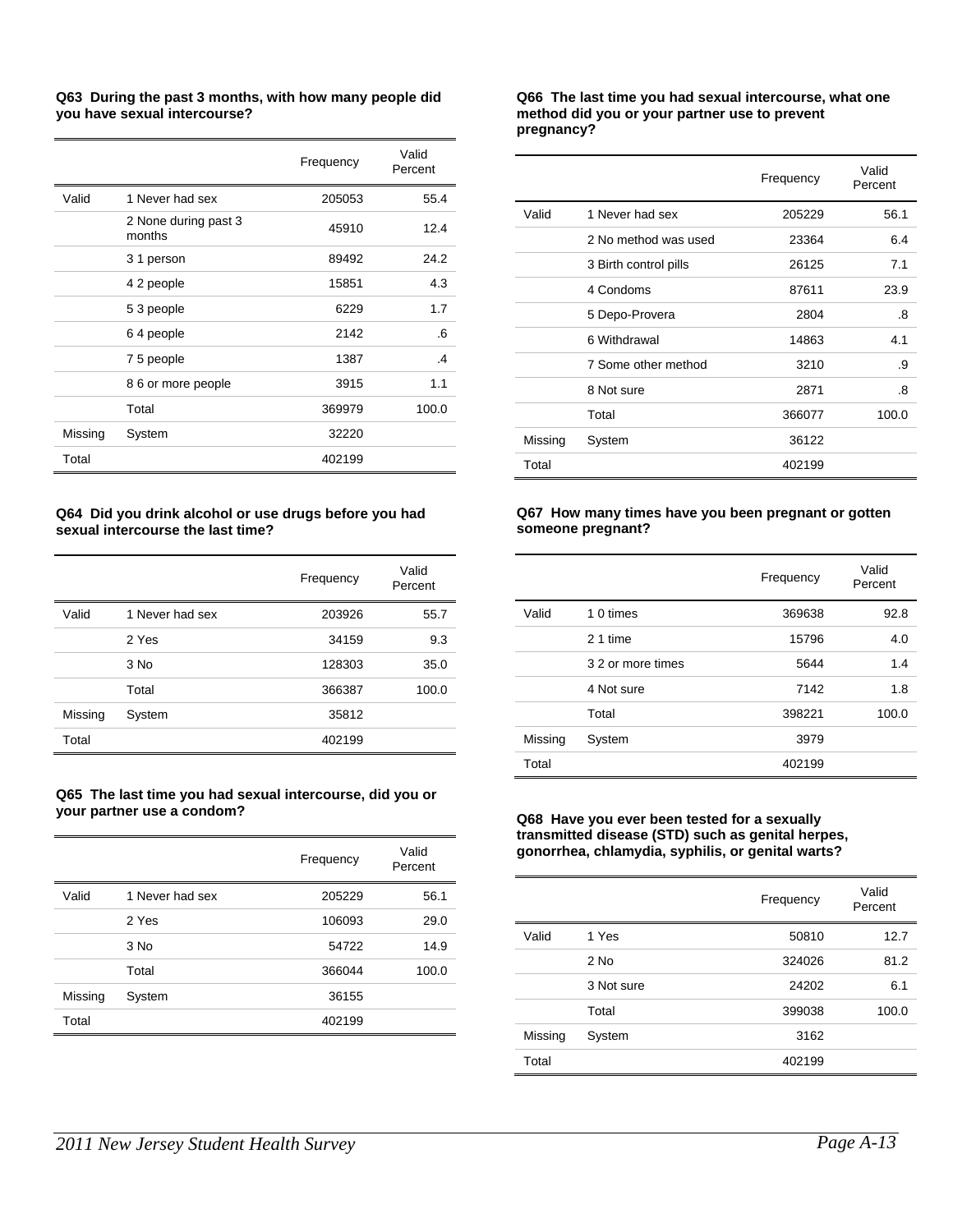#### **Q69 Have you ever been tested for HIV, the virus that causes AIDS?**

|         |            | Frequency | Valid<br>Percent |
|---------|------------|-----------|------------------|
| Valid   | 1 Yes      | 41399     | 10.4             |
|         | $2$ No     | 330640    | 83.0             |
|         | 3 Not sure | 26245     | 6.6              |
|         | Total      | 398284    | 100.0            |
| Missing | System     | 3916      |                  |
| Total   |            | 402199    |                  |

#### **Q70 How do you describe your weight?**

|         |                          | Frequency | Valid<br>Percent |
|---------|--------------------------|-----------|------------------|
| Valid   | 1 Very underweight       | 7090      | 1.8              |
|         | 2 Slightly underweight   | 57750     | 14.5             |
|         | 3 About the right weight | 217104    | 54.3             |
|         | 4 Slightly overweight    | 101934    | 25.5             |
|         | 5 Very overweight        | 15654     | 3.9              |
|         | Total                    | 399533    | 100.0            |
| Missing | System                   | 2666      |                  |
| Total   |                          | 402199    |                  |

#### **Q71 Which of the following are you trying to do about your weight?**

|         |                                                     | Frequency | Valid<br>Percent |
|---------|-----------------------------------------------------|-----------|------------------|
| Valid   | 1 Lose weight                                       | 189722    | 47.4             |
|         | 2 Gain weight                                       | 75046     | 18.8             |
|         | 3 Stay the same weight                              | 72185     | 18.1             |
|         | 4 I am not trying to do<br>anything about my weight | 62929     | 15.7             |
|         | Total                                               | 399882    | 100.0            |
| Missing | System                                              | 2318      |                  |
| Total   |                                                     | 402199    |                  |

#### **Q72 During the past 7 days, how many times did you drink 100% fruit juices such as orange juice, apple juice, or grape juice? (Do not count punch, Kool-Aid, sports drinks, or other fruit-flavored drinks.)**

|         |                             | Frequency | Valid<br>Percent |
|---------|-----------------------------|-----------|------------------|
| Valid   | 1 Did not drink fruit juice | 65928     | 16.5             |
|         | 2 1 to 3 times              | 159614    | 39.9             |
|         | 34 to 6 times               | 65281     | 16.3             |
|         | 4 1 time per day            | 40641     | 10.2             |
|         | 52 times per day            | 33523     | 8.4              |
|         | 6 3 times per day           | 15857     | 4.0              |
|         | 74 or more times per day    | 18721     | 4.7              |
|         | Total                       | 399564    | 100.0            |
| Missing | System                      | 2635      |                  |
| Total   |                             | 402199    |                  |

#### **Q73 During the past 7 days, how many times did you eat fruit? (Do not count fruit juice.)**

|         |                           | Frequency | Valid<br>Percent |
|---------|---------------------------|-----------|------------------|
| Valid   | 1 Did not eat fruit       | 49150     | 12.4             |
|         | 2 1 to 3 times            | 148313    | 37.4             |
|         | 34 to 6 times             | 86254     | 21.8             |
|         | 4 1 time per day          | 44687     | 11.3             |
|         | 52 times per day          | 37509     | 9.5              |
|         | 63 times per day          | 14522     | 3.7              |
|         | 7 4 or more times per day | 15653     | 4.0              |
|         | Total                     | 396087    | 100.0            |
| Missing | System                    | 6112      |                  |
| Total   |                           | 402199    |                  |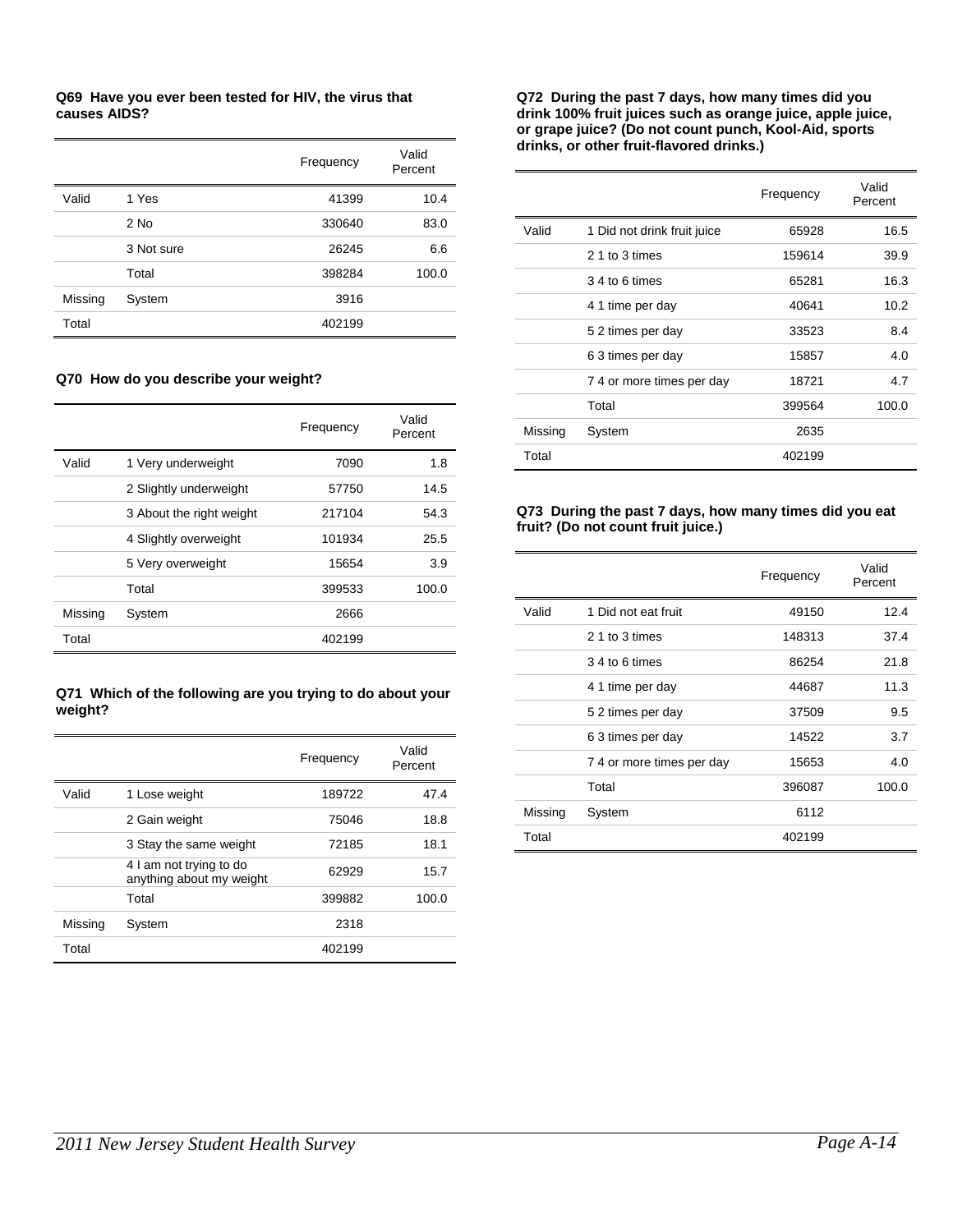#### **Q74 During the past 7 days, how many times did you eat green salad?**

|         |                           | Frequency | Valid<br>Percent |
|---------|---------------------------|-----------|------------------|
| Valid   | 1 Did not eat green salad | 135512    | 33.9             |
|         | 2 1 to 3 times            | 167900    | 42.0             |
|         | 34 to 6 times             | 49814     | 12.5             |
|         | 4 1 time per day          | 34183     | 8.6              |
|         | 52 times per day          | 6134      | 1.5              |
|         | 63 times per day          | 1857      | .5               |
|         | 74 or more times per day  | 4383      | 1.1              |
|         | Total                     | 399782    | 100.0            |
| Missing | System                    | 2417      |                  |
| Total   |                           | 402199    |                  |

#### **Q75 During the past 7 days, how many times did you eat potatoes? (Do not count french fries, fried potatoes, or potato chips.)**

|         |                           | Frequency | Valid<br>Percent |
|---------|---------------------------|-----------|------------------|
| Valid   | 1 Did not eat potatoes    | 122616    | 30.7             |
|         | 2 1 to 3 times            | 208242    | 52.2             |
|         | 34 to 6 times             | 45673     | 11.4             |
|         | 4 1 time per day          | 16093     | 4.0              |
|         | 52 times per day          | 3992      | 1.0              |
|         | 63 times per day          | 697       | $\cdot$          |
|         | 7 4 or more times per day | 1917      | .5               |
|         | Total                     | 399229    | 100.0            |
| Missing | System                    | 2970      |                  |
| Total   |                           | 402199    |                  |

#### **Q76 During the past 7 days, how many times did you eat carrots?**

|         |                          | Frequency | Valid<br>Percent |
|---------|--------------------------|-----------|------------------|
| Valid   | 1 Did not eat carrots    | 209722    | 52.8             |
|         | 2 1 to 3 times           | 140119    | 35.3             |
|         | 34 to 6 times            | 28222     | 7.1              |
|         | 4 1 time per day         | 12311     | 3.1              |
|         | 52 times per day         | 4096      | 1.0              |
|         | 63 times per day         | 1610      | .4               |
|         | 74 or more times per day | 1404      | .4               |
|         | Total                    | 397484    | 100.0            |
| Missing | System                   | 4715      |                  |
| Total   |                          | 402199    |                  |

#### **Q77 During the past 7 days, how many times did you eat other vegetables? (Do not count green salad, potatoes, or carrots.)**

|         |                                   | Frequency | Valid<br>Percent |
|---------|-----------------------------------|-----------|------------------|
| Valid   | 1 Did not eat other<br>vegetables | 60496     | 15.1             |
|         | 2 1 to 3 times                    | 146094    | 36.6             |
|         | 34 to 6 times                     | 99083     | 24.8             |
|         | 4 1 time per day                  | 51447     | 12.9             |
|         | 52 times per day                  | 25826     | 6.5              |
|         | 63 times per day                  | 9508      | 2.4              |
|         | 7 4 or more times per day         | 7187      | 1.8              |
|         | Total                             | 399641    | 100.0            |
| Missing | System                            | 2558      |                  |
| Total   |                                   | 402199    |                  |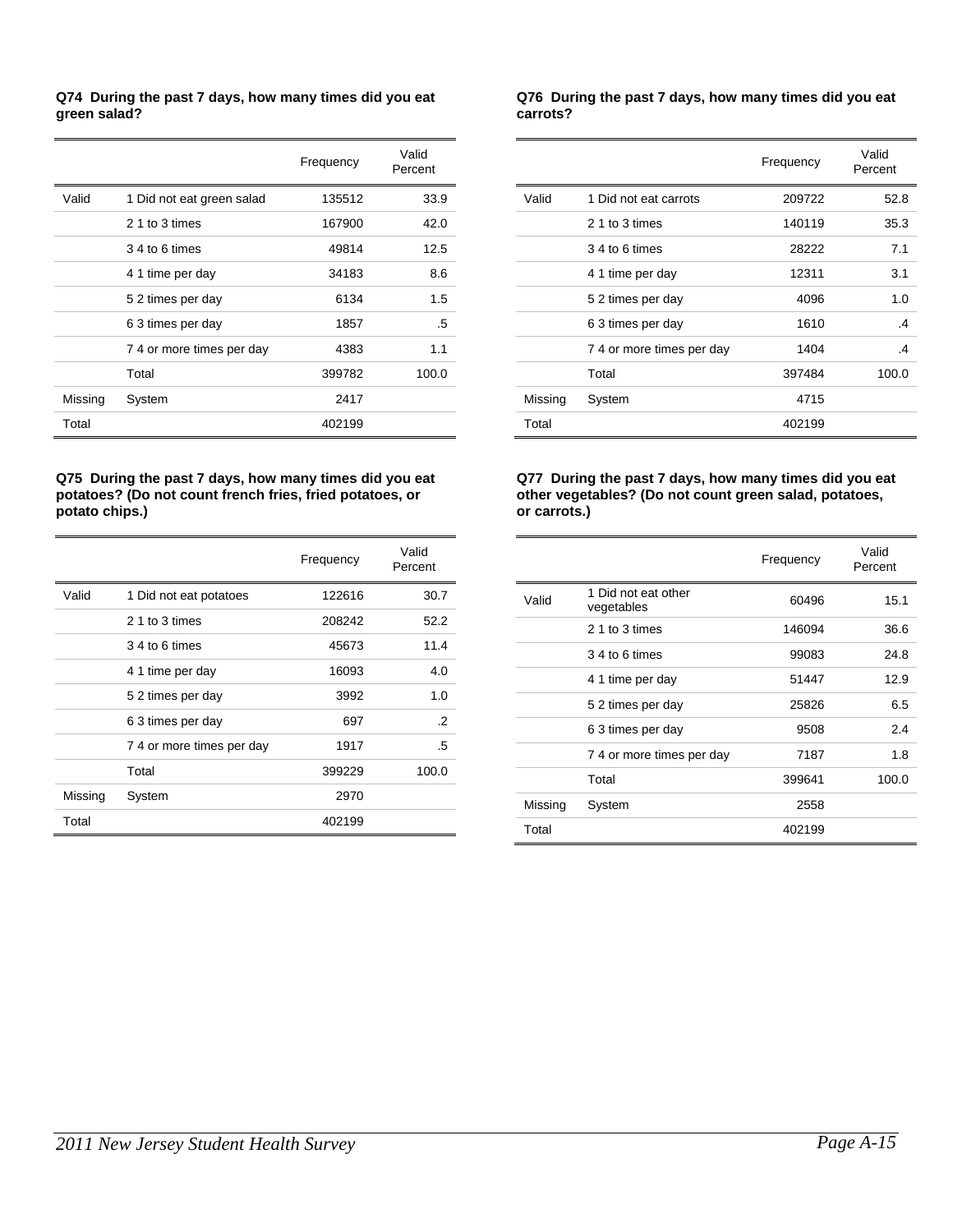**Q78 During the past 7 days, how many times did you drink a can, bottle, or glass of soda or pop, such as Coke, Pepsi, or Sprite? (Do not include diet soda or diet pop.)**

|         |                             | Frequency | Valid<br>Percent |
|---------|-----------------------------|-----------|------------------|
| Valid   | 1 Did not drink soda or pop | 112756    | 28.2             |
|         | 2 1 to 3 times              | 145209    | 36.3             |
|         | 34 to 6 times               | 67562     | 16.9             |
|         | 4 1 time per day            | 26504     | 6.6              |
|         | 5 2 times per day           | 23720     | 5.9              |
|         | 63 times per day            | 10463     | 2.6              |
|         | 74 or more times per day    | 13276     | 3.3              |
|         | Total                       | 399490    | 100.0            |
| Missing | System                      | 2710      |                  |
| Total   |                             | 402199    |                  |

**Q79 During the past 7 days, how many glasses of milk did you drink? (Include the milk you drank in a glass or cup, from a carton, or with cereal. Count the half pint of milk served at school as equal to one glass.)** 

|         |                               | Frequency | Valid<br>Percent |
|---------|-------------------------------|-----------|------------------|
| Valid   | 1 Did not drink milk          | 83112     | 21.0             |
|         | 2 1 to 3 glasses              | 106821    | 27.0             |
|         | 34 to 6 glasses               | 65733     | 16.6             |
|         | 4 1 glass per day             | 60323     | 15.3             |
|         | 52 glasses per day            | 48381     | 12.2             |
|         | 6 3 glasses per day           | 20535     | 5.2              |
|         | 74 or more glasses per<br>day | 10518     | 2.7              |
|         | Total                         | 395423    | 100.0            |
| Missing | System                        | 6776      |                  |
| Total   |                               | 402199    |                  |

**Q80 During the past 7 days, on how many days did you eat breakfast?**

|         |          | Frequency | Valid<br>Percent |
|---------|----------|-----------|------------------|
| Valid   | 10 days  | 57039     | 14.3             |
|         | $21$ day | 30447     | 7.6              |
|         | 32 days  | 45443     | 11.4             |
|         | 4 3 days | 34516     | 8.6              |
|         | 54 days  | 28891     | 7.2              |
|         | 65 days  | 30346     | 7.6              |
|         | 76 days  | 27224     | 6.8              |
|         | 87 days  | 145409    | 36.4             |
|         | Total    | 399315    | 100.0            |
| Missing | System   | 2884      |                  |
| Total   |          | 402199    |                  |

#### **Q81 During the past 7 days, on how many days did you and your parents or guardians eat dinner together?**

|         |          | Frequency | Valid<br>Percent |
|---------|----------|-----------|------------------|
| Valid   | 10 days  | 65099     | 16.4             |
|         | 21 day   | 32594     | 8.2              |
|         | 32 days  | 32530     | 8.2              |
|         | 4 3 days | 36263     | 9.1              |
|         | 54 days  | 40128     | 10.1             |
|         | 65 days  | 54069     | 13.6             |
|         | 76 days  | 35776     | 9.0              |
|         | 87 days  | 100727    | 25.4             |
|         | Total    | 397186    | 100.0            |
| Missing | System   | 5013      |                  |
| Total   |          | 402199    |                  |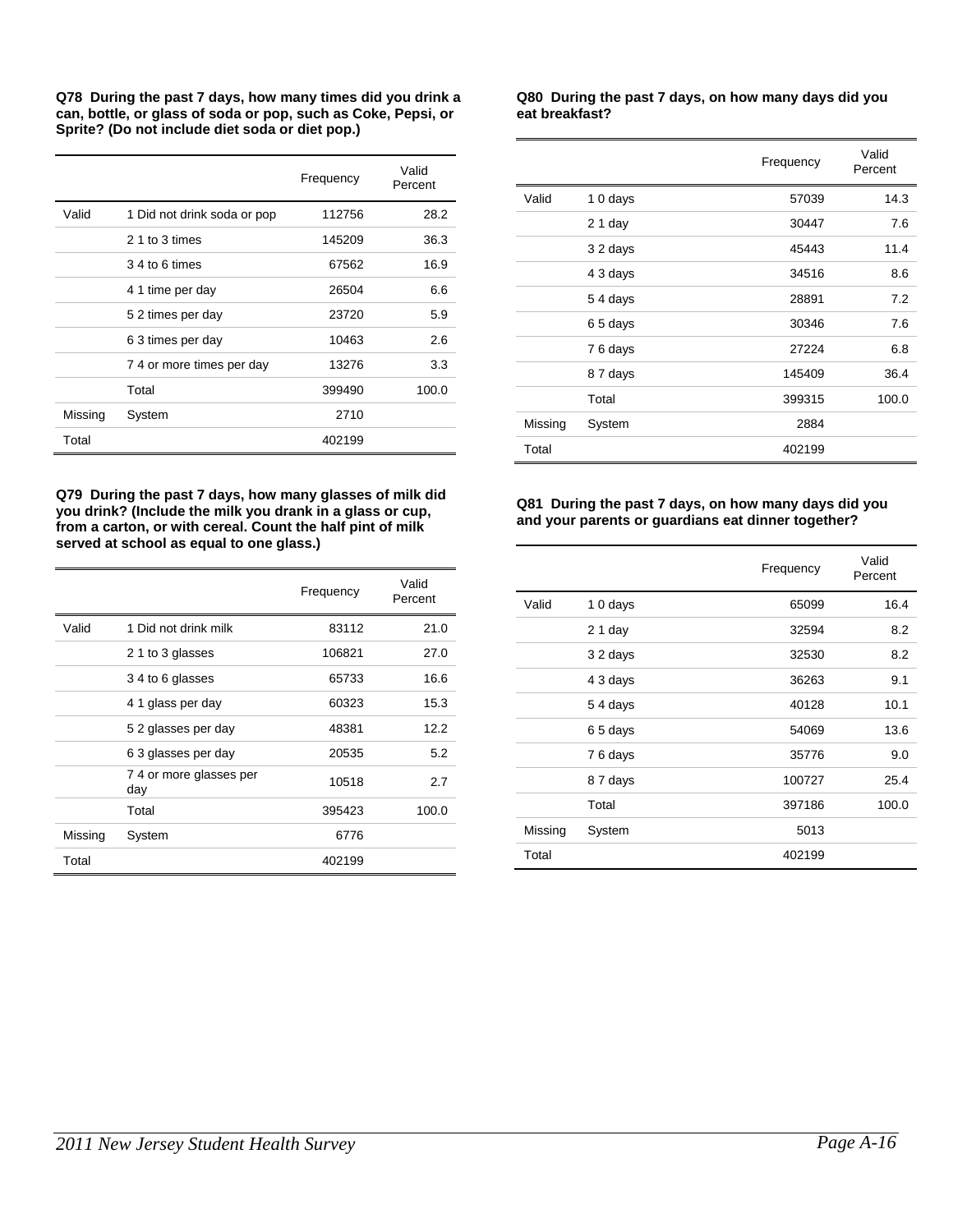**Q82 During the past 7 days, on how many days were you physically active for a total of at least 60 minutes per day? (Add up all the time you spent in any kind of physical activity that increased your heart rate and made you breathe hard some of the time.)**

|         |          | Frequency | Valid<br>Percent |
|---------|----------|-----------|------------------|
| Valid   | 10 days  | 44792     | 11.3             |
|         | 21 day   | 30958     | 7.8              |
|         | 32 days  | 42478     | 10.7             |
|         | 4 3 days | 38396     | 9.7              |
|         | 54 days  | 42176     | 10.6             |
|         | 65 days  | 51609     | 13.0             |
|         | 76 days  | 35090     | 8.9              |
|         | 87 days  | 110862    | 28.0             |
|         | Total    | 396360    | 100.0            |
| Missing | System   | 5840      |                  |
| Total   |          | 402199    |                  |

**Q83 On how many of the past 7 days did you exercise or participate in physical activity for at least 20 minutes that made you sweat and breathe hard, such as basketball, soccer, running, swimming laps, fast bicycling, fast dancing, or similar aerobic activities?**

|         |          | Frequency | Valid<br>Percent |
|---------|----------|-----------|------------------|
| Valid   | 10 days  | 45211     | 11.4             |
|         | 21 day   | 35882     | 9.0              |
|         | 32 days  | 40764     | 10.3             |
|         | 4 3 days | 47838     | 12.0             |
|         | 54 days  | 42780     | 10.8             |
|         | 65 days  | 53148     | 13.4             |
|         | 76 days  | 31493     | 7.9              |
|         | 87 days  | 100095    | 25.2             |
|         | Total    | 397212    | 100.0            |
| Missing | System   | 4988      |                  |
| Total   |          | 402199    |                  |

**Q84 On how many of the past 7 did you do exercises to strengthen or tone your muscles, such as push-ups, situps, or weight lifting?**

|         |          | Frequency | Valid<br>Percent |
|---------|----------|-----------|------------------|
| Valid   | 10 days  | 88952     | 22.5             |
|         | $21$ day | 44424     | 11.2             |
|         | 3 2 days | 51480     | 13.0             |
|         | 4 3 days | 52251     | 13.2             |
|         | 54 days  | 44473     | 11.2             |
|         | 65 days  | 42064     | 10.6             |
|         | 76 days  | 20223     | 5.1              |
|         | 87 days  | 51822     | 13.1             |
|         | Total    | 395689    | 100.0            |
| Missing | System   | 6510      |                  |
| Total   |          | 402199    |                  |

#### **Q85 On an average school day, how many hours do you watch TV?**

|         |                                  | Frequency | Valid<br>Percent |
|---------|----------------------------------|-----------|------------------|
| Valid   | 1 No TV on average school<br>day | 43711     | 11.1             |
|         | 2 Less than 1 hour per day       | 65885     | 16.7             |
|         | 31 hour per day                  | 65131     | 16.5             |
|         | 4 2 hours per day                | 89432     | 22.7             |
|         | 53 hours per day                 | 68324     | 17.4             |
|         | 64 hours per day                 | 31370     | 8.0              |
|         | 75 or more hours per day         | 29920     | 7.6              |
|         | Total                            | 393774    | 100.0            |
| Missing | System                           | 8425      |                  |
| Total   |                                  | 402199    |                  |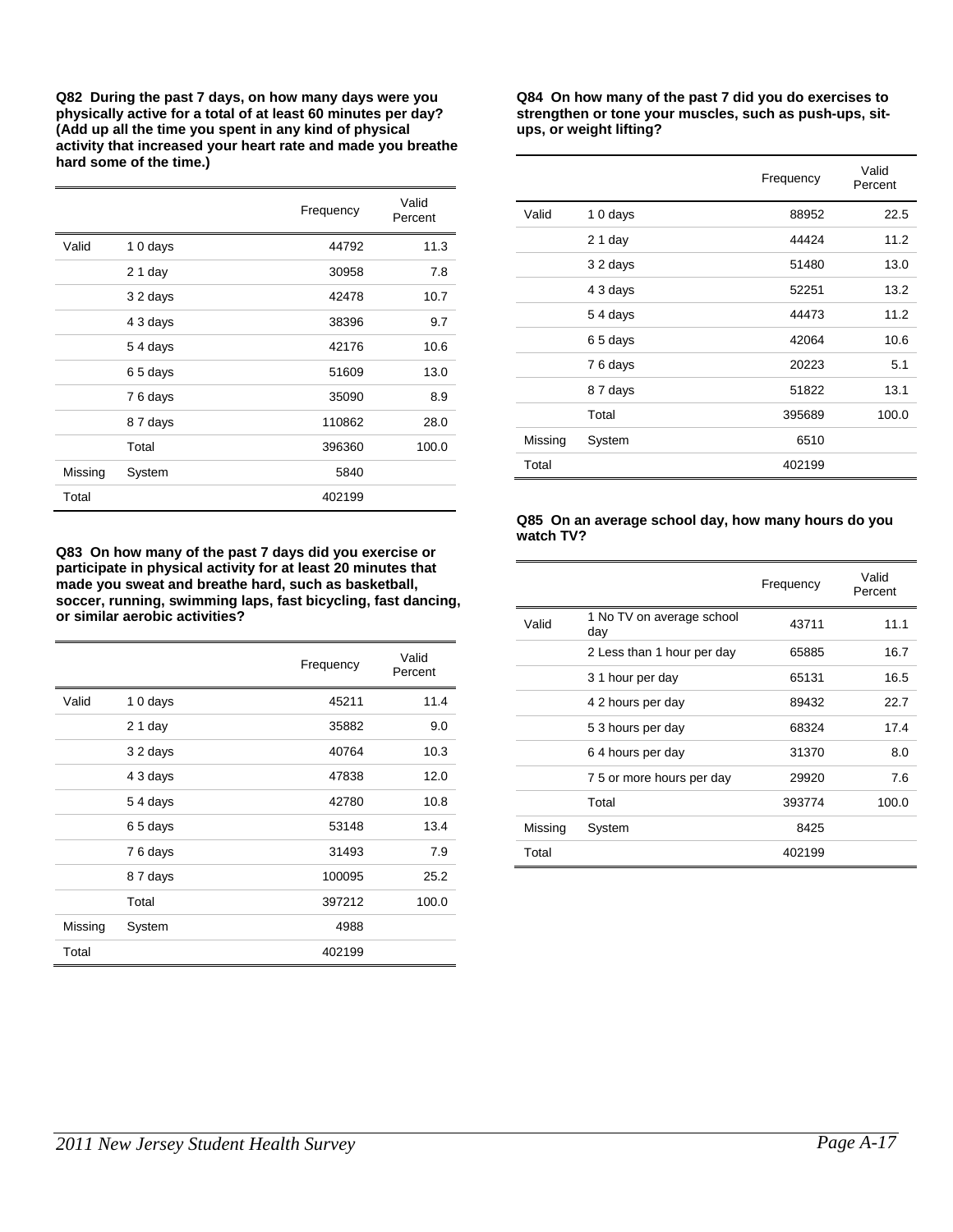**Q86 On an average school day, how many hours do you play video or computer games or use a computer for something that is not school work? (Include activities such as Xbox, PlayStation, Nintendo DS, iPod touch, Facebook, and the Internet.)** 

|         |                                     | Frequency | Valid<br>Percent |
|---------|-------------------------------------|-----------|------------------|
| Valid   | 1 No playing<br>video/computer game | 42873     | 10.8             |
|         | 2 Less than 1 hour per day          | 69441     | 17.6             |
|         | 3 1 hour per day                    | 68389     | 17.3             |
|         | 4 2 hours per day                   | 66962     | 16.9             |
|         | 53 hours per day                    | 61559     | 15.6             |
|         | 64 hours per day                    | 37915     | 9.6              |
|         | 75 or more hours per day            | 48080     | 12.2             |
|         | Total                               | 395219    | 100.0            |
| Missing | System                              | 6980      |                  |
| Total   |                                     | 402199    |                  |

#### **Q87 In an average week when you are in school, on how many days do you go to physical education (PE) classes?**

|         |          | Frequency | Valid<br>Percent |
|---------|----------|-----------|------------------|
| Valid   | 10 days  | 52213     | 13.3             |
|         | 21 day   | 7902      | 2.0              |
|         | 32 days  | 12775     | 3.3              |
|         | 4 3 days | 26824     | 6.8              |
|         | 54 days  | 76091     | 19.4             |
|         | 65 days  | 217043    | 55.2             |
|         | 76 days  | 0         | .0               |
|         | 87 days  | 0         | .0               |
|         | Total    | 392848    | 100.0            |
| Missing | System   | 9352      |                  |
| Total   |          | 402199    |                  |

#### **Q88 How do you usually get to school?**

|         |                                                                      | Frequency | Valid<br>Percent |
|---------|----------------------------------------------------------------------|-----------|------------------|
| Valid   | 1 In a car or other vehicle<br>driven by yourself or<br>someone else | 187426    | 47.8             |
|         | 2 In a school bus                                                    | 140871    | 35.9             |
|         | 3 By walking                                                         | 45335     | 11.6             |
|         | 4 By riding a bicycle                                                | 2126      | .5               |
|         | 5 On a public bus or train                                           | 12391     | 3.2              |
|         | 6 On a skateboard,<br>scooter, or roller blades                      | 3506      | .9               |
|         | 7 Some other way                                                     | 774       | .2               |
|         | Total                                                                | 392429    | 100.0            |
| Missing | System                                                               | 9770      |                  |
| Total   |                                                                      | 402199    |                  |